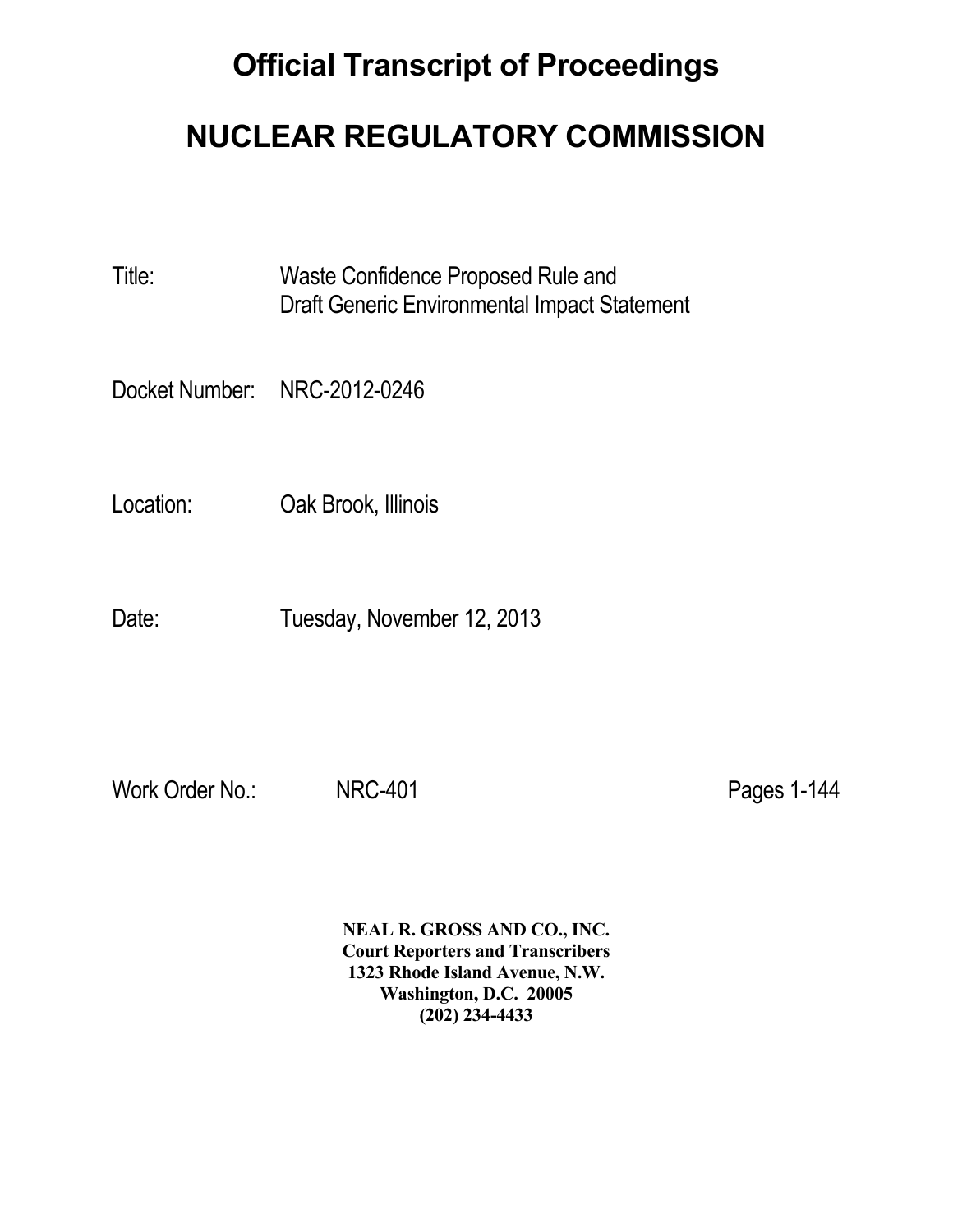|                | 1                                                                |
|----------------|------------------------------------------------------------------|
| $\mathbf{1}$   | UNITED STATES OF AMERICA                                         |
| $\overline{c}$ | $+ + + + + +$                                                    |
| 3              | NUCLEAR REGULATORY COMMISSION                                    |
| $\overline{4}$ | $+ + + + + +$                                                    |
| 5              | PUBLIC MEETING ON WASTE CONFIDENCE:                              |
| 6              | PROPOSED RULE AND DRAFT GENERIC                                  |
| 7              | ENVIRONMENTAL IMPACT STATEMENT                                   |
| 8              | + + + + +                                                        |
| 9              | TUESDAY                                                          |
| 10             | NOVEMBER 12, 2013                                                |
| 11             | + + + + +                                                        |
| 12             | CHICAGO MARRIOTT                                                 |
| 13             | 1401 WEST 22ND STREET                                            |
| 14             | OAK BROOK BALLROOM                                               |
| 15             | OAK BROOK, ILLINOIS 60523                                        |
| 16             | $+$ $+$ $+$ $+$ $+$                                              |
| 17             | The above-entitled matter commenced at                           |
| 18             | 7:00 p.m., facilitated by Ms. Miriam Juckett.                    |
| 19             | PRESENT:                                                         |
| 20             | MIRIAM JUCKETT, Facilitator                                      |
| 21             | KEITH McCONNELL, Director                                        |
| 22             | PAUL MICHALAK, Branch Chief                                      |
| 23             | LISA LONDON, Attorney                                            |
| 24             | SARAH LOPAS, Assistant Facilitator                               |
| 25             | SUSAN WITTICK                                                    |
| 26             | <b>NEAL R. GROSS</b><br><b>COURT REPORTERS AND TRANSCRIBERS</b>  |
|                | 1323 RHODE ISLAND AVE., N.W.                                     |
|                | (202) 234-4433<br>WASHINGTON, D.C. 20005-3701 www.nealrgross.com |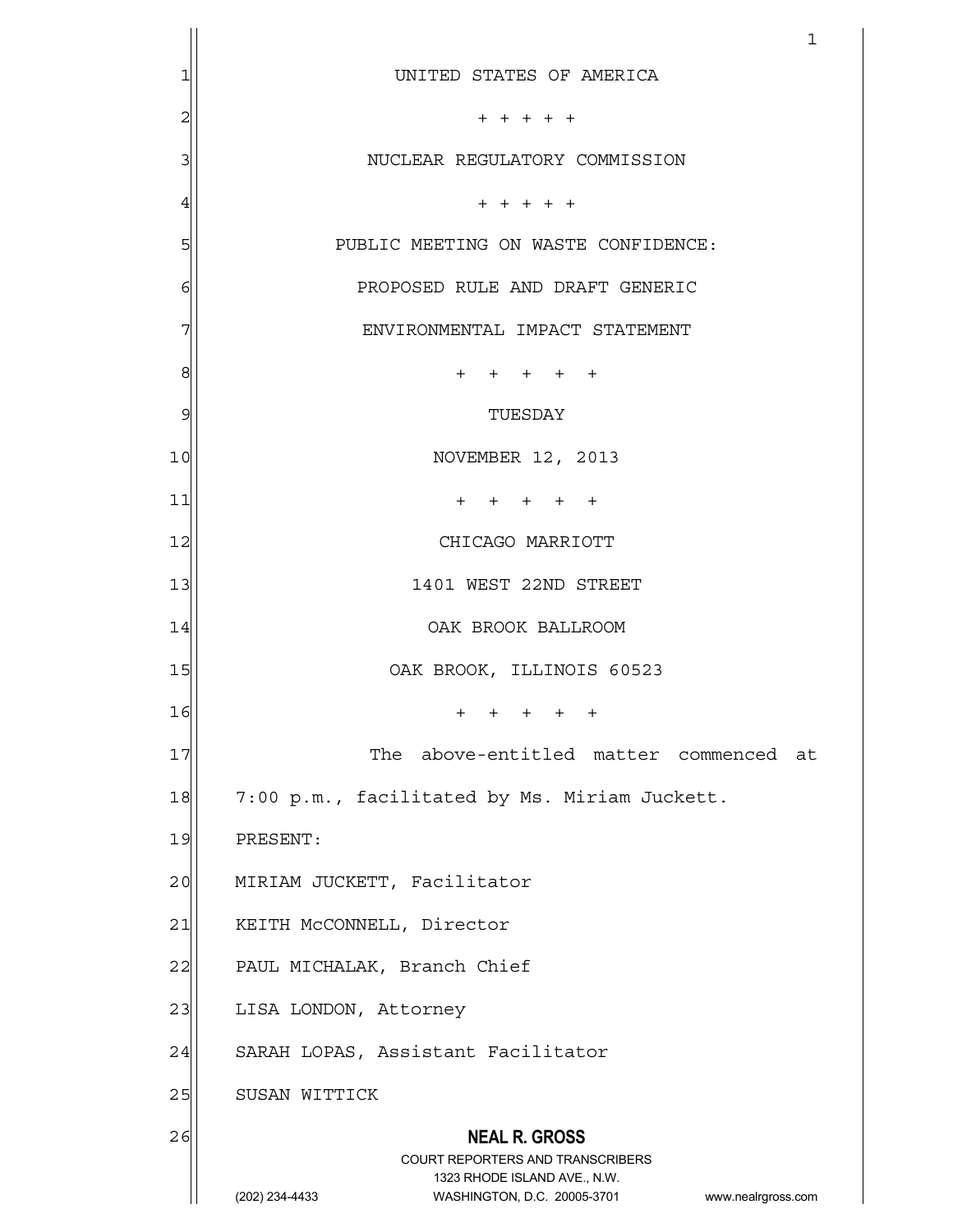|                  | 2                                                                   |
|------------------|---------------------------------------------------------------------|
| 1                | PROCEEDINGS                                                         |
| $\overline{c}$   | $(7:07 \text{ P.M.})$                                               |
| 3                | MS. JUCKETT: Good evening, everyone.                                |
| $\overline{4}$   | I'd like everyone to take a seat. We'll get started                 |
| 5                | here in just a second.                                              |
| $\epsilon$       | Good evening, and welcome to this                                   |
| 7                | evening's Nuclear Regulatory Commission public                      |
| $\boldsymbol{8}$ | meeting on Waste Confidence Draft Generic                           |
| $\mathcal{G}$    | Environmental Impact Statement and Proposed Rule. My                |
| 10               | name is Miriam Juckett and I will be your facilitator               |
| 11               | for this evening's meeting.                                         |
| 12               | Before we get started, I'd like to go                               |
| 13               | over just a few things that have to do with the                     |
| 14               | process and the objectives so that everyone has a                   |
| 15               | good idea of what to expect this evening. First of                  |
| 16               | all, the objective for the NRC is to hear your                      |
| 17               | comments and your recommendations on the draft                      |
| 18               | Generic Environmental Impact Statement. We'll be                    |
| 19               | calling that the GEIS during this meeting. And the                  |
| 20               | staff will be here to hear your comments and will be                |
| 21               | taking these comments back to consider in the                       |
| 22               | finalization of the EIS.                                            |
| 23               | There are many ways to submit comments                              |
| 24               | on this, and you'll hear about some of that in the                  |
| 25               | presentations.<br>make sure that<br>But<br>want to<br>we            |
|                  | <b>NEAL R. GROSS</b>                                                |
|                  | <b>COURT REPORTERS AND TRANSCRIBERS</b>                             |
|                  | 1323 RHODE ISLAND AVE., N.W.                                        |
|                  | (202) 234-4433<br>WASHINGTON, D.C. 20005-3701<br>www.nealrgross.com |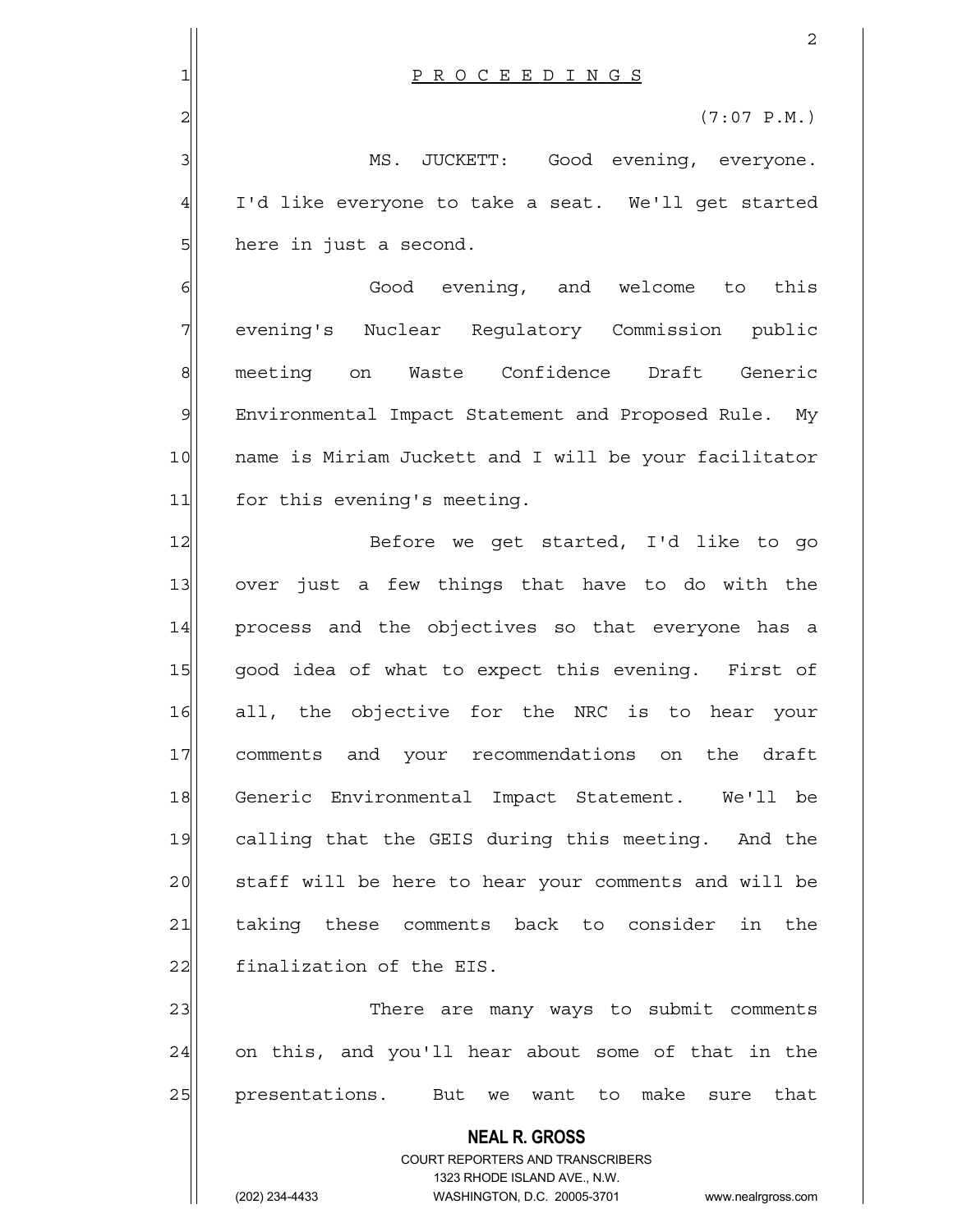1 everyone knows that whether you submit comments in 2 | writing or whether you submit comments by speaking 3| them onto the record tonight, all of the comments  $4$  will be considered the same, all of them will be 5 Sollar considered equally. So, we do want to make sure that  $6$  we get your comments tonight for the NRC staff to 7 consider.

3

8 8 As part of the process for tonight, this  $9$  evening, we will be going through a couple of very 10 brief presentations by a couple of NRC staff members. 11 And then we'll go to a very short question and 12 answer, we'll take two or three questions, and the 13 main purpose of that is to make sure that everyone 14 understands the process for finalization of the EIS, 15 the schedule and things like that. But we'll just 16 take only a couple of questions since the main 17 | portion of this evening's meeting is the comment 18 portion and that's when we'll open up the floor to 19 people who have reqistered to speak and those who 20 have walked up and said that they would like to 21 speak. And we'll ask you to come and make your 22 comments at the podium.

23 Now, our court reporter over here, Ron, 24 will be taking a transcript of this evening's 25 | proceedings. So, you'll have a chance to speak your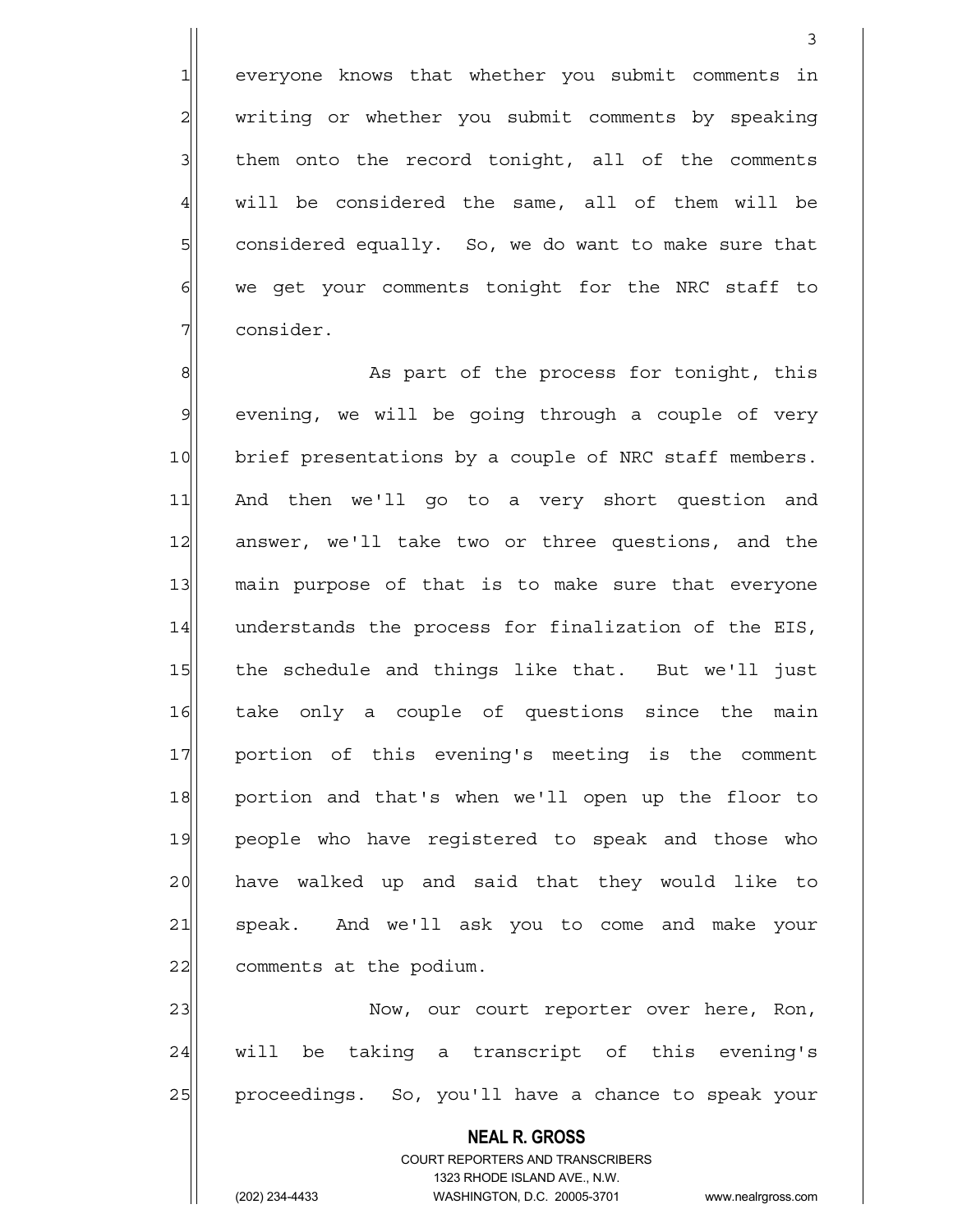1 comments on the record for consideration. When we do 2| go to the comment portion, what I'll be doing is 3 calling everyone's name one by one, and I'll call two 4 or three at a time, and if you could make your way to 5 the front and take a couple of seats here for people 6 6 6 to get ready to go to the podium. Because we do have 7 so many people signed up to speak tonight, we are  $8$  very happy that we have a big crowd out tonight, 9 we'll ask everyone to stick to a three-minute limit. 10 And my colleague Pat LaPlante here will be holding up 11 a little sign to remind you when you're at one 12 minute, and that would mean how long your comment has 13 gone and you have one minute remaining. After that 14 one minute, I'll give you a signal to let you know to  $15$  wrap it up.

4

16 So, we do want to make sure that 17 everyone gets a chance to speak tonight. So, I'm 18 sorry in advance if I have to cut you off and let you 19 know that your three minutes are up. But we do want 20 to make sure that everyone gets a chance to speak.

21 So, with that, I just want to add a 22 couple of other housekeeping items before we 23 introduce tonight's speakers. You have a couple of  $24$  forms that are on the chairs. If you didn't, we 25 | would be happy to provide you one. There's a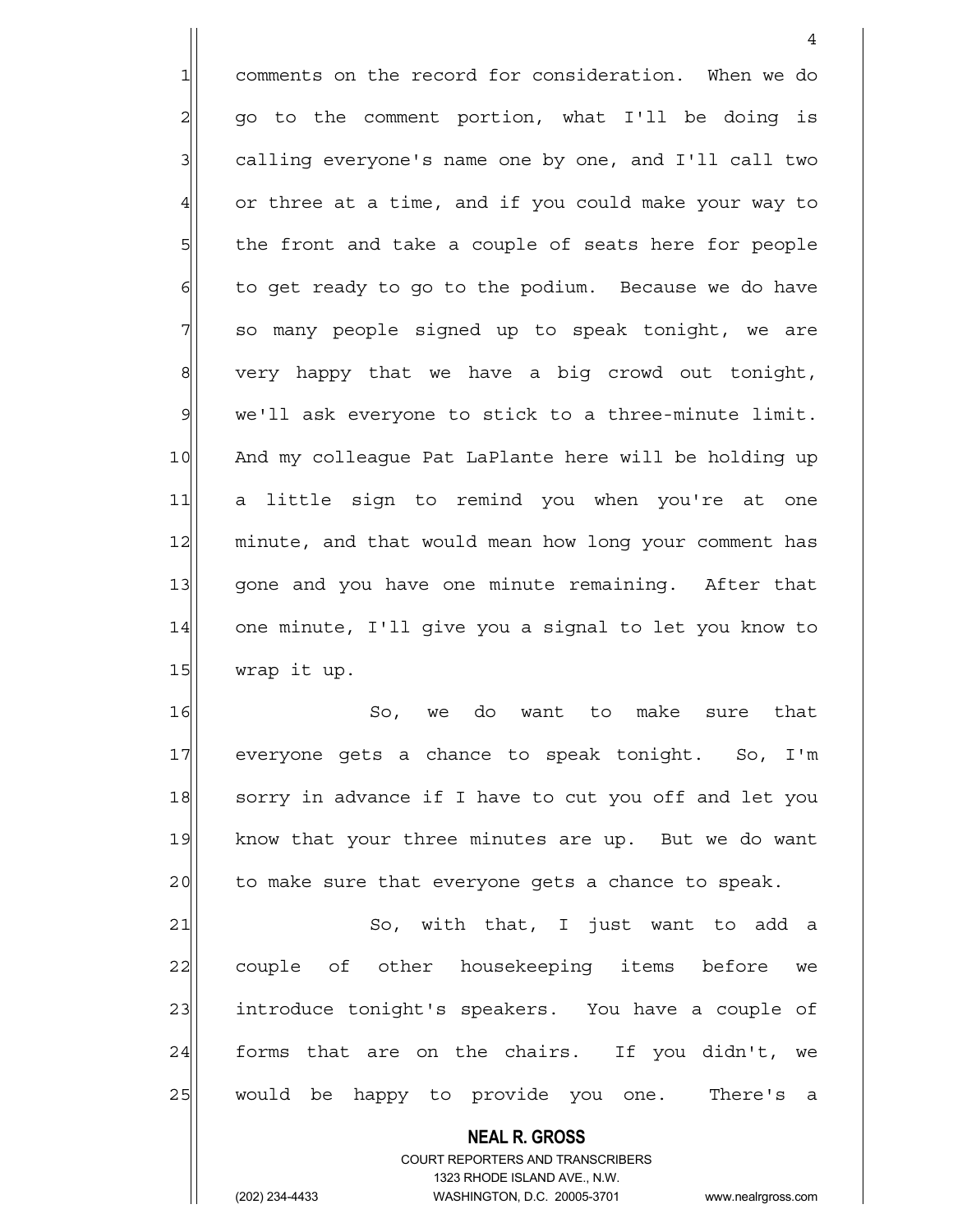1 feedback form that just lets us know how you felt 2 about how tonight's meeting went, and you can either  $3$  give it to any of the NRC staff who are here or if  $4$  you want you will be able to mail it in postage free. 5 We also have a few comment forms so that after 6 6 6 listening to the comments and maybe you already spoke 7 or you think of something that you want to be able to 8 say, you can write down your comments and give them 9 to the NRC staff members, and we'll be happy to take 10 those from you.

<u>5</u>

11 The other thing is the restrooms are out 12 the door to the left, right back here just in case. 13 We'll probably take a quick break towards the middle 14 depending on how the flow of the meeting is going and 15 we're getting everyone in to speak.

16 So, with that, I want to real quickly 17 17 introduce to you the NRC staff members who are here 18 today. We have Dr. Keith McConnell who is the 19 Director of the Waste Confidence Directorate. And we 20 have Paul Michalak who is the Branch Chief in the 21 Environmental Impact Statement Branch. We have Lisa 22 London who is from our Office of General Counsel. 23 And we would be remiss in not acknowledging Susan 24 Wittick, NTRO, who has done a lot of logistics for 25 this and for really helping us out.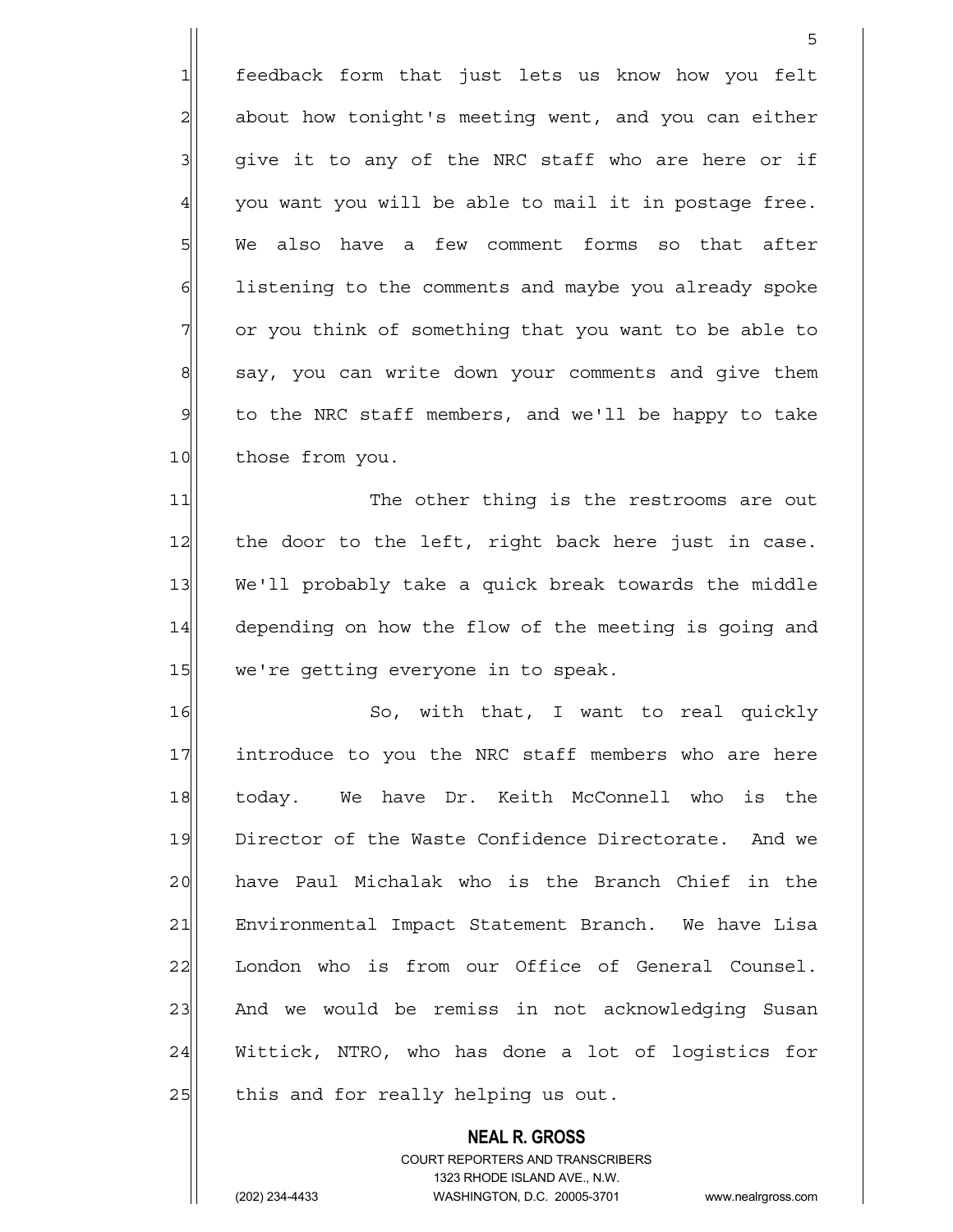$\sim$  6 1 also, I want to make sure to mention 2 that you probably got to speak with some of the folks  $3$  that are out here from NRC. We are only taking  $4$  questions that have to do with process but we make  $5$  the staff available to you so that if you do have 6 6 6 more technical comments or questions that you want to 7 go up and speak with someone about, you're welcome  $8$  to, at any time, go talk to people out in the foyer,  $9$  that's what they're there for. And we want to make 10 sure that we keep the meeting to most of the 11 comments. That's why we're not going to be 12 responding to what you say from the podium, it will 13 just be the comments. 14 So, with that, let's get started with 15 our presentations, and Dr. Keith McConnell will give 16 the first presentation. 17 | DR. McCONNELL: Thanks, Miriam, and good 18 evening, everyone. As Miriam indicated, I am Keith 19 | McConnell and I am the Director of Waste Confidence 20 Directorate at the U.S. Nuclear Requlatory 21 Commission. Twant to welcome you here

22 tonight for this public meeting on the Proposed Rule 23 called Waste Confidence. The purpose of the meeting 24 tonight is to gather your comments on this draft 25 Generic Environmental Impact Statement and proposed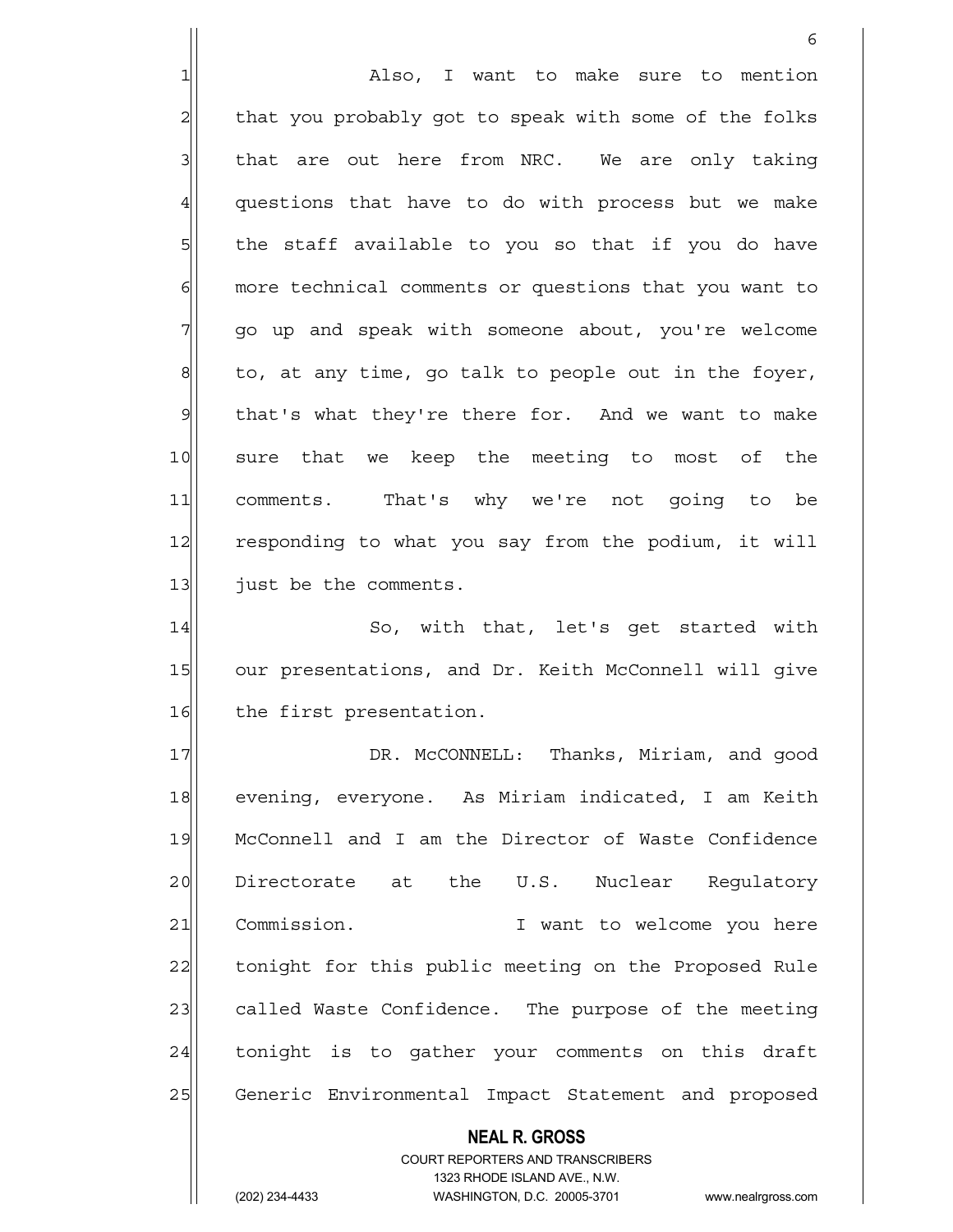1 rule for the storage of spent nuclear fuel after the 2 operating life of a power reactor and before it's 3 disposed of in a geological repository, otherwise 4 known as Waste Confidence Rule.

5 S 6 | Environmental Impact Statement and the Proposed Rule, 7 represent the culmination of the Directorate's  $8$  activities over the past year to respond to a U.S. 9 Court of Appeals in the District of Columbia decision 10 to vacate or void the 2010 version of the Waste 11 Confidence Rule and remand it back to the NRC staff 12 to fix certain deficiencies that relate to the impact 13 analysis under the National Environmental Policy Act.

14 Given that the purpose of tonight's 15 meeting is to gather your comments on this draft 16 Generic Environmental Impact Statement and proposed 17 rule, we the NRC staff intend to limit what we say so 18 that we can maximize the opportunity for you all to 19 provide us your comments. And it's our goal to stay 20 here until we hear everyone who signed up to speak.  $21$  So, we do encourage you to participate.

22| As Miriam has indicated, we do have a 23 technical staff back in the back of the room and out  $24$  in the foyer who have written the vast majority of 25 | the draft Generic Environmental Impact Statement.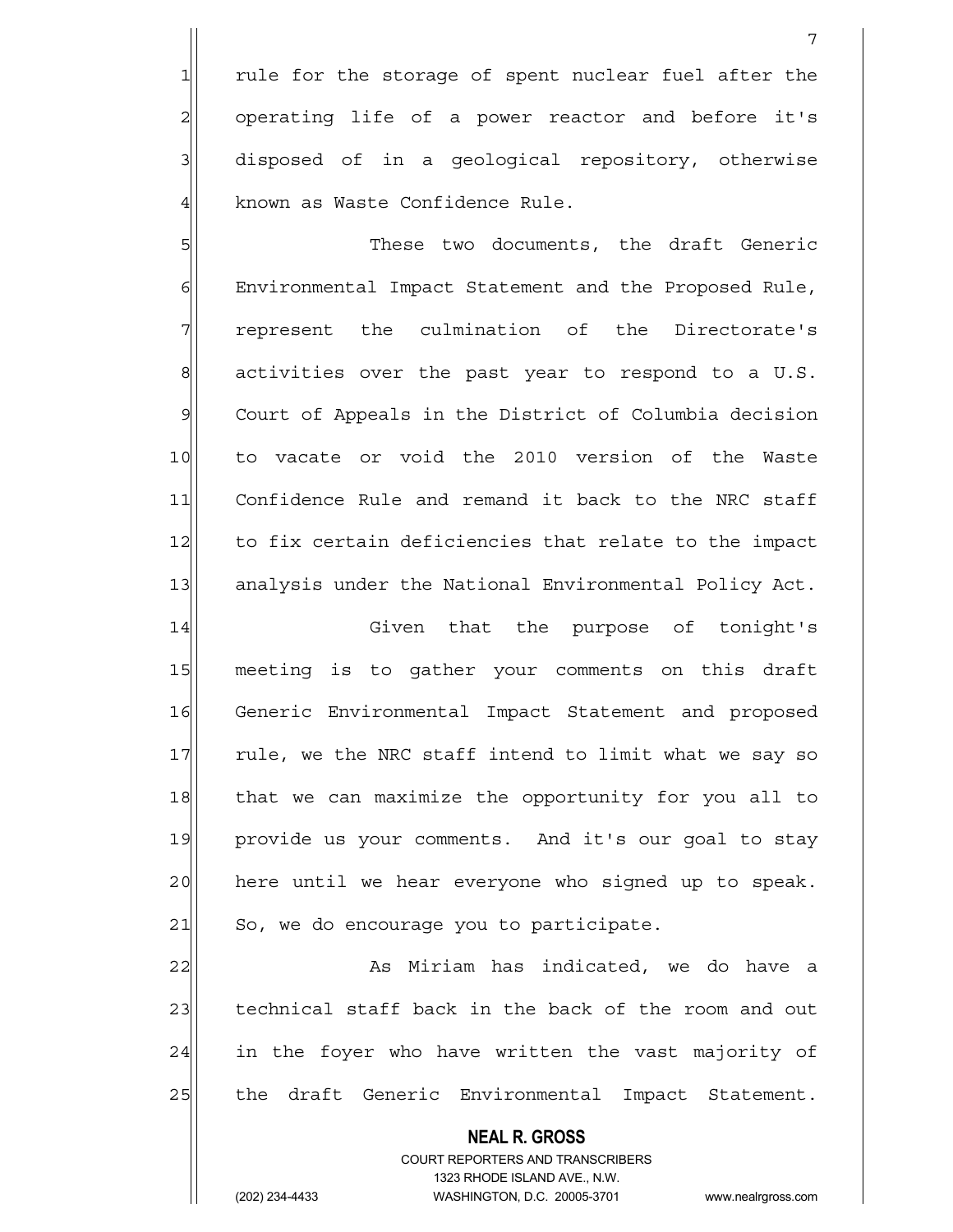1 And I encourage you to take the opportunity to talk 2 to those individuals because they will be considering 3 | your comments and they will be writing the final 4 draft of these two documents.

5 | Sille is the U.S. of the totake a few minutes 6 to talk about our rulemaking process. It's a very  $7$  important part of what we do at the NRC. It's how we 8 8 implement national policy and standards. And it's 9 how we maintain and achieve the NRC's goals of 10 maintaining public health and safety and security and 11 protection of the environment.

12 The meeting here tonight is a very 13 important part of that process. We're here to gather 14 and hear your comments. So, again we encourage you 15 to participate.

16 Tonight's meeting, which is one of 13 17 | interactions with the public, formal interaction with 18 the public that we're having during this public 19 commentary, is just one of the efforts that we have 20 undertaken to make this Waste Confidence Rulemaking 21 effort as open and transparent as possible. In that 22 regard, we do appreciate those of you who 23| participated in the scoping meetings that occurred 24 last October and November, and also those of you that 25 have followed along the waste confidence activities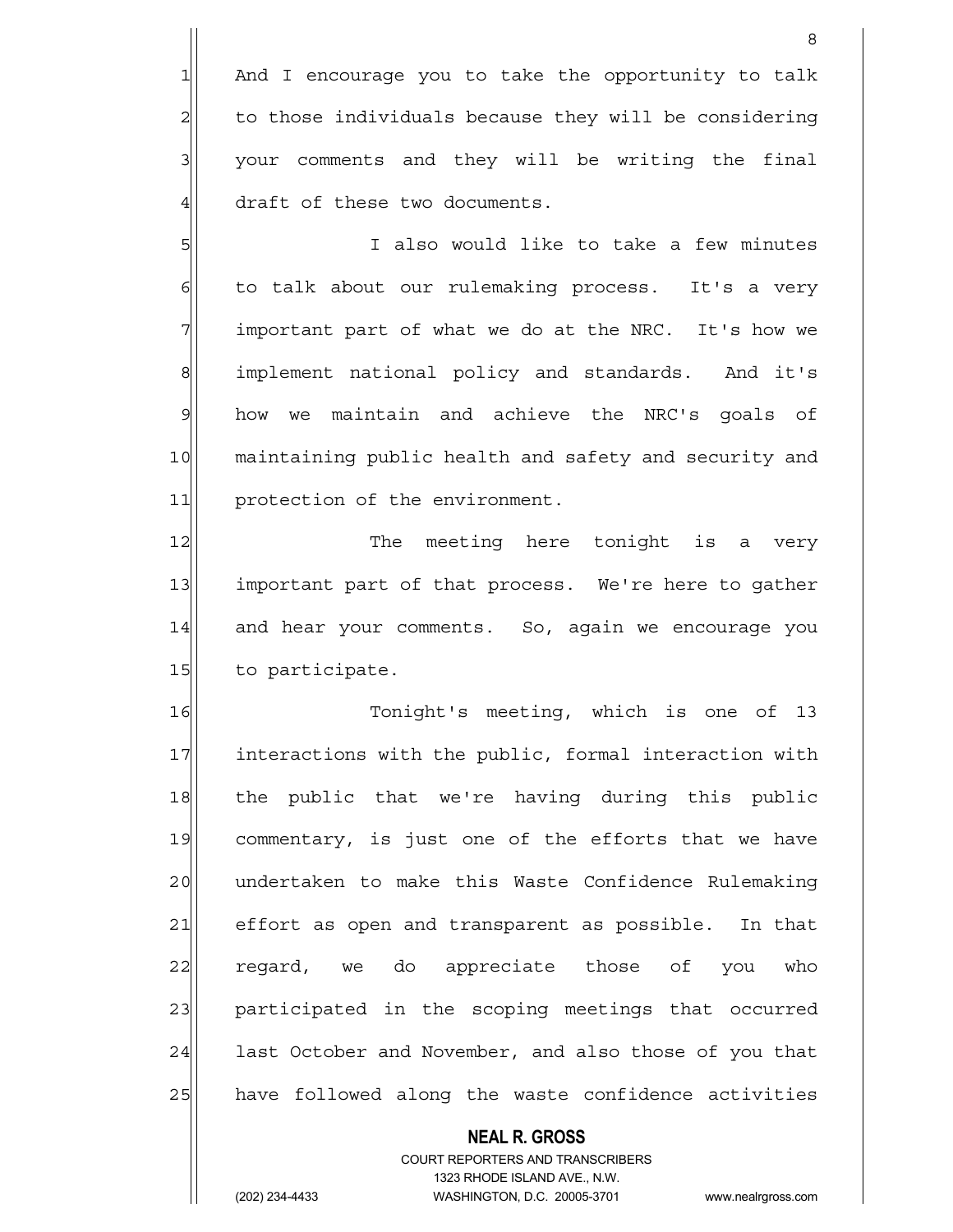1 during our monthly public status calls. We do want 2 | to hear your comments.

9

3 || I would note that the five NRC 4 commissioners, when they reviewed the draft Generic 5 Environmental Impact Statement and Proposed Rule  $6$  before it went out for public comment, specifically 7 asked that the public comment on five particular 8 questions. And they relate to the format and content 9 of the Waste Confidence Rule. And those questions 10 are out on the table so you can specifically pick 11 them up and know what they are. We'll be encouraging 12 you to provide your comments on those questions. 13 Those specific questions, as well as any generic 14 comments you have, will help us to improve the final 15 document in order to provide vital information to the 16 commissioners when they consider our final document 17 and how we've done -- and how well we've done to 18 respond to public comment.

19 So, with that, I'll turn it over to Paul 20 Michalak who will provide us with brief introductory 21 remarks.

22 MR. MICHALAK: Good evening. I'd like 23 to add to Keith's welcome and thank you for 24 participating today. My name is Paul Michalak and 25 I'm the Branch Chief of the Environmental Impact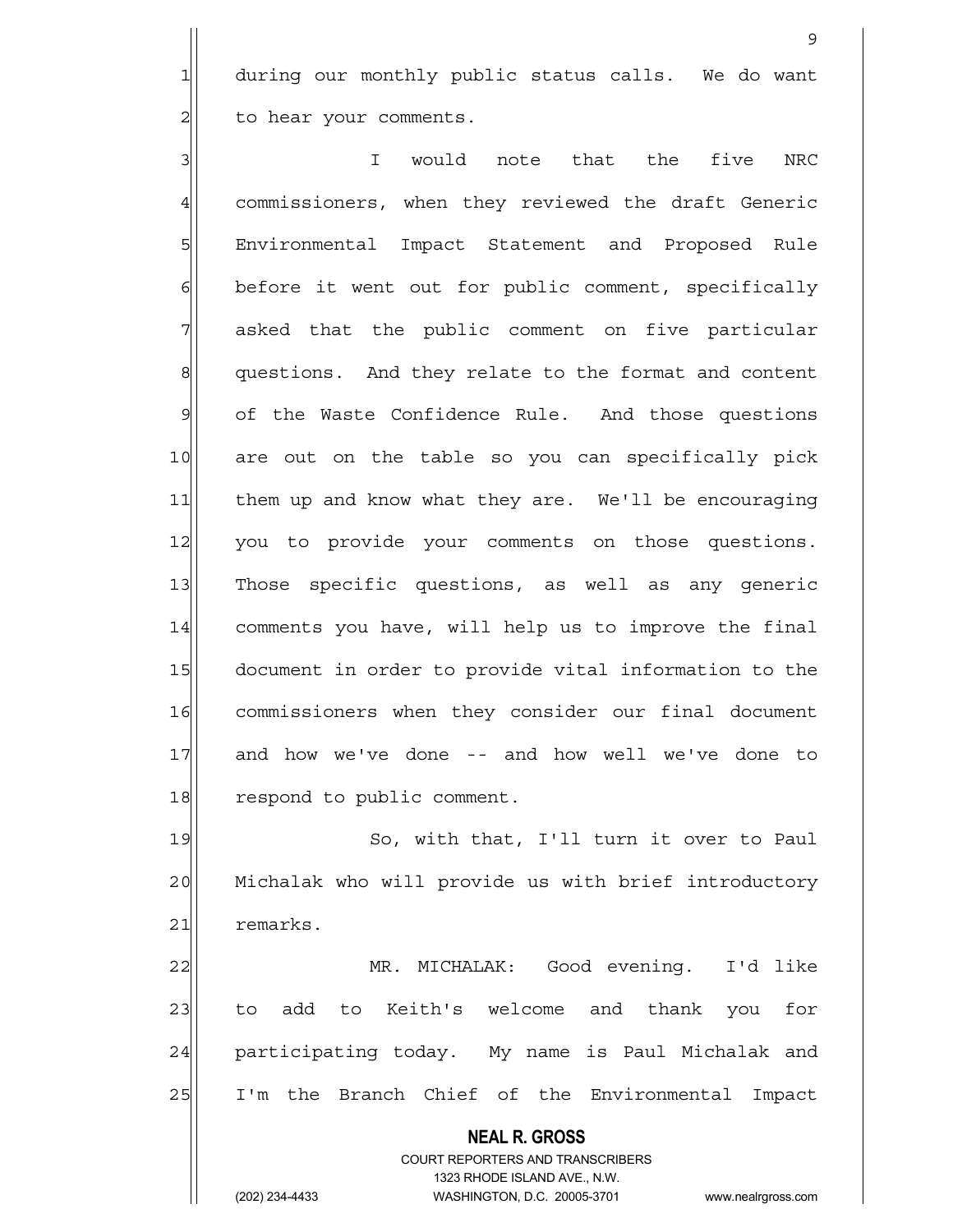1 Statement Branch in the Waste Confidence Directorate.

10

2 at tonight's meeting, I'll give a brief 3 history of waste confidence, outline key aspects of 4 the draft Generic Environmental Impact Statement and 5 5 5 5 the proposed Waste Confidence Rule, and explain how 6 | you can comment on these documents. Then we'll go to 7 The public comment portion of the meeting which is 8 8 really the heart of the matter.

9 Maste confidence accomplishes two 10 things. It generically addresses the environmental 11 impacts of continued storage and makes a 12 determination about the feasibility of safe storage 13 and the time frame for repository availability. A 14 draft Generic Environmental Impact Statement for 15 waste confidence satisfies part of the Commission's 16 National Environmental Policy Act obligations for 17 reactor licensing and relicensing, and the licensing 18 and relicensing of spent fuel storage facilities. 19 The generic environmental impact statement also 20 serves as the regulatory basis to support Waste 21 Confidence Rule.

22| The Environmental Impact Statement and 23 Proposed Rule only cover the time frame after the 24 licensed life for reactor operation. However, it is 25 | important to note that the Proposed Rule on waste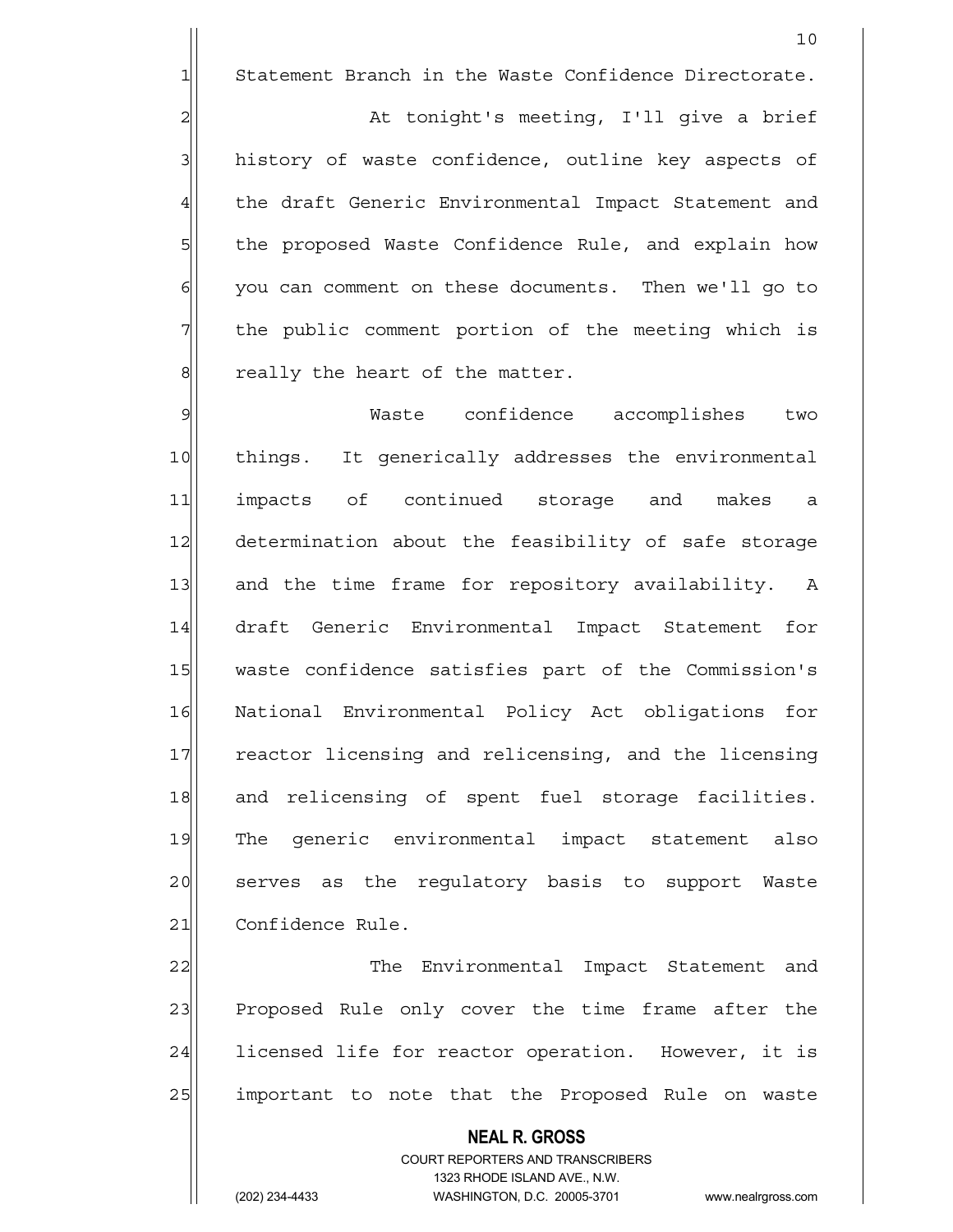1 confidence does not license any particular site or 2 facility. Nor does it allow for the long-term  $3$  storage of spent nuclear fuel at any site.

 $11$ 

4 The NRC's history with waste confidence 5| started when the Commission issued the rule back in  $6$  1984. Since then, the rule has been updated, most  $7$  recently in 2010. In 2012, the rule was challenged, 8 and the Court of Appeals for the D.C. Circuit vacated 9 the 2010 rule. The court identified three 10 deficiencies with the Commission's environmental 11 analysis to support the 2010 Waste Confidence Rule. 12 The Court found that the analysis didn't evaluate the 13 environmental effects of failing to secure permanent 14 disposal of the spent nuclear fuel.

15 It also directed the Commission to 16 provide a forward-looking assessment of spent fuel 17 pool leaks and the environmental consequences of 18 spent fuel pool fires. The court did conclude that a 19 generic approach, either with an environmental 20 assessment or environmental impact statement, would 21 appropriately address the issues associated with 22 waste confidence. Following the Court's decision, 23 the Commission directed the staff to prepare an 24 environmental impact statement evaluating these 25 | issues with the possibility of issuing an updated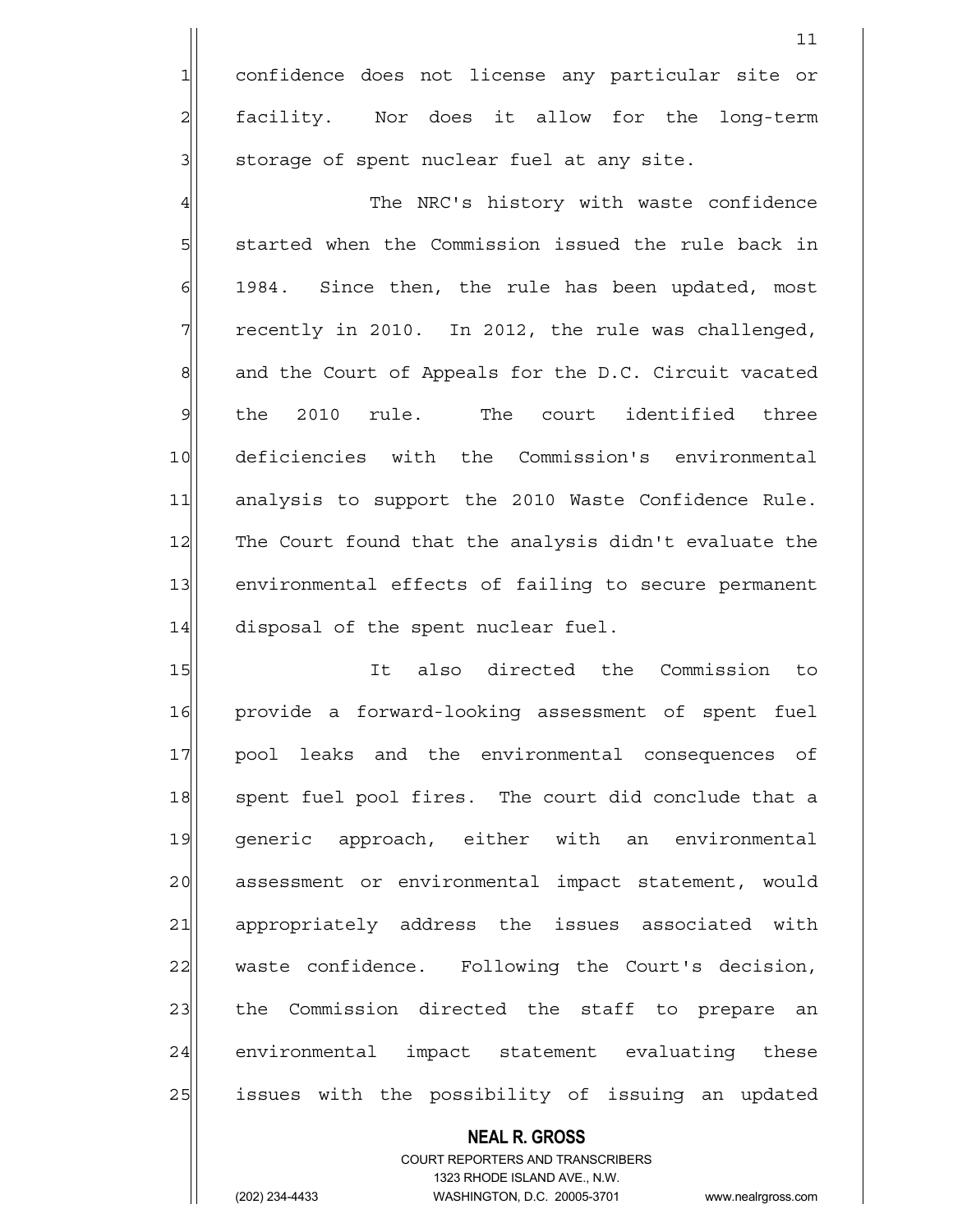1 Waste Confidence Rule.

2 2 There are two things that I would like 3 you to remember. The first is that waste confidence  $4$  is just a small part of the overall environmental 5 5 5 5 5 5 analysis for reactor -- for storage facility 6 6 6 6 ilcensing and relicensing. Secondly, the Waste 7 Confidence Rule does not license any facility or 8 authorize storage at the expiration of the facility's 9 license. The draft Statement describes the impacts 10 of continuing to store spent nuclear fuel beyond the 11 license life for operations of a reactor, whether it 12 be a spent fuel pool or an independent spent fuel 13 storage installation located at the -- both the  $14$  reactor and away from the reactor site.

15 The draft Statement describes why we're 16 revisiting waste confidence. It discusses the 17 alternatives to consider. It describes how the 18 environmental impacts were evaluated. It describes 19 what facilities are covered and the environmental 20 impacts of continued storage at reactor sites and 21 away from reactor sites.

22 It also contains information on the cost 23 of the alternatives to the rulemaking. It describes 24 the cumulative environmental impacts of continued 25 storage. And it contains information on the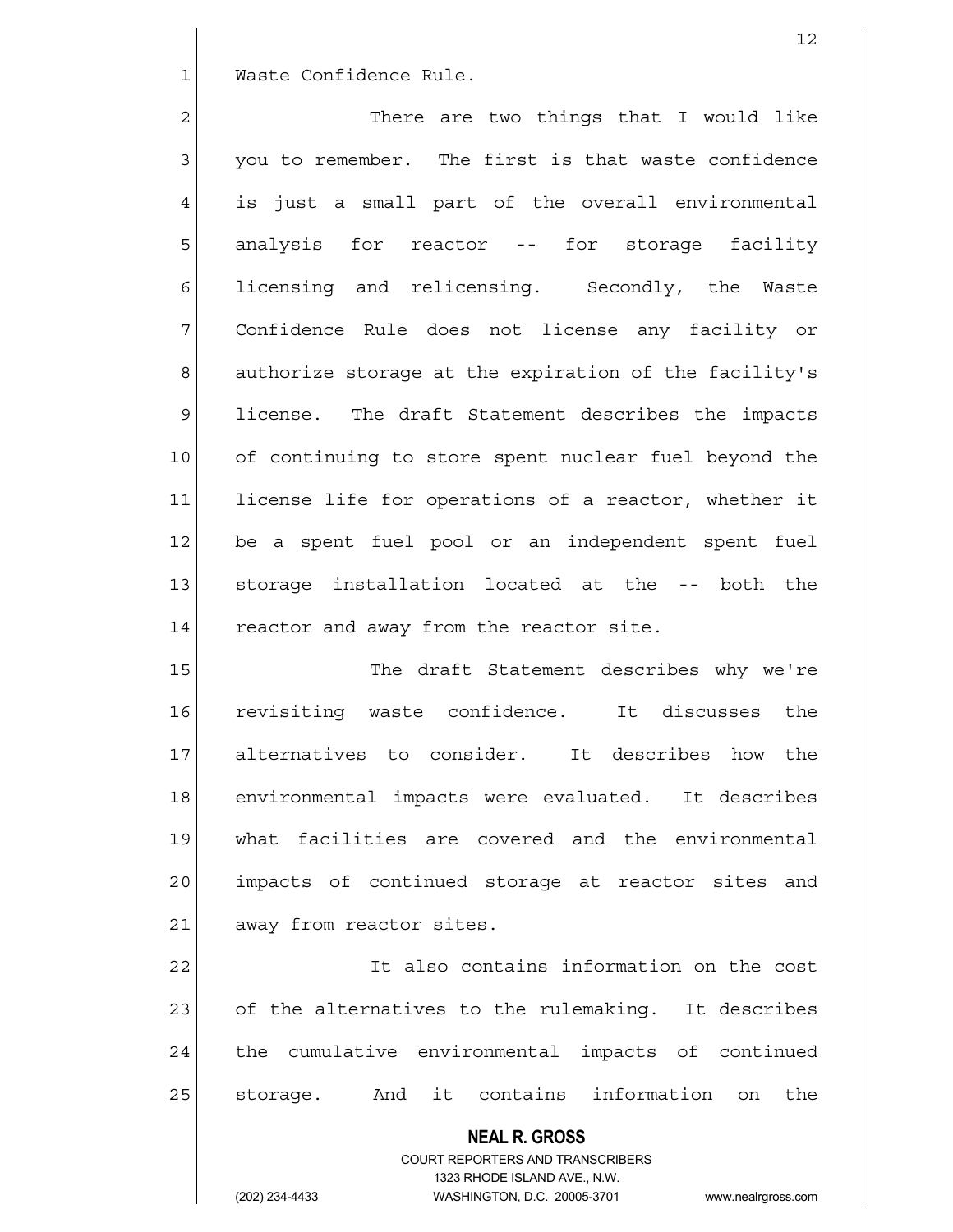1 feasibility of a repository and the feasibility for  $2$  safe storage of spent fuel.

3 3 3 The draft Statement assessed impacts of 4| continued spent fuel storage for three time frames 5 based upon when a repository would become available.  $6$  We evaluated the short term or 60 years beyond the 7 1icense life or reactor operation time frame. We  $8$  also evaluated a long-term time frame which is 100 9 years beyond the short term, or 160 years. And then 10 finally, there was an indefinite storage scenario 11 where no repository becomes available.

12 The draft Statement serves as the 13 regulatory basis for the Proposed Rule. The Proposed 14 Rule would generically address the environmental 15 | impacts of continued storage. These impacts would 16 not be revisited in future site-specific licensing 17 | procedures unless the NRC discovers something about 18 the site that would make the application of the 19 conclusions in the environmental impact statement 20 inappropriate.

21 The Proposed Rule would revise the 22 Nuclear Regulatory Commission regulations; 23 specifically, the citation is Title 10 of the Code of 24 Federal Regulations Section 51.23. The Proposed Rule 25 also states that the analysis supports the

 **NEAL R. GROSS**

 COURT REPORTERS AND TRANSCRIBERS 1323 RHODE ISLAND AVE., N.W.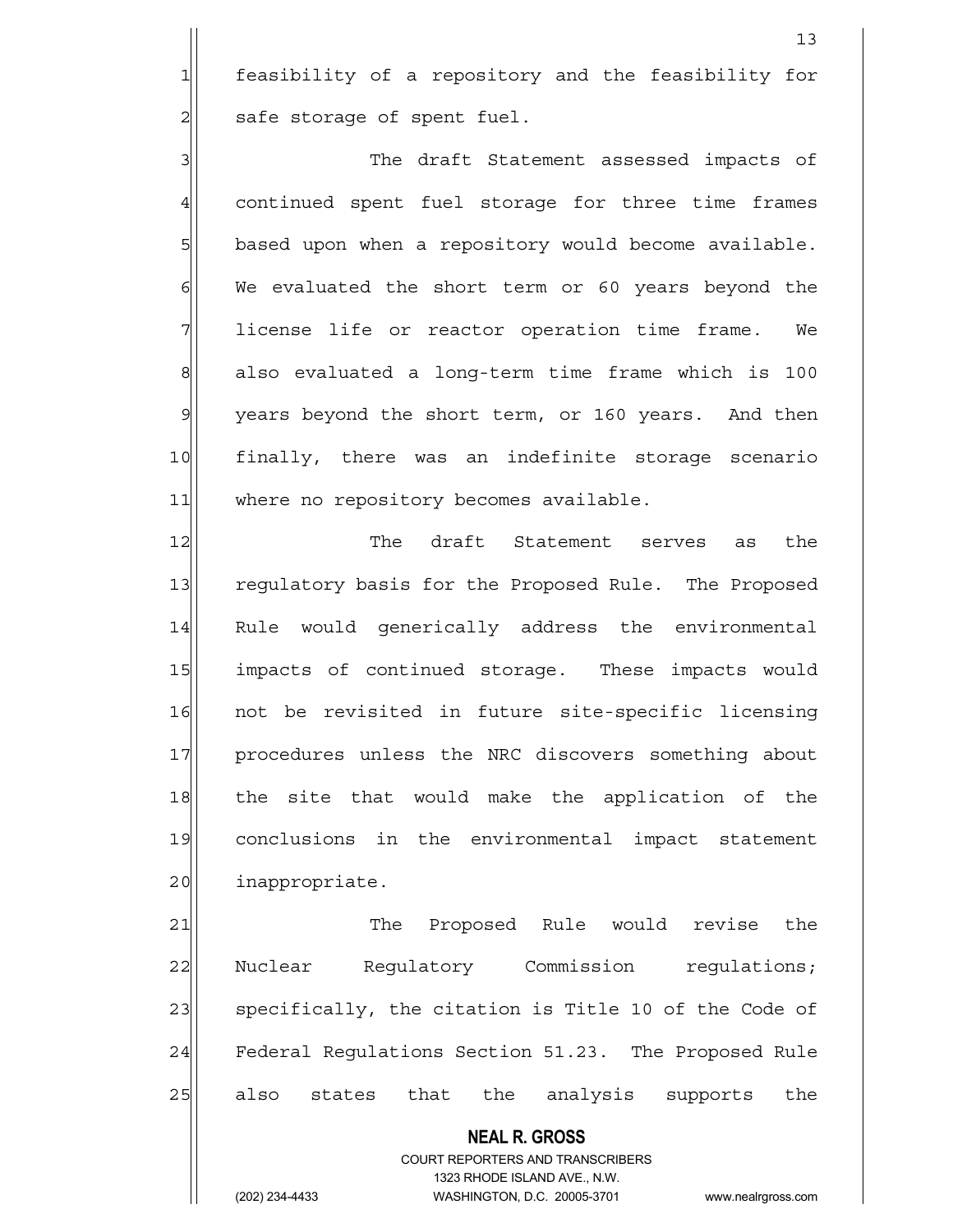1 Commission's determinations that it is feasible to 2 safely store spent nuclear fuel following the  $3$  licensed life for operation of a reactor. It also  $4$  states that it's feasible to have a mined geologic 5 5 5 5 1 10 repository within 60 years following the licensed 6 6 life for operation of a reactor.

7 We are specifically seeking comment on 8 8 whether the Final Rule should contain these last two 9 statements. To ensure that your comments are 10 considered, they must be received by December 20, 11 2013. Mailed comments must be postmarked by December 12 20th. All comments, whether submitted in writing or 13 provided orally, are considered equally.

14 Of course we are here tonight so you can 15 tell us your comments to the Generic Environmental 16 Impact Statement and the Proposed Rule. Tonight's 17 comments are being transcribed and will become part 18 of the record. You can also leave written comments 19 with the NRC staff located at the registration table 20 and we will make sure that those comments are added 21 to the docket. You may also e-mail, fax, or mail 22 your comments to the NRC. You may also provide 23 comments using the Federal Rulemaking site, 24 www.regulations.gov.

25 Thank you for listening to the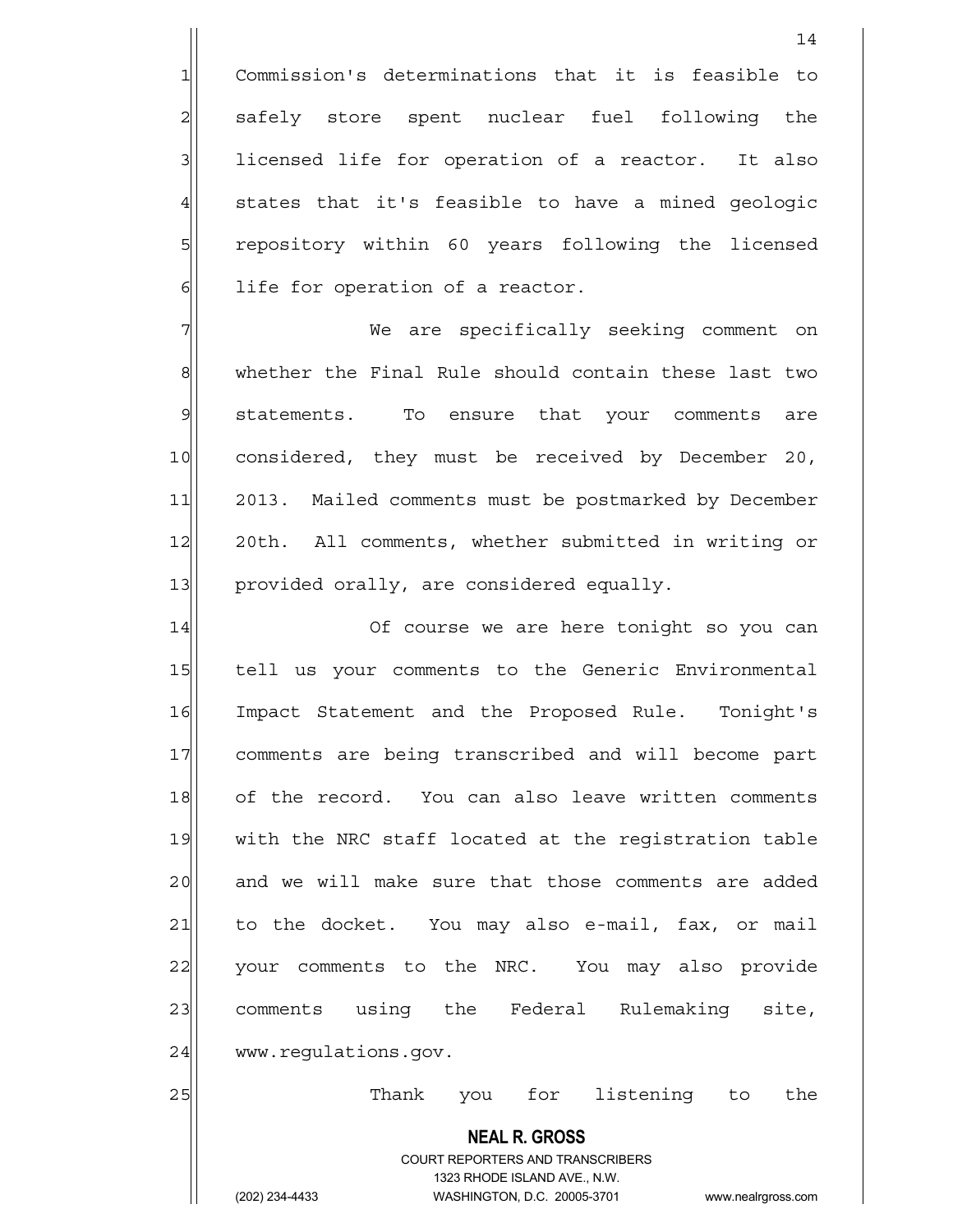1 presentation. And I'll turn the meeting back over to 2 | Miriam.

3 MS. JUCKETT: Thank you, Paul. We're 4 going to go very quickly to a couple of questions 5 | people have. Are there any questions that anyone has 6 6 6 6 6 regarding the schedule or finalization of the Rule? 7 And could you please introduce yourself?

8 MR. SCHRAMEK: Yes, Jeffrey Schramek, 9 NEIS. Is there any possibility you could back the 10 slide about one slide so we can see the exact text of 11 what was just verbally described. It was on there 12 for two seconds or so.

13 MS. JUCKETT: Certainly. And I just 14 want to make you aware that these slides are 15 available outside, too, like a hard copy of the 16 slides. Any other questions?

17 MR. LESHAK: Will the docket be made 18 public? Mike Leshak with Independent Television. I 19 was wondering if the official docket with all the 20 public comments will be made available to the public  $21$  or only if you went to the NRC.

22 MS. JUCKETT: Certainly. Let me go 23 ahead and get Keith McConnell to answer that question  $24$  for you. The question was about whether or not all  $25$  the documents on the docket will be made public.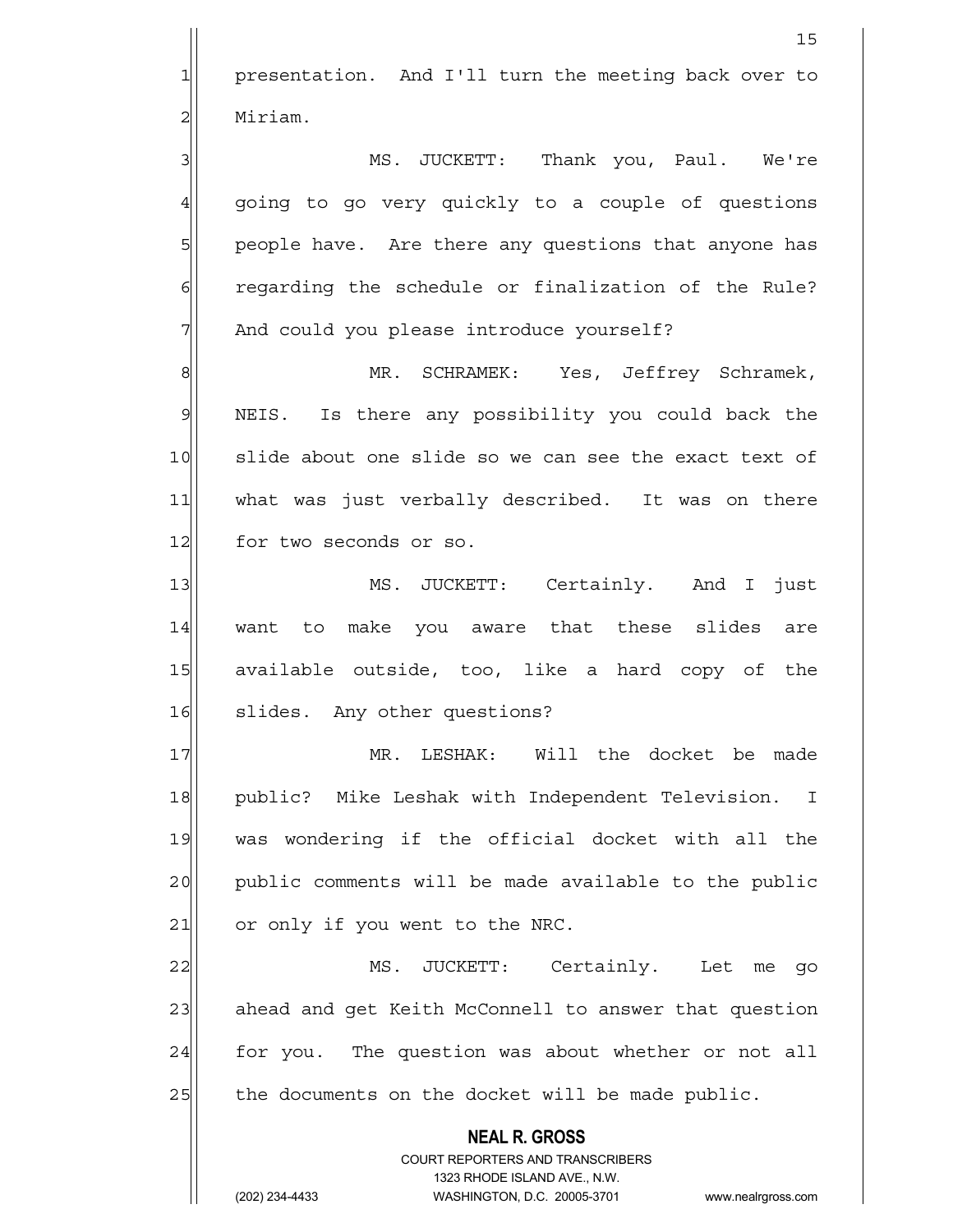16 1 DR. McCONNELL: The answer to your 2 question is yes. All of the documents will be made 3 3 public. The comments will be public. There will be 4| a comment response section in the final Generic 5 | Environmental Impact Statement. And all of that 6 information will be available on our website, the

8|| MS. JUCKETT: Any final questions on 9 | process or schedules?

7 | waste confidence website.

10 MS. THOMPSON: I was wondering, oh, I'm 11 sorry, I'm Tammy Thompson. I was wondering that the 12 spent fuel that you're talking about, will this be 13 coming from other facilities traveling to Illinois to 14 be stored here or is it the waste that's already at 15 the facilities that are here?

16 MS. JUCKETT: Okay, we want to make sure 17 | that we're primarily concentrating on the process 18 questions here. But, why don't we take this one to 19 Paul Michalak.

20 MR. MICHALAK: Hi, Paul Michalak. The 21 fuel, the spent fuel that's considered in the 22 environmental impact statement is from commercial 23 reactors licensed by the United States. So, the 24 answer to your question is no, the fuel we're 25 considering is domestic commercial fuel. If the NRC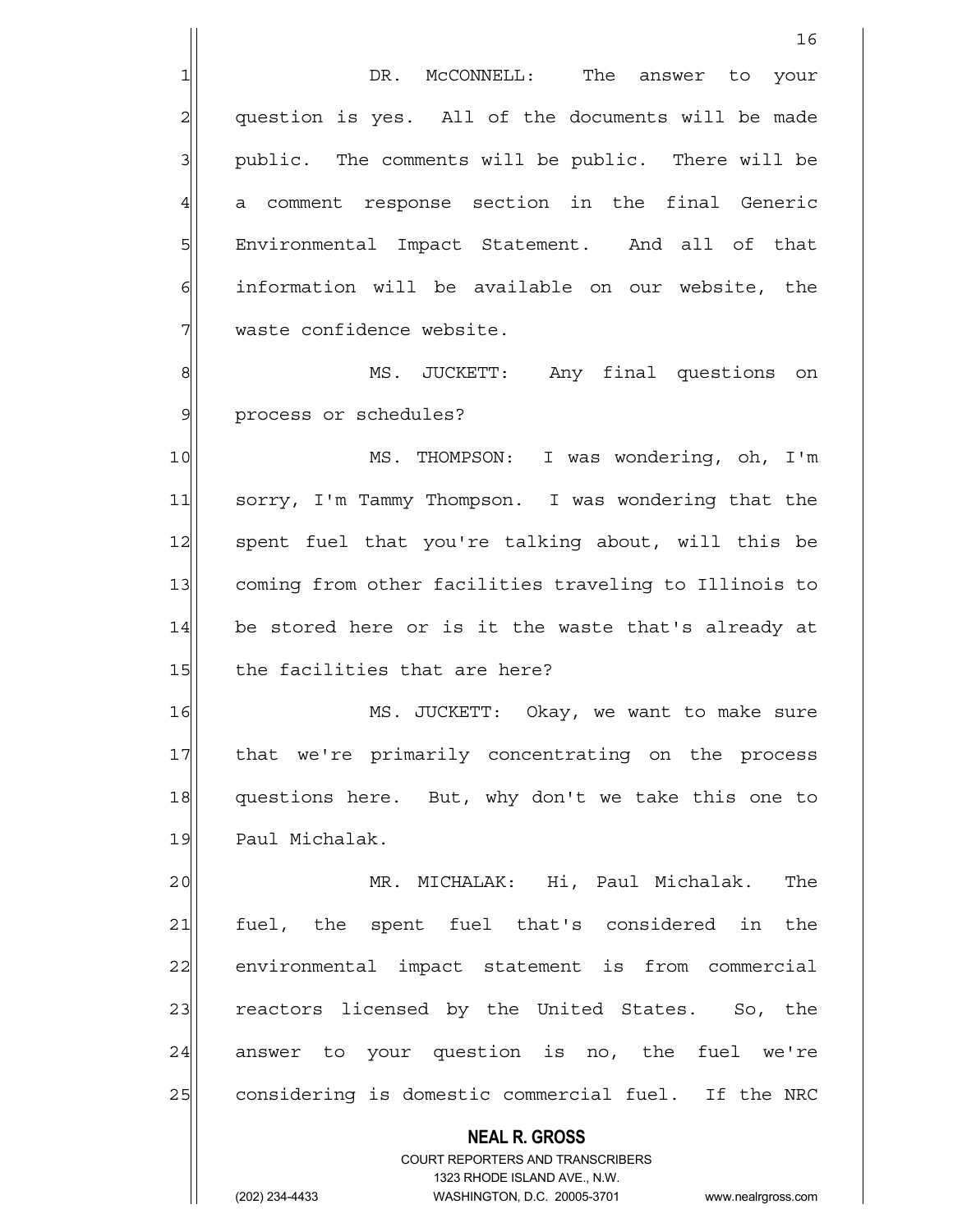17  $1$  licensed the facility, that fuel is considered in the 2 Generic Environmental Impact Statement. 3 3 MS. THOMPSON: Right. But are we 4 accepting fuel from other states into our state? Or 5 | does our stuff stay here? 6 GI DR. McCONNELL: This is Keith McConnell. 7 In terms of the impacts analysis, the impacts the 8 analysis considered was generated onsite and was just 9 stored on the site. 10 MS. THOMPSON: Okay, thank you. 11 MS. JUCKETT: Okay. And I'm sorry to 12 cut this off. We have to make sure that we go ahead 13 and get to the comment portion. But I do want to 14 make sure that you know that we do have NRC folks 15 available out in the lobby to speak with if you do 16 have more questions. We will also stick around 17 afterwards so that you're welcome to come and ask us 18 questions individually. 19 So, let's go ahead and enter the comment 20 portion of the program. And when I call your name, 21 please make your way up to the front. We've got a 22 couple of chairs here for -- if you'd care to wait up 23 here as opposed to, it's just a little easier to get  $24$  out. Please do state your name and affiliation if 25 you can. And also, we need to make sure that, and

> **NEAL R. GROSS** COURT REPORTERS AND TRANSCRIBERS 1323 RHODE ISLAND AVE., N.W.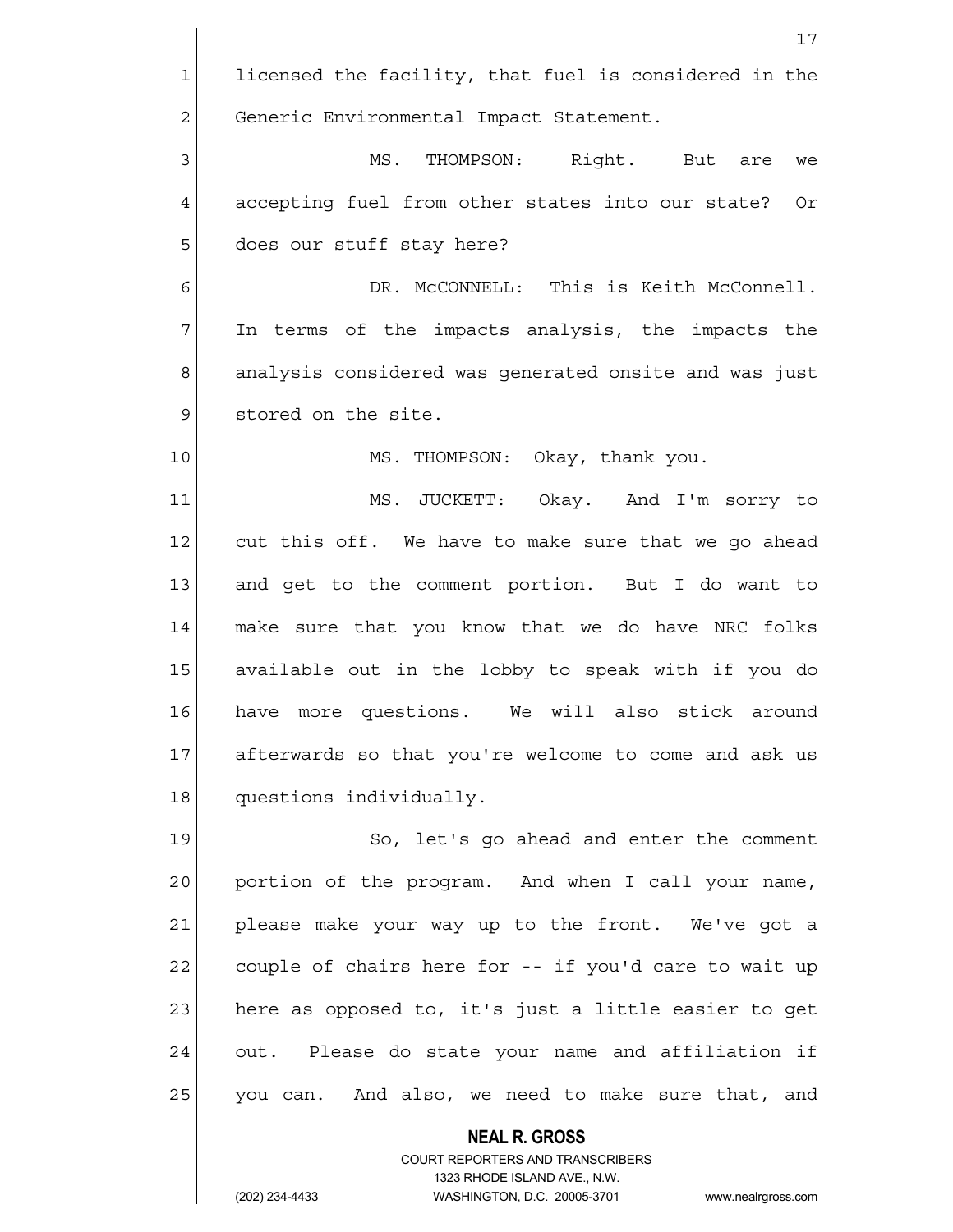1 everybody has got differences of opinions and we'll 2 hear a wide variety of opinions today, we'd really  $3$  like that you be polite to each other and as we need  $4$  to get a clean transcript of this evening's meeting.

5 So, one speaker at a time and we'll go  $6$  in order, and also, if you didn't pre-register, we 7 are still accepting your comments. You're welcome to 8 go ahead and see if you can sign in at the 9 registration desk, or if you did pre-register and you 10 didn't get a chance to check in with the registration 11 desk. That just helps us to know that you're here 12 and you would still like to speak.

13 So, our first two speakers I'm going to 14 | qo to are Reed Wilson from the Office of Congressman 15 Adam Kinzinger, and next we'll go to Tom Wolf.

16 MR. WILSON: Good evening. I'm Reed 17 Wilson representing Congressman Adam Kinzinger 18 representing the 16th District in Illinois.

19 Dear Commissioners, I have a letter to 20 read here, thank you for allowing my office the 21 opportunity to address this public meeting regarding 22 | Nuclear Regulatory Commission Rulemaking to address 23 waste confidence. As many Illinois residents rely on 24 | nuclear clean and portable energy, this rulemaking 25 will have an important impact to consumers across the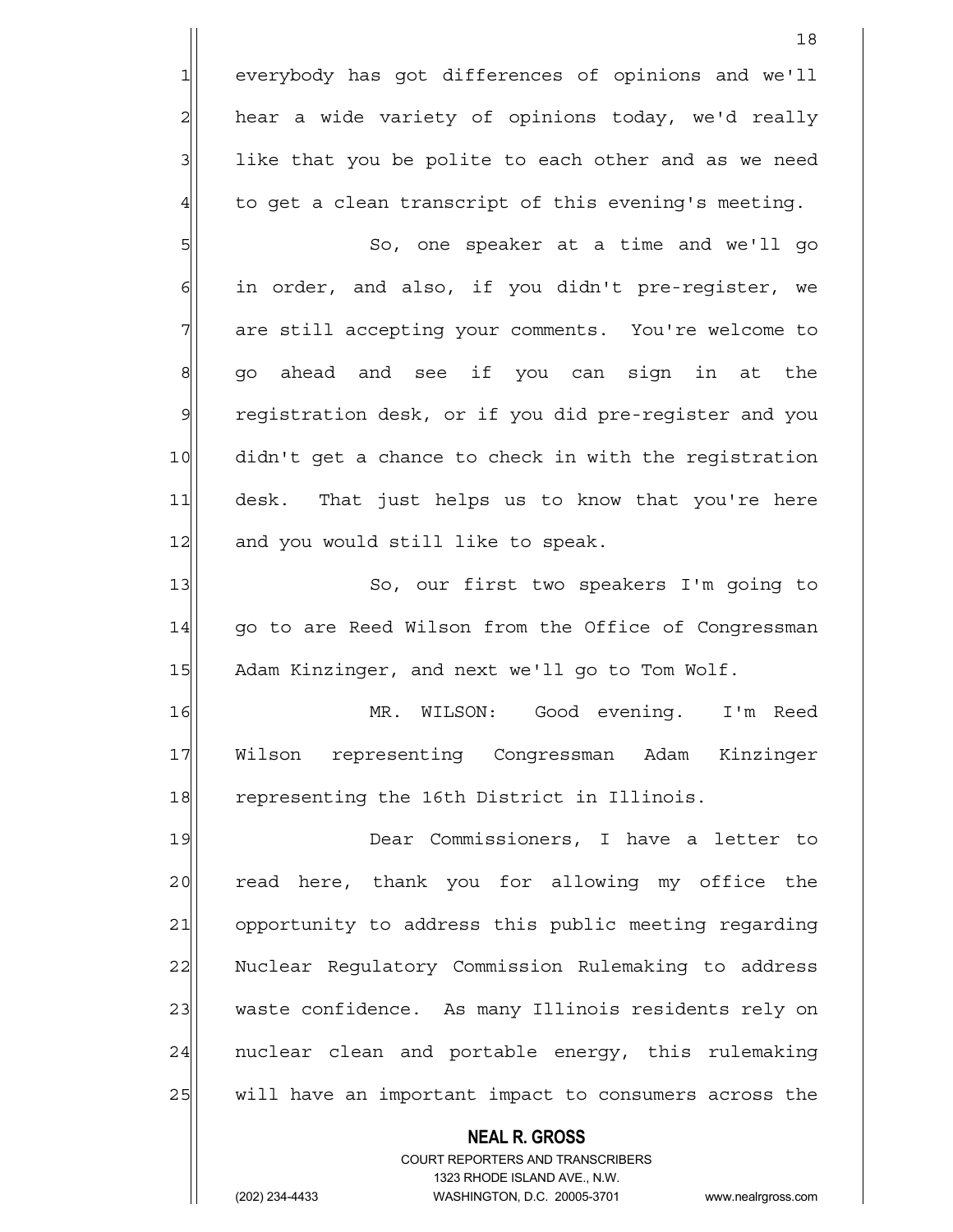1 state. In the 16th District alone, there are four 2 | nuclear power plants providing great price stability 3 to consumers throughout our nation. Nuclear power 4 provides half of our state's energy and generates 5 5 5 5 5 almost 93 percent of the carbon-free electricity 6 6 6 produced in Illinois. Without the availability of 7 This baseload power, there is no doubt that prices 8 would skyrocket and energy stability would plummet. 9 In addition, the nuclear energy industry support 10 thousands of high-paying jobs, which in turn supports 11 the tax base of our local communities.

12 We are here today to discuss the Nuclear 13 Regulatory Commission's Proposed Rule on waste 14 confidence. The Proposed Rule simply clarifies the 15 issues and processes surrounding the safe and secure 16 storage of spent nuclear fuel. It does not authorize 17 individual licenses. It is only one step in the 18 Commission's National Environmental Policy Act 19 review. And hence, the clarity of this policy will 20 | lead to a more efficient licensing process which 21 would benefit consumers throughout our region.

22 In addition, the NRC rulemaking process 23 is the kind of open and transparent process that 24 should take place in all aspects of government 25 regulation, especially the widespread participation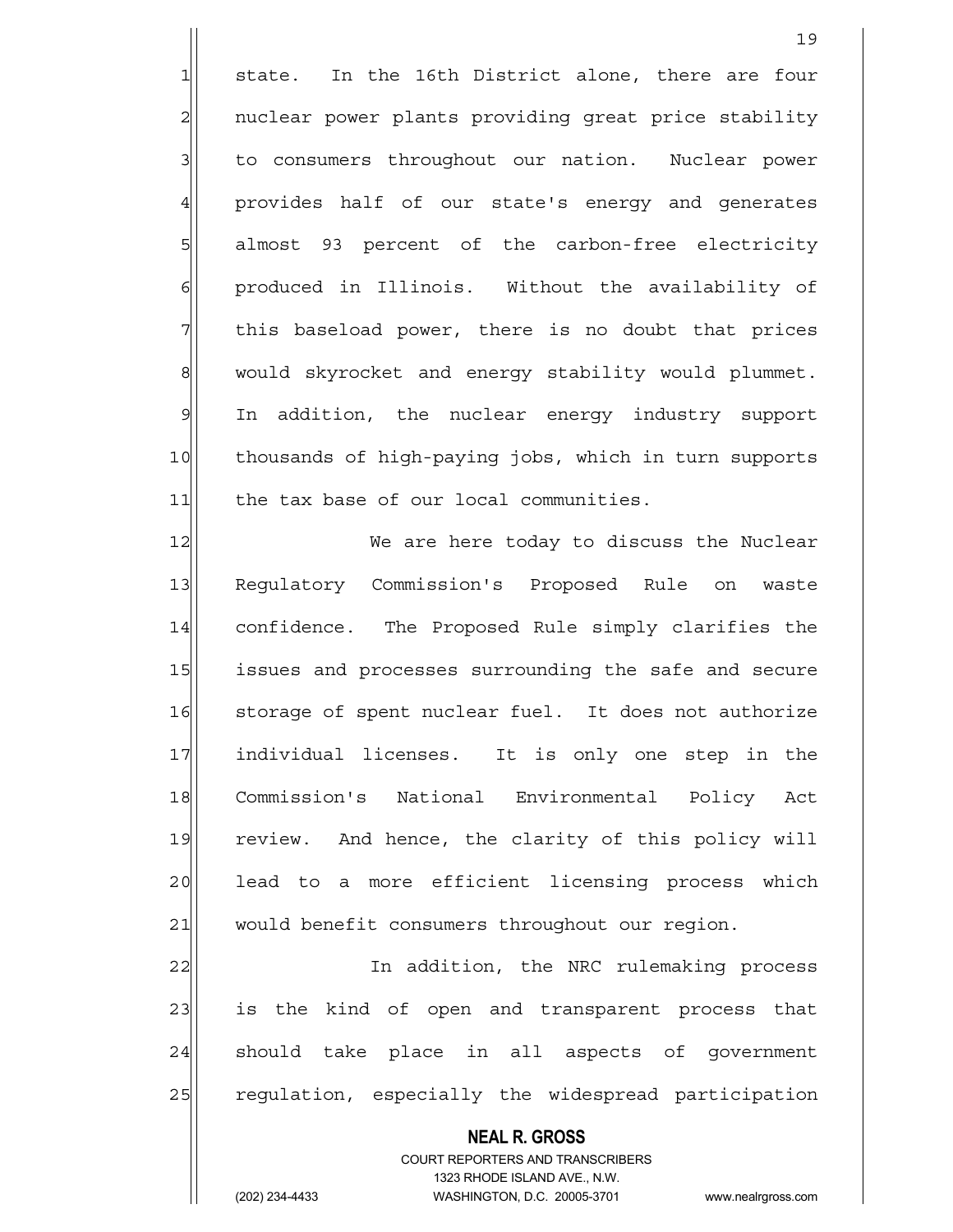1 of all aspects of government, industry, and the 2 | public in order to ensure that all viewpoints are 3 3 3 considered. A total of 12 public meetings will take 4 place, and members of the public will have the 5 | opportunity to submit comments to the Commission 6 6 through December 20th of 2013. Upon the completion 7 of this process, it is my hope that NRC will complete  $8$  this rulemaking in an expeditious manner.

9 Solution and the state of the fact that the fact that that in Lastly, I want to talk to the fact that 10 the Nuclear Regulatory Commission has suspended all 11 final licensing decisions while this rulemaking 12 process moves forward. I believe it's time to 13 provide this industry that provides a clean source of 14 energy to billions of consumers the ability to move 15 forward with a greater level of certainty for the 16 long-term operations. Sincerely, Adam Kinzinger, 17 Member of Congress.

18 MS. JUCKETT: Thank you. The next one 19 is Tom Wolf.

20 MR. WOLF: Good evening and thank you. 21 My name is Tom Wolf. I'm the Executive Director of 22 the Energy Council of the Illinois Chamber of 23 Commerce, and a proud member of the Illinois Clean 24 Energy Coalition.

25 || It's clear that for our overall quality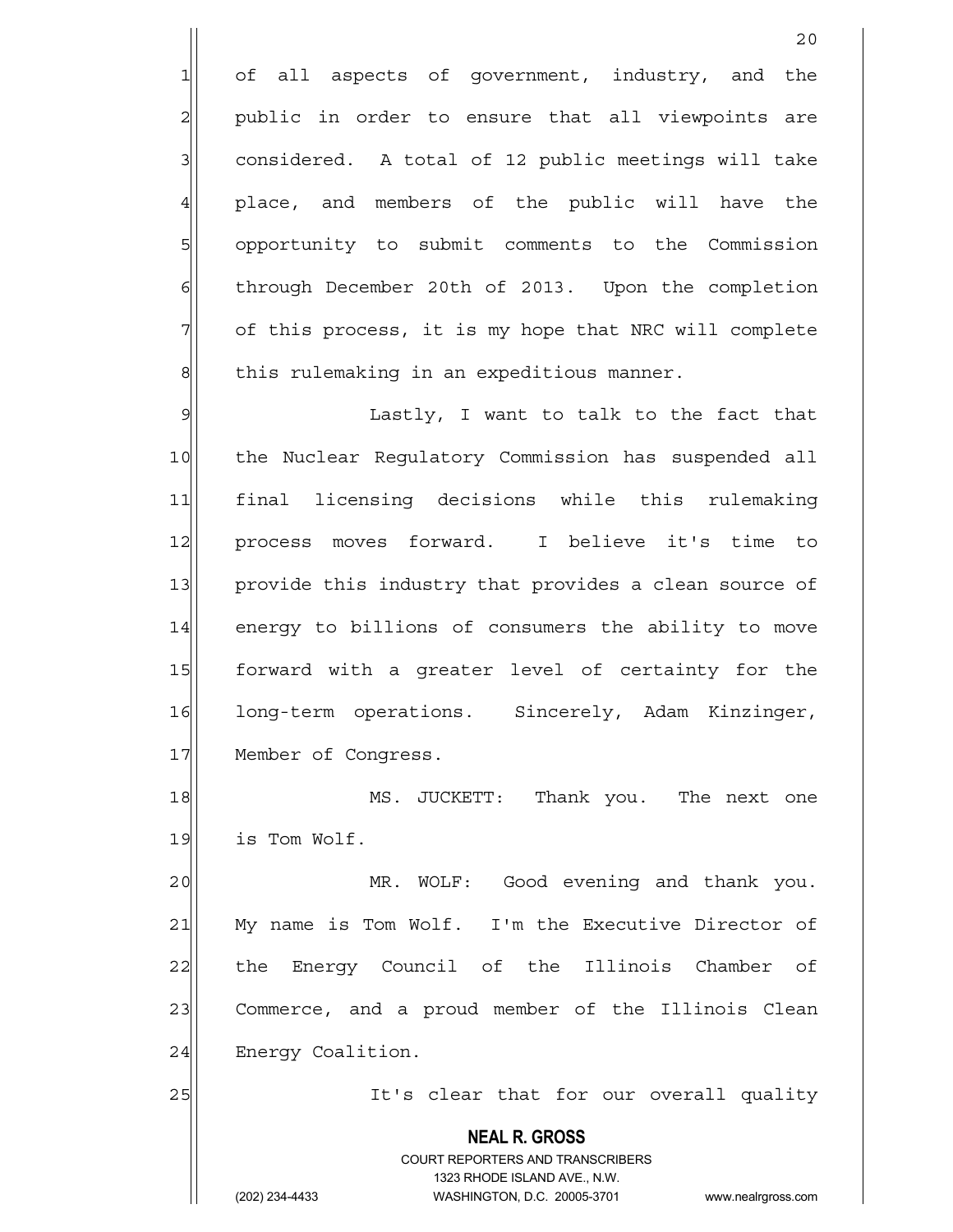1 of life as well as our overall economic well-being  $2$  that we need a reliable, cost-competitive, diverse,  $3$  and stable supply of energy. In the past few months, 4 I've been to public hearings on license extensions 5 for nuclear power plants, USEPA regulation on 6 6 6 emissions for coal plants, regulations on fracking in 7| Illinois, and permitting for efficient lines that 8 would bring more green energy in Illinois.

9 By Every single energy project that I was 10 at had its detractors at these meetings. Yet no one 11 has come to any of the hearings with the perfect 12 solution, just reasons why the current system isn't 13 perfect. Well, of course it's not perfect. Everyone 14 in this room knows that there is no perfect form of 15 energy. If there was one, believe me, we'd be using  $16$  it.

17 So, we're stuck with an abundance of 18 imperfect choices. But we've done pretty well with 19 these and I want to thank the NRC, IEMA, and all 20 those for working with the owners of our nuclear 21 facilities to keep the onsite storage of spent  $22$  nuclear fuel safe. And it is safe.

23 Unlikely scenarios that are designed to 24 Scare people are not productive to the discussion nor 25 to our energy debate in general. Opponents of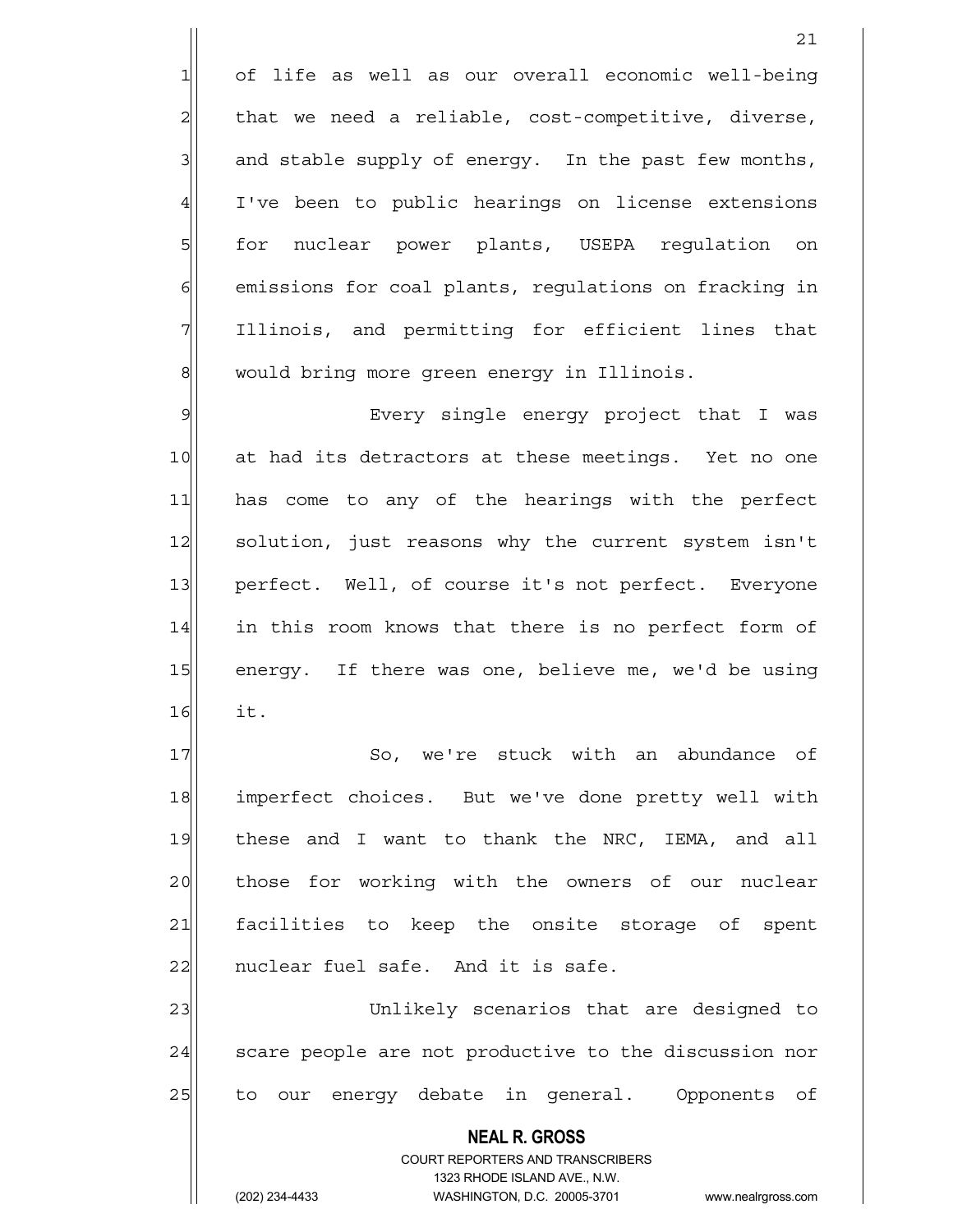1 nuclear energy paint a picture of piles of growing 2 glowing waste sitting out in open air or implying 3 3 a that they're easy targets. All this hyperbole and  $4$  hot air just obscures the fact that there has never 5 been a single incident where spent nuclear fuel 6 storage has been compromised by any outside 7 individual or group. It's been safely stored for 8 8 decades and I believe the NRC and IEMA and the owners 9 of nuclear plants can keep it that way for decades to 10 come.

<u>22</u>

11 Of all the reasons people give for 12 wanting to move away from Illinois, I can say that no 13 one has ever talked to the Chamber about the stored 14 | nuclear waste as the reason that they moved out of 15 the state. The tax structure, the pension problem, 16 the high workers comp rates, restructured attitudes 17 in Springfield, those are the major active issues 18 that keep businesses from coming to or growing in our 19 state.

20 and the conclusion, we certainly hope that 21 the Federal government will meet its long overdue 22 obligation and will soon figure out a solution to 23 | long-term storage of spent nuclear fuel. But until  $24$  then, we are happy that the industry and its Federal 25 and State regulators have determined a strategy that

> **NEAL R. GROSS** COURT REPORTERS AND TRANSCRIBERS 1323 RHODE ISLAND AVE., N.W.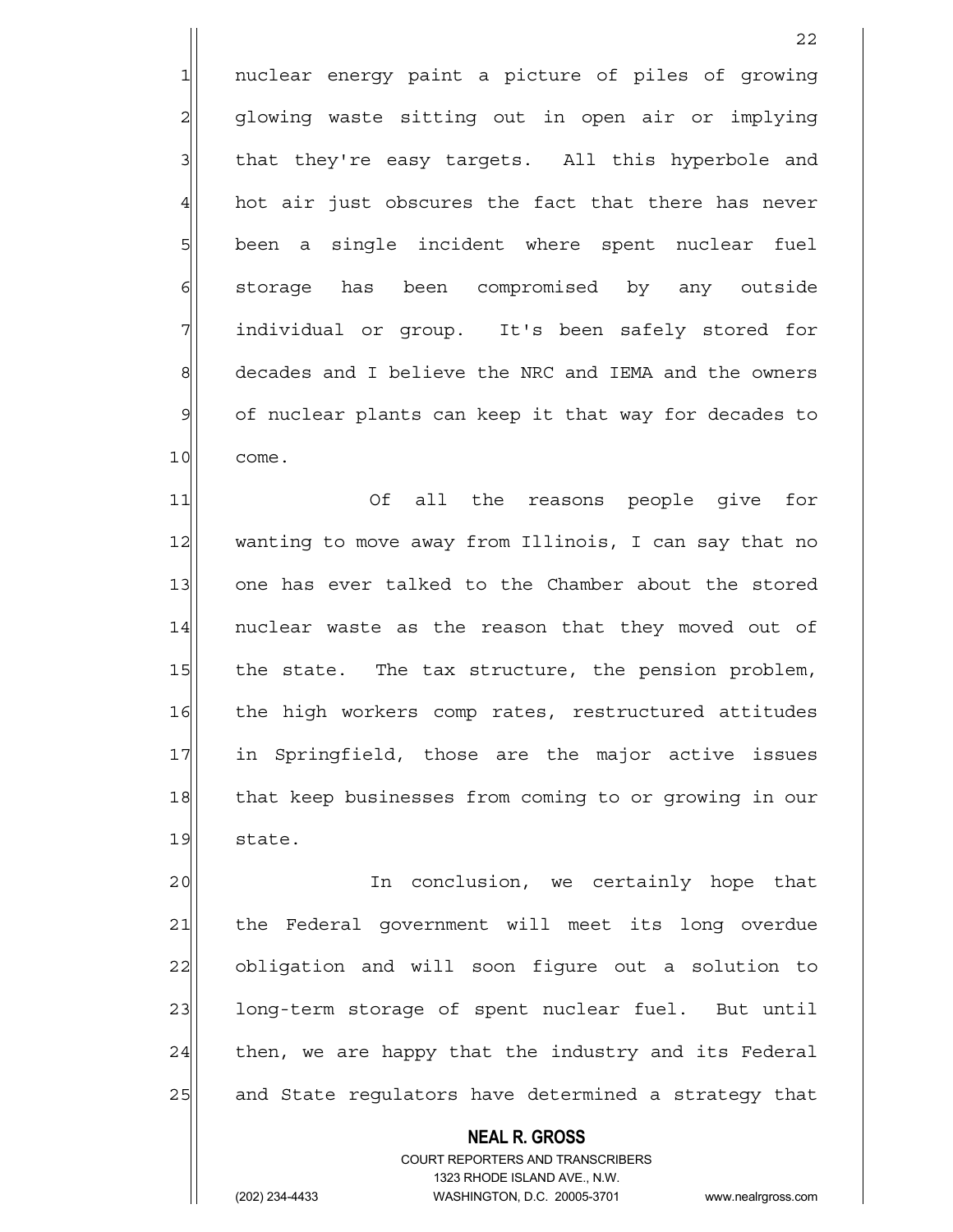23 1 works on many levels, the most important of those is 2 | our safety. Thank you very much. 3 MS. JUCKETT: Thank you. For our next  $4$  speaker, let's go to David Kraft, and then let's go  $5$  to Scott Fleming, and then S.Y. Chen. 6 MR. KRAFT: Good evening. My name is 7 Dave Kraft, I'm Director of Nuclear Energy 8 Information Service. We're an environmental safe 9 energy advocacy organization based in Chicago, 10 Illinois. We represent nearly 900 supporters in 11 Illinois, 34 states, and 4 countries. And we thank 12 the Commission for allowing us three minutes of 13 meaningful comment on a problem destined to haunt 14 humankind for tens of thousands of years. 15 We hope we've demonstrated that people 16 in Illinois, while not having the original NRC list 17 of sites for the GEIS public meeting, are indeed 18 interested in radioactive waste issues after all. 19 And we hope you enjoy Orlando, one of the NRC's 20 | originally proposed sites despite the turn out in 21 what was Disney World central. 22 All right. I'll use my time to 23 summarize the main points that were going to be put 24 in detail in a more elaborate comment which we will

> **NEAL R. GROSS** COURT REPORTERS AND TRANSCRIBERS 1323 RHODE ISLAND AVE., N.W.

25 put in before the deadline. The first point we want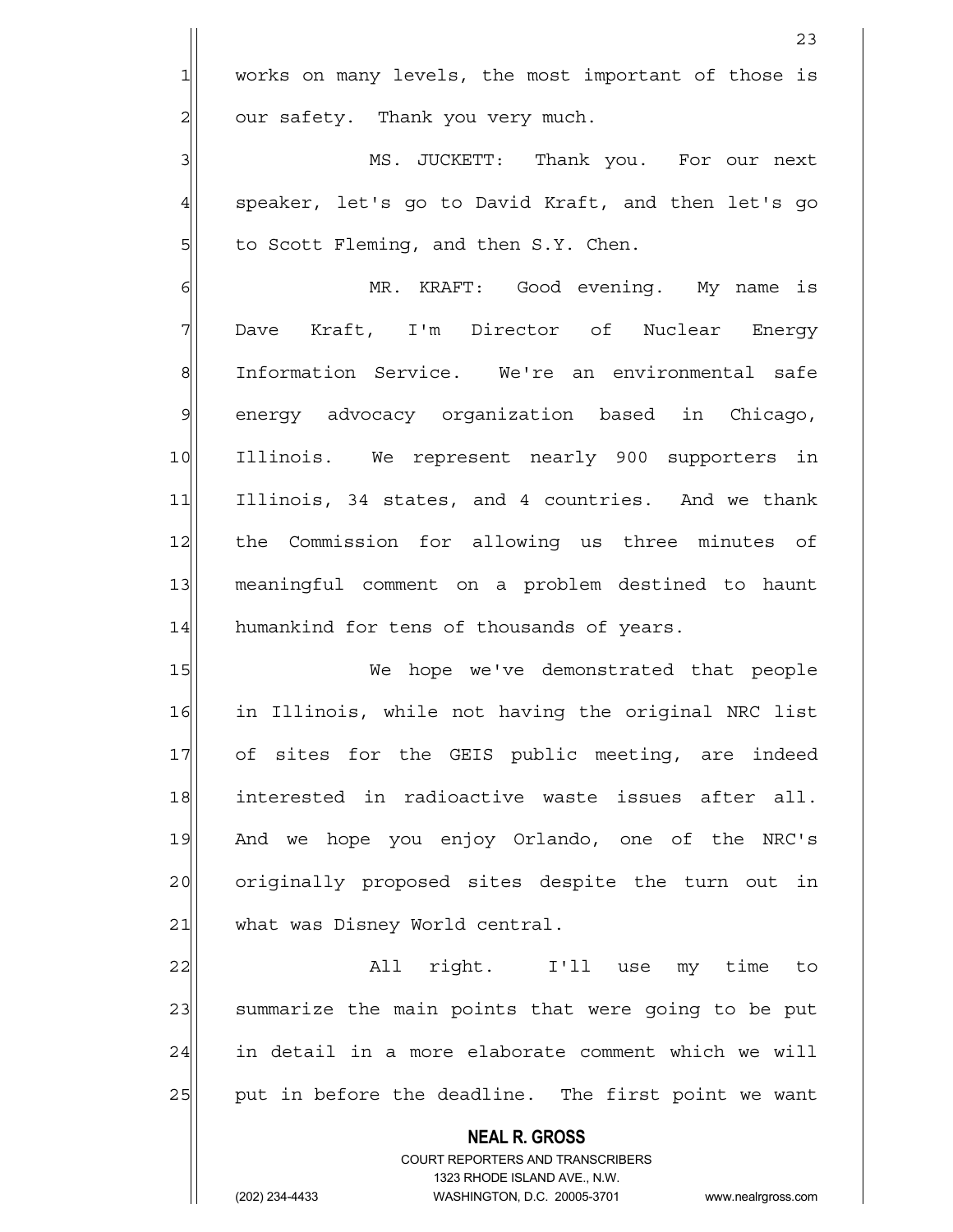to make is that we submit that the GEIS, as written, 2| is inadequate to both the task of satisfying the 3 directives of the 2012 Court of Appeals and it's also inadequate in protecting the health and safety of the public and the environment. For these reasons, we would ask the NRC to withdraw the current DGEIS.

7 The Second point, we believe that the 8 moratorium on licensing of new and the licensing of 9 | the currently operating reactors should remain in 10 place until such time as a permanent geological, 11 high-level radioactive waste disposal facility is 12 designed, licensed, built and in operation, not just 13 a theory. We ask the NRC to maintain its moratorium 14 until this condition is reached and ask that the 15 moratorium be extended to include the siting and 16 licensing of any temporary away-from-reactor storage 17 facilities such as those referred to as centralized 18 interim storage facilities. It's irresponsible to 19 continue the production of such waste without a 20 demonstrated and operational means of disposal.

21 The third point, we ask that you 22 withdraw all statements to the effect that, because 23 of NRC oversight programs, NRC asserts and guarantees  $24$  that spent fuel can be stored safely at reactor sites 25 | indefinitely. Such a guarantee implies that the NRC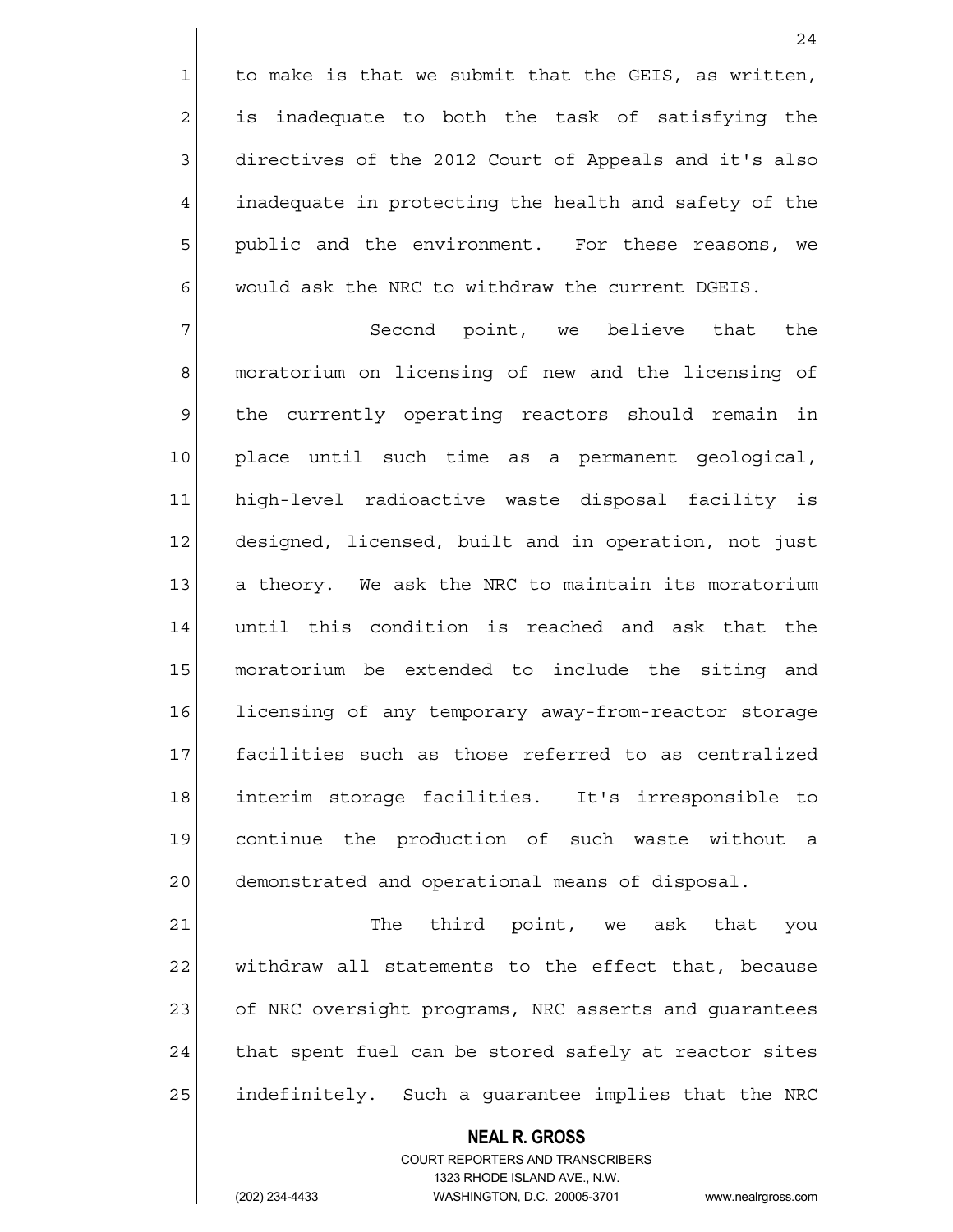1 will be providing constant oversight into that 2 all indefinite period of time. Yet, one month ago, the 3 | NRC could not even quarantee that its workers would  $4$  be able to come to work the next day. The hubris of  $5$  such an assertion, therefore, borders on colossal.

<u>25 and 25</u>

6 6 And finally, we find that NRC's finding 7 of no significant impact regarding issues like spent 8 | fuel pool fires, spent fuel pool leaks, the 9 vulnerability of the spent fuel pools and dried cask 10 sites to natural disasters and terrorist assaults, 11 and the NRC's belief in the adequacy of generic 12 findings of reactors to be unfounded, inadequate to 13 the protection of the public health and safety, and 14 in contradiction to the NRC's own definition of what 15 constitutes a nuclear safety culture.

16 and I would like to quote to you from a 17 viewgraph that was presented at the Palisades Nuclear 18 Reactor last year, "The NRC version of a safety 19 culture is a core of values and behaviors resulting 20 from a collective commitment by leaders and 21 individuals to emphasize safety over competing goals 22 to ensure the protection of people and the 23 environment." These assertions will be elaborated 24 out in detail in our subsequent submittals. So, I 25 want to thank you for having this time.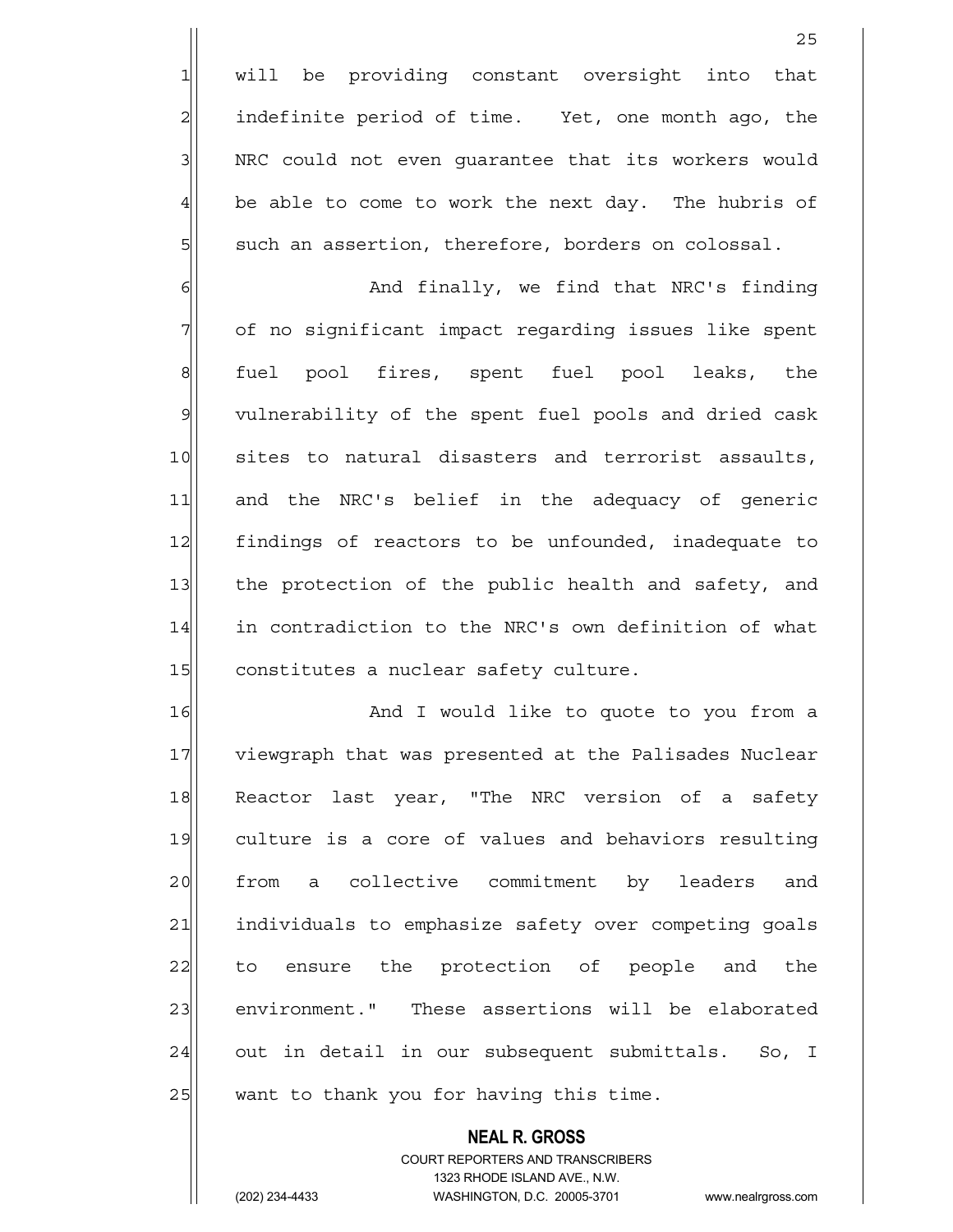|                | 26                                                    |
|----------------|-------------------------------------------------------|
| $\mathbf{1}$   | (Applause.)                                           |
| $\overline{2}$ | MS. JUCKETT: Thank you. Next we'll go                 |
| 3              | to Scott Fleming.                                     |
| $\overline{4}$ | MR. FLEMING: My name is Scott Fleming                 |
| 5              | of Will County Center for Economic Development. The,  |
| 6              | let me put my glasses on here, the Will County Center |
| 7              | for Economic Development is committed to creating a   |
| 8              | healthy business environment to attract businesses    |
| $\mathcal{Q}$  | and jobs to Illinois. We know that having a           |
| 10             | competitive, safe energy infrastructure is a key part |
| 11             | of the economic growth equation. We are fortunate to  |
| 12             | be home to one of Illinois' nuclear power generating  |
| 13             | stations at Braidwood. This facility employs nearly   |
| 14             | a thousand people and supports many thousands of      |
| 15             | additional jobs in the region. Braidwood Station      |
| 16             | pumps tens of thousands of millions of dollars        |
| 17             | directly into the area and economy and invests in     |
| 18             | many worthwhile community causes.                     |
| 19             | But those of us who live and work in                  |
| 20             | that area, especially someone who is looking to       |
| 21             | attract new business in the area would not be         |
| 22             | satisfied with the substantial economic impact that   |
| 23             | we gain at the expense of our safety. The Center for  |
| 24             | Economic Development is also a member of the          |
| 25             | Braidwood Citizens Advisory Panel and have been       |

 **NEAL R. GROSS** COURT REPORTERS AND TRANSCRIBERS 1323 RHODE ISLAND AVE., N.W.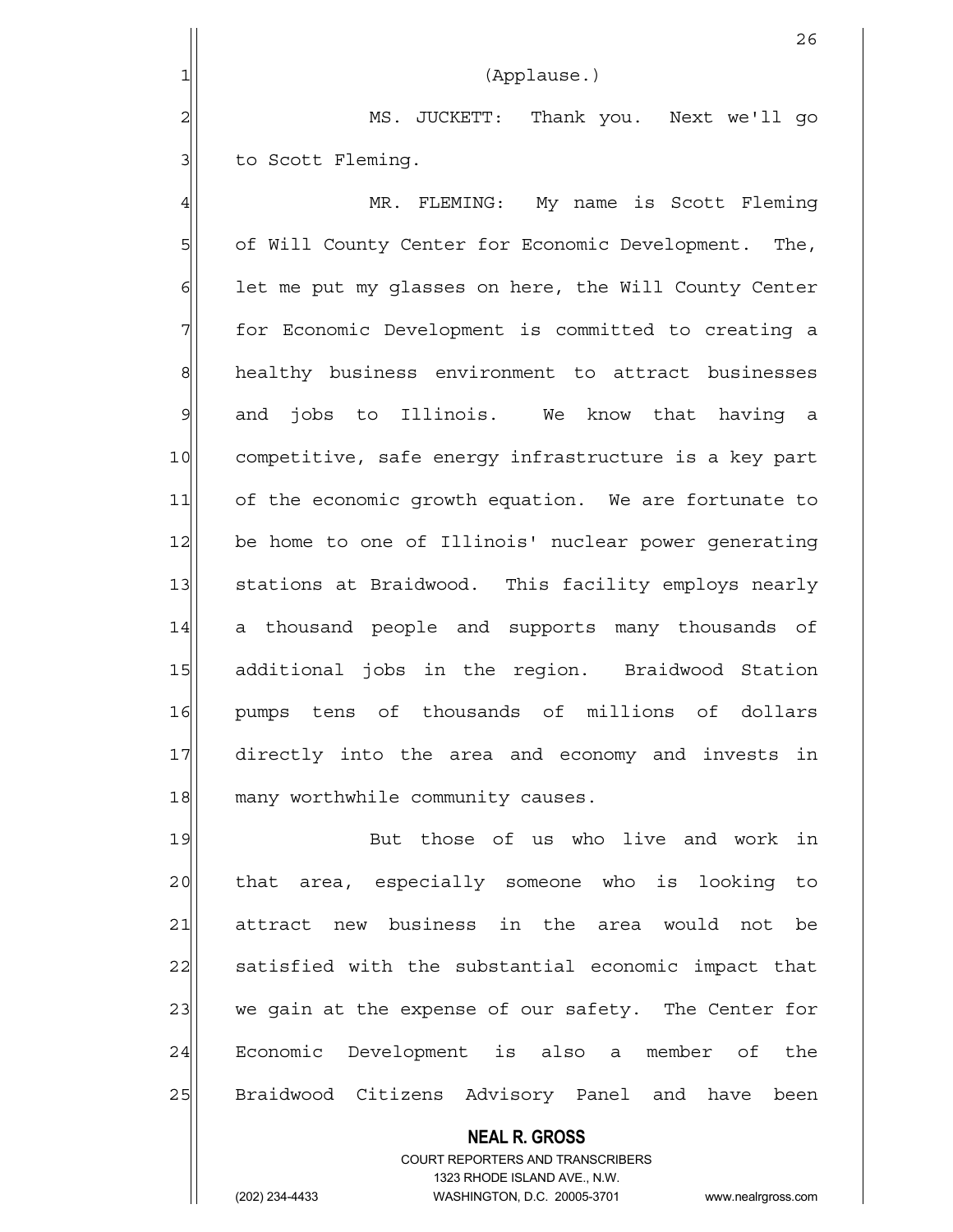1 fortunate to closely follow the way Braidwood 2 | operates. Its culture of safety and security is  $3$  second to none, and its transition to dry cask  $4$  storage of spent fuel is a good example.

5 SI Exelon took the initiative to invest in 6 6 6 dry cask storage that provides an added level of 7 Safety and security, and we applaud them for taking 8 that step. We also encourage the NRC to continue to 9 work with industry to promote innovations that will 10 improve or enhance operational safety and ultimately 11 lead to the creation of spent fuel repository for the 12 storage of this material.

13 The Will County CED is confident with 14 the safety and security of the storage facilities at 15 Braidwood and we look forward to the continued 16 positive impacts of the station in our community for 17 many years to come.

18 MS. JUCKETT: Thank you. Next, we'll go  $19$  to S.Y. Chen.

20 DR. CHEN: Good evening. I'm S.Y. Chen, 21 I'm a professor and also Director of the Health 22 Physics Program at the Illinois Institute of 23 Technology in Chicago. I appreciate the opportunity 24 to speak tonight. I have several brief comments here 25 for the effort that NRC has done and I just want to

 **NEAL R. GROSS**

 COURT REPORTERS AND TRANSCRIBERS 1323 RHODE ISLAND AVE., N.W.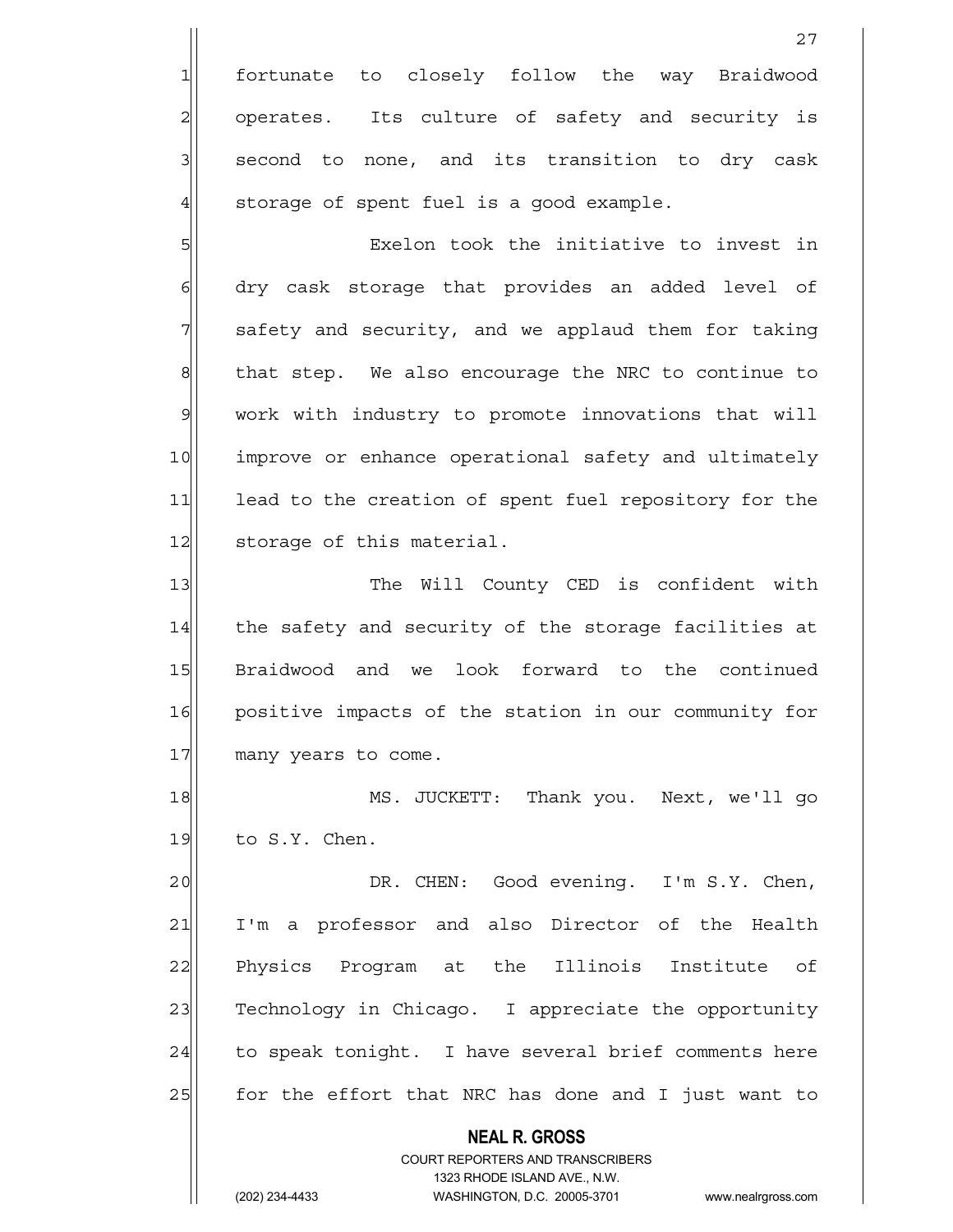$1$  go over that briefly.

2 Pirst is expectations. Confidence, we  $3$  all know, is in the eye of the beholder. So, sitting 4 here tonight, people have different expectations of 5 | what confidence means. Certainly, when the NRC --6 6 1imited. We heard about maybe only two, the spent 7 || nuclear fuel and the generating site, but spent 8 | nuclear fuel goes well beyond that.

9 And there's just a disparity of 10 expectations because, as we know, until and unless 11 the spent nuclear fuel becomes eligible to be put in 12 the ground in a repository, I'm not too sure how much 13 confidence the public is going to have. Certainly it 14 is not within the scope of the GEIS but, however, 15 they're interconnected. At some point, I think that 16 in a large part either as a constraint or something, 17 | the EIS really has to mention automatically the 18 interconnection with the repository which isn't 19 available and we don't even see anything in sight.

20 So, this is just an observation I have 21 is that what kind of confidence do you have? And 22 what expectations do you come to the public to say I  $23$  have this confidence, what do you mean by that? 24 (Applause.)

 **NEAL R. GROSS**

25 DR. CHEN: Secondly, we've heard about

 COURT REPORTERS AND TRANSCRIBERS 1323 RHODE ISLAND AVE., N.W.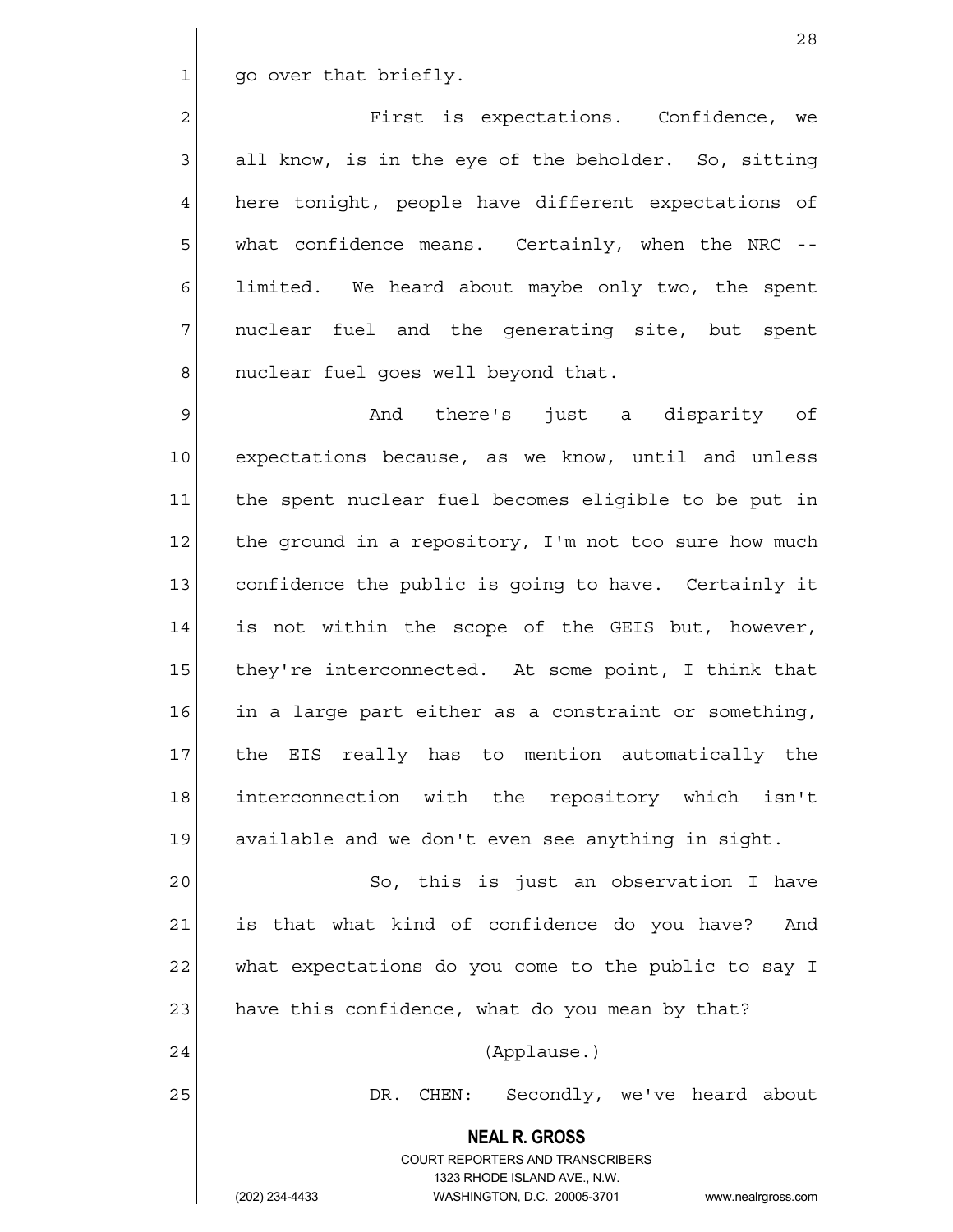**NEAL R. GROSS** COURT REPORTERS AND TRANSCRIBERS 1323 RHODE ISLAND AVE., N.W. <u>29</u>  $1$  the three scenarios about the fire or things like 2 | that. But I'll just tell you, what had happened in  $3$  the last couple of days, the typhoon Haiyan, 370 4 kilometers per hour. Climate is changing. So, that 5 | means, according to the prediction -- raised maybe  $6$  half a meter high. What happens is that a lot of 7 plants that we have here are going to completely  $8$  store the fuel by the shore there and we're going to 9 have problems. But I'm not too sure of all these 10 climate issues after 60 years of operation here, that 11 could become a reality. So, we are assessing the 12 potential risk that's involved and that's the real  $13$  issue. We don't see that as being analyzed. 14 The third point I have is actually in 15 the EIS, which I partake a lot in my career when I 16 worked at Argonne, uncertainty of the generic EIS, 17 there's a lot of assumptions coming into that. But 18 every assumption has a lot of uncertainty involved. 19 So, I'm not too sure of how exactly uncertainty has 20 been analyzed much more specifically. 21 MS. JUCKETT: Dr. Chen, we would ask you  $22$  to wrap up please. 23 DR. CHEN: Right, okay. So, that's 24 basically what I have. And maybe the last one would 25 be the site-specific management part of that, how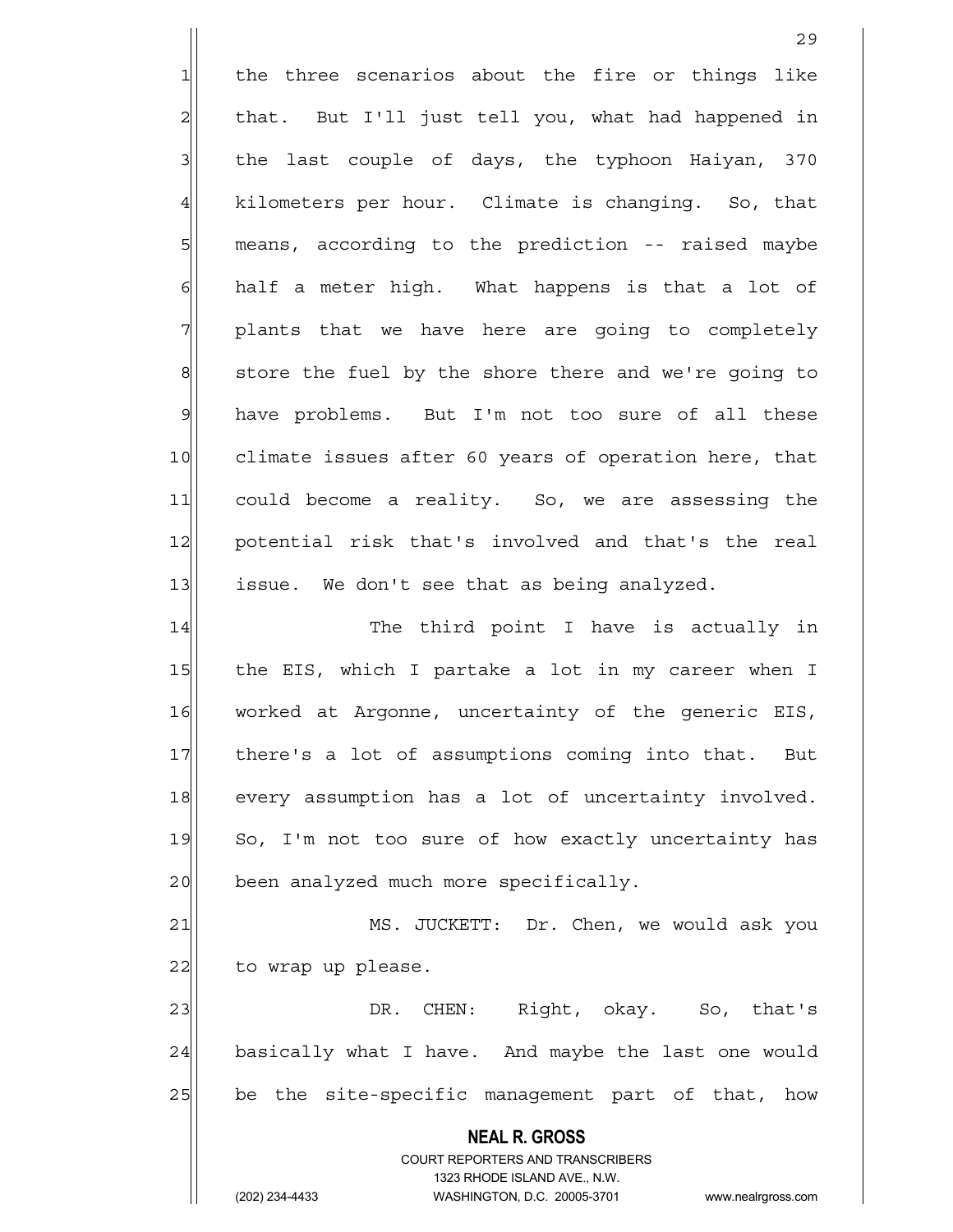**NEAL R. GROSS** 30  $1$  that ties into the uncertainties I mean here would be  $2$  very important. And I'm stopping there. 3| MS. JUCKETT: Thank you. 4 (Applause.) 5 MS. JUCKETT: Let's go to Maureen 6 Headington followed by Lora Chamberlain and Rick Fox. 7 MS. HEADINGTON: My name is Maureen 8 Headington. I'm a proud resident of Burr Ridge, 9 | Illinois. I am a domestic environmental activist --10 oops, sorry. Start me over with the time. 11 My name is Maureen Headington and I'm a 12 resident of Burr Ridge, Illinois. I'm a domestic 13 environmental activist. I am not paid for anything I  $14$  do, it is totally sweat equity. When I'm not, well, 15 let's put it this way, there's a lot of sweat and no 16 sleep. There's others in the room who have similar 17 lifestyles. 18 I am a past Director of the Illinois 19 Environmental Council, on this board I served for six 20 years. And I'm coming here today to explain why I do 21 | not have the confidence in this Generic EIS and why  $22$  you shouldn't either. I do not have confidence when 23 I see reactor licenses being renewed without 24 exception regardless of a plant's track record. The 25 APY recently, I discovered the State of Illinois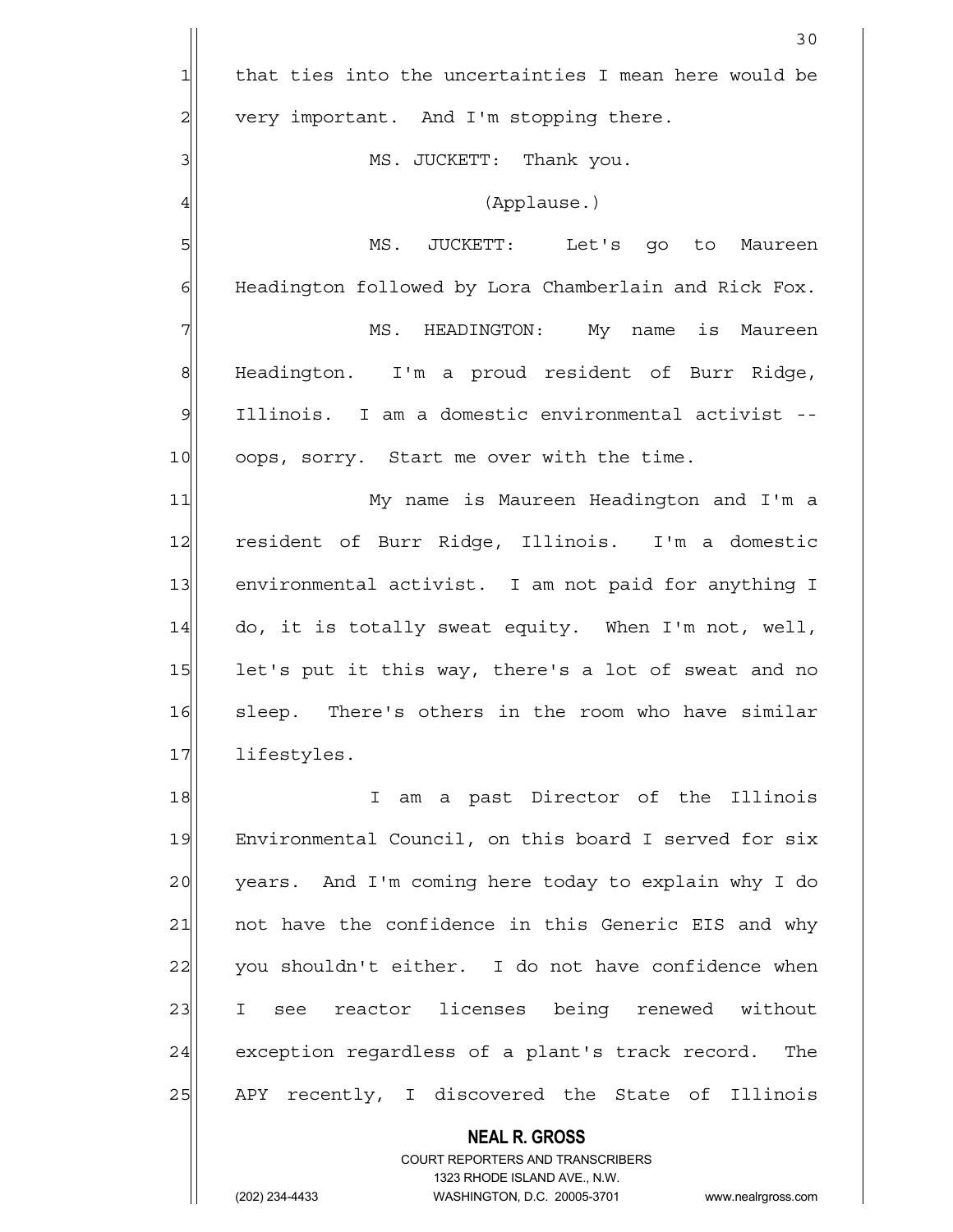$1$  reactors racked up 1,120 safety violations. In fact,  $2$  that was from the period 2000 to 2012, and yet the 3 | NRC has never met a license renewal it has not liked 4 and licenses routinely are renewed.

5 Here in Illinois, I don't know how many 6 6 people from the NRC come from this state, but we have  $7$  more reactors than any other state, four are the same 8 make and model as the ones that blew in Fukushima. 9 Again, we have the safety violations which are 10 treated so routinely, they're seldom reported in the 11 | news except the headlines at Braidwood. So, I would 12 take exception with how fine Braidwood's track record 13 has been, especially dumping polluted, irradiated 14 water on the community unbeknownst to them for ten 15 years.

16 In addition to leaks, we also have, in 17 recent days, the felonies created by folks over at 18 Dresden. So, if our futures are in the hands of an 19 entity and we hear that the people that they're 20 hiring are of this caliber, I do not have confidence. 21 I don't have confidence in an industry that relies on 22 our tax dollars to subsidize its own interests, long 23 guarantees to build new reactors, expecting main 24 street to invest in what Wall Street will not. Wall 25 Street refuses to take on the risk and why should we?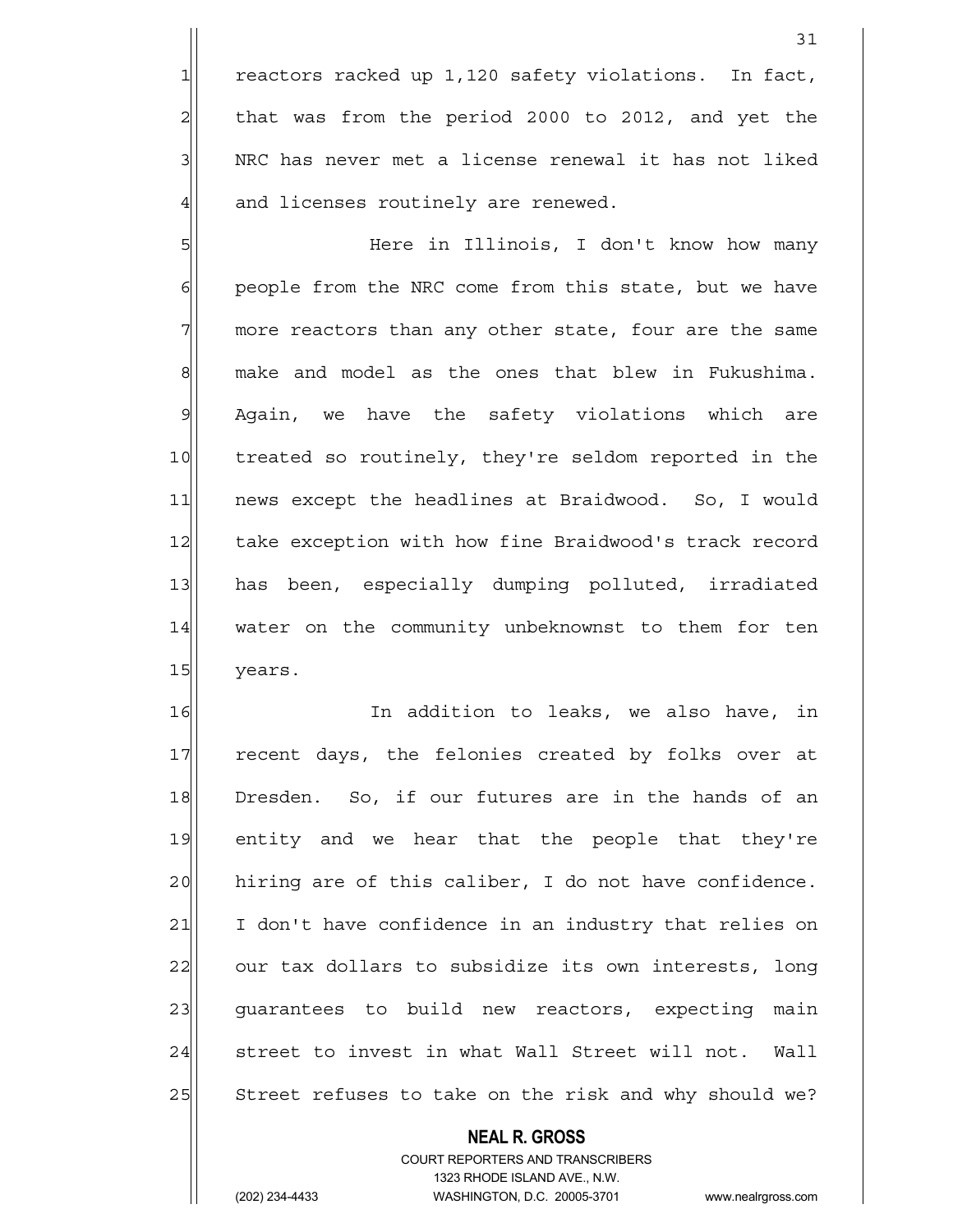$1$  For that, I have no confidence.

2 also have no confidence when the loss of the set of the set of the set of the set of the set of the set of t 3 President's Blue Ribbon Commission is made up of 4 industry promoters like John Rowe, former Chairman of 5 | Exelon, and others for whom there is a clear conflict  $6$  of interest in any decision-making capacity. The 7 BRC's recommendation for CIS, centralized interim 8 storage, is no solution, it just puts lethal 9 materials onto our streets and expressways and opens 10 it to traffic accidents and terrorist attacks. Just 11 because, to the statement I heard, just because we 12 haven't had an accident yet means that it's safe is 13 Shortsighted and unrealistic.

14 I I thank the Federal District Court for 15 throwing us a lifeline. The nuclear power industry 16 puts us at risk, our families at risk, our 17 communities at risk. Their claims of infinitesimal 18 risk do not reconcile with the major nuclear accident 19 happening every ten years. Go back and do the math. 20 You need not be scientist for that. I taught Chicago 21 Center City schools for 20 years and my third graders  $22$  could do that now.

23 | Mow could anyone have even allowed one 24 reactor to be built with no end plan for waste? Your 25 recommendations are not a solution. There is still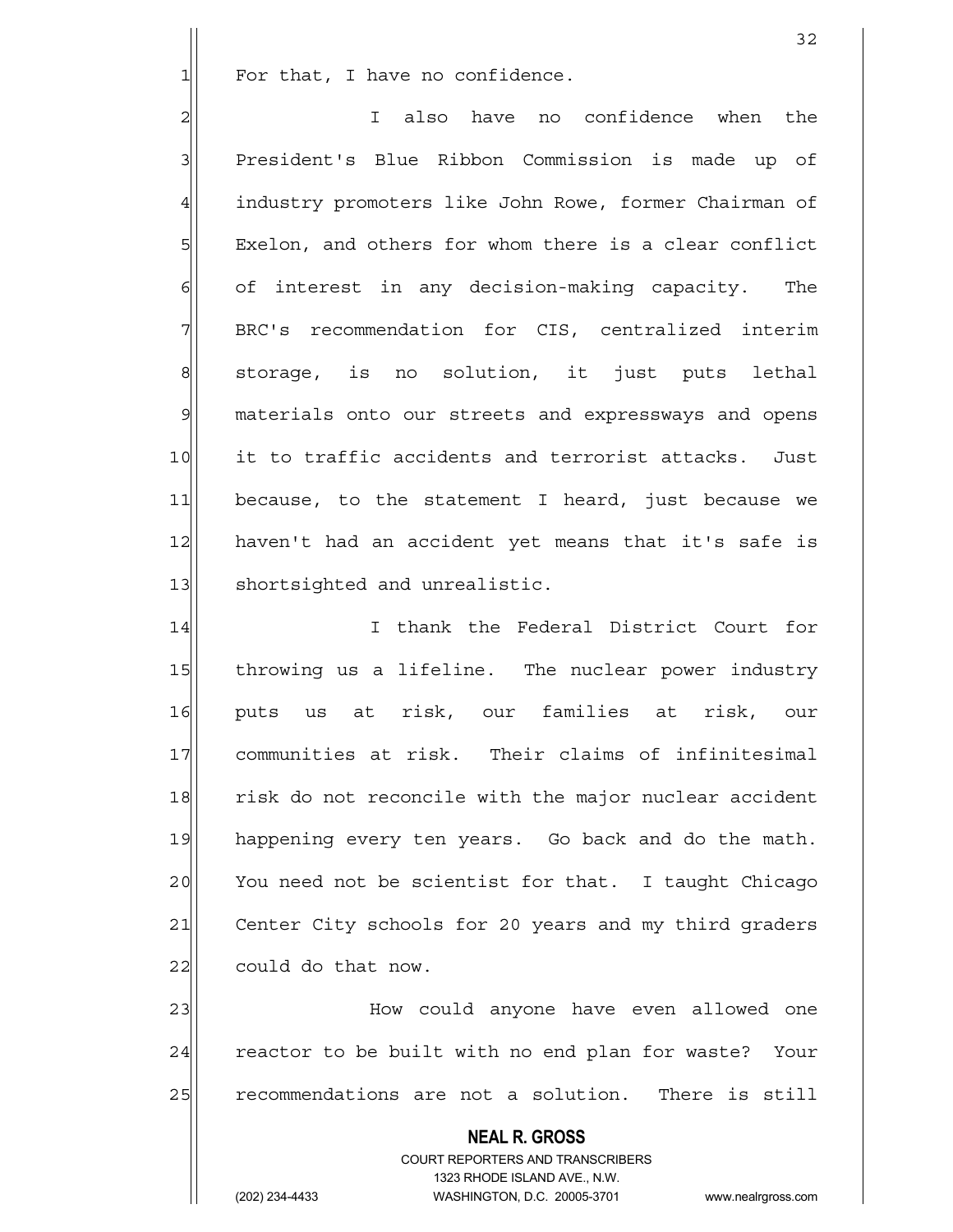1 no end plan. Interim means indefinite, that's not a 2 plan, except to stockpile in facilities beyond the  $3$  capacity for which they were built.

4 We citizens are the only ones in this 5| room not being paid to be here. Be mindful when you 6 6 6 listen to the accolades of industry or politicos who  $7$  have been the recipients of campaign dollars in terms 8 of listening to them. These reactors are unsafe and  $9$  unreliable, they are not clean, they are not green.

10 I have no confidence in the -- Anderson 11 Act because it's being reauthorized in 2017. It 12 limits the nuclear power industry's liability and 13 it's a pittance compared to what the people in Japan 14 are facing in trillions of dollars. Our accidents 15 will be paid for by our own tax dollars just like the 16 loan guarantees and subsidies that are building these 17 atrocities in the first place. And I thank you.

18 (Applause.)

19 DR. CHAMBERLAIN: That's a harder act to 20 follow. So, the NRC has stated they have a mandate 21 to ensure the protection of the people and the 22 environment. And I want to state here in argument to 23 some of the statements earlier by some of the  $24$  industry folks, that nuclear power is neither safe, 25 clean, affordable, or cost effective. On the safety

> **NEAL R. GROSS** COURT REPORTERS AND TRANSCRIBERS 1323 RHODE ISLAND AVE., N.W. (202) 234-4433 WASHINGTON, D.C. 20005-3701 www.nealrgross.com

33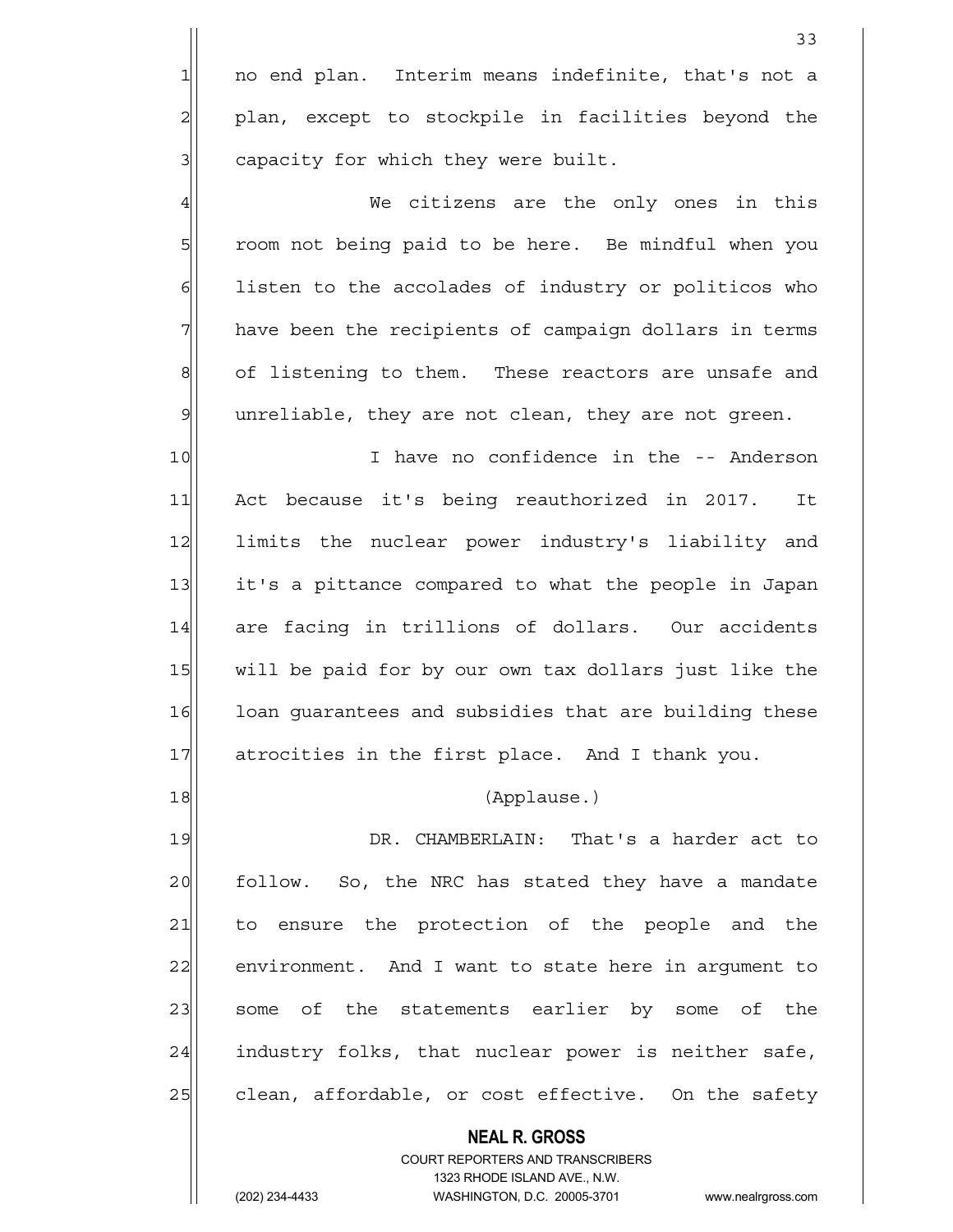1 issue, I merely have to mention Three Mile Island, 2 Chernobyl, and Fukushima. And that's all that needs  $3$  to be said about the safety issue of nuclear power.

4 The clean tag on nuclear power is 5 5 5 5 5 absolutely ridiculous when you factor in the carbon-6| intensive and toxicity of uranium in our, for 7 | stations, areas across the country. And affordable 8 and cost competitive is a joke. As Ms. Headington 9 just said, the loan quarantees and the taxpayer 10 subsidies of nuclear power should certainly be 11 factored in to every kilowatt hour that we think 12 we're getting from the nuclear power plant. And I 13 assure you that all economists agree that nuclear 14 power without Federal subsidies is neither cost 15 competitive nor affordable.

16 But about the confidence in the Nuclear 17 Regulatory Commission and their ability to safely 18 store spent nuclear fuel following the licensed life 19 of every operator, or of every reactor, excuse me, 20 and 60 years from now, them finding a safe geological 21 repository really is laughable. I want to just ask 22 the audience right now, who here right this moment 23 feels terrorized, terrorized of what's happening in 24 Fukushima with the spent fuel -- exactly! There we  $25$  go.

#### **NEAL R. GROSS**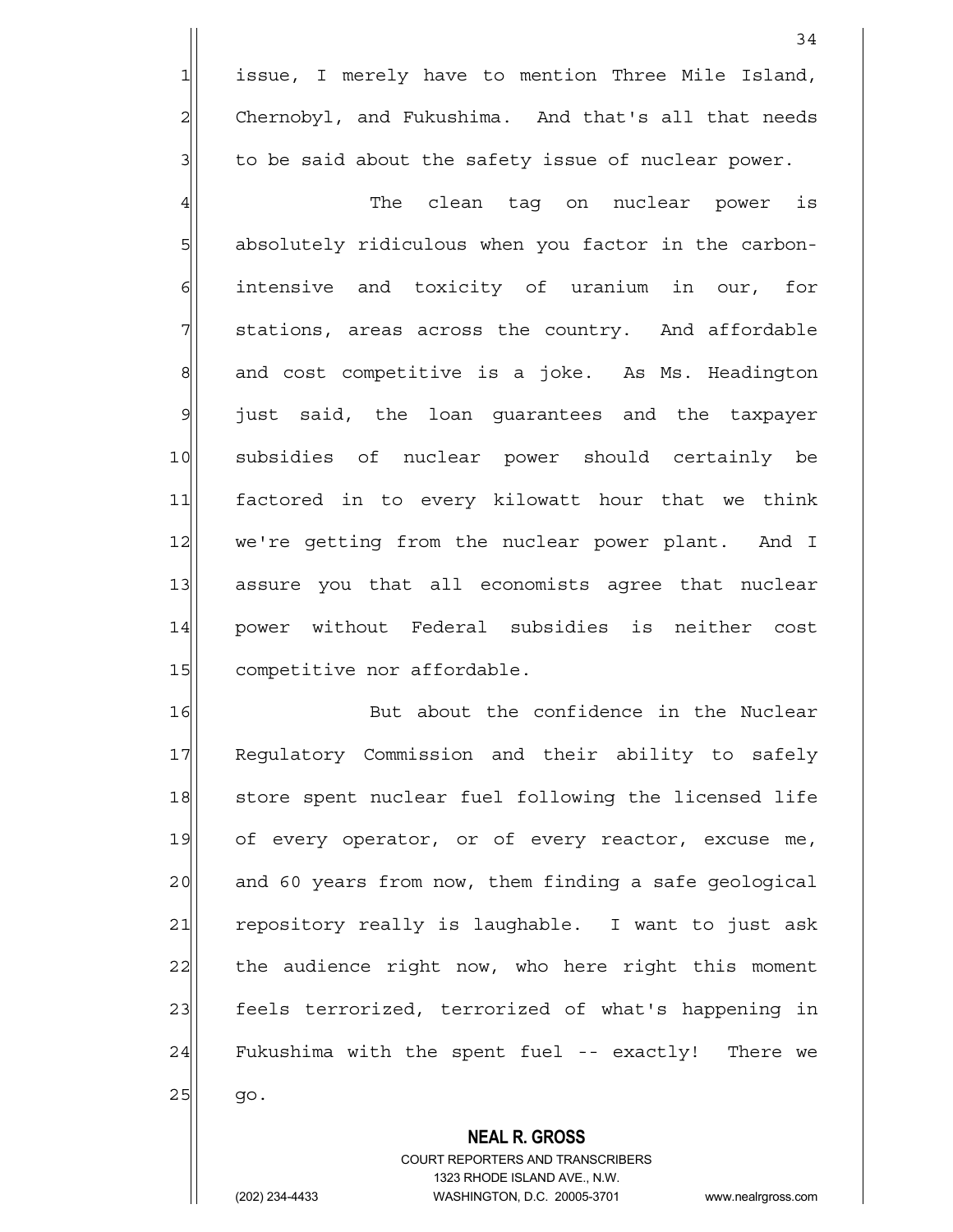**NEAL R. GROSS** <u>35 and 2001 and 2001 and 2001 and 2001 and 2001 and 2001 and 2001 and 2001 and 2001 and 2001 and 2001 and 200</u> 1 So, nuclear power is really a terrorist 2 | organization. We all feel terrorized by this. Any 3 | accident, a disaster can occur at every nuclear power  $4$  plant. I have absolutely no confidence that the NRC 5 has investigated every single possibility at every 6 single power plant for fires, leaks, natural  $7$  disasters, and terrorist attack. So, I for one and 8 every single person that put their hand up has no 9 confidence in the NRC's supposed Environmental Impact 10 Statement. Thank you. 11|| (Applause.) 12 MS. JUCKETT: The next speaker is Rick  $13$  Fox. 14 MR. FOX: Hello there. I'm Rick Fox, 15 I'm here tonight representing the Global Warming 16 Solutions Group of Central Illinois. Our group has, 17 as long as we've existed for the last two years, 18 focused on finding things to address global warming 19 on a local basis. We come out and strongly oppose 20 the nuclear power in general because we feel, despite 21 some of the carbon arguments, that this is not the 22 argument to justify the issue really we're here to 23 talk about tonight, which is our confidence in how  $24$  you deal with the spent fuel and the hazards that we 25 face with the nuclear energy.

> COURT REPORTERS AND TRANSCRIBERS 1323 RHODE ISLAND AVE., N.W.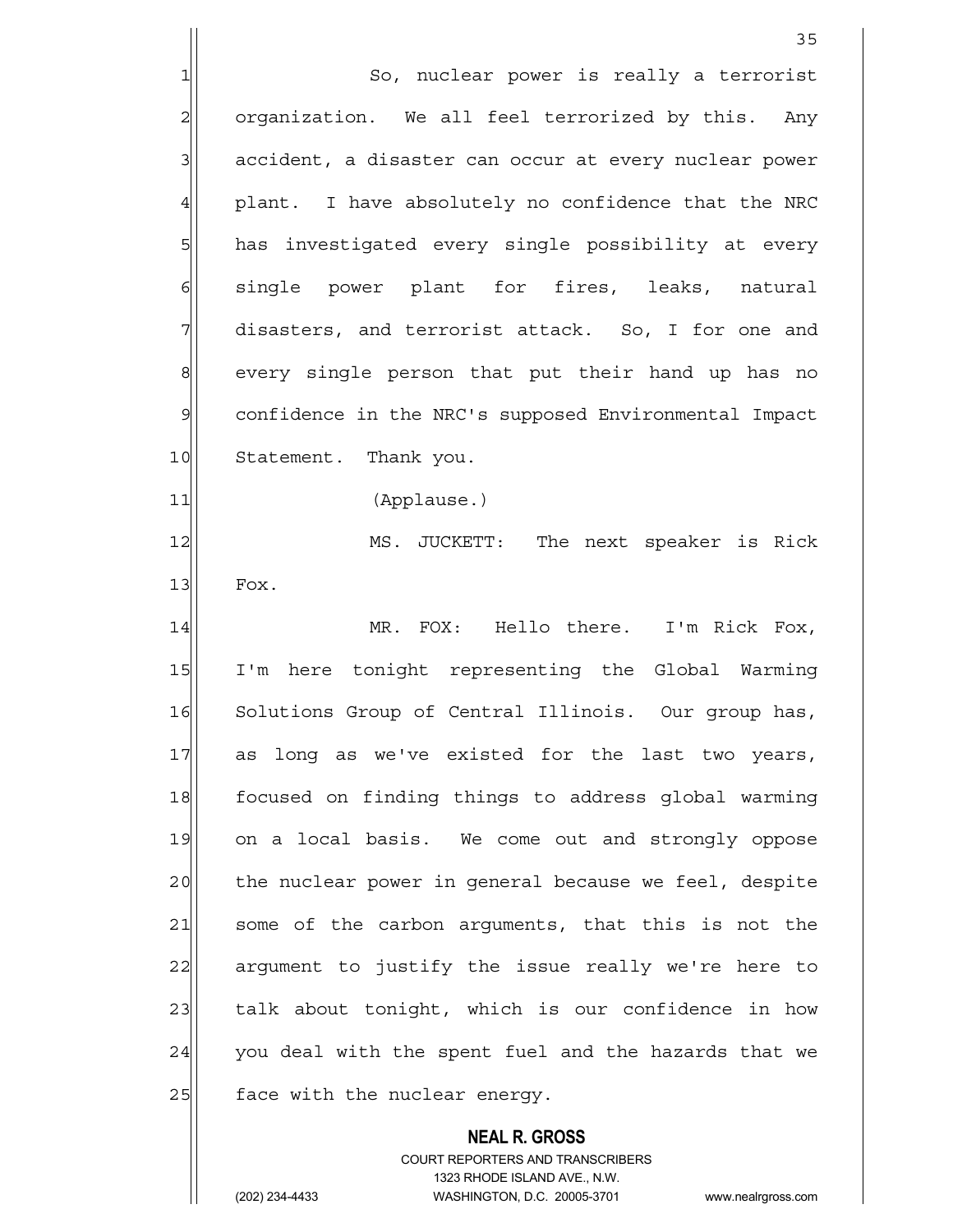1 My background, I have an engineering 2 degree. I'm a software guy today but I know a little  $3$  bit about engineering. My father is an engineer. 4 One of the things, when you look at engineering 5 projects, and this is fundamentally what the argument  $6$  here is, that we can engineer our way out of this  $7$  issue. And as was stated before, in any engineering 8 8 project there's a number of assumptions when you 9 build something to a particular set of 10 specifications. And I think that with this 11 particular issue, you can't set the assumptions at a 12 point that's strong enough for us to have confidence 13 that you could come up with, really, a solution that 14 would justify keeping new plants being licensed.

15 In particular, I think that the EIS does 16 not do enough to address the issues related to the 17 climate change and the things that may be coming 18 along as part of, you know, as our climate is already 19 changing, we're seeing things happening. What 20 happens over the next 60 years, 160 years, and  $21$  further into the future, I think that there's a lot 22 of question marks there that really have not been 23 adequately addressed.

24 And then my final point I think on 25 confidence, this is even if we step back and assume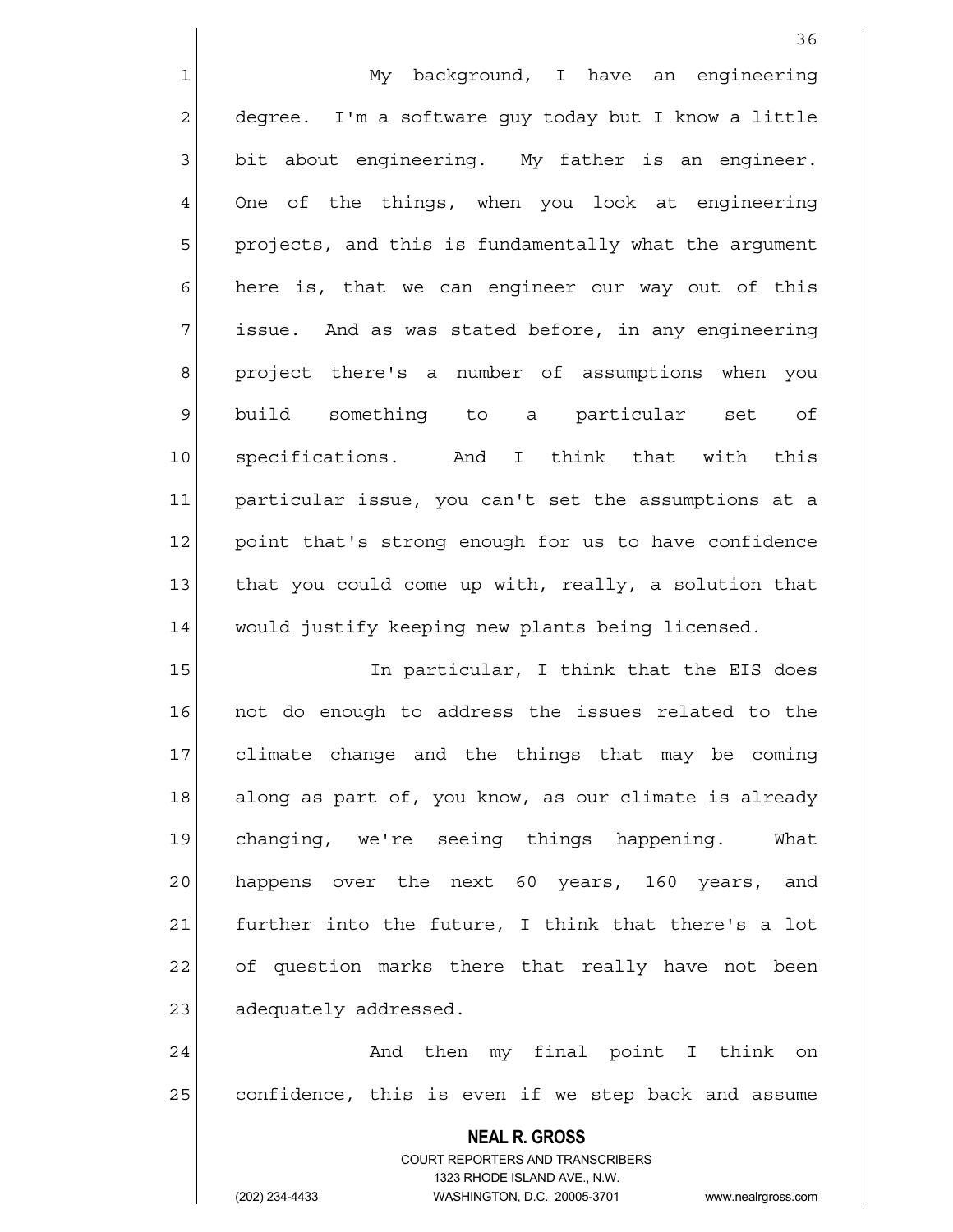**NEAL R. GROSS** COURT REPORTERS AND TRANSCRIBERS 1323 RHODE ISLAND AVE., N.W. 37 1 that the engineers had the perfect solution both from  $2$  a long-term and a short-term solution, which I do not  $3$  have that confidence, even if we assume that, the  $4$  reality is for any of this to work, we've got to have 5 5 5 5 the policy makers and the funding to pay for this.  $6$  And I don't think that any of us can say that we have 7 The confidence in our government to put the amount of 8 money behind this that really is going to take to  $9$  address these issues that are in front of us. And 10 that's really one of my biggest concerns with this is 11 simply that we don't have the policies in place and  $12$  we won't in the future to address this issue. 13 (Applause.) 14 MS. JUCKETT: For our next speakers, 15 let's go to Jerry Peck, followed by Linda Lewison, 16 and then Bette Pierman. 17 MR. PECK: Hello, my name is Jerry Peck. 18 On behalf of the nearly 4,000 members of Illinois 19 | Manufacturers Association --20 | AUDIENCE MEMBER: We can't hear you. 21 MR. PECK: I'm sorry. Hello, my name is 22 Jerry Peck. On behalf of the nearly 4,000 members of 23 the Illinois Manufacturers Association, I appreciate  $24$  the opportunity to offer testimony today. 25 The Illinois Manufacturers Association

(202) 234-4433 WASHINGTON, D.C. 20005-3701 www.nealrgross.com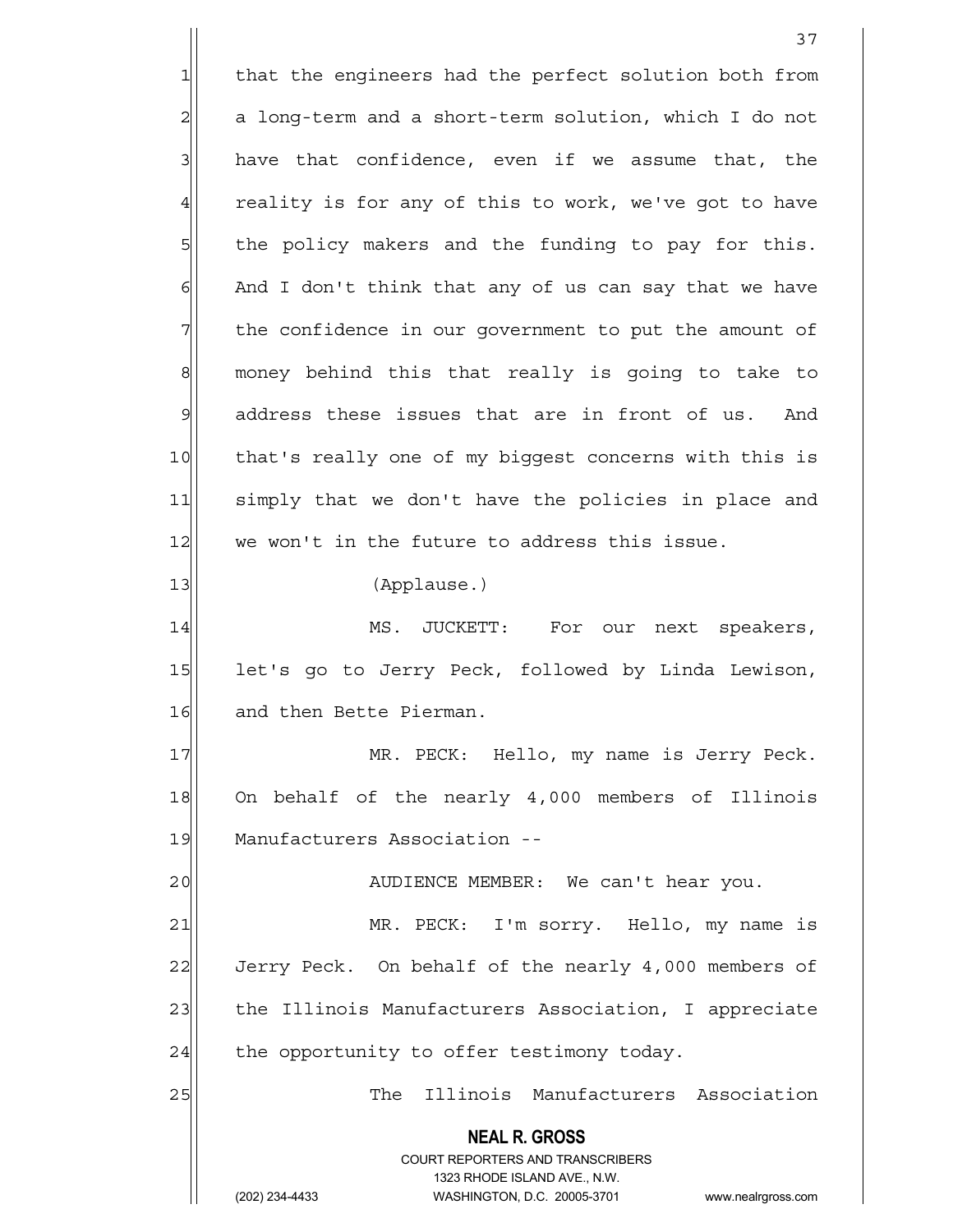1 is the oldest and largest state manufacturing 2 association in the United States. Manufacturers in 3 Illinois employ more than 600,000 workers and 4 contribute the single largest portion of the gross 5 state product. Illinois manufacturers were 6 responsible for over \$92 billion in economic output 7 last year alone. Illinois residents benefit greatly 8 | from a quality energy policy.

9 9 Our state's energy portfolio of coal, 10 nuclear, natural gas, and renewable sources ensure 11 that we have a strong, stable energy supply at 12 relatively low cost. Reliable and affordable energy 13 is a key factor that helps ensure that Illinois 14 manufacturers can remain competitive in the world 15 economy. Nuclear plants account for 48 percent of 16 electric power generated in Illinois.

17 We encourage you to carefully consider 18 the economic impact of regulations governing the 19 transportation and storage of spent nuclear fuel. 20 Nuclear power plants were never intended to be 21 permanent storage sites for spent fuel. Since 1983, 22 we have paid more than \$29 billion into the nuclear 23 waste fund, yet no permanent storage site has been  $24$  built.

25 As a result, 13 percent of our nation's

 **NEAL R. GROSS**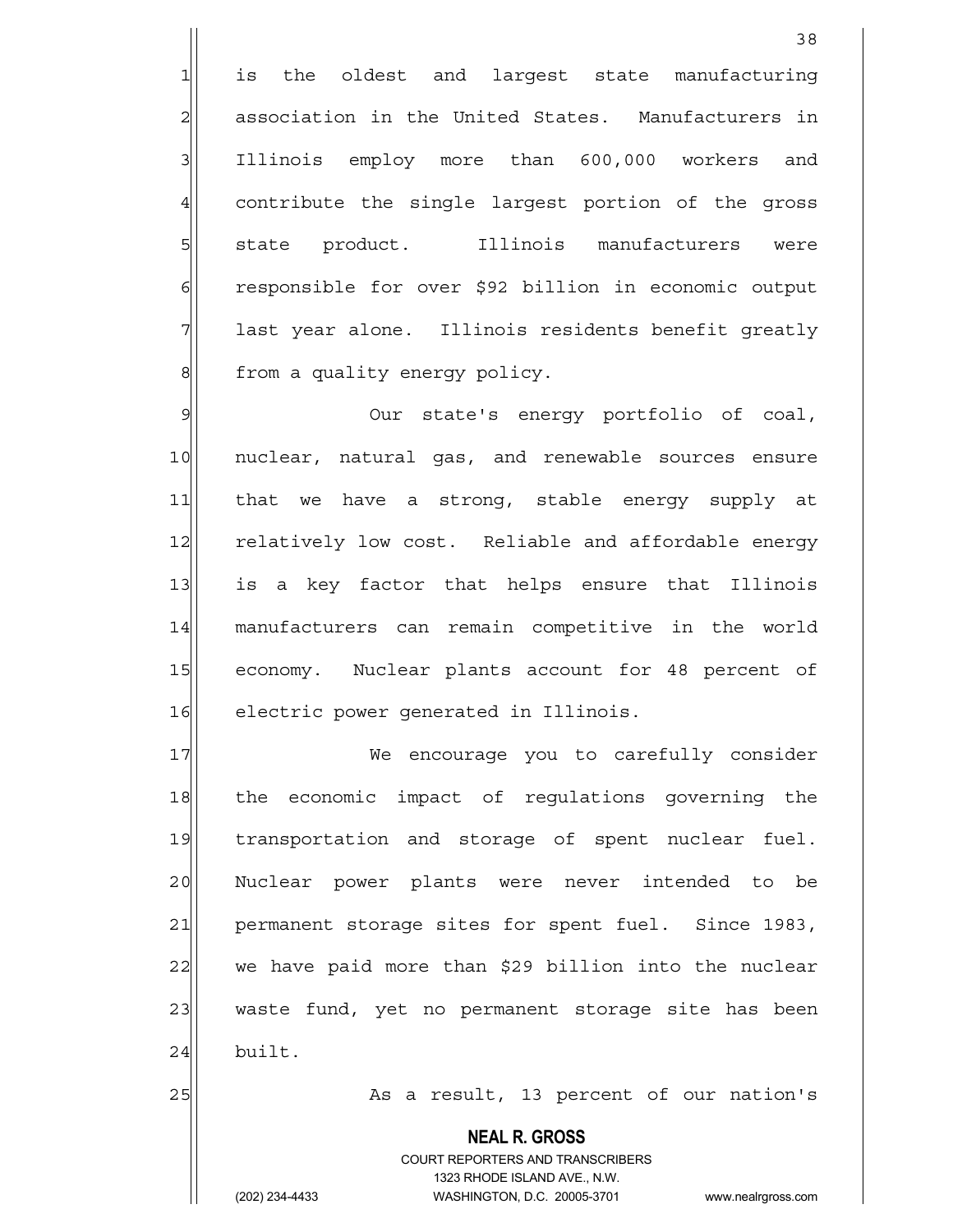1 spent nuclear fuel remains in temporary storage in 2 Illinois power plants. It's time to open Yucca 3 | Mountain or similar long-term storage facilities. 4 Illinois residents and manufacturers greatly benefit 5 | Sim from reliable and affordable energy produced by 6 6 6 nuclear power plants. Any efforts to cripple the 7 | industry through vexatious regulation is dangerous, 8 not only for our state's economy, but to the long-9 term health and safety of Illinois residents. Thank 10 you for the opportunity to offer testimony.

11 MS. JUCKETT: Thank you. Next speaker 12 is Linda Lewison.

13 | MS. LEWISON: Good evening. I'm 14 speaking tonight as a member of, sorry, I'm Linda 15 Lewison, speaking tonight wearing my hat as a member 16 of the Sierra Club. I want to address my remarks 17 especially to speak about Zion.

18 18 18 40 miles up the road at the Zion Nuclear 19 Power Generation Plant in December, over a thousand 20 tons of high-level radioactive waste is going to be 21 transferred into dry casks, as reported by Pat Daley 22 of Zion Solutions in August 2013. In the near 23 future, in Fukushima, over 400 tons of high-level 24 radioactive waste were transferred out and into dry 25 casks. Zion was operating from '76 to '78.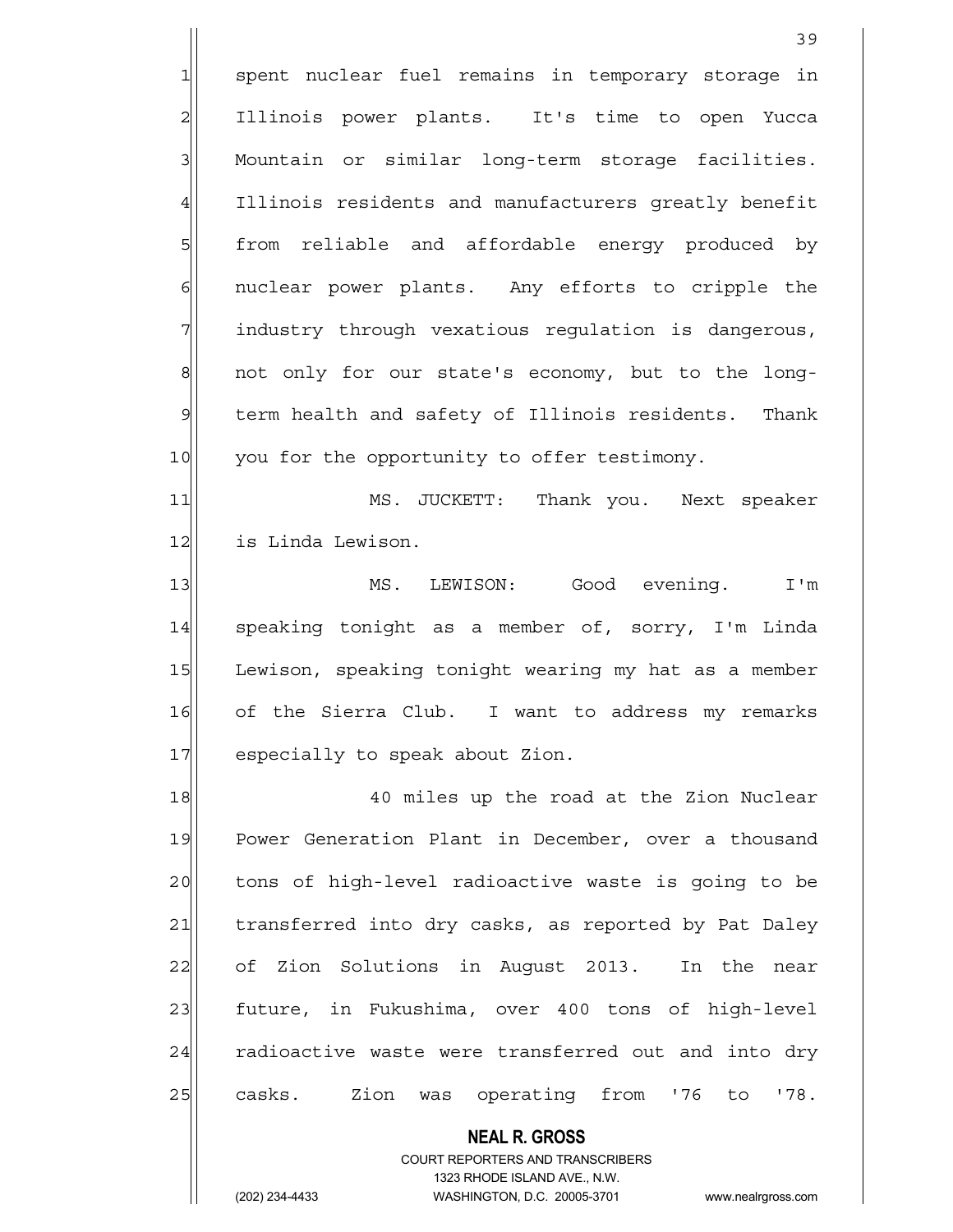1 Fukushima was operating from '78 to 2011.

2 2 What we have here is a situation where 3 | we in the Chicago-Milwaukee Metropolitan Area, over 4 six million people, are going to be exposed to 5| comparative or greater risk – from a larger and 6 dirtier radioactive waste fuel transfer, which is 7 | projected to take about a year to complete in both 8 | places – than what's going to happen soon at 9 Fukushima.

10 Although everyone is doing their best at 11 Zion Solutions, a shell company authorized through 12 Exelon, the scale of decommissioning fuel transfers 13 has never, this scale of decommissioning has never 14 been attempted before. We the people who live within 15 a 50-mile radius of Zion remain deeply concerned 16 because the public oversight and transparency is far 17 | from adequate to the enormity and riskiness of the 18 task. Irradiated fuel transfers have never been 19 attempted before on this scale.

20 So, where does a generic environmental 21 impact statement figure into the decommissioning 22 process? The situation in Zion and Fukushima changes 23 from moment to moment, not only on the physical 24 level, which we can see, but even more critically at  $25$  the molecular and subatomic level.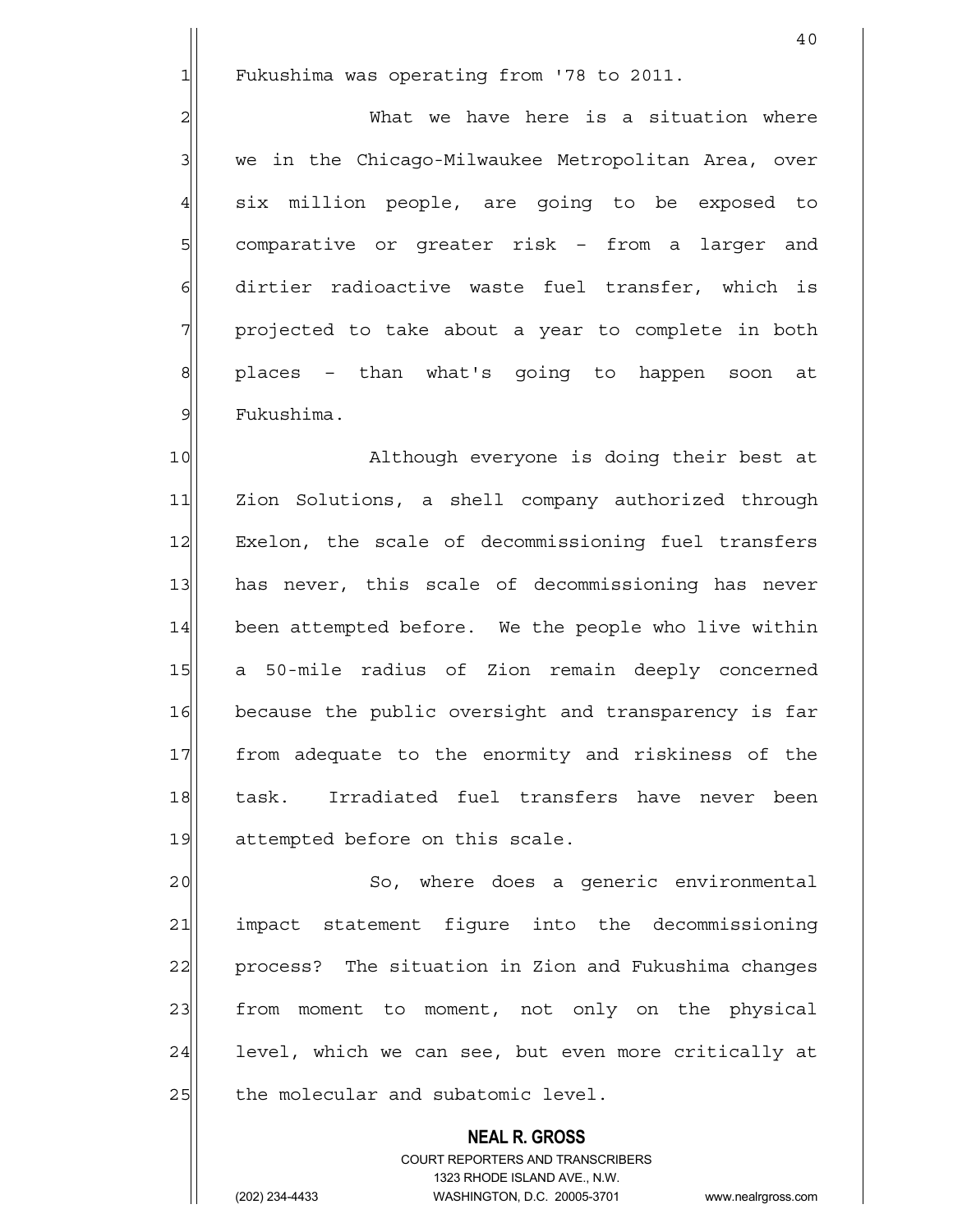41

3 3 The central fact about radioactivity is 4 that no one knows how to turn it off. Radioactive 5 materials continue to emit atomic radiation at a rate 6 6 which cannot be influenced by any of the usual 7 | factors, heat, pressure, chemical reactions, 8 absorption, dilution, nothing can be used to speed 9 up, slow down, or stop the process of radioactive 10 disintegration from occurring."

11 This central fact means that 12 | 'radioactive cleanup' is a very misleading phrase. 13 It suggests to ordinary people that we can somehow 14 get rid of radioactive contamination. But we cannot 15 do so, at least not in any actual sense. All we can 16 do is move the contamination from one place to 17 another. If you decontaminate one site, you must be 18 contaminating another site.

19 The contamination, whether repackaged, 20 consolidated, or managed are made less available to 21 the environment of living things but it cannot be 22 eliminated. Governments and their electorates have 23 been misled by the nuclear industry into believing 24 false notions about nuclear waste. Lots of impact, 25 millions of dollars spent, they do not know how to do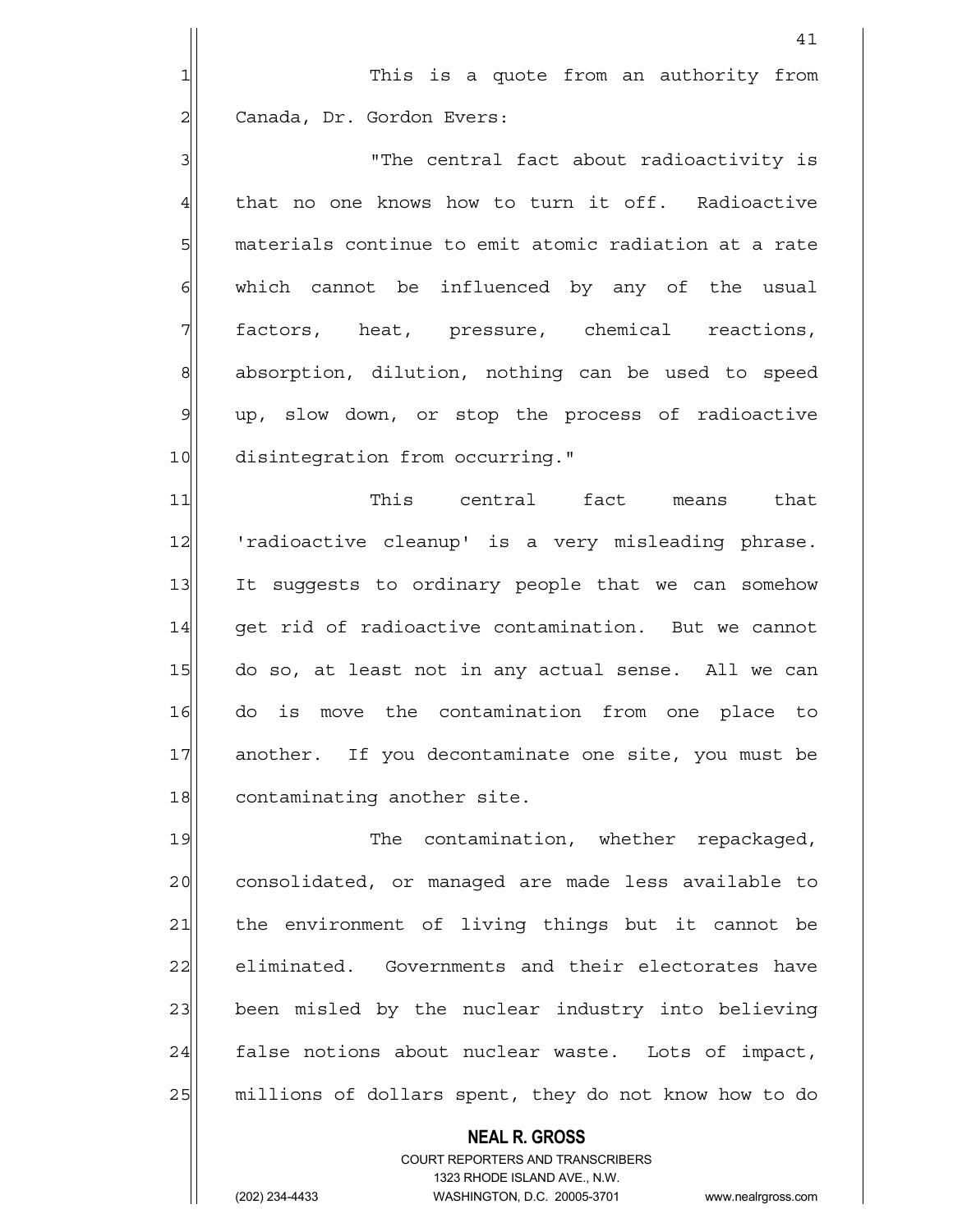1 this. There is no way to clean up or dispose of 2 | radioactive waste.

3 | So, how can we ever capture one moment 4 in time with something called GEIS and presume that 5 5 5 it will capture what is happening in this ever-6 6 6 changing reality? Every reactor site is unique. If 7 They were to drop one cask out at Zion, you could 8 punch a hole in the bottom of the pool. It would 9 partially drain and, in a worst case scenario, set 10 fuel on fire in a few hours in an order of magnitude 11| greater than Chernobyl. These are catastrophic risks 12 and we cannot address them through this absurdity of 13 a generic impact statement. And these are site-14 specific impacts in this very densely populated area 15 that we need to take into consideration as we make 16 our future plan.

17 In closing, we oppose the Nuclear 18 Requlatory Commission's waste confidence draft GEIS 19 and ask NRC to withdraw it for a thorough revision. 20 We have no confidence in the NRC's lack of a plan in 21 place. As my colleague Shirley Bain from California 22 put it years ago, why would we ever support an energy 23 source that had no plans and knew that there was no 24 way to safely dispose of its deadly radioactive waste 25 | when it began, hidden this from the public, and we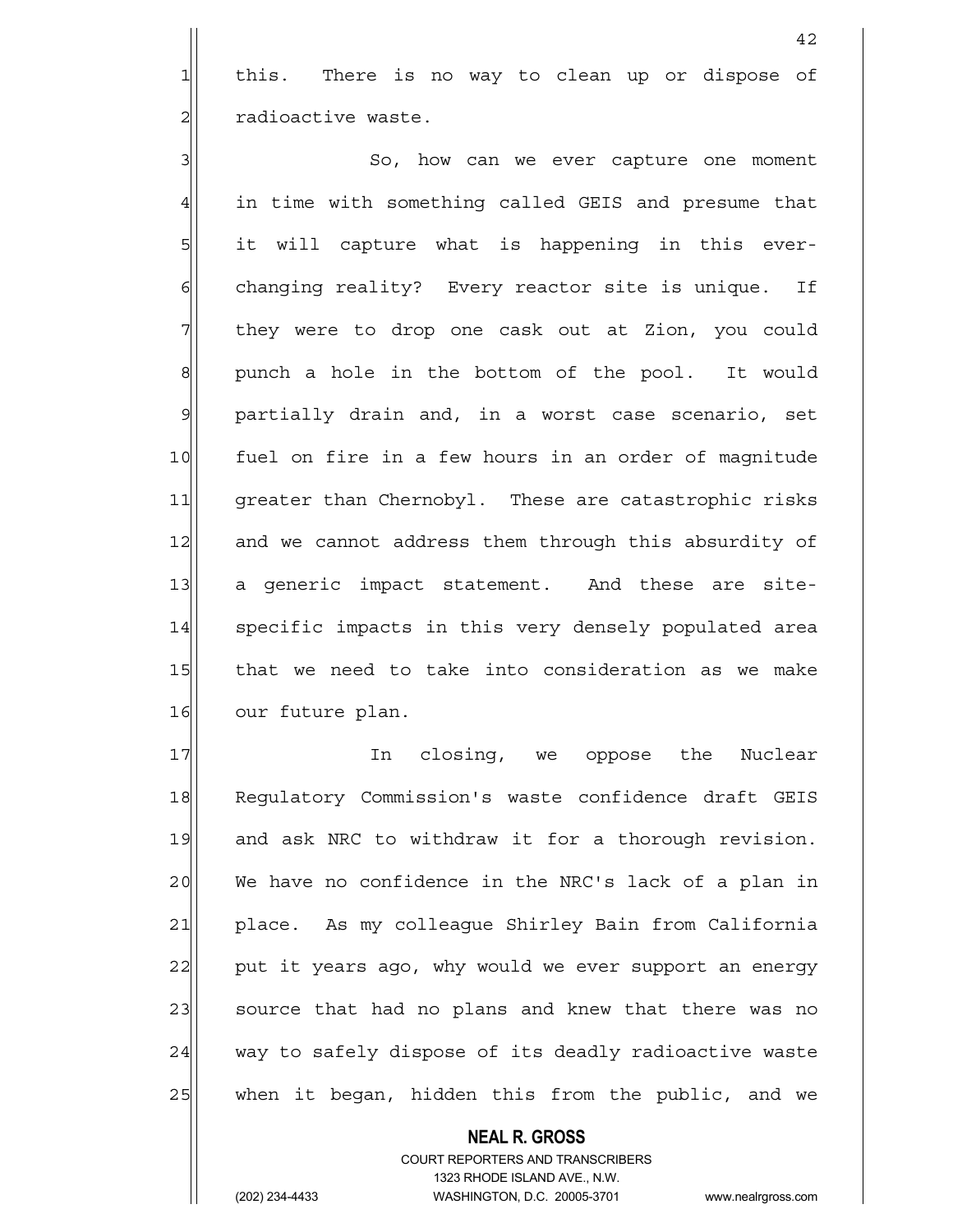4 ever pick such an energy source in the first place? 5 Thank you.

#### 6 (Applause.)

7 MS. PIERMAN: Hello and thank you for 8 providing an opportunity for me to speak tonight. My 9 name is Bette Pierman. I'm here on behalf of 10 Michigan Safe Energy Future which is an environmental 11 activist group located in South Haven, Michigan. We 12 formed in January after a number of safety issues in 13 the Palisades Nuclear Plant in Covert, and our focus 14 was twofold. One, to shut down Palisades before it 15 melts down, and the other was to promote alternative 16 clean energy sources.

17 I come before you today because I had 18 serious concerns. Nuclear waste is toxic. Clean and 19 safe are not terms that you can use to describe 20 | nuclear waste or its production. And yet members of 21 the Nuclear Regulatory Commission and their staff are 22 repeatedly trying to sell to the public those 23 falsehoods. Therefore, one wonders how the members 24 of the NRC could determine an environmental 25 assessment finding of no significant impact regarding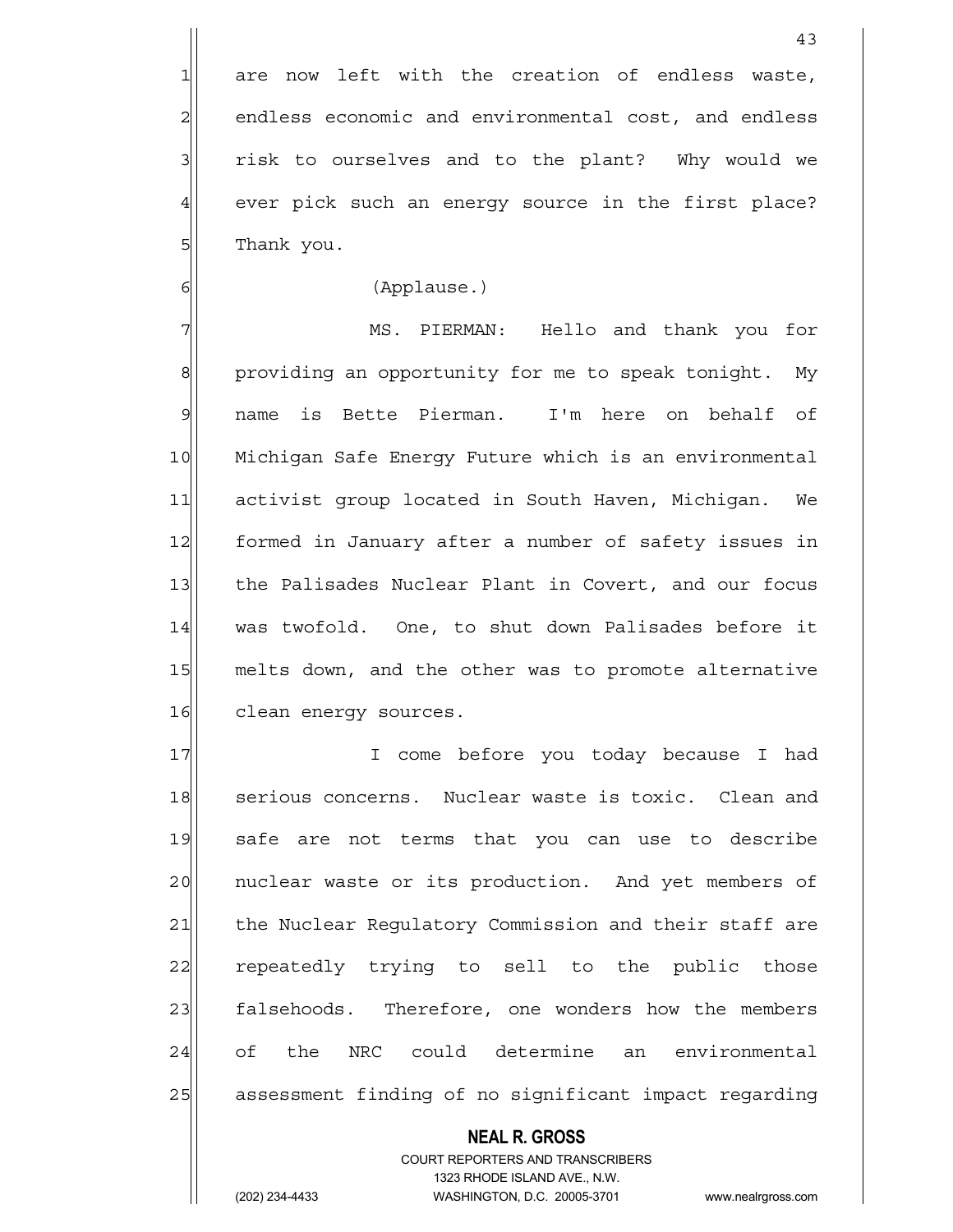1 nuclear waste and its storage resulting in the 2 recommendation of a generic treatment with no further 3 oversight for a hundred years.

4 While reviewing the documents for 5 5 5 somment, the term 'adequate' repeatedly appears 6 6 regarding the steps currently used to store toxic 7 7 nuclear waste. Whenever I hear the term used by NRC 8 staff to describe any of the nuclear plants across 9 | the country, excuse me, whenever I hear the term used 10 by NRC staff to describe any of the nuclear plants 11 across the country, but in particular Entergy's 12 Palisades Nuclear Plant, I cringe. I am not sure how 13 the use of this term is supposed to be reassuring to 14 | the public since it means 'good enough.' The 15 connotation connected with 'good enough' is mediocre.

16 So, I ask you, how safe would you feel 17 with an 'adequate' pilot on a turbulent 18 | transcontinental flight? Or how quickly would you 19 employ an 'adequate' heart surgeon if you required 20 surgery? Yet you throw the word 'adequate' around to 21 the public like that is supposed to reassure us about 22 the safety of these aging, decrepit, nuclear power 23 plants in this country and what you propose as the 24 generic treatment of high-level radioactive waste 25 Storage for a number of years far into the future.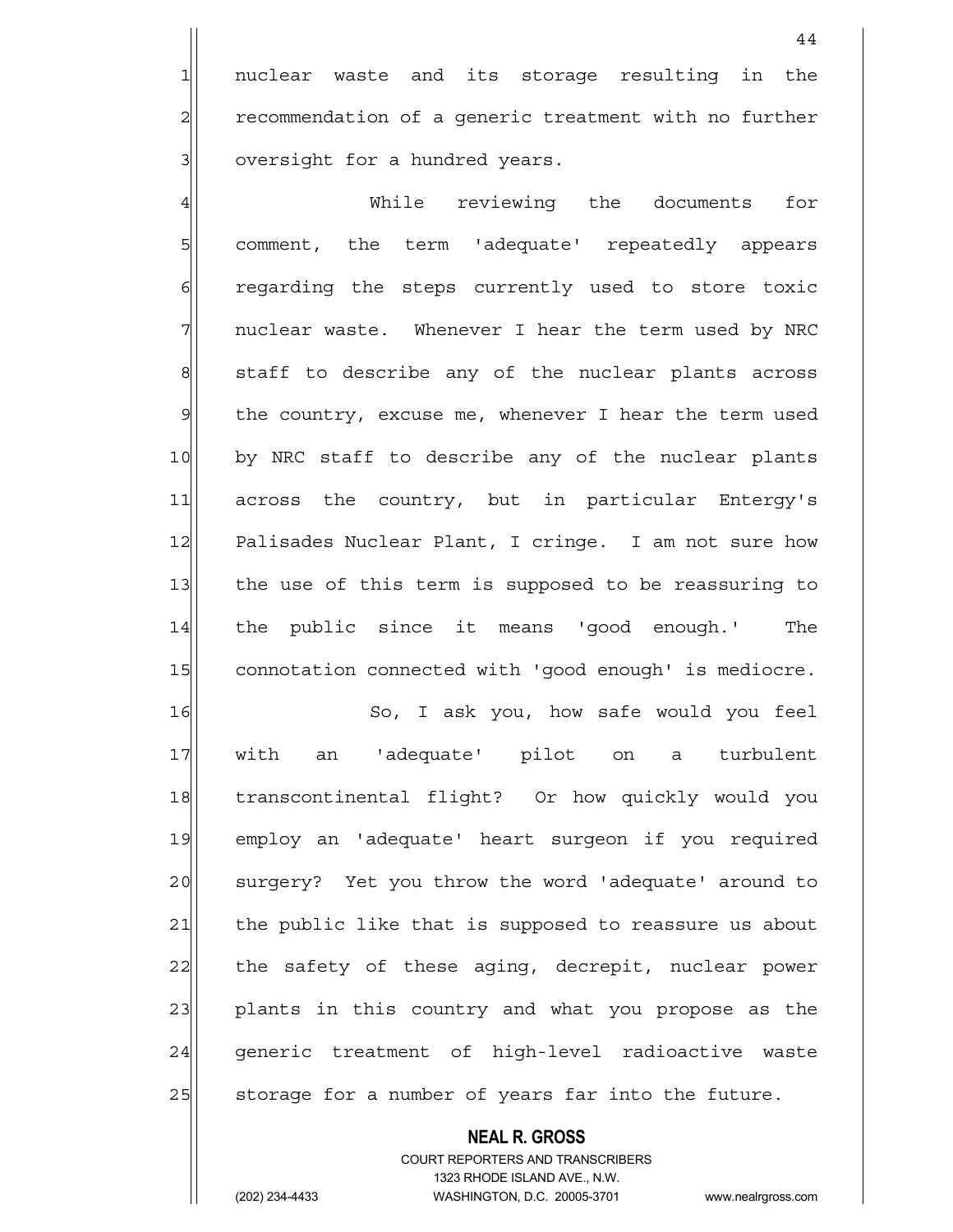1 This member of the public does not share 2 your confidence. You write as if you have access to 3 a crystal ball providing you access to the state of 4 our planet for a hundred plus years, when in fact 5 with the accelerating global warming and increasingly  $6$  apparent climate change, you have no idea what is to 7 come. We are seeing an increasing detrimental super-8 storms wreaking unimaginable havoc, the level of 9 | which has never before occurred.

10 Supposedly you studied what happened at 11 Fukushima Daiichi, and yet I see no evidence that you 12 have learned anything from your study. If you had, 13 you would be shutting down all of the nuclear plants 14 in this country to halt future production of toxic 15 nuclear waste, and would be devoting your full 16 attention to resolving the problem of current toxic 17 nuclear waste accumulation.

18 Okay. I have a lot more to stay and 19 I'll submit my written comments, but I'm going to 20 | finish with this paragraph. As stewards of this 21 planet, it is time for the members of the Nuclear 22 Regulatory Commission to begin to act responsibly and 23 | stop all further toxic nuclear waste production.  $24$  Your job is not to represent the greedy, reckless, 25 and irresponsible nuclear industry. We need to be

> COURT REPORTERS AND TRANSCRIBERS 1323 RHODE ISLAND AVE., N.W. (202) 234-4433 WASHINGTON, D.C. 20005-3701 www.nealrgross.com

 **NEAL R. GROSS**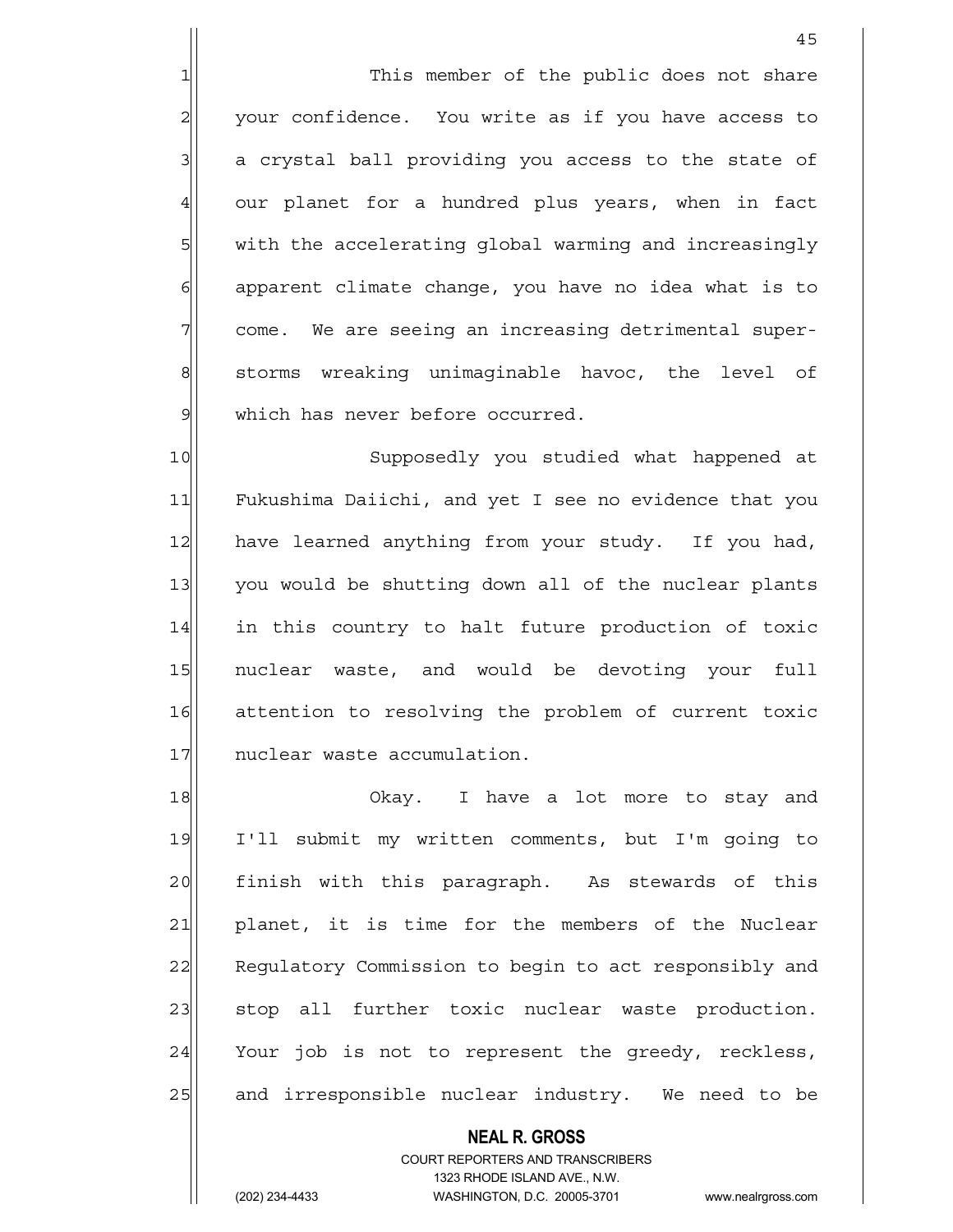1 prepared for a super-storm and how you will handle  $2$  the consequential impact on nuclear waste storage.

3 3 Contrary to what you have presented, 4 each plant's situation and environmental impact will 5 be different, and all will be catastrophic. Climate 6 6 change is real. Super-storms are occurring along 7 With earthquakes in regions where they did not 8 previously occur with regularity. If you do not 9 begin to make responsible decisions regarding the 10 protection of this planet and its humanity, then you 11 need to remove your NRC motto, "protecting people and 12 the environment," because your 'adequate' effort will 13 have failed and all will be harmed as a result. 14 Thank you.

15 (Applause.)

16 MS. JUCKETT: We seem to be having a 17 little bit of trouble with our microphones. If you 18 guys would just hang tight for just a second, we'll 19 try and get this worked out more positively.

20 This one if you speak loud enough is 21 | just fine. So, if you can hold on to this mic while 22 you're talking and project, I think we should be  $23$  okay.

24 | (Microphone test.)

25 MS. JUCKETT: Okay. Thank you,

 **NEAL R. GROSS** COURT REPORTERS AND TRANSCRIBERS 1323 RHODE ISLAND AVE., N.W.

(202) 234-4433 WASHINGTON, D.C. 20005-3701 www.nealrgross.com

46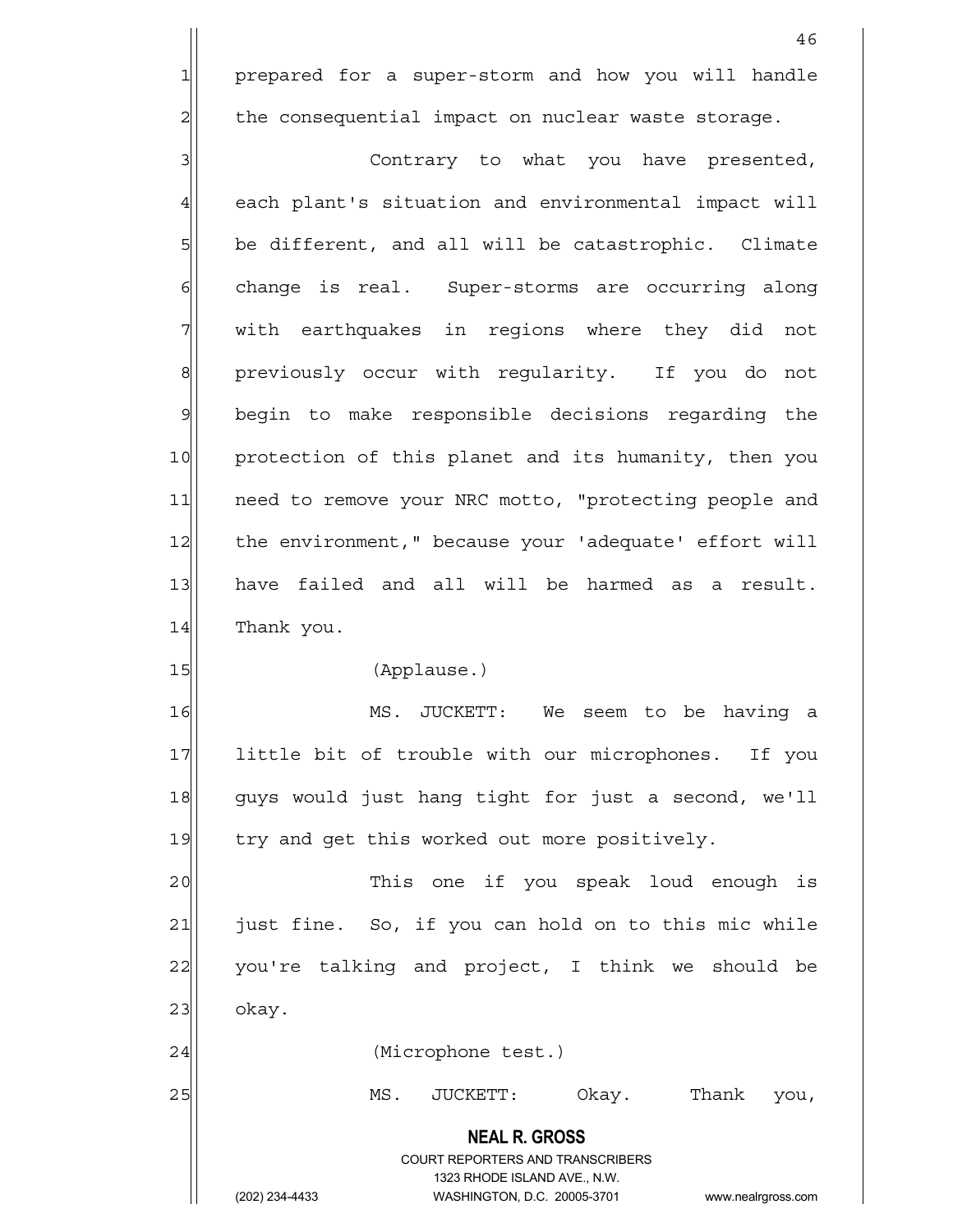1 everybody, for your patience.

### 2| (Microphone test.)

3 MS. JUCKETT: Okay. What we'll do now,  $4$  and I'm sorry that this is not working out. You 5 - 5 never know how these things are going to work out in  $6$  advance, but for those of you who are kind enough to 7 want to speak, could you just please hold the 8 microphone and make sure you talk into it? From up 9 here, you can kind of hear. However, if you can be 10 heard in the back, then people will give you a thumbs 11 up or thumbs down I'm sure. So, thank you.

12 For our next speakers, let's go ahead 13 and go to Brandon de Graaf, followed by Kevin Kamps, 14 and Carol Kurz. And as a reminder, since it's been a 15 few minutes, please introduce yourself when you get 16 up to the podium.

17 MR. de GRAAF: Good evening. My name is 18 Brandon de Graaf. I'm actually an engineer that 19 works for Exelon Nuclear. I have worked in the 20 | nuclear fuels department so I have expert knowledge  $21$  of what we're talking of here today.

22 To give just a background on me, I have 23 a Bachelor's degree in Chemical Engineering, a 24 Master's degree in Nuclear Engineering. I have been 25 working in the industry for about four years now and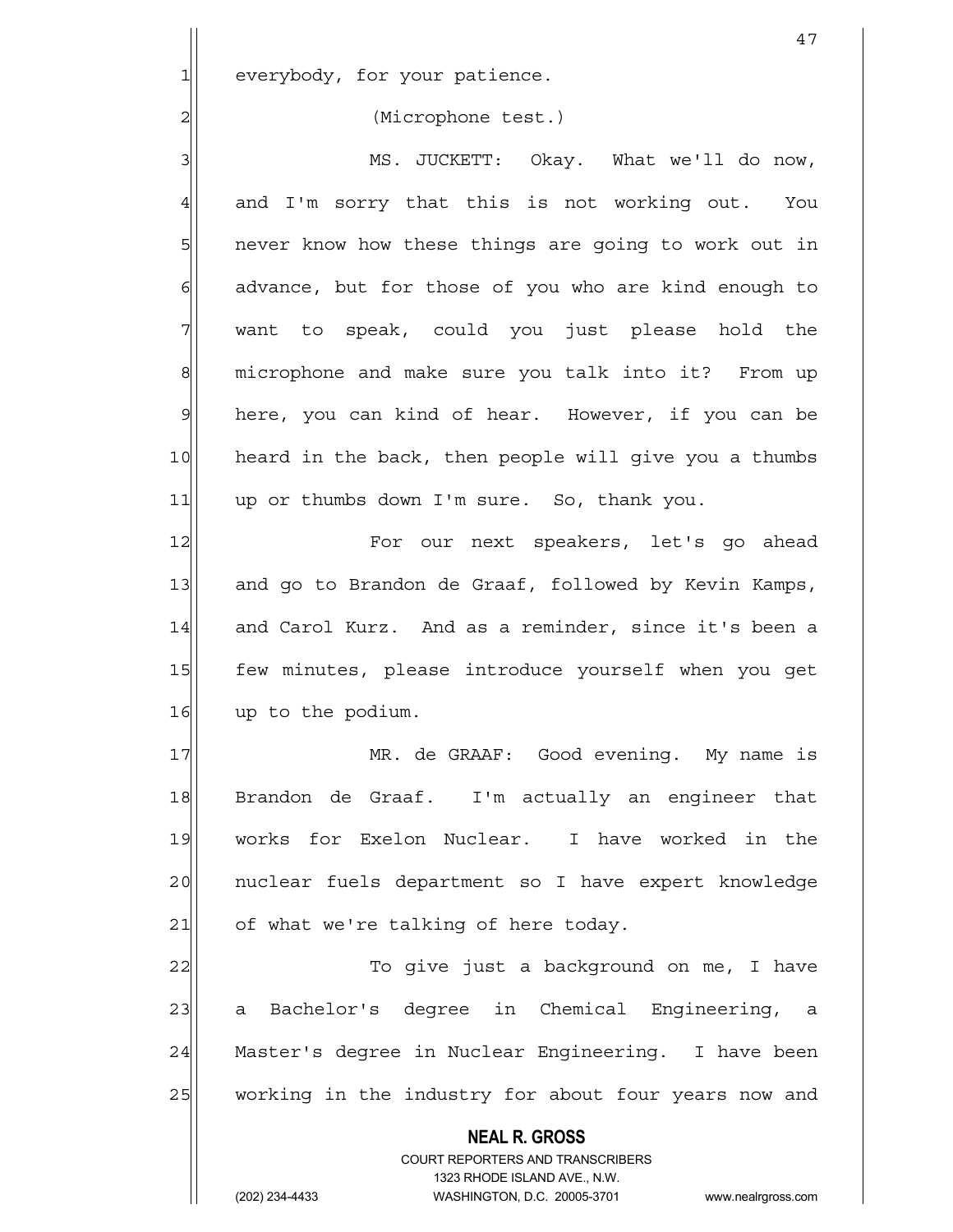1 currently responsible for managing the reload, so, 2 I'm in the class of engineers with Exelon in the 3 | nuclear industry.

4 Aucher So, the fundamental question of today's 5 meeting is do we have reasonable assurance that it's  $6$  safe to store spent fuel beyond the license life of 7 | nuclear power plants. And to answer this question, 8 the NRC put out the generic environmental statement  $9$  which concludes that it is safe to store. And upon 10 reviewing it and using my engineering background and 11 knowledge from the industry, I agree with their 12 conclusions.

13 The fact of the matter is, even if we 14 never get a repository, spent fuel pools and dry 15 casks are both safe options based on their continued 16 performance. In fact, Illinois has the largest 17 inventory of used spent nuclear fuel and has not had 18 a spent nuclear fuel accident. And that's not 19 shortsightedness, that's proven engineering.

20 This is because both technologies are 21 designed to be robust. Everyday we think about 22 what's the worst case scenario. That's what I'm 23 trained to do and we design to protect the health and 24 safety of the public. So, for example, spent fuel 25 pools are designed with reinforced concrete walls,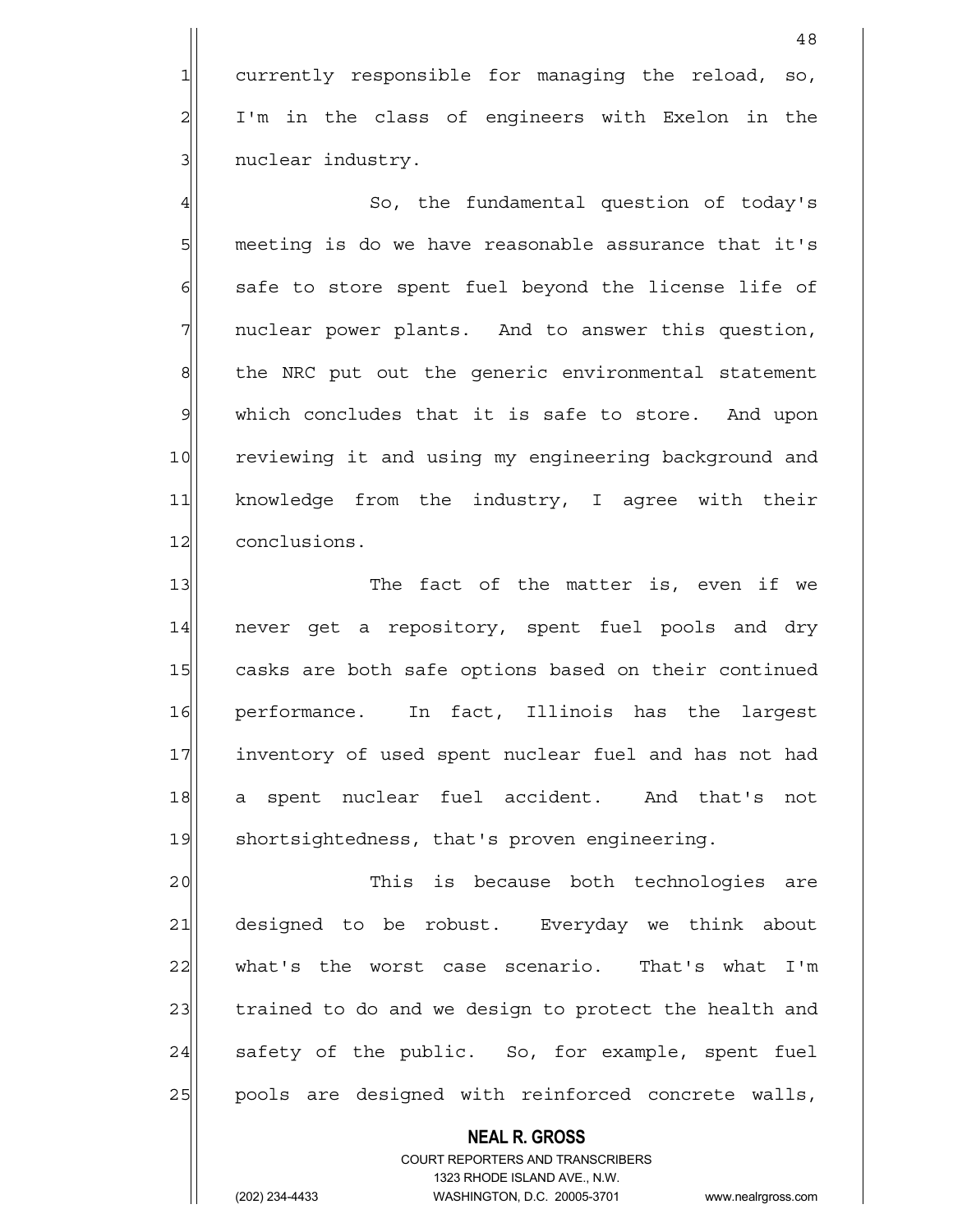1 stainless steel liners, leak-detection systems, 2 redundant monitoring and cooling, and makeup water 3 3 systems. Dry casks, they are designed with the tight  $4$  steel cylinders, they're actually welded shut, and 5 5 5 5 they have concrete liners which protect and shield  $6$  the environment from the radiation.

7 | T walk by these things everyday. I've 8 worked in the spent fuel pool buildings. And I still 9 get more radiation from flying on an airplane to 10 visit my sister in the south.

11 The casks are also air-cooled and, have 12 no moving parts, and are not dependent on any 13 operator or system actuation to be safe. In fact, in 14 Fukushima, there were casks at that facility, they 15 were knocked over, they were wetted, but they were 16 safe and won't leak any radiation. And the spent 17 fuel pool, as much as some of the media might have 18 said that there was accidents because a spent fuel 19 pool had lost water, none of the fuel became actually 20 uncovered if you actually read the reports from the  $21$  analysis after the accident.

22|| So, on top of all that, the fuel itself 23 is robust. I mean we take materials so that they can 24 handle the harsh environment of the reactor, so it 25 has to be degradation-resistant. So, once it becomes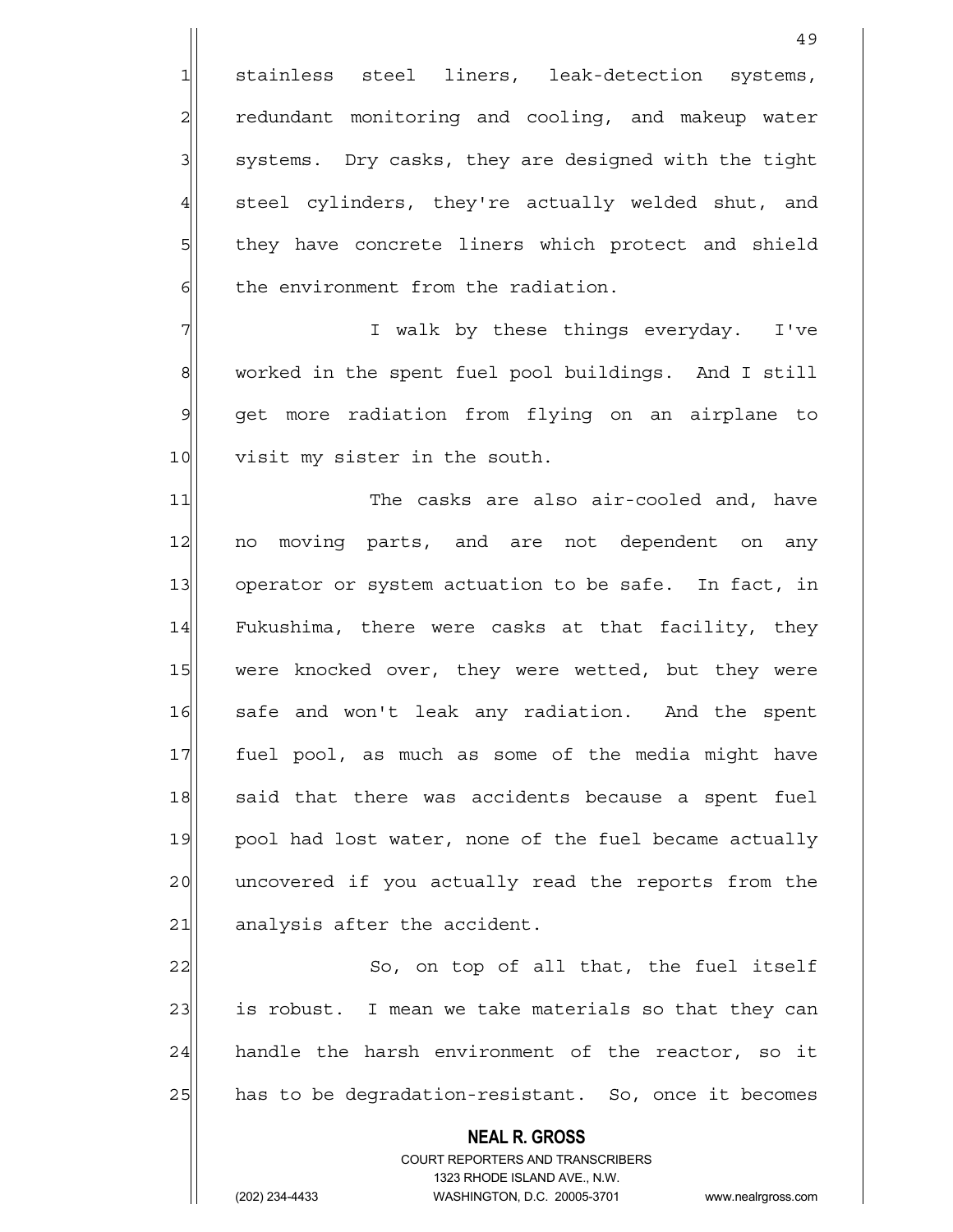1| spent nuclear fuel, that's a property that won't 2 actually disappear, it's still degradation-resistant.

3|| So, it comes down to this. I mean as  $4$  nuclear engineers, the last thing we want to do is 5 | cause any harm to the environment. I mean I have a  $6$  son, and a family, and a home, and I care about the 7 | environment as much as you. You know, many of us 8 became nuclear engineers because we know it's a great 9 technology and it's a workable technology today.

10 So, I hope one day we can actually get 11 one better and reprocess the fuel and minimize the 12 amount of waste actually produced. But until then, 13 there is reasonable assurance that it is safely 14 stored spent fuel in dry casks and pools. Thank you 15 for your time.

16 (Applause.)

17 MS. JUCKETT: Thank you.

18 MR. KAMPS: Hello, my name is Kevin 19 Kamps. I work at Beyond Nuclear as radioactive waste 20 specialist. We're a national watchdog group on the 21 | nuclear power industry. I also serve on the board of 22 directors of Don't Waste Michigan which is a 23 Statewide coalition. And I represent the Kalamazoo 24 Chapter, which is my hometown. And I was planning to 25 speak about some site-specific issues in this

> **NEAL R. GROSS** COURT REPORTERS AND TRANSCRIBERS 1323 RHODE ISLAND AVE., N.W.

(202) 234-4433 WASHINGTON, D.C. 20005-3701 www.nealrgross.com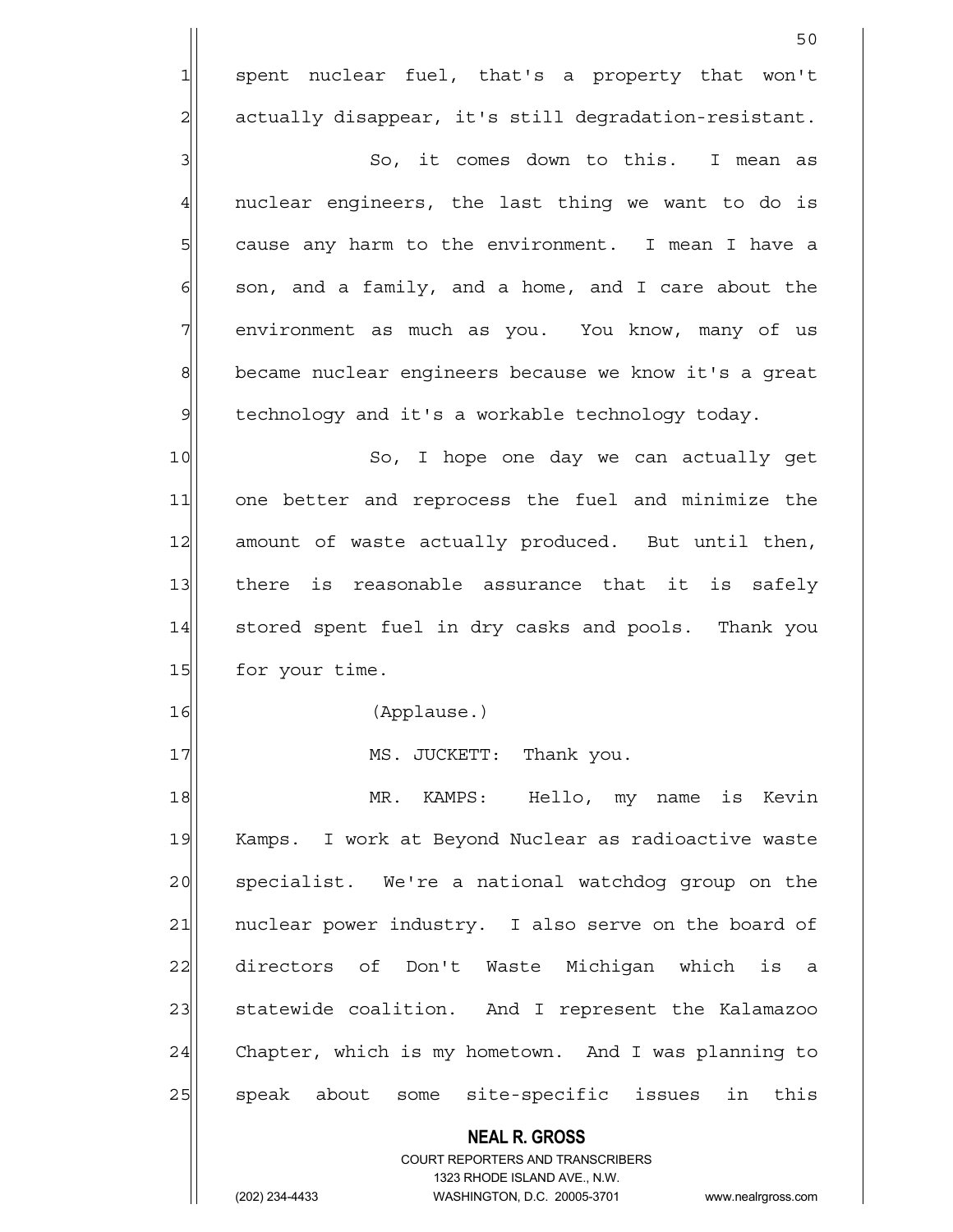1 country, specifically the Great Lakes Basin.

 $51$ 

2 | So, as some of the previous speakers 3 | have mentioned, there are four reactors in Illinois 4 which are Fukushima Daiichi twin designs. These are 5 | General Electric Mark I boiling water reactors 6 6 located at Dresden and Quad Cities. And we've seen 7 on live television what these reactors are capable of 8 in terms of risks if you lose the electric grid and 9 | the emergency diesel generators for a long enough 10 period of time. And the pool risks are also 11 highlighted by what's happened after Fukushima 12 Daiichi.

13 As Linda Lewison mentioned earlier, the 14 extraction of the high-level radioactive waste from a 15 unit fuel pool is about to begin at Fukushima Daiichi 16 Unit Number 4. It's a very dicey operation. The 17 cooling water at one point was saltwater, so the fuel 18 is likely corroded. The fuel may be bent, it may be 19 damaged, it could fail during this unloading 20 procedure.

21 There's the largest General Electric 22 Mark I boiling water reactor in the world at Fermi 23 Unit 2 in Monroe, Michigan, and ironically enough it 24 shares a lot in common with Fukushima Daiichi Unit 25 Number 4. Some 40 years ago, the structural welds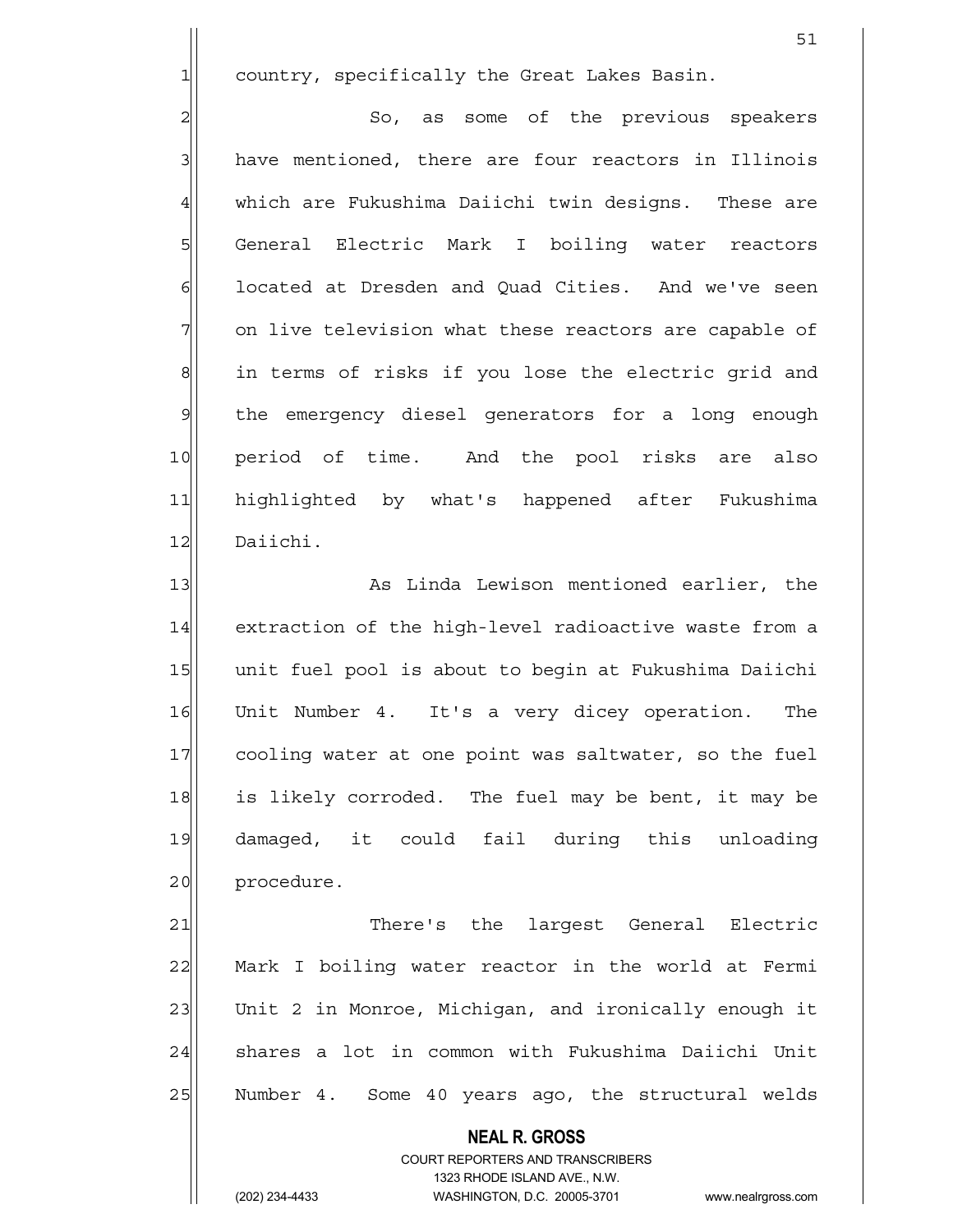$1$  were not put in place that can support the crane and 2 all the hundred-ton waste transfer casks that would be  $3$  used to remove the fuel. So, despite having a permit 4 for dry cask storage for several years now, Fermi 5 Unit 2 still has all the waste it's ever generated in 6 its high-level radioactive waste storage pool.

7 The dangers include just simply dropping 8 one of these heavy loads through the floor of the 9 pool as Linda mentioned. The scenario of partial 10 drain-down is the worst case scenario where you have 11 no air cooling whatsoever. And you could have 12 radioactive inferno in just a few hours time which 13 would dwarf what we've seen at Fukushima Daiichi thus  $14$  far.

15 I want to just shift with my remaining 16 time to dry cask storage risks in this part of the 17 country. The way I got involved in these issues 20 18 years ago was at Palisades near Kalamazoo on the Lake 19 Michigan shoreline. A lot of people, including the 20 Attorney General of Michigan, fought the loading of 21 those dry casks, and for a very good reason. They're 22 a hundred yards from the water of Lake Michigan. In 23 fact, they're in violation of NRC earthquake safety  $24$  requistions.

25 This was brought to light in February of

# **NEAL R. GROSS**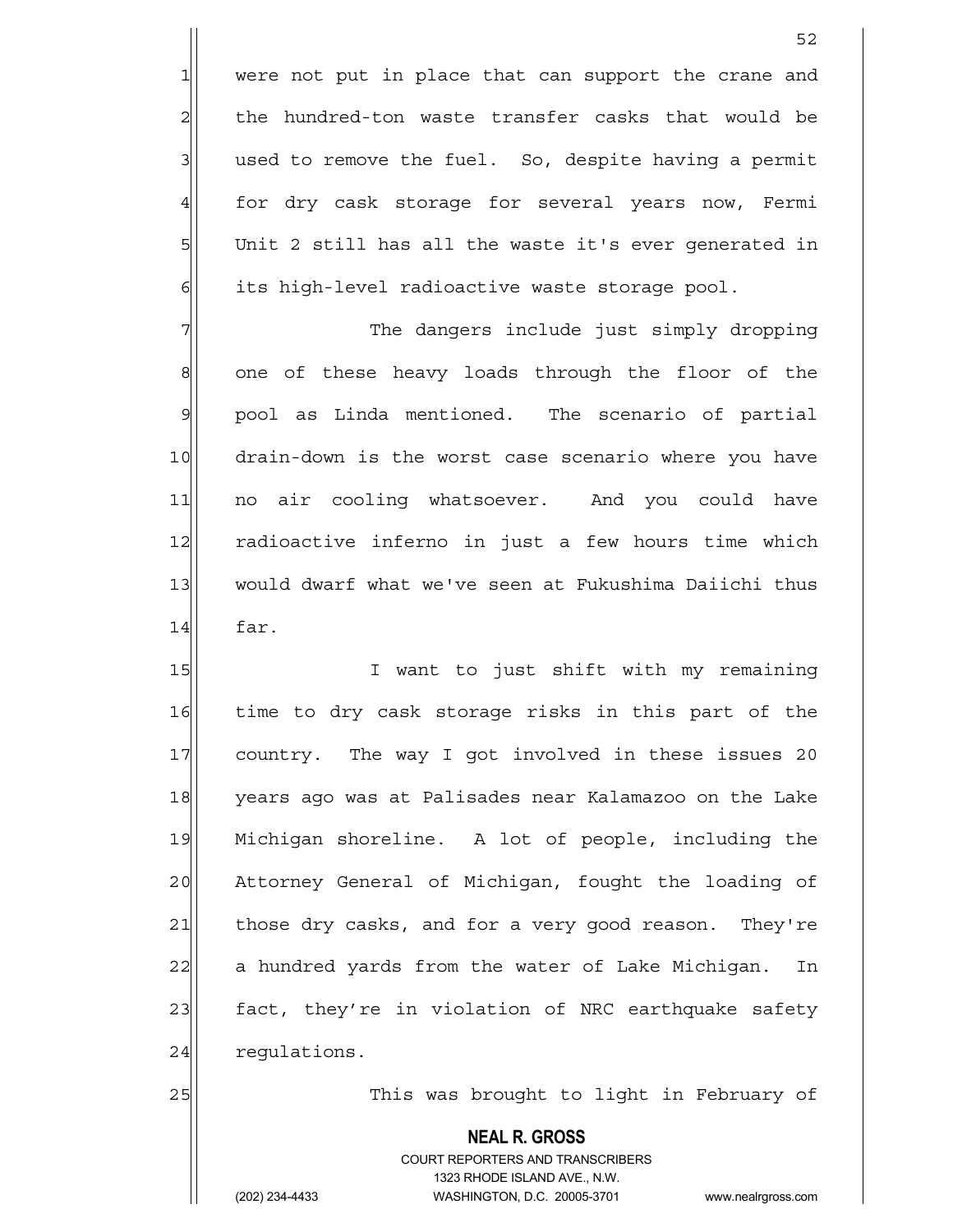1 1994 by the NRC Region III Dry Cask Storage Inspector 2 Dr. Ross Landsman who is now retired. He warned that  $3$  an earthquake could open up the sand that those casks 4 rest on and they could find themselves on the bottom 5 of Lake Michigan. And in fact, there's enough  $6$  fissile material still in the waste that, in the 7| presence of water, you could have a chain reaction in 8 the waste. So, that's a risk going on on the Lake 9 Michigan shoreline right now.

 $53$ 

10 My final point has to do with a 11 whistleblower right here in the Chicago area, Oscar 12 Shirani, who passed away a number of years ago, who 13 called attention to the shortcuts on safety going on 14 with the Holtec cask design. In a short three-day 15 inspection, he and a team of experts from across the 16 country identified nine categories of quality 17 assurance violation with the Holtecs. These are 18 deployed at Dresden and he questioned the structural 19 integrity of these dry casks sitting still.

20 So, for over a decade now, hundreds of 21 environmental groups have called for the pools to be 22 emptied into hardened onsite storage, a major safety 23 | upgrade on the status quo of dry cask storage, 24 fortifications against terrorist attacks, safeguards 25 against accidents. That's what needs to happen.

> **NEAL R. GROSS** COURT REPORTERS AND TRANSCRIBERS 1323 RHODE ISLAND AVE., N.W.

(202) 234-4433 WASHINGTON, D.C. 20005-3701 www.nealrgross.com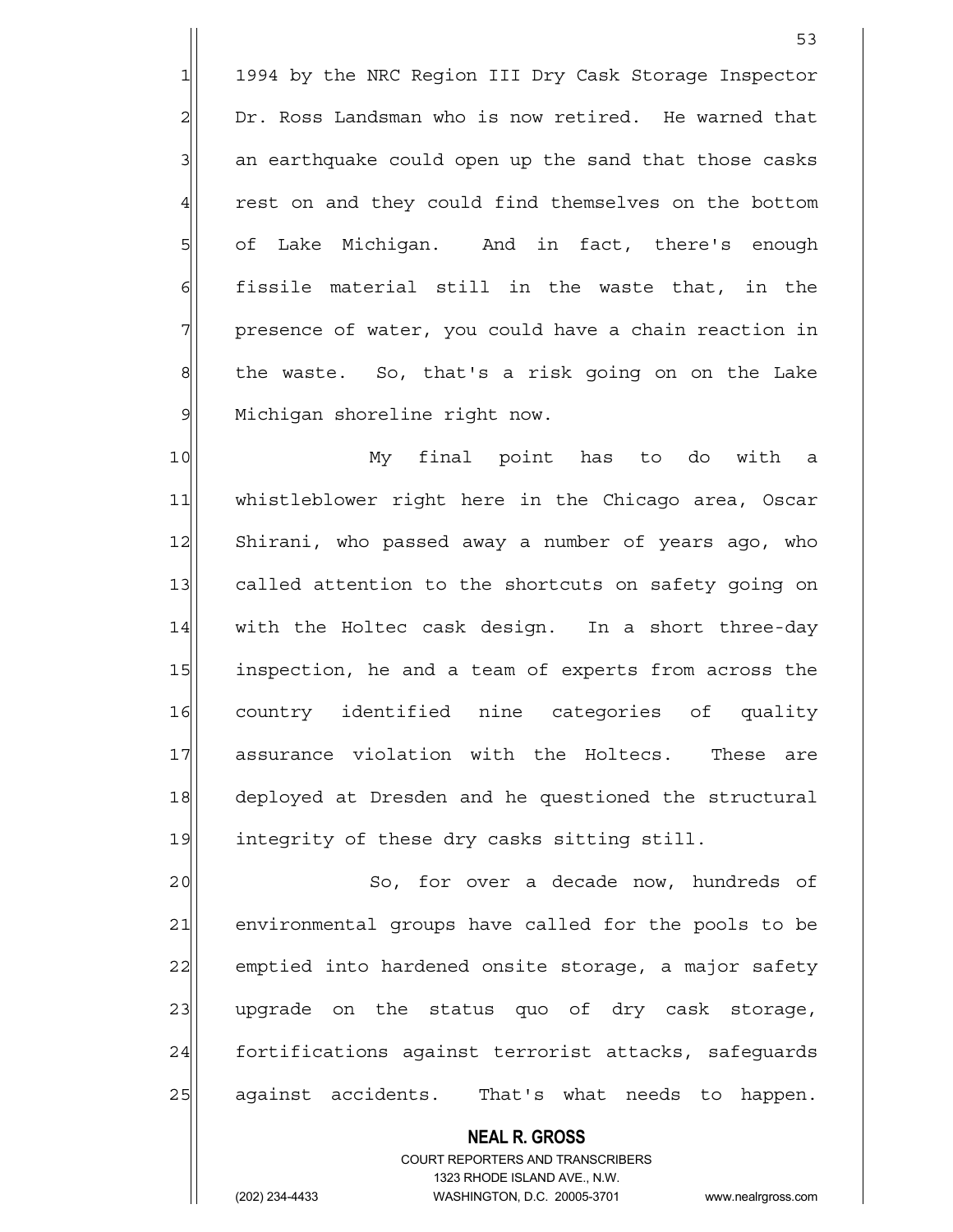|                | 54                                                                                                  |
|----------------|-----------------------------------------------------------------------------------------------------|
| 1              | Thank you.                                                                                          |
| $\overline{c}$ | MS. JUCKETT: Thank you.                                                                             |
| 3              | (Applause.)                                                                                         |
| $\overline{4}$ | MS. JUCKETT: Following Carol, let's go                                                              |
| 5              | to Sandy McComb, Doug O'Brien, and then Tom Rielly.                                                 |
| 6              | This is Carol.                                                                                      |
| 7              | MS. KURZ: Hello, everybody. A lot of                                                                |
| 8              | the comments that I was going to make had been                                                      |
| 9              | covered at some point, but I have gone through what I                                               |
| 10             | have and hopefully it will be an addition.                                                          |
| 11             | concerned about the safety of<br>$I'$ m                                                             |
| 12             | nuclear energy. It does not have a reliable safety                                                  |
| 13             | history. There have been 26 accidents in the U.S.                                                   |
| 14             | since 1961, some with fatalities. That's one every                                                  |
| 15             | two years, the most notable being with the Three Mile                                               |
| 16             | Island.                                                                                             |
| 17             | Fukushima in 2011 is important because                                                              |
| 18             | we have four Mark I's here in Illinois. Radiation is                                                |
| 19             | still pouring into the Pacific Ocean as workers                                                     |
| 20             | frantically try to keep rods covered with water.<br>Now                                             |
| 21             | there's talk of robots to remove rods from<br>the                                                   |
| 22             | reactor without causing a catastrophic fire. This                                                   |
| 23             | accident wasn't supposed to happen but it did.<br>And                                               |
| 24             | it should be a wake-up call for all of us.                                                          |
| 25             | In the U.S., spent fuel pools are even                                                              |
|                | <b>NEAL R. GROSS</b>                                                                                |
|                | <b>COURT REPORTERS AND TRANSCRIBERS</b>                                                             |
|                | 1323 RHODE ISLAND AVE., N.W.<br>(202) 234-4433<br>WASHINGTON, D.C. 20005-3701<br>www.nealrgross.com |
|                |                                                                                                     |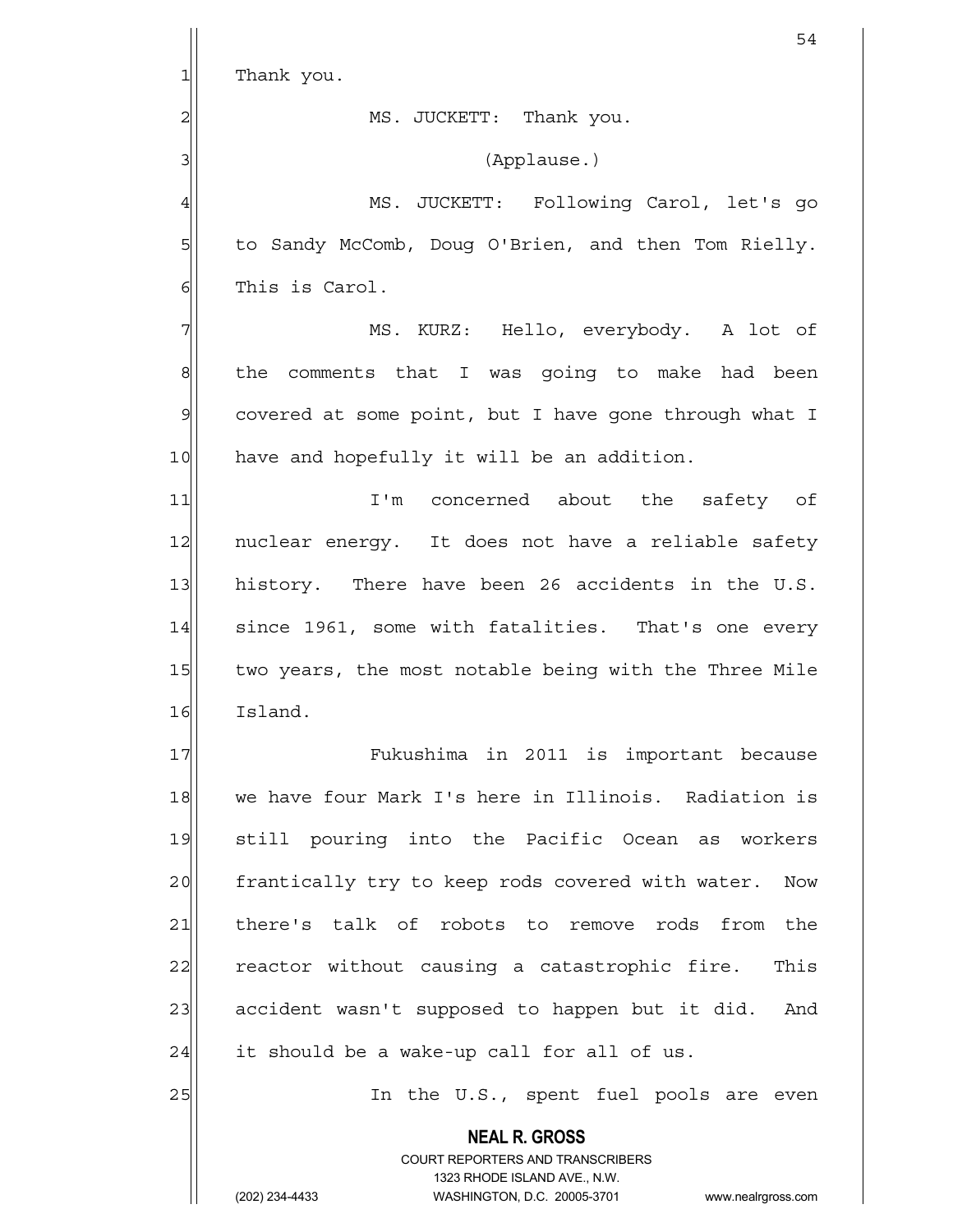1 more crowded than Japan's. The NRC was -- I'm sorry,  $2$  I didn't mean to -- okay. The spent fuel pools are 3 3 more crowded than Japan's. The NRC was to find a 4 permanent site for spent fuel. With Yucca off the 5 map and our nuclear waste growing to 70,000 tons, a 6 Federal court ruled in 2012 that the NRC could not 7 | proceed with new licenses or extensions until they 8 completed an environmental study to show the 9 environmental and health effects over time if spent 10 fuel is not stored in a repository.

11 The NRC's draft waste confidence GEIS 12 skirts the issue of long-time storage safety by 13 assuming fuel and dry casks can be managed 14 indefinitely for hundreds of years. It is not 15 considered an impossibility, but imagine the impacts 16 of pool leaks, especially tritium where there is a 17 significant history of such accidents nor show 18 concern for earthquakes, tornadoes, floods which grow 19 stronger with climate change. In addition, the waste 20 problem is further convoluted by NRC's proposal to 21 | include in reactor licenses their idea that spent 22 fuel can be stored safely aboveground forever which 23 | would end any public discussion about permanent 24 storage and creation of more waste since there is no 25 problem.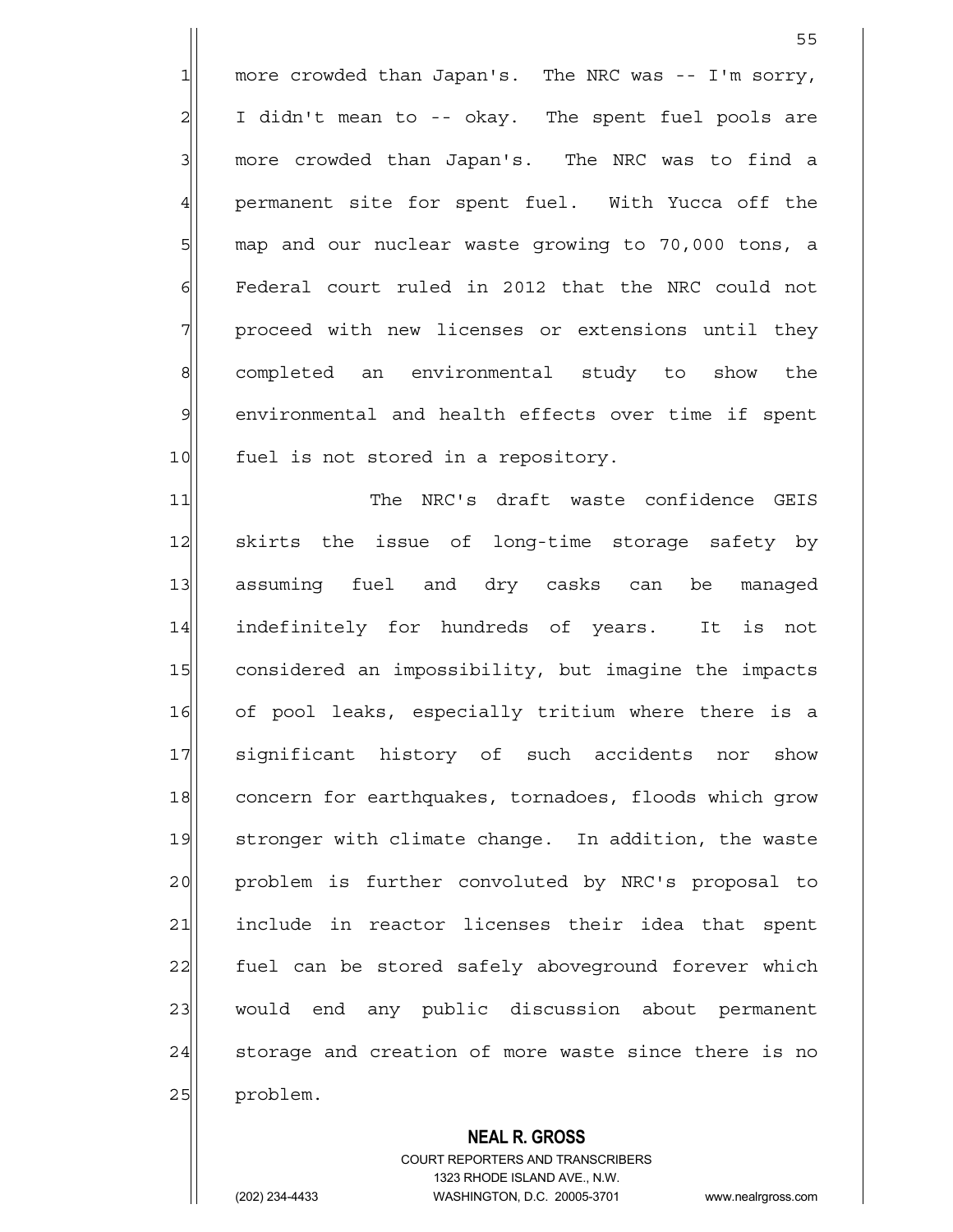1 1 There is talk about Illinois becoming a 2| centralized interim storage site although interim 3 | seems to be taking on a new meaning of possibly 4 forever. Maps from Oak Ridge National Laboratory put 5 Illinois number one and all but a few, because of our 6 6 centralized location. We also have the most reactors  $7$  and the largest amount of waste. We don't want 8 interim storage here. Fuel should be moved only once 9 on the way to the repository. Interim storage wastes 10 time and money and we'd be a prime destination for 11 terrorists.

 $56$ 

12 The cycle of making waste that we can't 13 dispose of is insanity. There is already enough 14 waste for one Yucca, now we're working on two. We 15 Should follow the lead of recent events and bury it. 16 Aging nuclear power plant licenses should not be 17 extended nor new ones built until a permanent 18 repository is built. We ask that the NRC withdraw 19 its proposed DGEIS until the NRC provides substantial 20 proof and scientific evidence of the safety of their 21 conclusions. Thank you.

22 | (Applause.)

23 MS. JUCKETT: Next, we'll go to Sandy 24 McComb, followed by Doug O'Brien.

25 MS. McCOMB: Good evening. I do like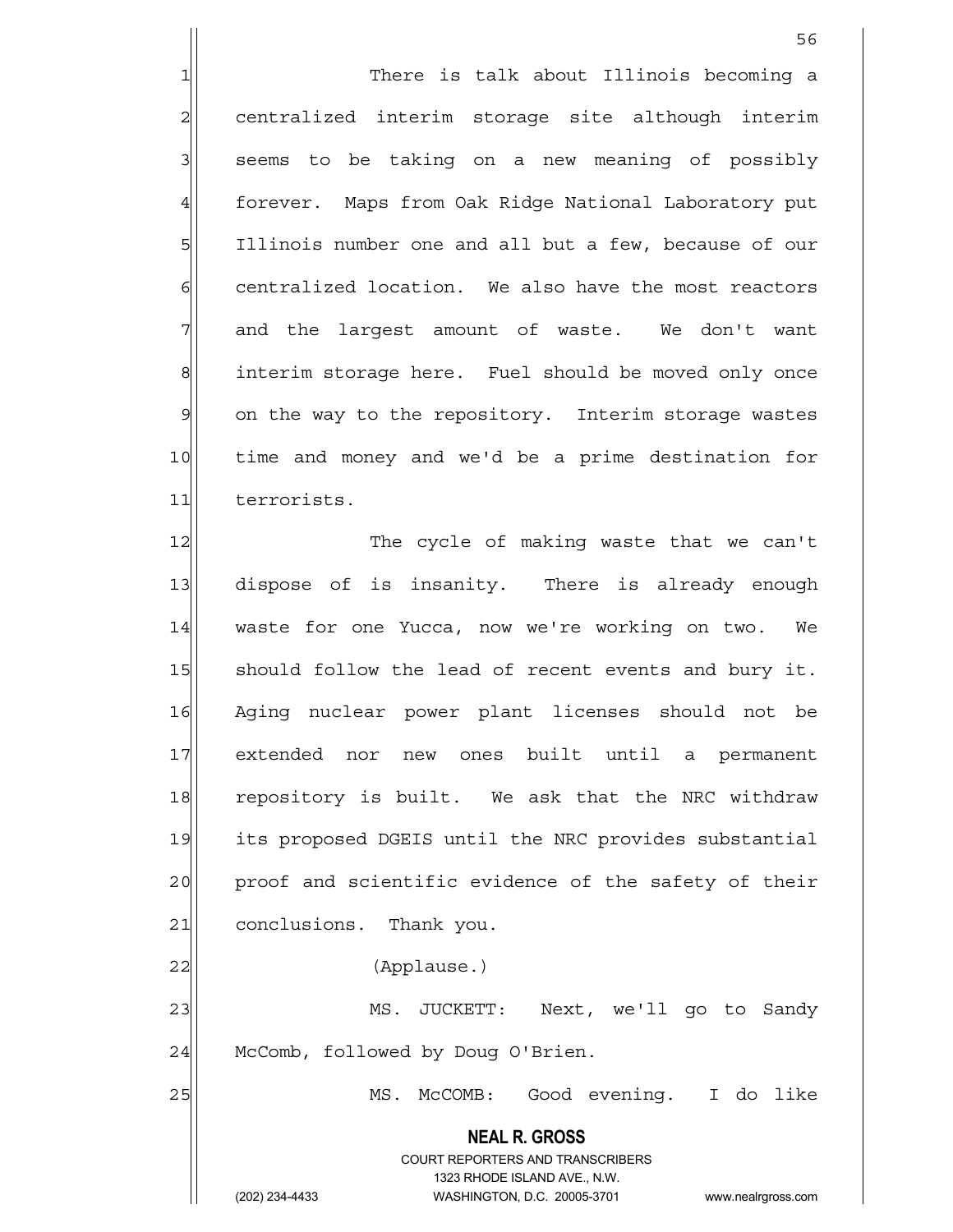1 speaking in microphones. The Federal courts have  $2$  said NRC must have a valid and realistic assessment 3 3 of the environmental impact of long-term storage of 4 spent nuclear fuel. In response, the NRC plans to 5 take only two years for the EIS, and more correctly, 6 the environmental review. NRC's own staff says it 7 | will take seven years to do an EIS.

8|| The two-year time frame NRC is using has 9 been only enough time to summarize the currently 10 available information about the risks of long-term 11 storage and the existing information is inadequate. 12 One study that's looking at the long-term storage has 13 been started but it will take until 2019 to finish.

14 NRC is currently assuming what will 15 happen in the distant future. Assumptions on the 16 effect of climate change, for example, and some of 17 these we can already see are wrong, for example, the 18 GEIS says a meter rise in water level won't endanger 19 any plant. There are in fact three plants that would 20 be impacted by this rise in water level. NRC also 21 has not adequately studied the environmental impact 22 of fuel degradation and cask deterioration over time. 23 Finally, since the NRC is doing,  $24$  engineering, an environmental impact study, the site-25 | specific issues, of which there are several major

> COURT REPORTERS AND TRANSCRIBERS 1323 RHODE ISLAND AVE., N.W. (202) 234-4433 WASHINGTON, D.C. 20005-3701 www.nealrgross.com

 **NEAL R. GROSS**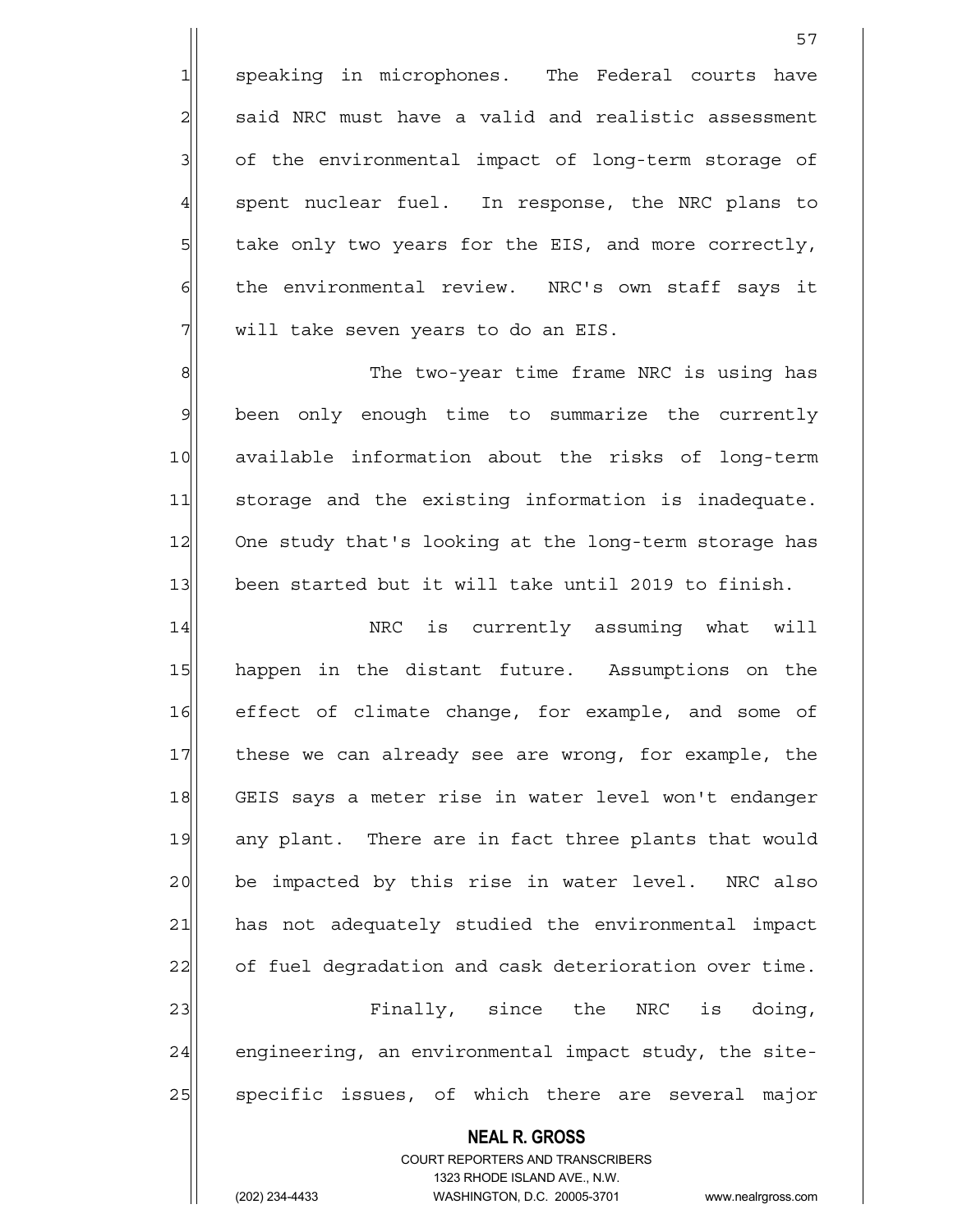1 issues, aren't being addressed. It sounds to me like  $2 \parallel$  we're inviting a catastrophe. Is this what we want? 3 Should NRC be licensing and relicensing plants based 4 on their grossly inadequate GEIS?

5 SM She answer is a resounding NO! They  $6$  must not be allowed to just say they are confident  $7$  that waste will be safely stored without any basis in 8 fact. NRC's response in their GEIS is not any better 9 | than their past position of just stating they were 10 confident that waste could be safely stored. I don't 11 feel safe.

12|| (Applause.)

13 MS. JUCKETT: Next will be Doug O'Brien, 14 and following up we'll go to Tammy Thompson, Amanda 15 Stenson, and Edward Smith.

16 MR. O'BRIEN: My name is Doug O'Brien, 17 I'm the Executive Director of the Illinois Clean 18 Energy Coalition. And I appreciate the opportunity  $19$  to speak at this hearing today.

20 When it comes to the rhetoric of a lot 21 of the activists who oppose nuclear energy, the story 22 always remains the same. There is some hypothetical 23 scenario or red herring issue concocted to represent 24 the immediate peril supposedly created by nuclear 25 | power. But as always, upon closer examination, the

 **NEAL R. GROSS**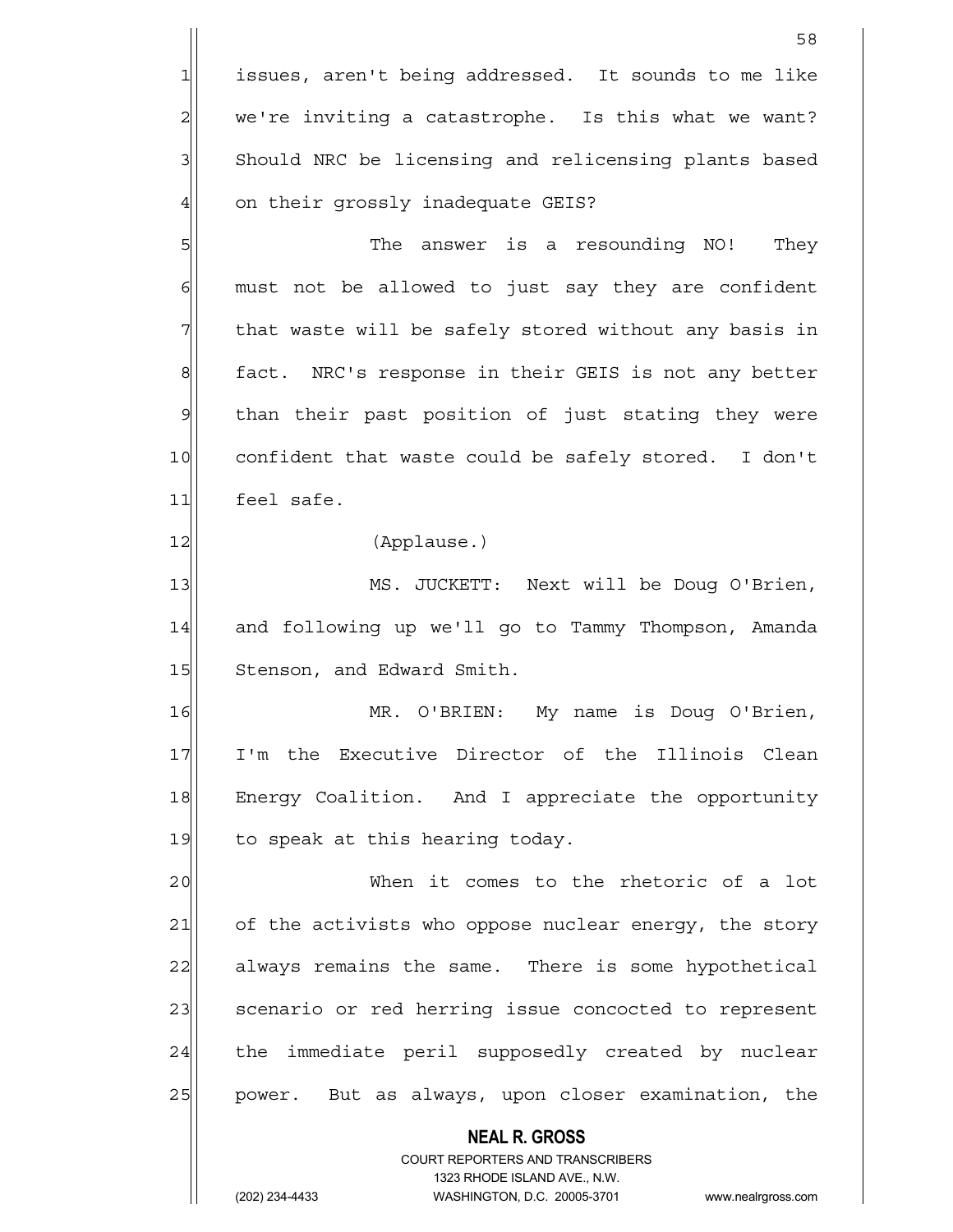1 story unravels.

2 2 The storage of spent nuclear fuel has 3 been taking place in Illinois for decades, in fact 4 for half a century since the first commercial reactor 5 went online in Illinois. In that time, there has not 6 been a single breach at a spent fuel storage 7 Tacility. There has not been a single case of public 8 injury or contamination as a result of spent fuel  $9$  storage facility failing. There has not been a 10 single incidence where any person or group has been 11 able to obtain spent fuel for nefarious purposes.

12 Now, of course the past is no guarantee 13 of what's to come in the future. These are facts, 14 plain and simple. To try and counter these facts in 15 | the overall safety record of nuclear energy with 16 scenarios worthy of the most inventive Hollywood 17 Screenwriter is to irresponsibly distract from what 18 should be a serious discussion of the important role 19 of nuclear power in creating a diverse and 20 independent energy supply for our country.

21 These tactics also divert attention from 22 the growing forest of support for nuclear energy from 23 the environmental movement itself. Among those who  $24$  realize that if we are going to reduce our carbon 25 | footprint in a meaningful way, we must rely on the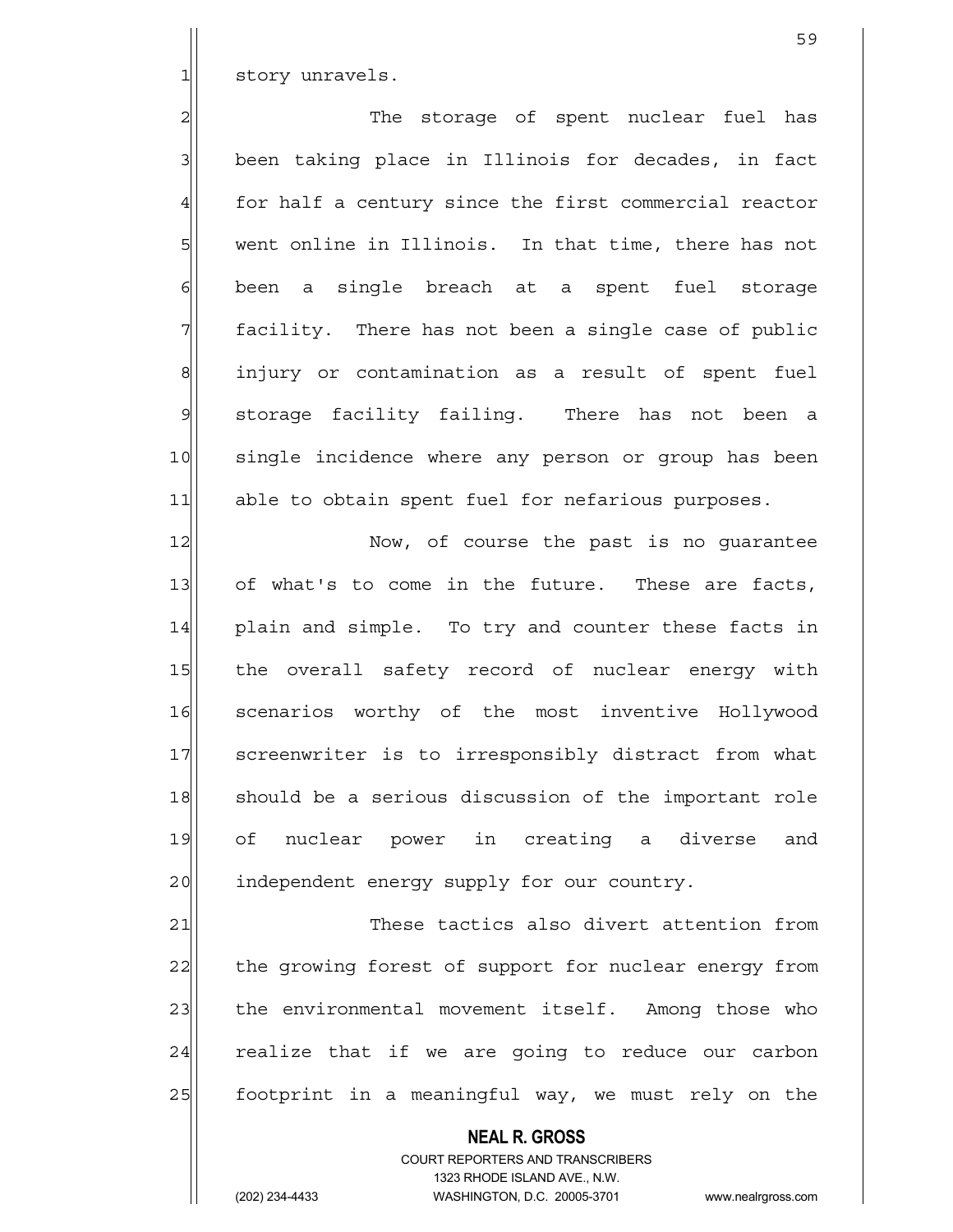1 single great source of carbon-free emission, nuclear. 2 There are many examples in the recent media about the 3 3 and incommental leaders, about how the global warming 4 and the leaders in the environmental community wisely 5 Sembrace nuclear power, and the Energy Secretary who  $6$  states that nuclear power will play a key role in the 7 | fight against climate change.

8| Mow, we can juxtapose the hypothetical 9 scenarios that try to paint spent fuel storage as 10 some impending doom with some very tangible data. 11 According to NASA Climate Sciences James Hansen who 12 is a leading voice in the battle against global 13 warming, the use of nuclear power generation has 14 || globally prevented the emission of over 60 billion 15 tons of greenhouse gases and has prevented as many as 16 one million premature gas globally. This is 17 quantifiable. It's not based on what ifs, maybes, 18 theoreticals, or scenarios.

19 The Illinois Clean Energy Coalition 20 promotes the use of clean energy sources in a 21 competitive and sustainable marketplace that will 22 fuel our economy while benefitting our environment. 23 | The coalition supports the Proposed Waste Confidence  $24$  Rule because the facts show that spent fuel can be, 25 and is, safely and securely stored in Illinois. We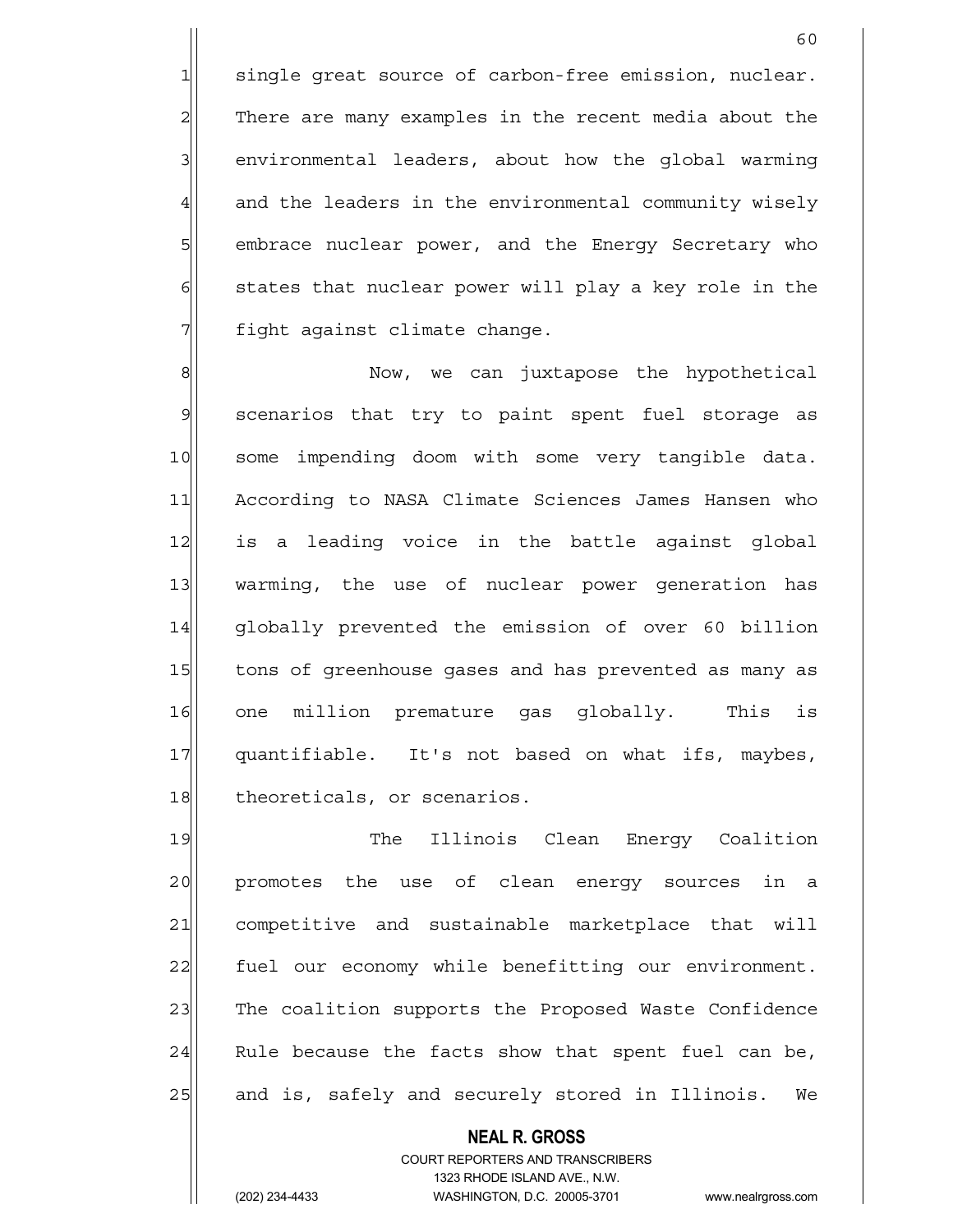**NEAL R. GROSS** COURT REPORTERS AND TRANSCRIBERS 61 1 further urge the NRC to move forward expeditiously 2 | with the construction of a central spent fuel 3 3 repository which will help us further develop 4 potential nuclear energy and nuclear science across 5 5 5 5 b. Fhank you. 6 (Applause.) 7 MS. THOMPSON: Hi, I'm Tammy Thompson. 8 Everybody hear me? No? I'm Tammy Thompson, can 9 everybody hear me? 10 Who here is a nuclear neighbor? If you 11 live in Illinois, you're a nuclear neighbor. If you 12 live in the United States, you're a nuclear neighbor. 13 13 It is insane to me, the previous 14 | gentleman that was up here talking about Mr. Hansen. 15 I've seen him speak before. I have some respect for 16 him. He doesn't live in a nuclear neighborhood, 17 never has, doubt that he ever would, considering 18 Dresden. He has leaks out there and water still 19 hasn't been fixed for the people that have the leaks. 20 The moms can't explain why their kids are leaking 21 from their eyes, and the parents are paying really 22 high medical bills for dentistry to have their jaws 23 wired shut for kids in the 4th and 5th Grade because  $24$  their teeth are separating due to radiation exposure. 25 Not to mention all the kids that keep showing up at

1323 RHODE ISLAND AVE., N.W.

(202) 234-4433 WASHINGTON, D.C. 20005-3701 www.nealrgross.com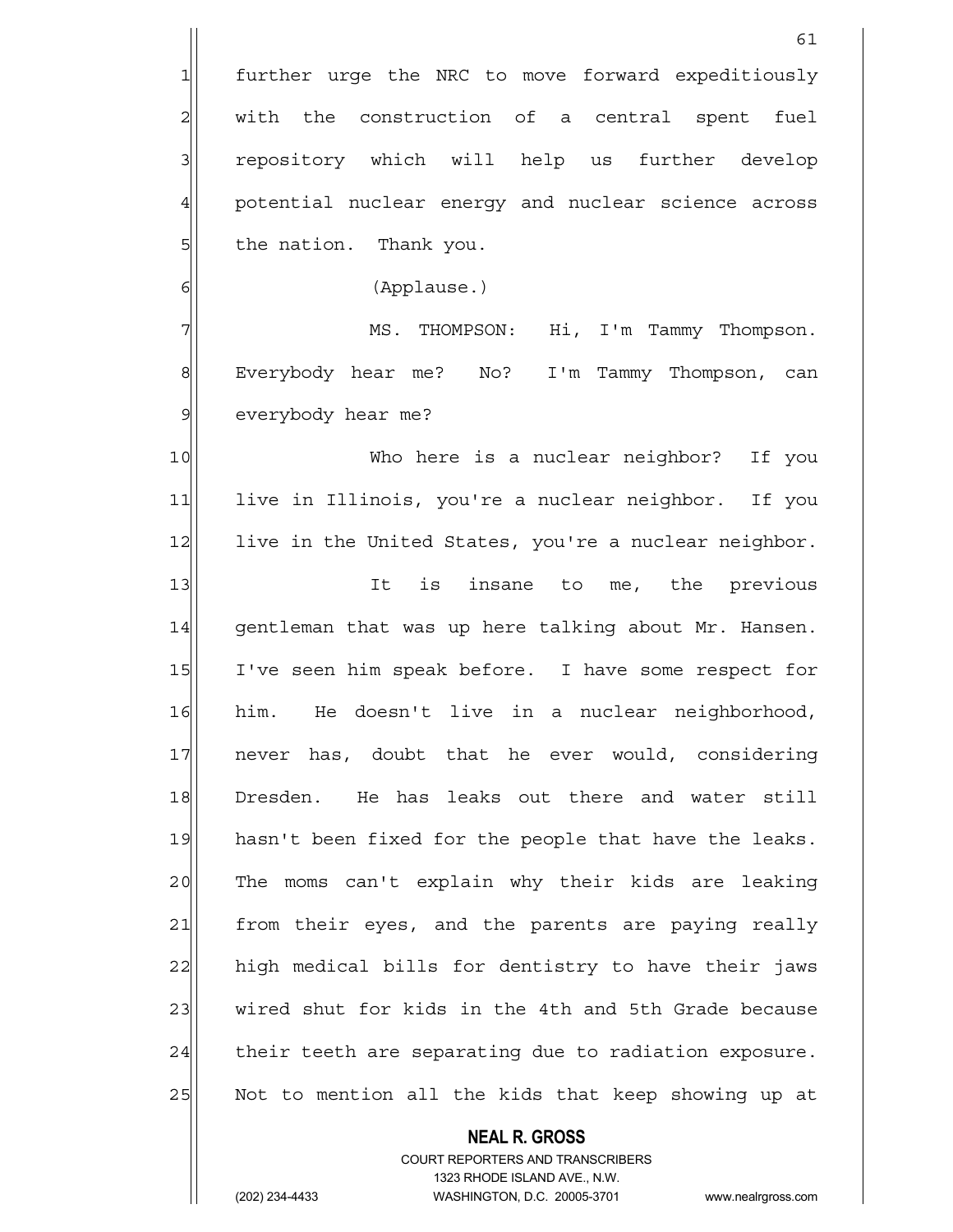1 the Mayo Clinic that have radiation overdoses and 2 | nobody knows anything about it.

3|| People quote movies, but this one I'd  $4$  like to quote, "What we have here is a failure to 5 | communicate." This NRC meeting, I can't thank you 6 for, it's a farce. It was not publicized. I was  $7$  told that they had paid to publicize this. There's 8 many newspapers and organizations that would put it 9 out there. And I quarantee you that if the public 10 knew exactly what was going on at all these 11 facilities, they would say no to this.

12 How many people do you know have died 13 from radiation, or excuse me, exposure to solar 14 panels? How about wind? Think if they had solar and 15 | wind backup rather than diesel and that was only a 16 limited amount of time, what would have happened in 17 Japan? I do have friends and family in Japan, and 18 what they're living through is a living hell. What 19 these communities are living in in Braidwood and 20 Dresden, which by the way do, you know, on occasion 21 Shut their emergency alarm systems off but it doesn't 22 get reported, it's just wrong for you to even 23 consider this and call it something that is safe. 24 It's not safe. It was designed to be a

25 bomb. It was designed to kill, and kill it does.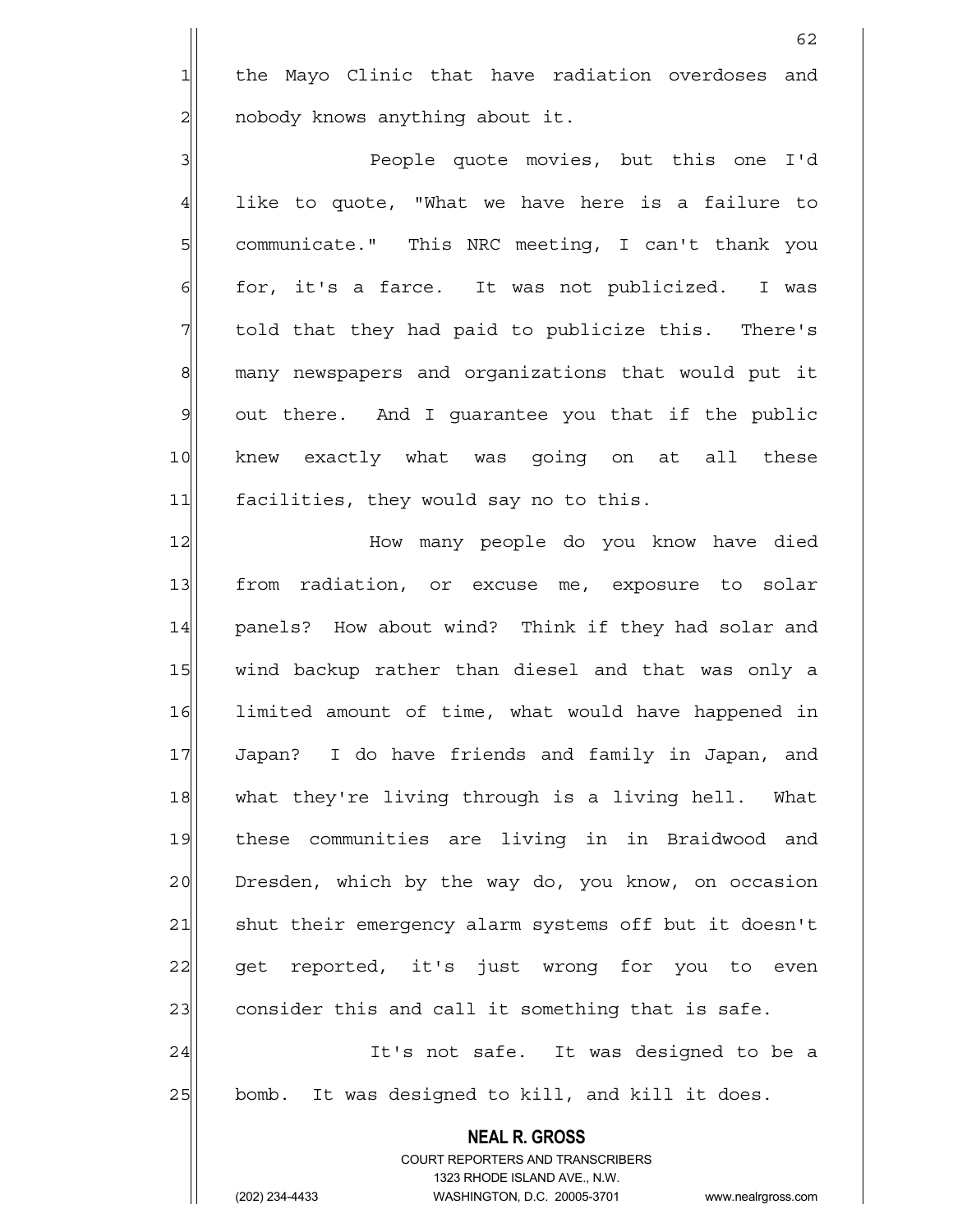|                | 63                                                                  |
|----------------|---------------------------------------------------------------------|
| $\mathbf{1}$   | I don't want it in my state, I don't                                |
| $\overline{c}$ | want it in my country. And there's better                           |
| 3              | alternatives than that. We are smarter than this.                   |
| $\overline{4}$ | We are Americans and we can do better.                              |
| 5              | (Applause.)                                                         |
| 6              | MS. STENSON: Hi, good afternoon, or                                 |
| 7              | good evening, everyone. My name is Amanda Stenson.                  |
| 8              | I am at Braidwood Station this woman was just talking               |
| $\mathfrak{S}$ | about seconds ago.                                                  |
| 10             | I've worked in radiation protection for                             |
| 11             | three years and to a lot of people it may not seem                  |
| 12             | like a very long time to really gain a grasp on how                 |
| 13             | serious it is to work in the nuclear industry. I've                 |
| 14             | talked to a lot of you before the meeting and I                     |
| 15             | appreciate all of those that did come up and talk to                |
| 16             | me about their opinions on the nuclear industry.                    |
| 17             | I want to talk to you about my opinion                              |
| 18             | on the nuclear industry and what I've worked with in                |
| 19             | the three and a half years. I have confidence in my                 |
| 20             | plant. I have confidence in our safety. There are a                 |
| 21             | lot of different examples I can give you, but one of                |
| 22             | them -- we were mentioning terrorist attacks.                       |
| 23             | Every three years, the government comes                             |
| 24             | up with a team of military individuals to break into                |
| 25             | our power plant called -- and every year since I've                 |
|                | <b>NEAL R. GROSS</b>                                                |
|                | <b>COURT REPORTERS AND TRANSCRIBERS</b>                             |
|                | 1323 RHODE ISLAND AVE., N.W.                                        |
|                | (202) 234-4433<br>WASHINGTON, D.C. 20005-3701<br>www.nealrgross.com |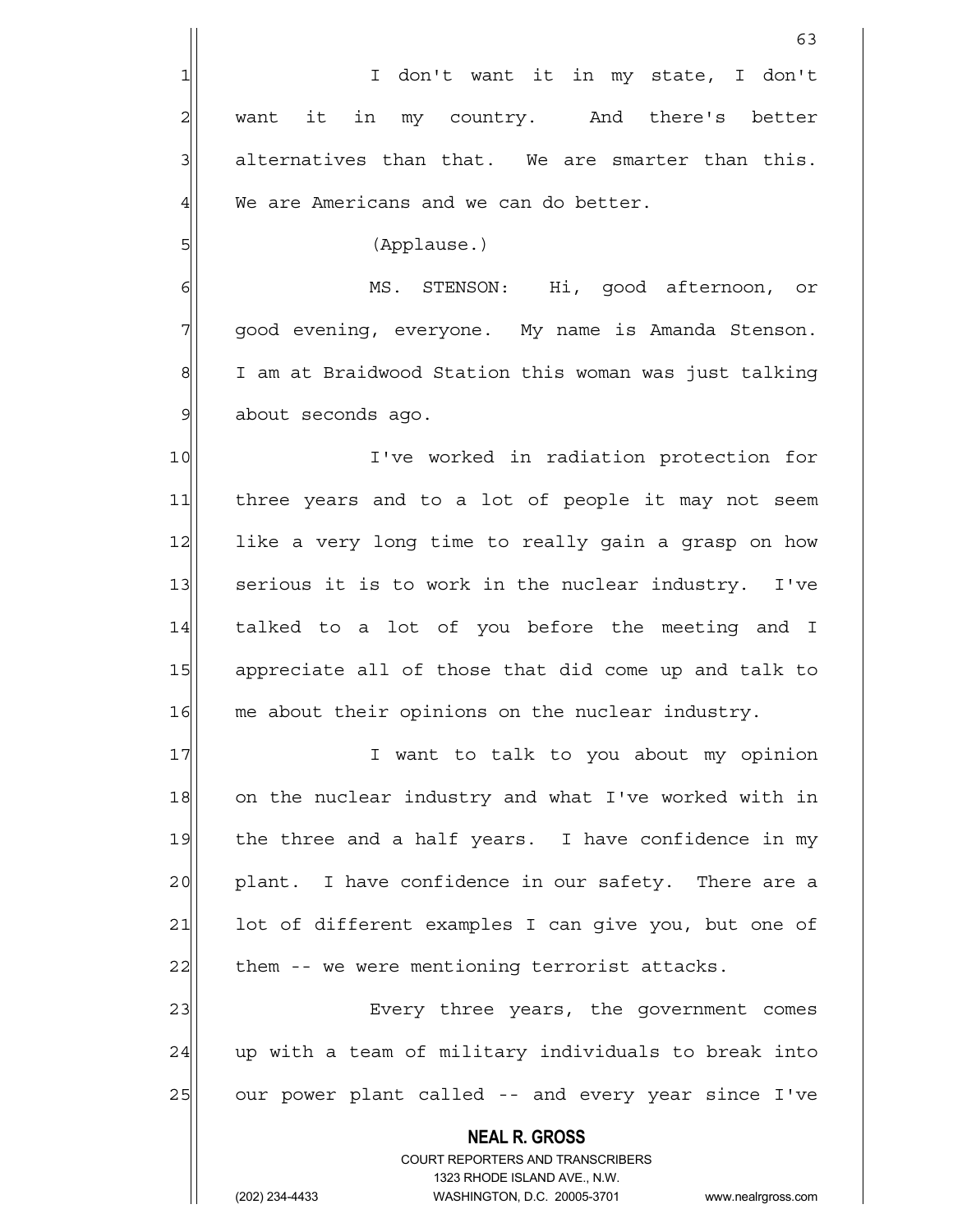1 been, or for the last ten years, Braidwood has been  $2$  successful in passing that. They, like, really try 3 to break in, they break down wires, they shoot fake 4 weapons at each other, kind of like really high-tech 5 | laser tag. But that's really safe. I mean we've 6 6 come up with scenarios, we try to put it on ourselves 7 against terrorist attacks.

8 8 I also wanted to bring up operating 9 experiences. We learn from our mistakes. TMI 10 happened in 1979, and out of that INPO was created. 11 And I don't know any other industry that is open to 12 other businesses talking to each other about their 13 problems as the nuclear industry.

14 We have forums set out across the 15 country to discuss with each other whatever problems 16 they might be having to kind of gain insight to all 17 those. And that's unheard of in any other industry. 18 That's why I have confidence. We're not afraid to  $19$  say that we made a mistake and we fix it.

20 another thing about safety is that 21 Braidwood has created a VPP star safety site. And 22 that's not something that corporate pays for, that's 23 something that comes from the people that work there.  $24$  A lot of people have jobs in other manufacturing 25 | industries, you may have to wear a hard hat, you may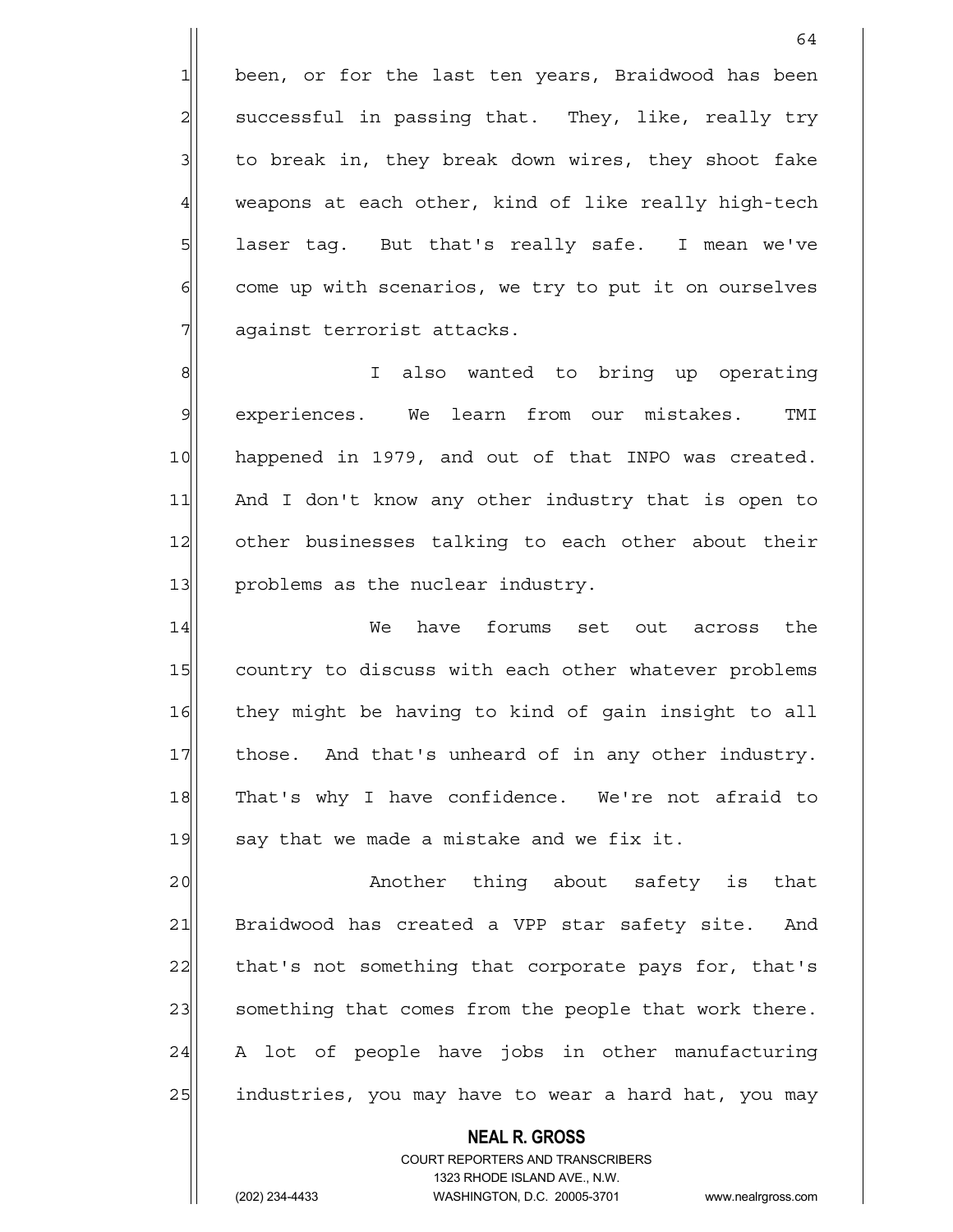1 have to wear safety glasses, you may have to wear 2 steel-toed shoes. Those are just requirements to  $3$  work in our plants. And it goes beyond just those 4 things, too. It goes to the level of checking 5 5 5 5 components to a degree that you never would have  $6$  thought that we actually do. So, that's another 7 The reason why I have confidence in our station's safety.

 $65$ 

8 || She first week that I started at 9 Braidwood, I started in radiation protection as I 10 mentioned before, the first for me was on dry cask 11 storage. And it wasn't because I was on a team, it 12 was because I work for a power plant and they wanted 13 me to understand what they were going to be doing 14 outside. And that's the kind of level of effort that 15 our company puts on its employees. They want us to 16 understand what's going on and how to explain to 17 other people, I give a lot of tours and, you know, 18 watch citizens come in and talk to them about the 19 safety of the plant and just really answering any 20 question that they have. I've also talked to college 21 Students as well about this as well. And that's why 22 | I'm confident.

23 | I thank you, the NRC, for having this 24 meeting. And I urge you to finalize the Waste 25 Confidence Rule in a timely manner to help our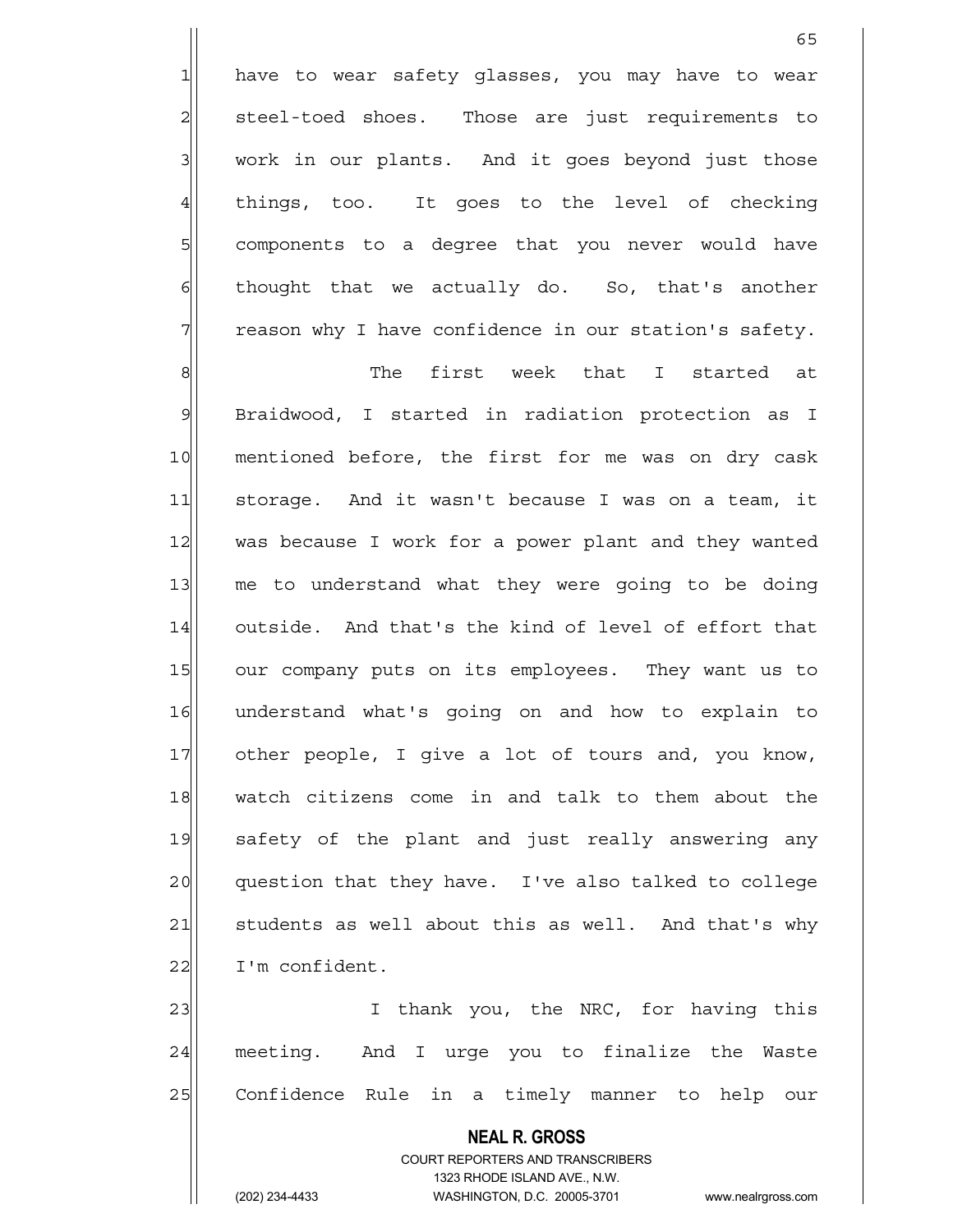**NEAL R. GROSS** COURT REPORTERS AND TRANSCRIBERS  $66$ 1 company work to its best. Thank you. 2| MS. JUCKETT: Thank you. 3|| (Applause.) 4 MS. JUCKETT: After our next speaker, 5 | we're going to go to Jeff Dunlap, Jan Boudart and 6 Kristin Gregory. 7 MR. SMITH: Hello, everybody. My name 8 | Sid Smith. I work for the Missouri Coalition for 9 | the Environment in St. Louis, Missouri as the Safe 10 Energy Director. 11 St. Louis purified the first uranium 12 self-sustaining nuclear chain reaction. We have some 13 of the oldest radioactive waste on the planet and it 14 doesn't take a nuclear accident to have to worry 15 about cleaning it up. We're still dealing with it. 16 So, regardless of a hypothetical accident, release of 17 radioactivity into the environment is a significant 18 challenge that takes decades to address. 19 One problem we have, just so everybody 20 knows, is some of this radioactive material, a 21 significant amount of thorium-230, made it into a 22 landfill in the Missouri River, unlined, which is 23 currently experiencing a surface landfill fire a 24 thousand feet away from the radioactive wastes. And 25 | we're bickering with the EPA and other government

1323 RHODE ISLAND AVE., N.W.

(202) 234-4433 WASHINGTON, D.C. 20005-3701 www.nealrgross.com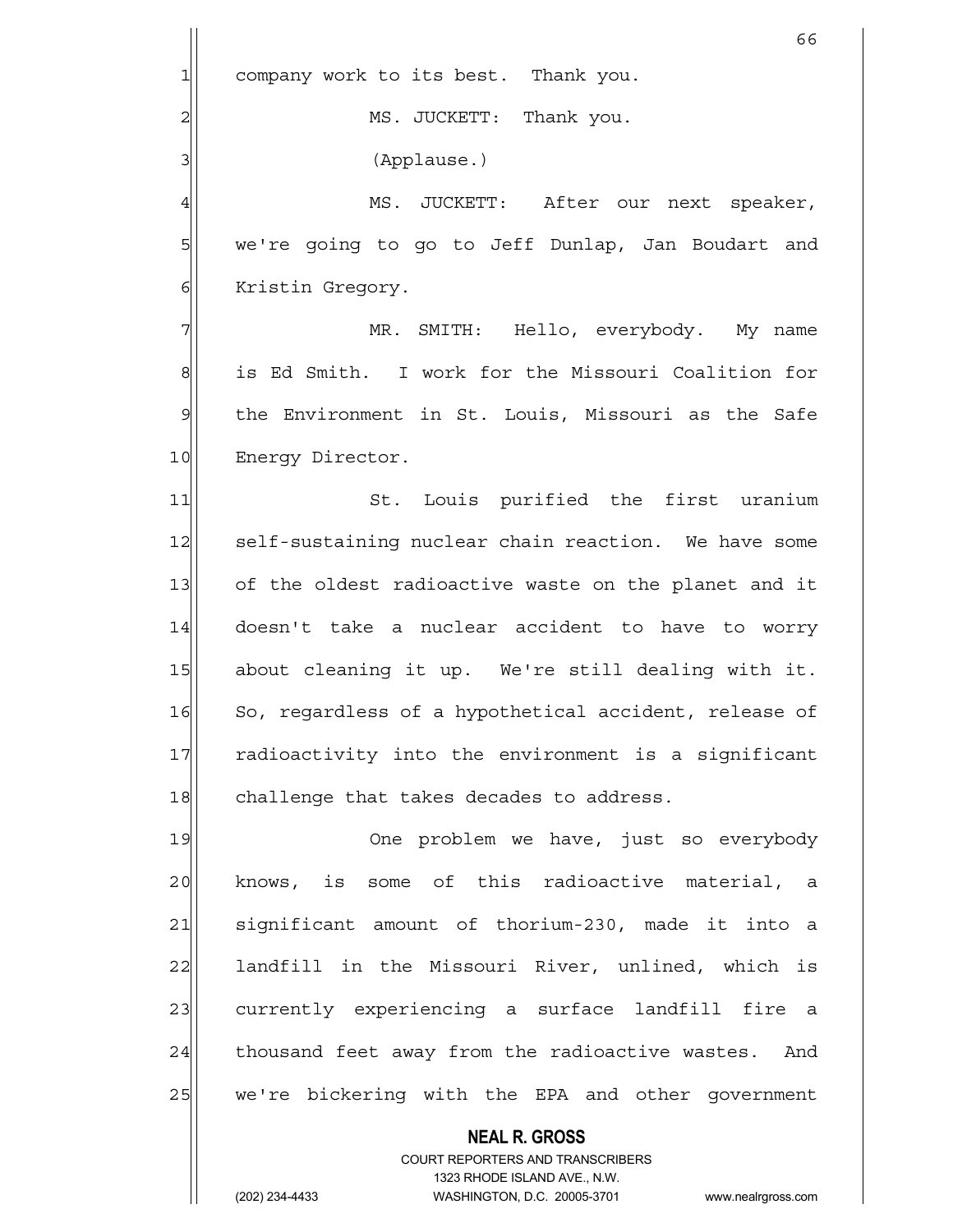1| agencies on exactly how to disposition these 2 radioactive wastes. There's actually people who want  $3$  to leave it there.

4 We can't find the proper solution to 5 6 5 deal with this so-called low-level ionizing radiation  $6$  in the landfill, what the heck are we going to do  $7$  with the stuff that's sitting in the spent fuel 8 pools, like the 2,363 fuel pools at the Callaway I 9 nuclear reactor that my organization is legally 10 challenging the license extension of.

11 (Applause.)

12 MR. SMITH: But when we went to go 13 challenge the license extension, we faced challenges 14 including challenges with respect to nuclear fuel 15 pool. We'd have to prove that there were site-16 specific degradation to the fuel pool is my 17 understanding. I'm not a lawyer but we couldn't 18 comment or challenge the future integrity of that 19 unless we had experienced issues.

20 So, the NRC incorporates the draft GEIS 21 into every reactor license, the conclusion that spent 22 fuel, excuse me, with the conclusion that spent fuel 23 can be safely stored aboveground indefinitely with 24 future analyses of spent fuel and reactor licensing 25 actions like ours, silencing the concerns of growing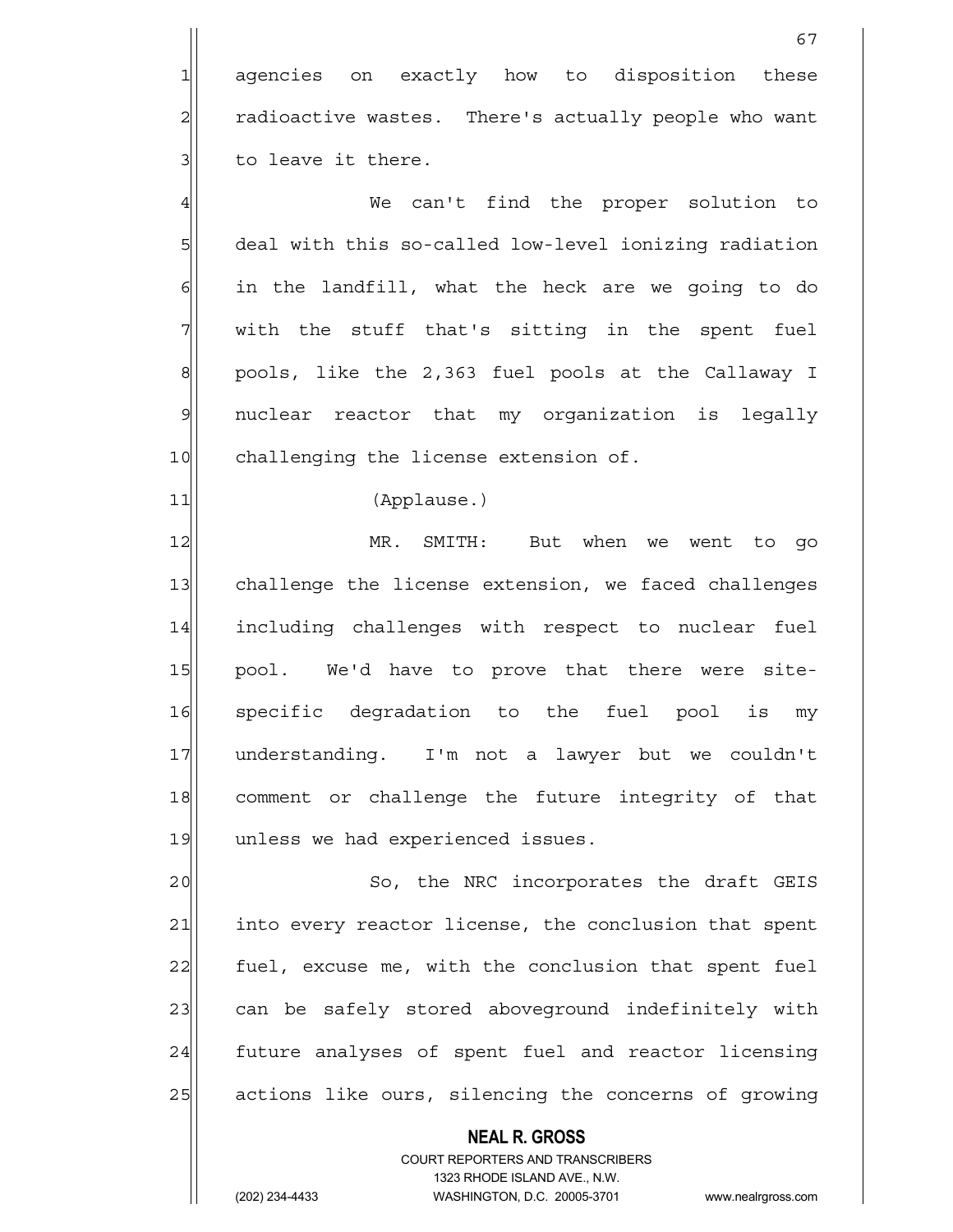1 populations around nuclear reactors. The draft GEIS 2 reinstitutes 'kick the can down the road' approach 3 3 all that has failed to address the magnitude of our  $4$  nuclear waste problem and legacy.

5 **5** Assuming that institutional controls 6 | will work is absurd. Like this landfill that I 7 mentioned, the Environmental Protection Agency 8 doesn't know our pile of radioactive dirt land. It 9 said so in its documents. It's ridiculous to think 10 that institutional controls will work for centuries 11 let alone a couple of decades.

12 Putting the GEIS into effect after the 13 operating life of a nuclear reactor is a sham and in 14 no way a proper approach to spent fuel management. I 15 say this because reactors are licensed to operate for 16 40 years and then they are going to retire. The NRC 17 has allowed reactors to operate up to 60 years and 18 possibly 80. That means it will be 140 years or 19 longer before we figure out where that stuff is 20 going.

21 It's important to get this right because 22 the nuclear industry wants thousands of small modular 23 reactors around the world, which means at least  $24$  hundreds if they get their way around the country. 25 And this will be the guidance for hundreds of small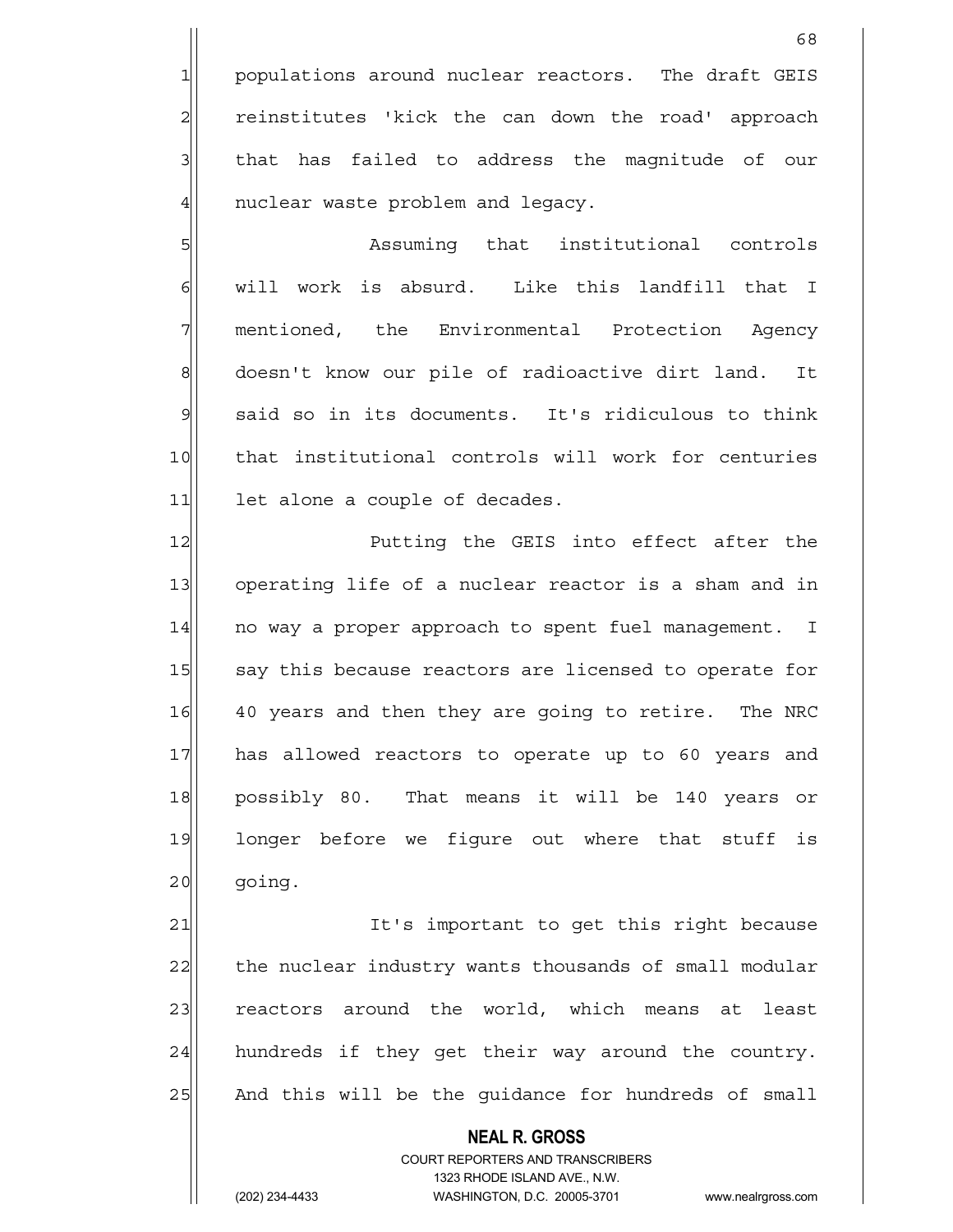1 modular reactors. It's important that they get it 2 right, which is why they should be withdrawing this  $3$  current plan and going back to the drawing board.

4 Underestimating the risk puts taxpayers, 5 as some of the folks said, to significant risk due to 6 6 6 fears in the liability factor. Just because we haven't had 7 one doesn't mean one can't happen. There's tons of 8 8 unknown unknowns out there, and one accident will cap 9 the liability of \$21 billion -- I believe it is. And 10 | with Congress not being able to allocate funding to 11 Sandy, how are we going to expect them to fund a 12 nuclear disaster? Thanks.

13 (Applause.)

14 MR. DUNLAP: Good evening. I'm Jeff 15 Dunlap, I'm a manager in the area of spent fuel at 16 Exelon. And I appreciate the opportunity to provide 17 | these comments on behalf of Exelon.

18 What we have shown and continue to show 19 as an industry is that we safely store fuel at our 20 sites, both dry and wet storage. It is important to 21 continue progress on a permanent solution of the 22 storage of spent fuel. Exelon supports the 23 development of the GEIS as a stepping stone in this 24 process and supports and agrees with the conclusions 25 in this report.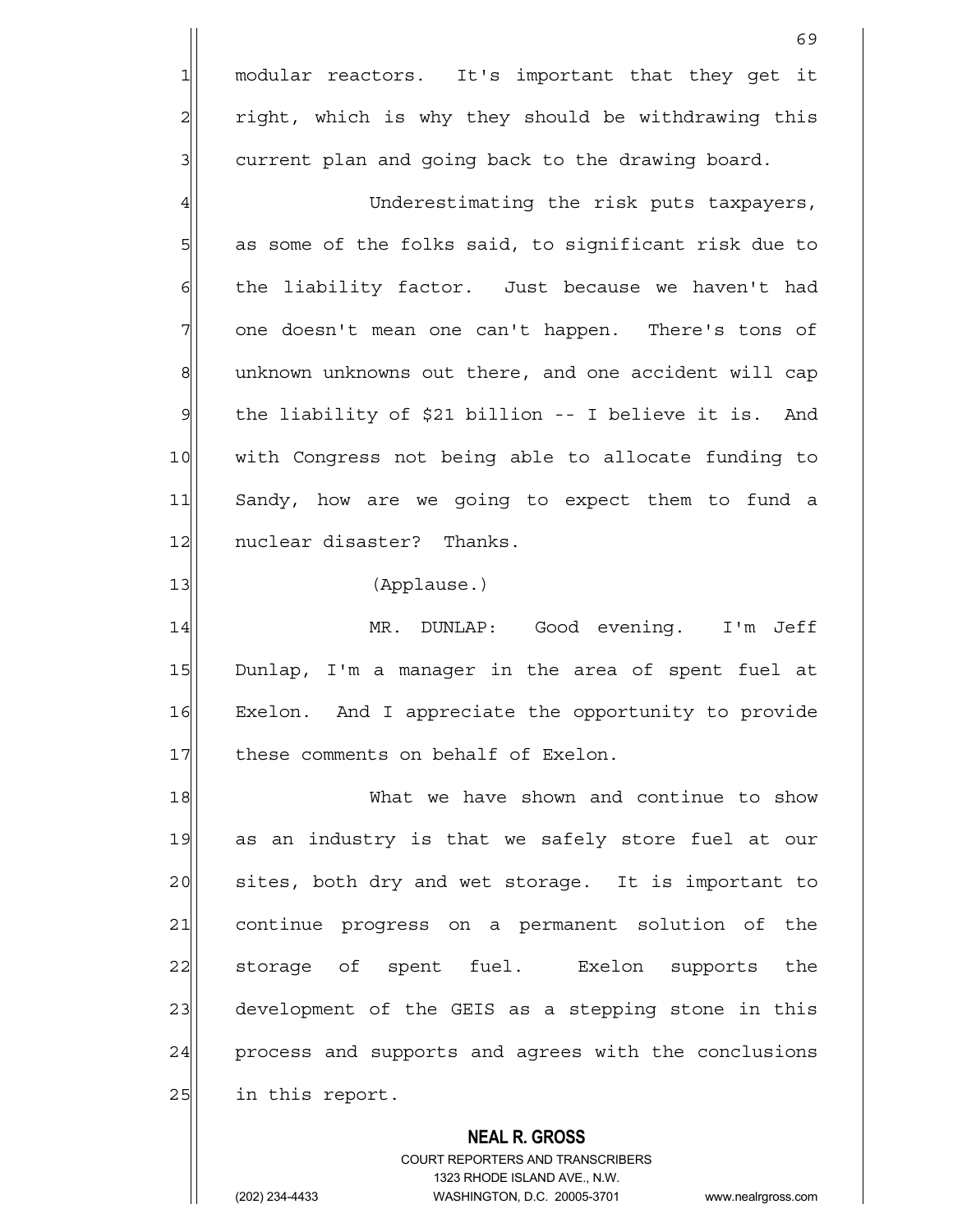1 The draft report is a rigorous 2 examination of the environmental impact based on 50 3 3 years of research and operating experience. The 4 report draws on industry, government, and academic 5 s 5 ferences to compile a complete view of the 6 6 potential impacts of spent fuel storage. The report 7 31 appropriately looks at bounding conditions over the 8 time periods in question, and the conclusion forms a 9 sound basis for continued nuclear fuel storage and 10 disposal.

70

11 and 11 and 11 As a generic report, we understand the 12 use of bounding assumptions. These types of 13 assumptions result in a conservative approach being 14 used on a generic basis. But it also may not be 15 fully representative of what will occur at a site 16 with fuel storage in the future.

17 **For instance, the report assumes that a** 18 dry transfer facility will be built at all dry cask 19 storage facilities, and that all dry casks will be 20 replaced every one hundred years. While the 21 conditions of the casks will of course be closely 22 monitored over their lifetime and a rigorous aging 23 management program is already in place, it is 24 unlikely that wholesale replacement of all casks 25 would be required and the transfer facility may not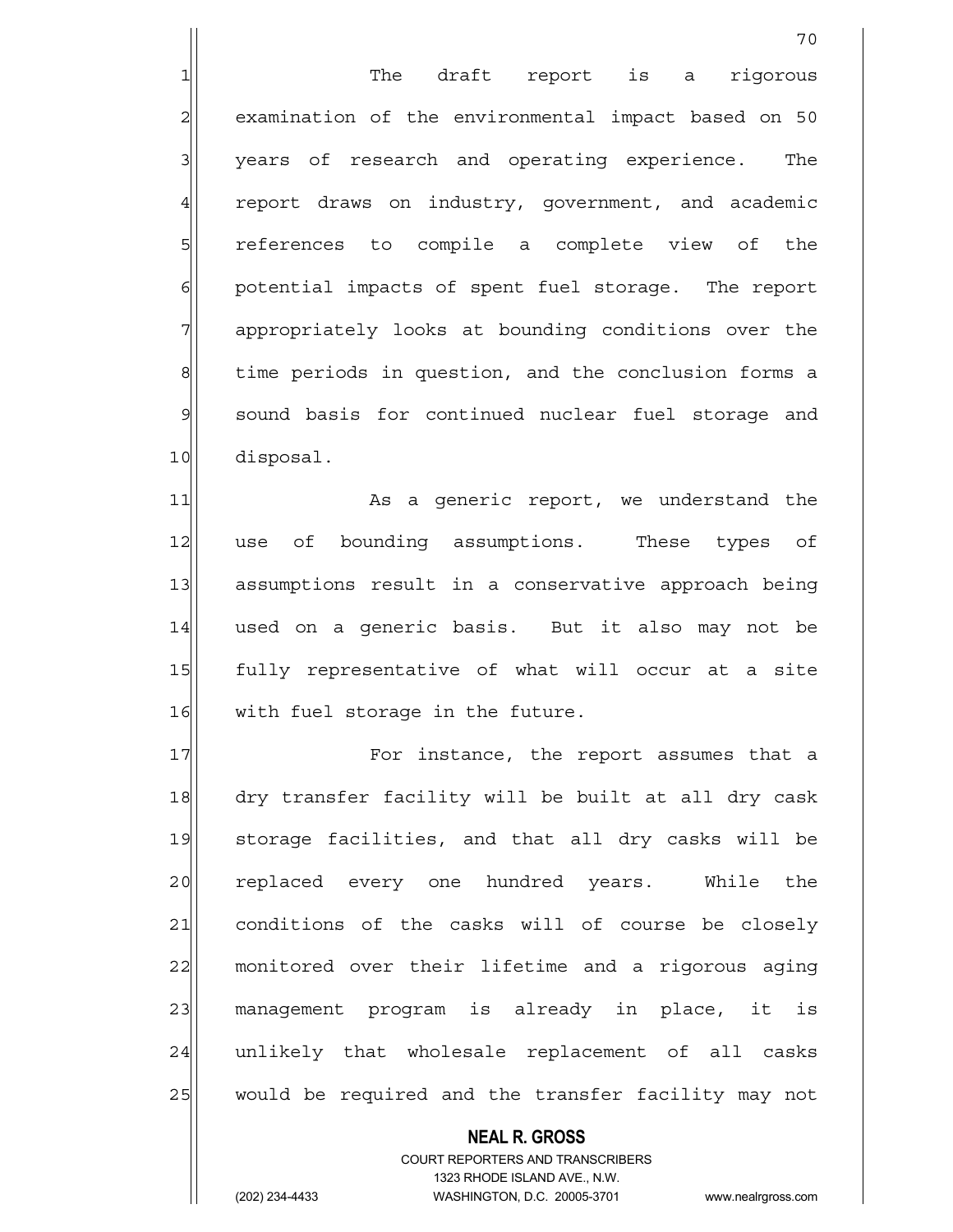1 be needed at all sites.

2 Purthermore, NRC is correct in 3| concluding that it is feasible to have a mined 4 geological repository available in 60 years after the 5 | license operating life of a nuclear power plant and  $6$  the analysis of a short-term impact in the GEIS.  $7$  There should be no technical obstacles to achieving 8 this, nor are there any financial obstacles given  $9$  that the nuclear waste fund now has a balance of more  $10$  than \$26 billion.

11 Despite delays in the process because of 12 political and legal maneuvers, progress is being made 13 in establishing a permanent repository. NRC is 14 resuming the licensing proceedings with the Yucca 15 Mountain application which will further inform 16 efforts in developing a geological repository. 17 Legislation is pending in the Senate to begin the 18 process of selecting alternate sites using a consent-19 based approach consistent with the recommendations of 20 the Blue Ribbon Commission. This progress supports 21 | the conclusion of the draft GEIS.

22 We have the technology to develop a 23 geological repository for spent nuclear fuel. And we  $24$  have the money to do so. The only thing blocking the 25 United States from building a geological repository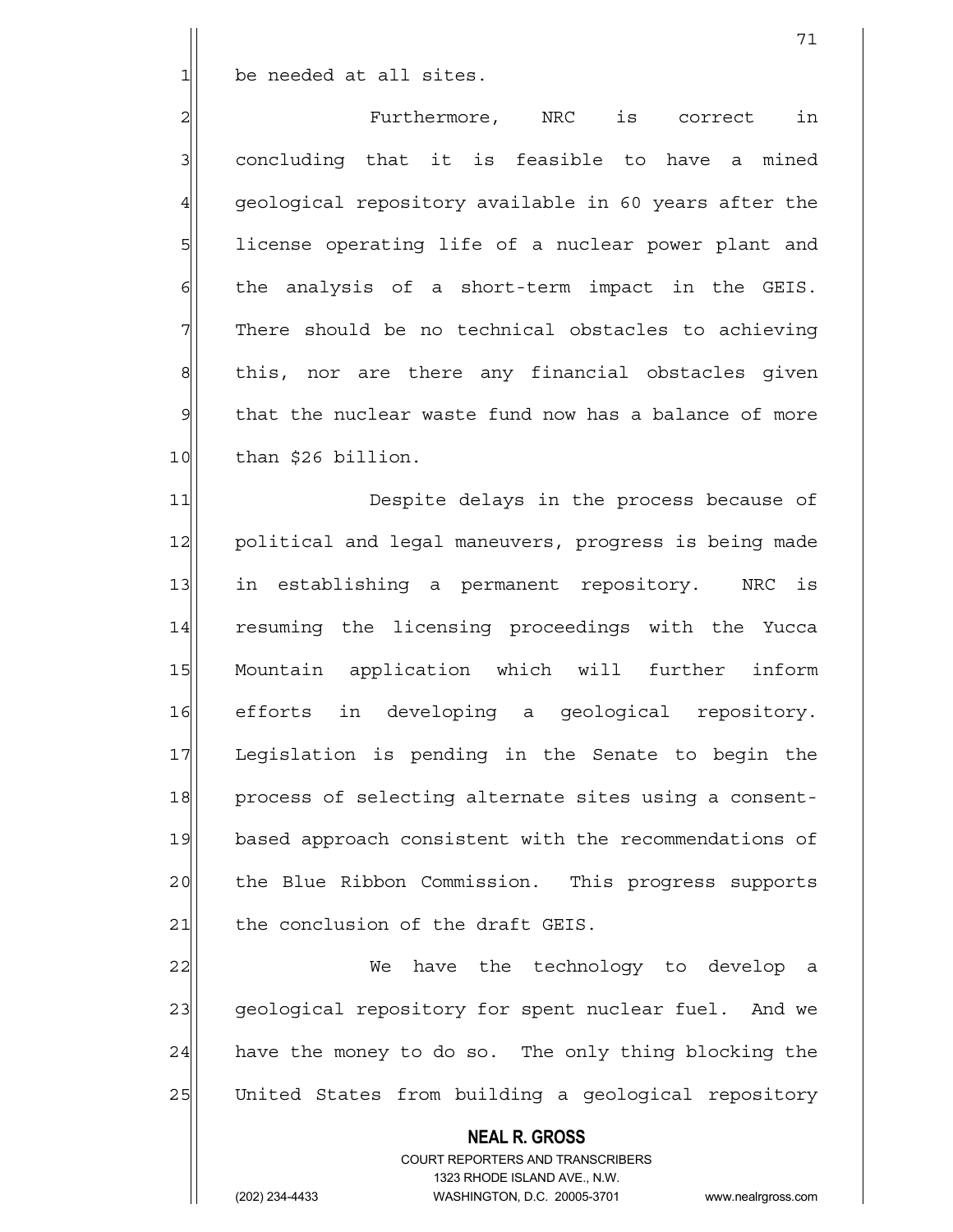1 is political decision-making.

2 2 In the interim, for storage at the  $3$  reactor, as I have said, we continue to safely store  $4$  fuel in both wet and dry storage. And just to add a 5 1ittle perspective, the amount of storage required is 6 very small. If you stacked all the stored fuel in 7 Illinois up to the height of the average person, it  $8$  would only fill up half of one football field.

9 I Georgian The NRC environmental assessment of 10 nuclear fuel storage accurately reflects the 11| environmental impacts, which is small for the 12 continued storage at plant sites and away-from-13 reactor storage, even with many bounding assumptions 14 | that may overstate the impact. This conclusion is 15 based on storage systems for nuclear fuel that are 16 proven technology with robust design and safety 17 features that prevent environmental impacts. The 18 analysis contained in the Draft Waste Confidence 19 Generic Environmental Impact Statement supports what 20 the industry has long known. If necessary, used fuel 21 can be stored in a safe, environmentally sound manner 22 for a long period while we wait for the political 23 | process to reach agreement on a disposal solution. 24 In the meantime, the NRC can and should issue its 25 Waste Confidence Rule. Thank you for the opportunity

### **NEAL R. GROSS**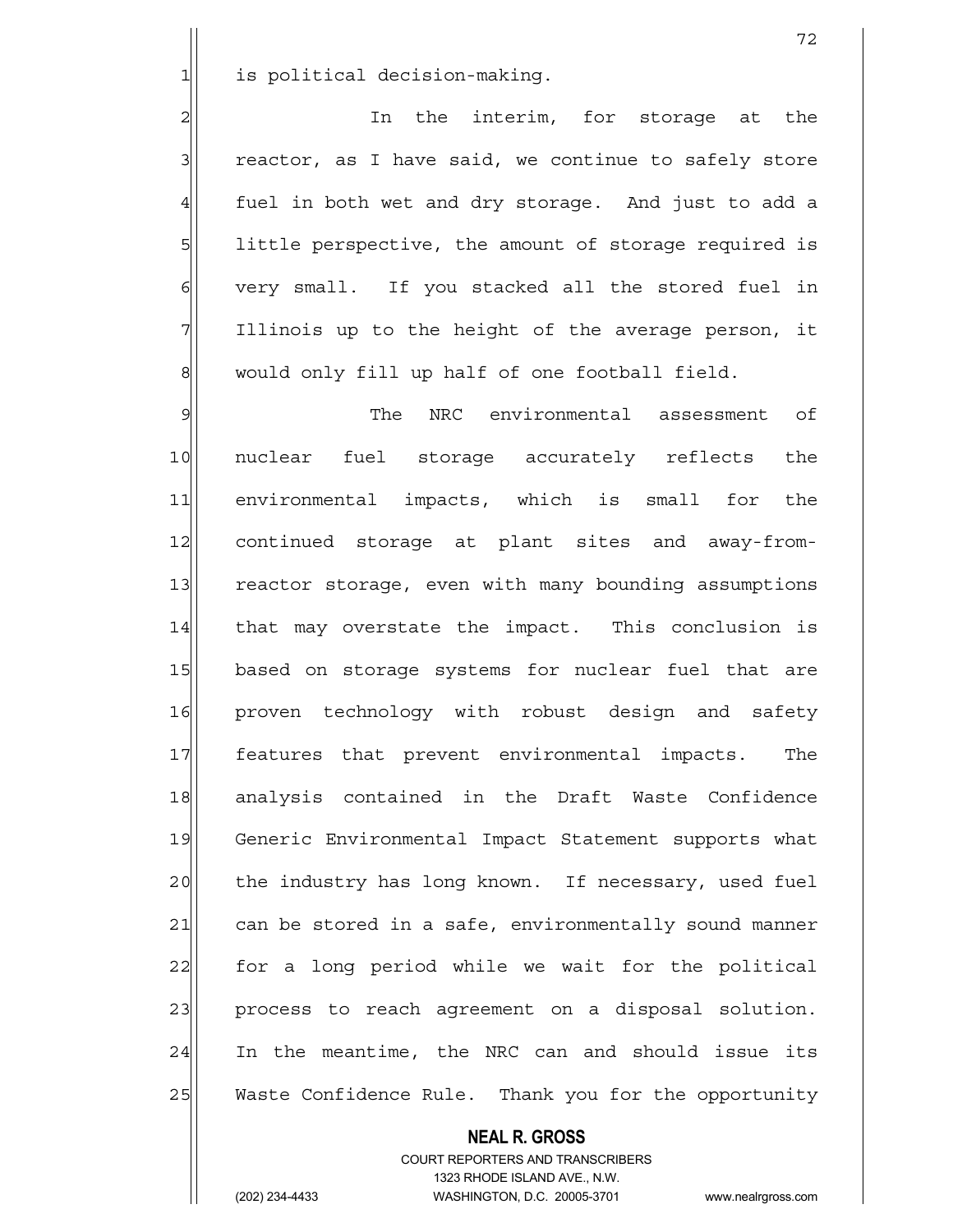$1$  to comment.

2 (Applause.)

3 MS. JUCKETT: And after Jan, let's go to 4 Vincent Headington and Susan Korn.

5 MS. BOUDART: I'd like to start with a  $6$  basic question about the fact that there has been 7 some anecdote testimony here about the effects of 8 8 living near nuclear power plants, and the people who 9 come to represent the industry have nothing to say 10 about the anecdotal evidence, the stories about what 11 happens to families and children who are living near 12 these plants and the possibility of birth defects 13 that are almost unbelievable. So, I'm asking this 14 question really because there was an earlier comment 15 about this. Residents around reactor sites may not 16 have signed up to store radioactive waste 17 indefinitely, but they also did not sign up for 20-18 year extensions of operating licenses. Yet the NRC 19 imposes that on communities without pause and without 20 exception.

21 So, I'm very moved by the anecdotal 22 evidence because the anecdotal evidence from 23 Chernobyl was cut off and the difficulties of tracing  $24$  the effects of the exposure at Chernobyl were massive 25 and eventually the strong scientific minds says,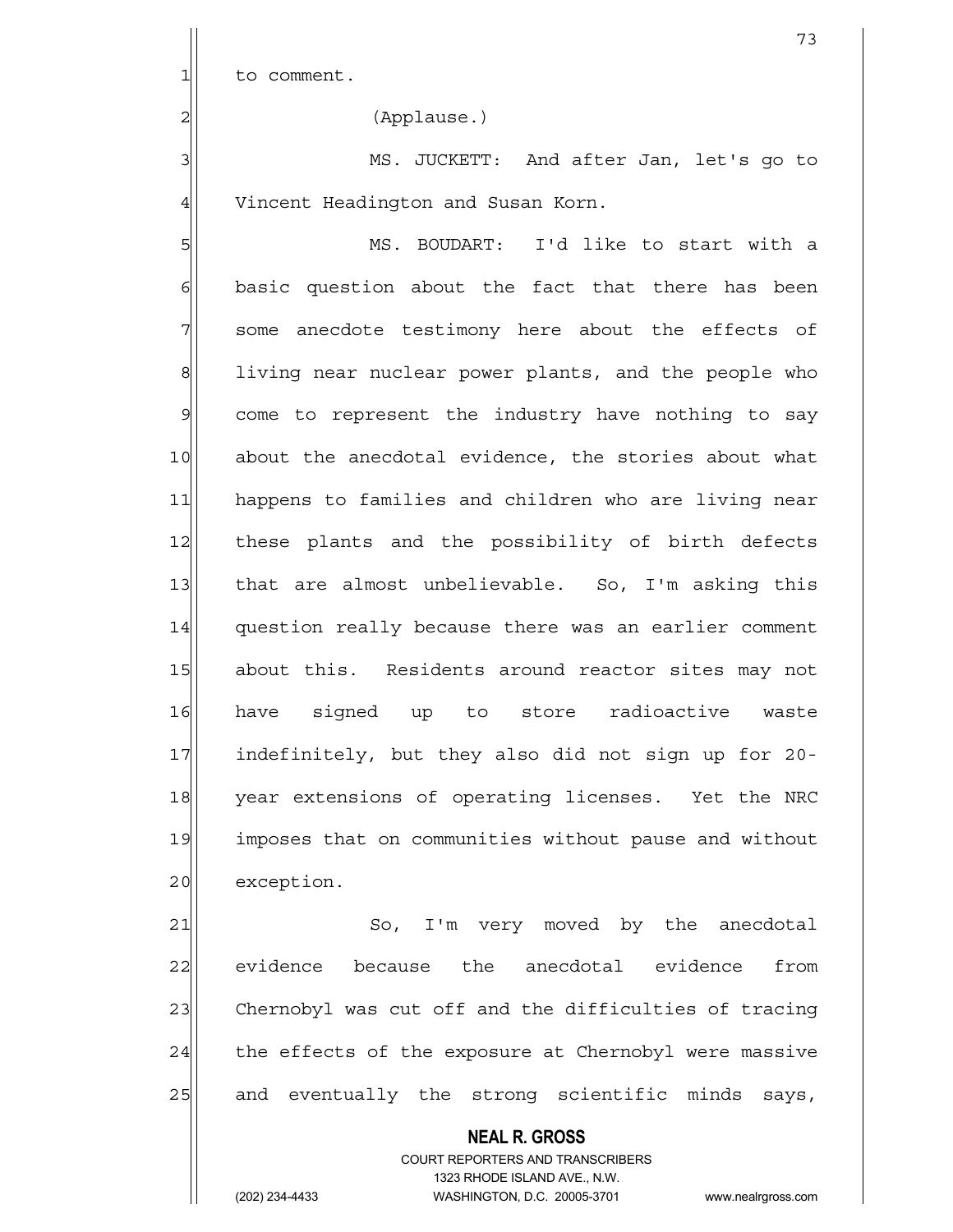1 well, gee, you're just giving us anecdotal evidence,  $2$  when it was all the evidence that they had. And I  $3$  have a question. Why can't insurance companies 4 insure these sites? If the nuclear power plants are  $5$  so safe, then there should be a way for insurance  $6$  companies to insure them. But that doesn't happen 7 because the consequences of accidents at nuclear 8 power plants run into millions. I thought it very 9 interesting that the last speaker said, well, we've 10 got \$26 billion to take care of nuclear waste.

11 11 I believe that the cost of Chernobyl has 12 exceeded a trillion at this point. And nobody ever 13 mentions the first responders there at Chernobyl that 14 are now all dead and the effects of the whole nuclear 15 power project is having in the world. We're very, 16 very much against having Iran developing nuclear 17 power of their own because we know that the byproduct 18 of a nuclear reactor is plutonium that is used in 19 atomic bombs. And this is the most dangerous element 20 or it's the most dangerous isotope in the world. And 21 it had to be gone from the earth before the biosphere 22 could develop. Now that the biosphere has developed, 23 and we're bringing the plutonium back to our enormous  $24$  risk.

25 (Applause.)

 **NEAL R. GROSS**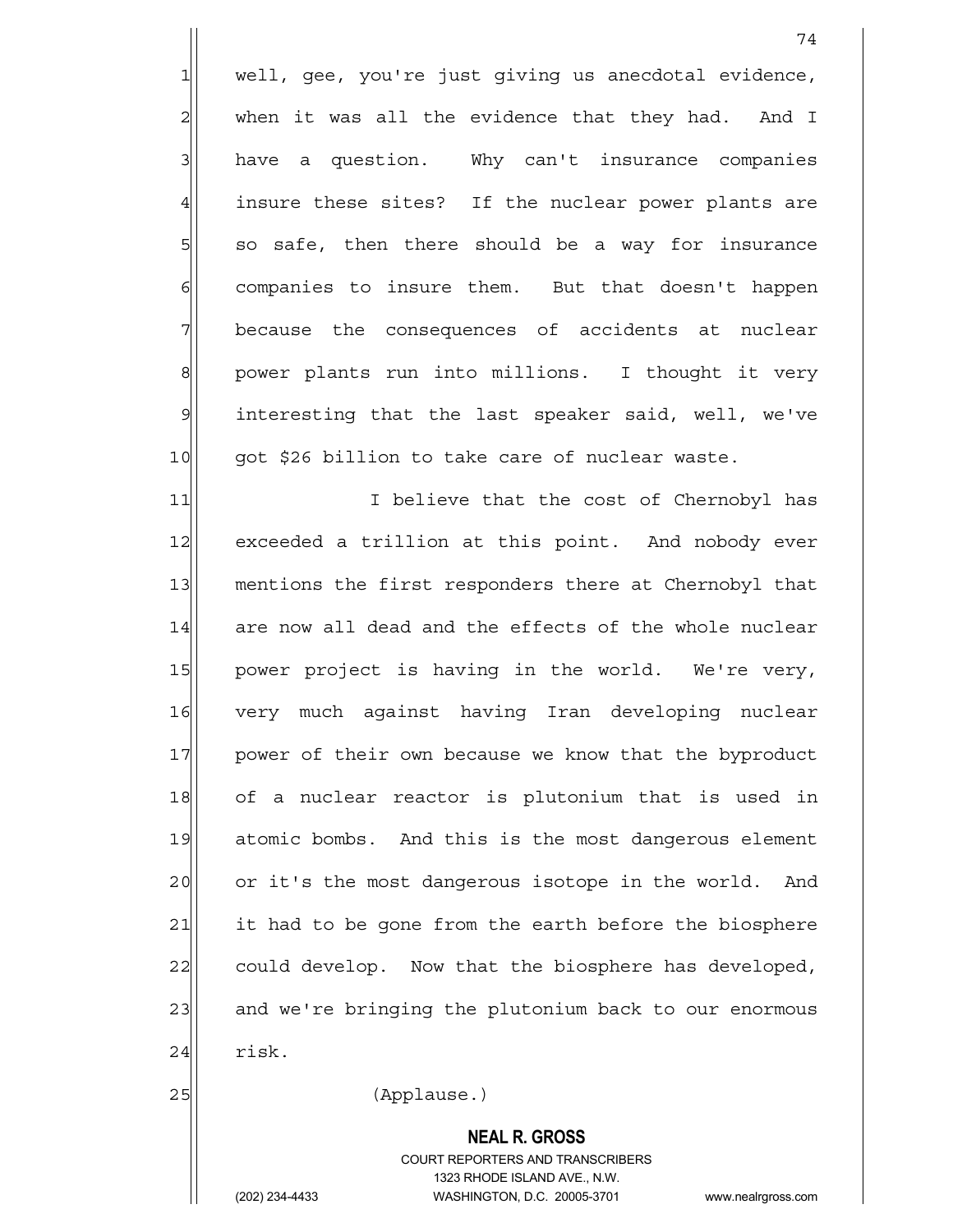2 MR. HEADINGTON: I'm Vince Headington, 3 3 citizen, a resident of Burr Ridge. And can you 4 believe it? Can you really believe it? Sometimes 5 | listening to the comments here tonight of the  $6$  proponents of nuclear power, I think they're from 7 another planet.

### 8|| (Applause.)

9 MR. HEADINGTON: Can you believe that we 10 are supposed to believe that nuclear power plants can 11 continue producing waste without an adequate plan for 12 its disposal? This toxic radioactive waste, we're 13 supposed to go along on this gamble, on this grand 14 experiment, that an industry can produce waste in a 15 way when it doesn't know how it's going to handle it. 16 In the meantime, we are exposed to the possibility of 17 a nuclear accident. Nobody here in this room can say 18 with assurance that there will not be an accident.

19 We have the evidence of Fukushima. I 20 listened to the proponents. They downplay the 21 effects of Fukushima. They downplay the accidents 22 that can happen. And we're supposed to bear that  $23$  kind of a risk.

24 I refuse to bear that kind of a risk. 25 What needs to happen, we need to stop producing the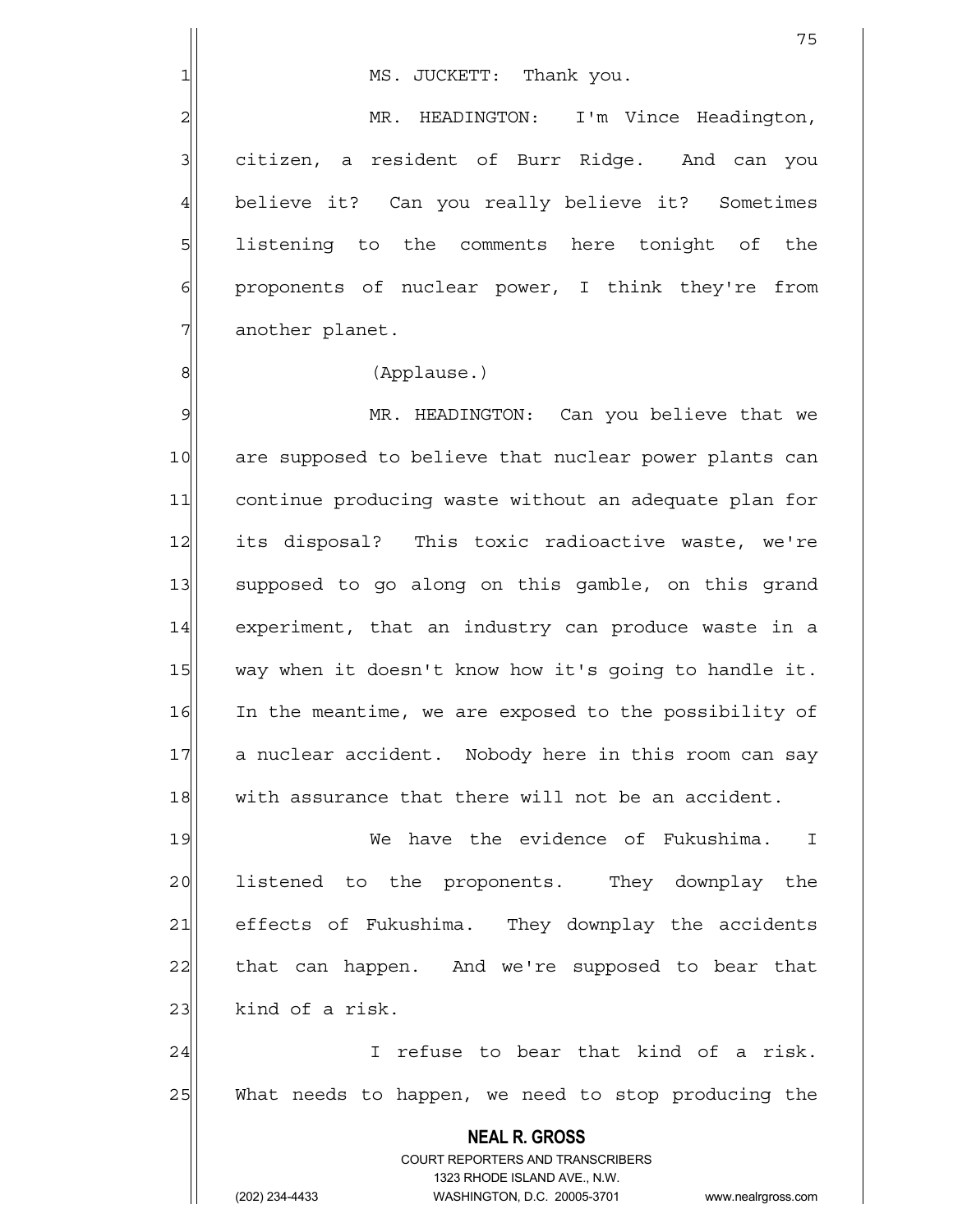1 waste. We need to stop licensing nuclear power 2 plants and their relicensing. We need to stop this 3 | insanity. Thank you.

4 (Applause.)

5 MS. JUCKETT: Next, we'll go to Susan  $6$  Korn. And after Susan, we'll go to Corey Conn and 7 Dale Lehman.

8 MS. KORN: Good evening. Can you hear 9 me back there? A little louder? Okay. My name is 10 Susan Korn. I'm a director in the nuclear project 11 management organization at Exelon. My project team 12 is responsible for the construction of spent fuel 13 storage infrastructure at our sites.

14 First and foremost, I just want to say 15 | that I am extremely proud to be an Exelon Nuclear 16 employee. I have a degree in nuclear engineering. 17 I've worked in the industry for 25 years. And a side 18 note, I have had three children, I had been pregnant. 19 Through working at the plant, I have three healthy 20 young adult women, so on the testimony that working 21 in the plant and being pregnant has no impact on 22 bearing healthy children.

23 What I would like to tell you is I have  $24$  worked for a long time in the industry and I can tell  $25$  you that the folks that I work with throughout the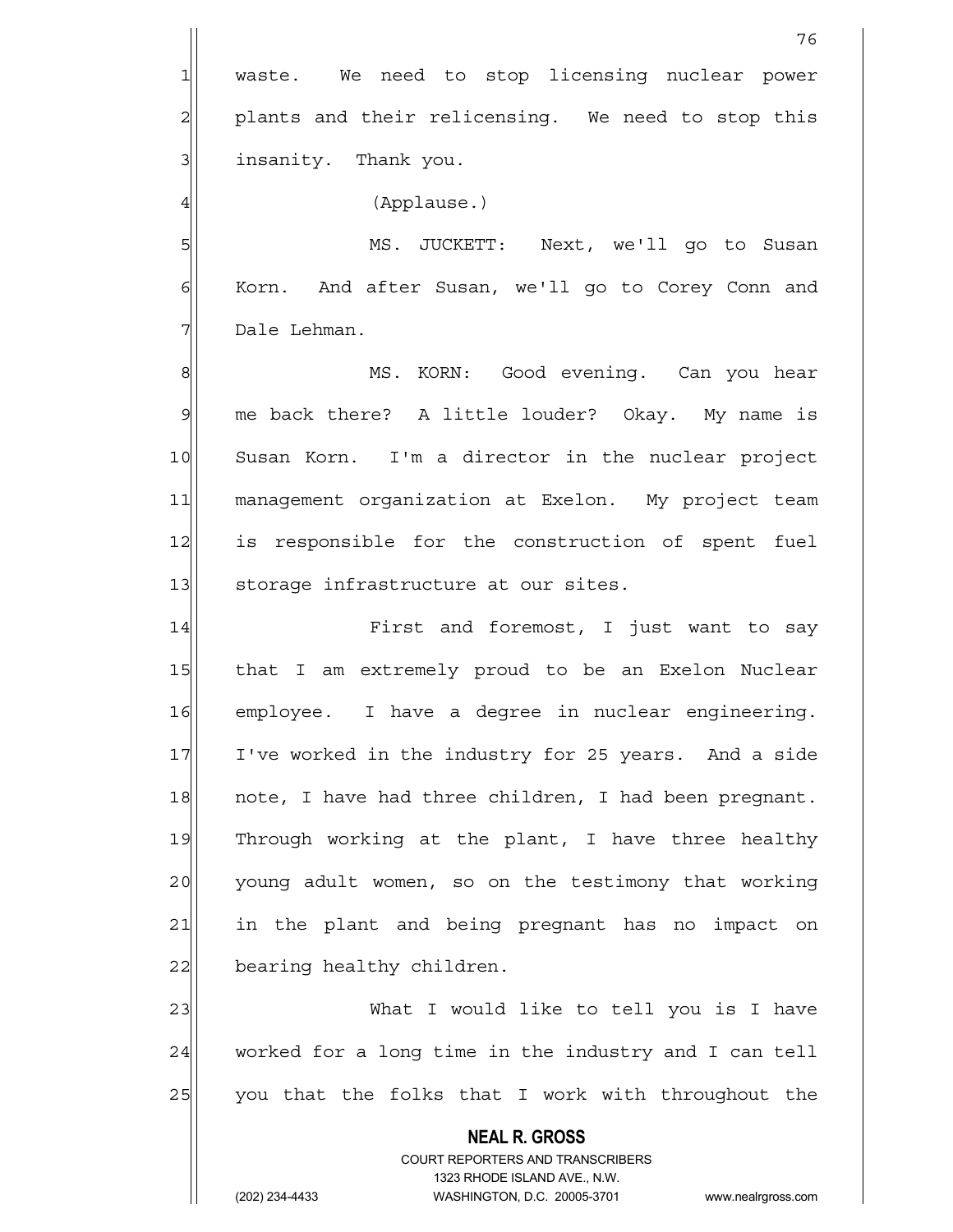1 organization from top to bottom have an appreciation  $2$  that nuclear power is special. We get that. We 3 3 understand it's special. And it's our priority every  $4$  day in what we do to ensure that we operate these 5 plants in a manner that protects the health and 6 safety of the public.

 $7$   $\parallel$  We do live in the vicinity of plants. 8 We have family, we have friends, we have our 9 colleagues we care about deeply. We would not put 10 any of those people in harm's way.

11 and As an employee, we are committed to 12 ensure that our plants run safely. Our plants 13 operate 93 percent of the time, regardless of the 14 weather or the time of day, providing a reliable 15 baseload output greater than any other generation 16 source. We understand that the decisions we make on 17 a daily basis have a potential to impact the lives of 18 our coworkers, our families, and the surrounding 19 communities. Because of this, we hold each other 20 accountable. We challenge, we train, and we 21 continuously improve.

22 You spend a day with us in our 23 facilities, it would be apparent to you, we take 24 | nothing for granted. We get independent expert 25 opinions on technical issues. You would see that our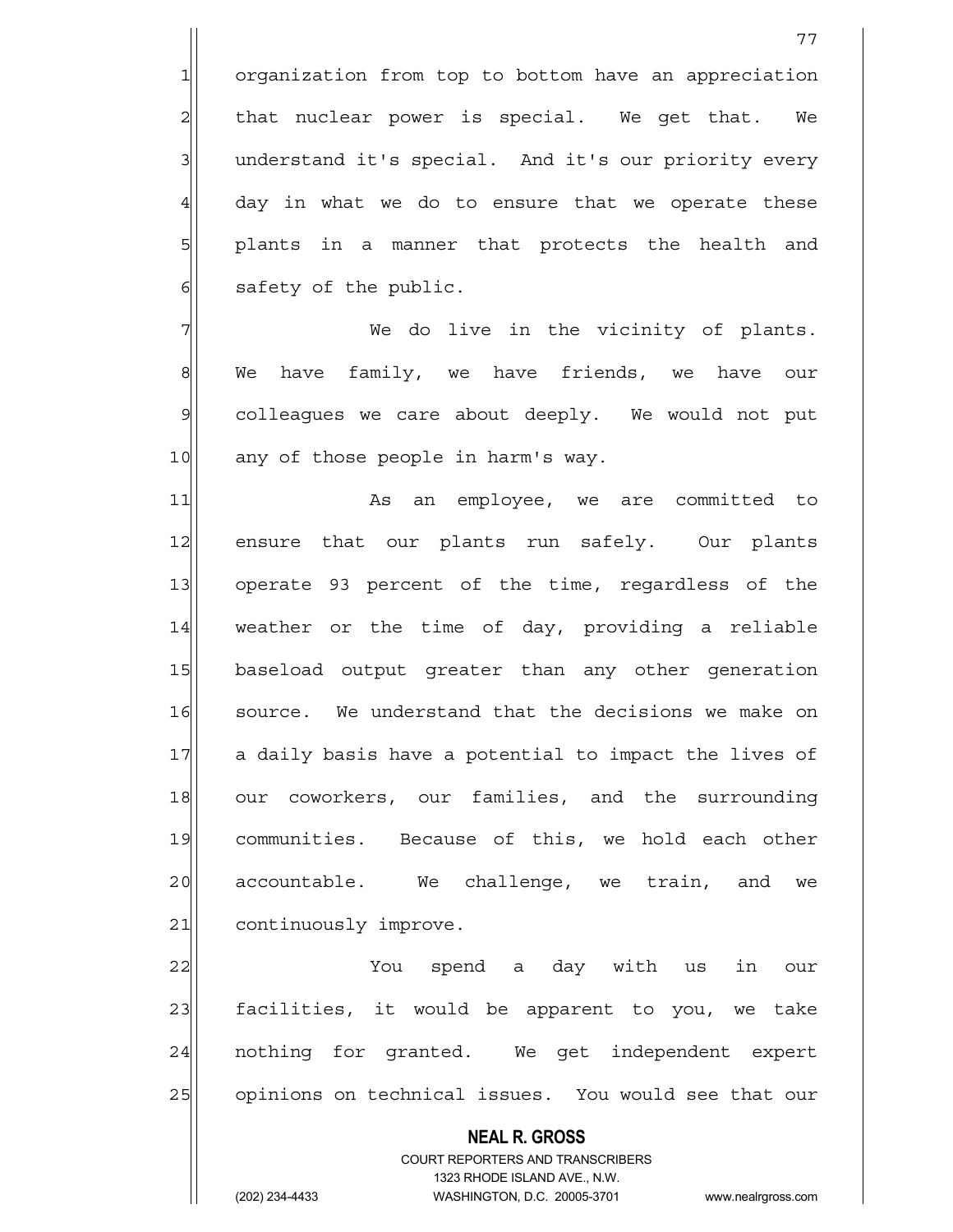1 employees are encouraged to and are comfortable with 2 challenging each other. You would hear every morning 3 3 across our organization industry experience being  $4$  shared and actions taken to ensure that we mitigate 5| potential issues.

6 Me take our jobs seriously, and its 7 | essential to the design, building, maintenance, and 8 security of our spent fuel storage system. Our dry 9 cask storage containers, they're lined, they're steel 10 lined with thick concrete post structures. They are 11 designed to improve and to protect the fuel under the 12 most extreme weather conditions or other destructive 13 forces.

14 I personally have no doubt that this 15 | passive technology offers a long-term solution that 16 will protect my colleagues, my family, and my 17 | neighbors. And I fully support the Rule. Thank you. 18 (Applause.)

19 MS. JUCKETT: We'll go to Corey Conn 20 followed by Dale Lehman.

21 MR. CONN: My name is Corey Conn, I'm a 22 resident of Chicago for the last 17 years. And we 23 know a lot of defective casks arrived from Holtec at 24 Dresden and were loaded after some welding was done  $25$  without -- in violation of 10 CFR 50 Appendix B, a

> **NEAL R. GROSS** COURT REPORTERS AND TRANSCRIBERS 1323 RHODE ISLAND AVE., N.W.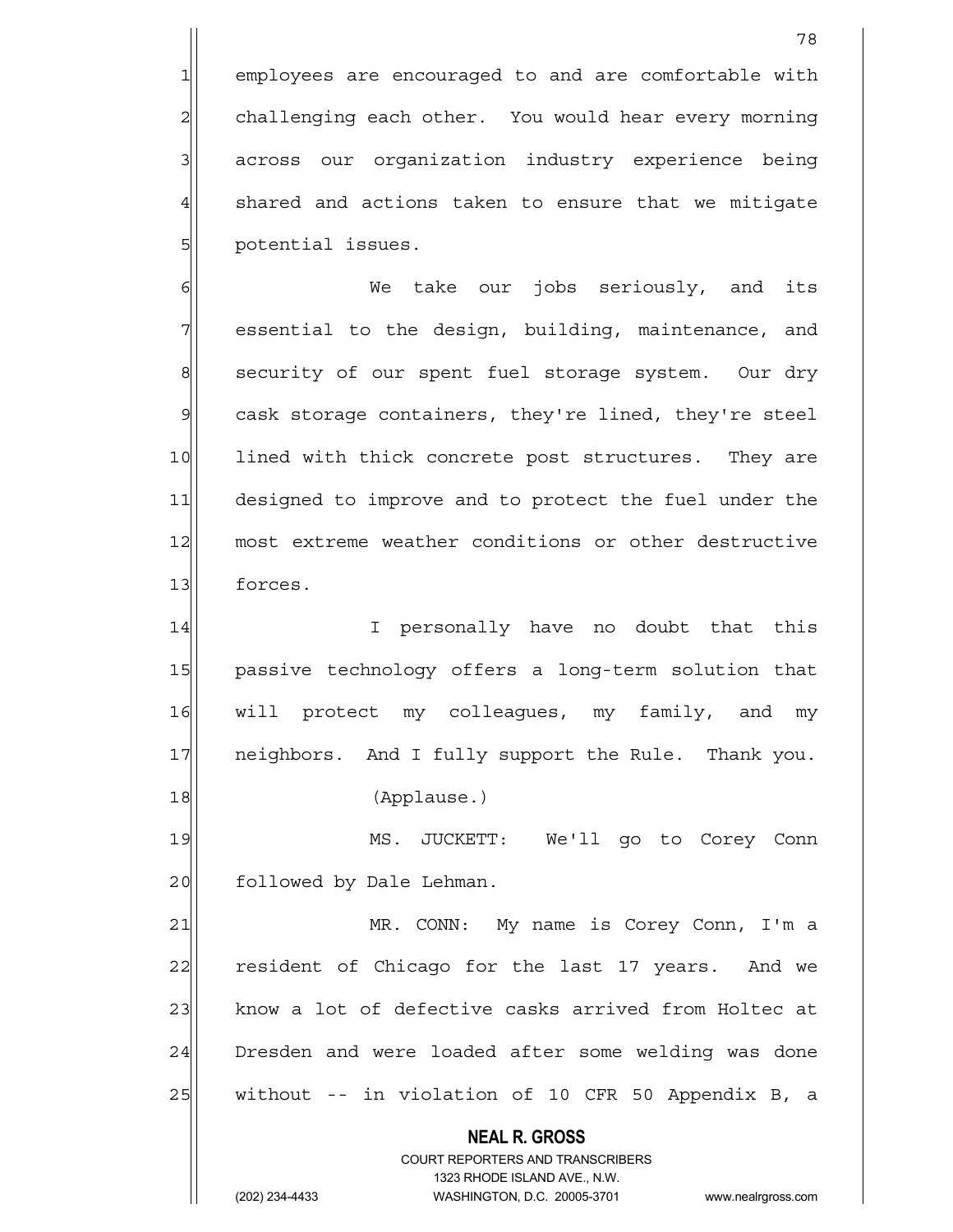lot of those casks that lead to the reasonable 2 expectation that they do not have the strength that the original designs have. I'm sure you've heard of -- dirty operation.

5 Years ago, I read a phrase that startled  $6$  me, and I mentioned it to a friend who was also 7 actively concerned about nuclear waste and the  $8$  reactors which made it. I was equally startled by my  $9$  friend's reaction which was don't even say that. 10 That phrase was "nuclear waste tends to remain where 11 it's first placed." Now a dozen years later, I'm 12 getting the exact words from NRC. As my friend may 13 have then foreseen that it is being offered as a 14 foundation for licensing decisions - - so don't say 15 that at this time.

16 16 In the original waste confidence, the 17 decision was published and the NRC believed and 18 assured us that a repository would be available in 19 just 24-25 years into the future. Soon, the belief 20 receded to a repository available 41 years after the 21 Waste Confidence Decision was first articulated. 22 Now, the NRC assures us that a suitable repository 23 will be available when necessary, a term which I took 24 to mean repository availability prior to onsite 25 | storage failure.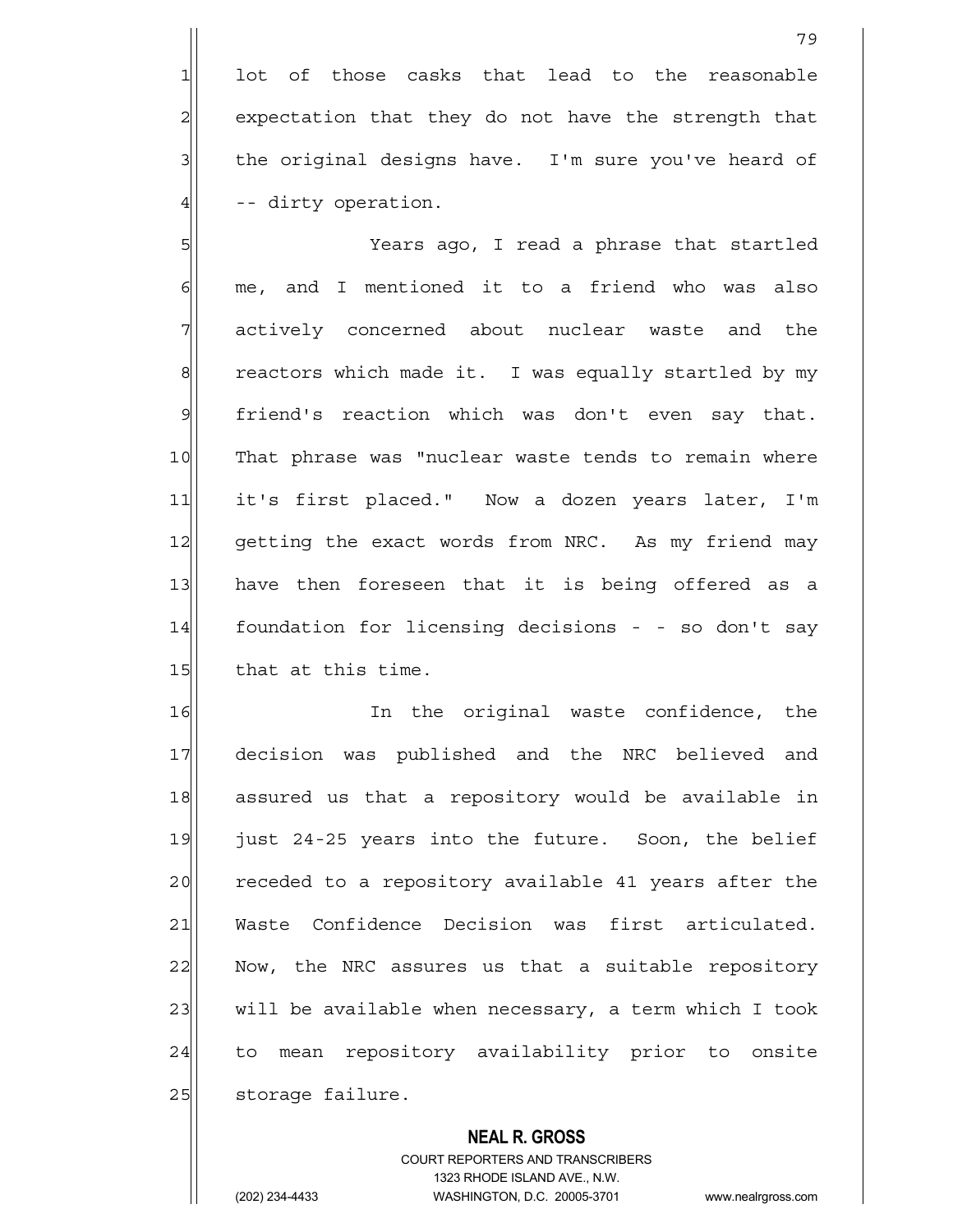2| inventory management. I've always understood that  $3$  term to be a euphemism for almost too late. An  $4$  available repository is actually of little value if 5 5 5 5 the thousands of tons of freshly radiated fuel 6 6 6 6 remains precariously perched in elevated pools. It 7 matters not that the waste may also be stored in dry 8 8 casks as every operating reactor must also have its  $9$  pool.

<u>80</u>

10 As a conclusion, the updated decision is 11 not even a reality, when necessary it's science 12 fiction or fantasy. The Commission hasn't performed 13 a thorough and comprehensive analysis of the future 14 dangers and consequences on the site, onsite storage 15 60 years after cessation, and offers only a 16 retrospective – Yet, we all know that past 17 performance is not necessarily indicative of future 18 results. So, pool breakdown -- comprised of natural 19 end state for which nuclear -- are naturally drawn by 20 the great fact of the natural course of things. Only 21 through the ongoing interventions of dutiful 22 employees has it been forestalled like jugglers --23 for reasons of their own.

24 Where are the NRC's thorough, 25 comprehensive, and informed analyses of the future?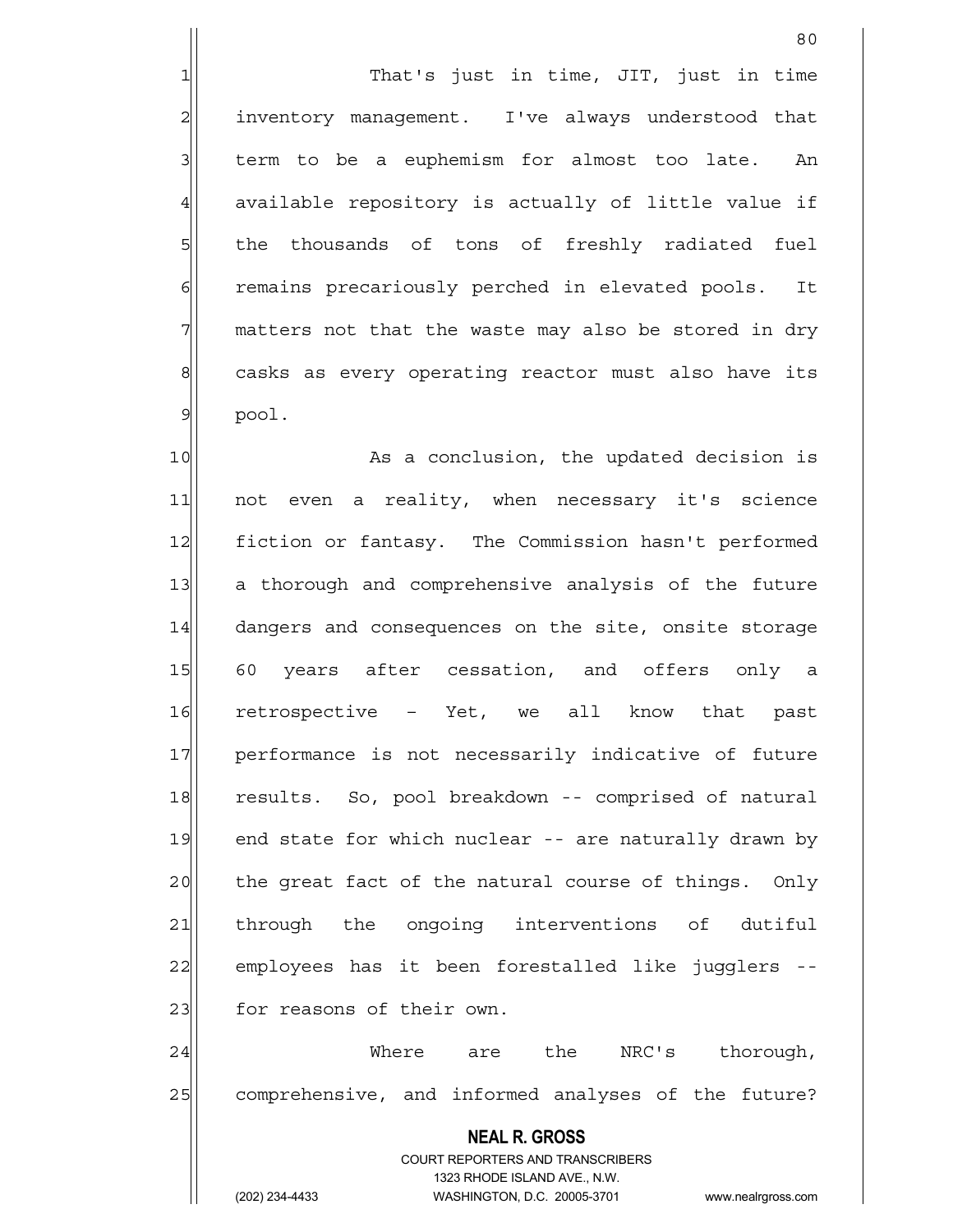1 Should we expect to find such dutiful employees six 2 decades after the nuclear supply business has gone 3 bust? I'll just make a casual reference to Michael  $4$  Burn, the convicted masked qunman, car-jacking senior 5 | operator with the six years unescorted access to 6 Dresden, it's a big waste policy, licensing and 7 relicensing --

81

8 8 Is it true that the hazards and its 9 security of pool storage are so great that they must 10 sacrifice security? Could anyone possibly believe 11 that redacted material supports NRC's finding of 12 those significant impacts? We require a much larger 13 margin of safety about spent fuel pool fire to make 14 better decisions about plutonium, NRC should perform 15 Court-ordered analysis.

16 MS. JUCKETT: Thank you.

17 (Applause.)

18 MR. LEHMAN: My name is Dale Lehman, I'm 19 a citizen of Chicago. I appreciate the chance to 20 speak to the NRC's, or in the NRC's confidence game.

21 The fact is that this kind of meeting 22 and conversations pro and con took place in Japan not 23 so long ago where the technicians and the proponents 24 of nuclear power assured the public that they were 25 | informed, that things operated carefully, well-

 **NEAL R. GROSS**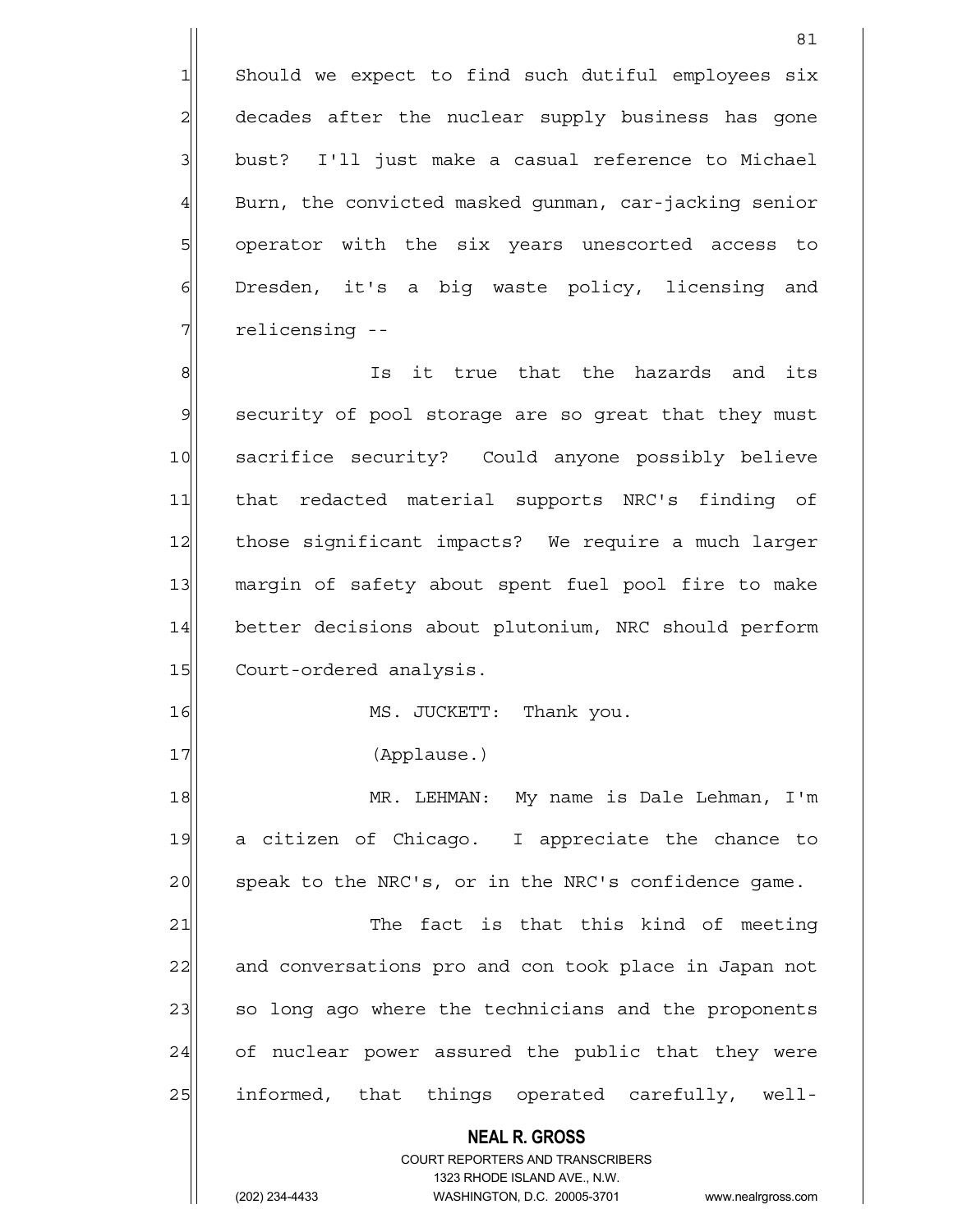1 designed, highest technology, security, no previous 2 accidents. All that is gone now. Japan itself  $3$  almost became a failed state. It remains to be seen  $4$  whether they can sustain themselves.

5|| Tokyo was heavily irradiated in the 6 6 6 6 accident. The Japanese government lied about that 7 because of business interests. Japanese government 8 8 elevated the standards of radiation allowable for 9| children to address the severity of the contamination 10 rather than evacuate them because the main concern 11 was money. A healthy business climate, which was 12 addressed earlier, is not necessarily a healthy 13 future for mankind. Business operates generally in a 14 current state at the expense of the public's health 15 and the future of the planet.

16 A lot of people think that this is 17 hyperbole. Yet we cannot act to deal with climate 18 change in a meaningful way. The NRC has no ability 19 to assure me with confidence that a super-storm, a 20 super tornado will not pass over any of the proposed 21 future storage sites indefinitely. Can you quarantee 22 me that 200 mile-an-hour winds will leave those fuel 23 pools unaffected? Will you force the operators of  $24$  those plants to upgrade to a level to ensure that? I 25 don't think so, because they don't want to spend the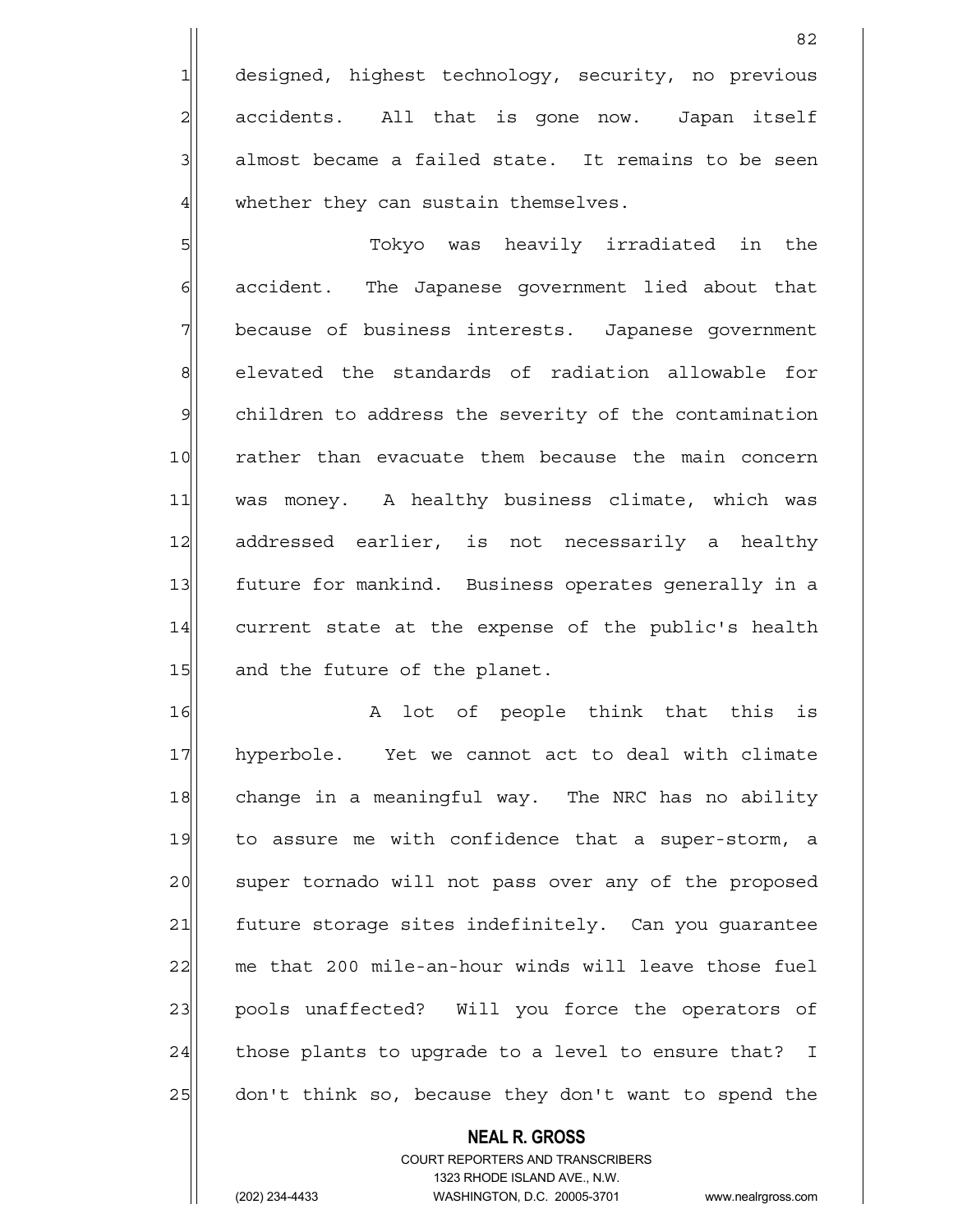1 money necessary to make an unsafe technology  $2$  theoretically safe.

3 3 3 There's a question of whether we're 4 going to survive as a society just like Japan in the 5 | state of regional super-storms coming from increasing  $6$  disturbances in the Arctic -- are big news, a real 7 time website of observations documents what's 8 happening there now and how it's affecting the 9 Northern Hemisphere, especially over the Mid-10 Continent. We cannot be assured that a major, 11 extreme freak storm will not pass over a nuclear 12 power plant and drain a fuel pool of its water.

13 What happens then to your promises about 14 safety? To your families and to the legions which 15 | will be exposed to the same type of radiation that 16 spewed from Fukushima? I think you should think 17 twice about whether the food you put on your table 18 because of the industry you work for is worth the 19 future that you threaten without the industry. I 20 mean no disrespect for people who work for nuclear 21 industry. It's not a personal issue. It's a 22 systemic issue and the fact that this country has 23 been overwhelmed by corporations and businesses whose  $24$  first concern is profit over safety. Thank you.

25 (Applause.)

#### **NEAL R. GROSS**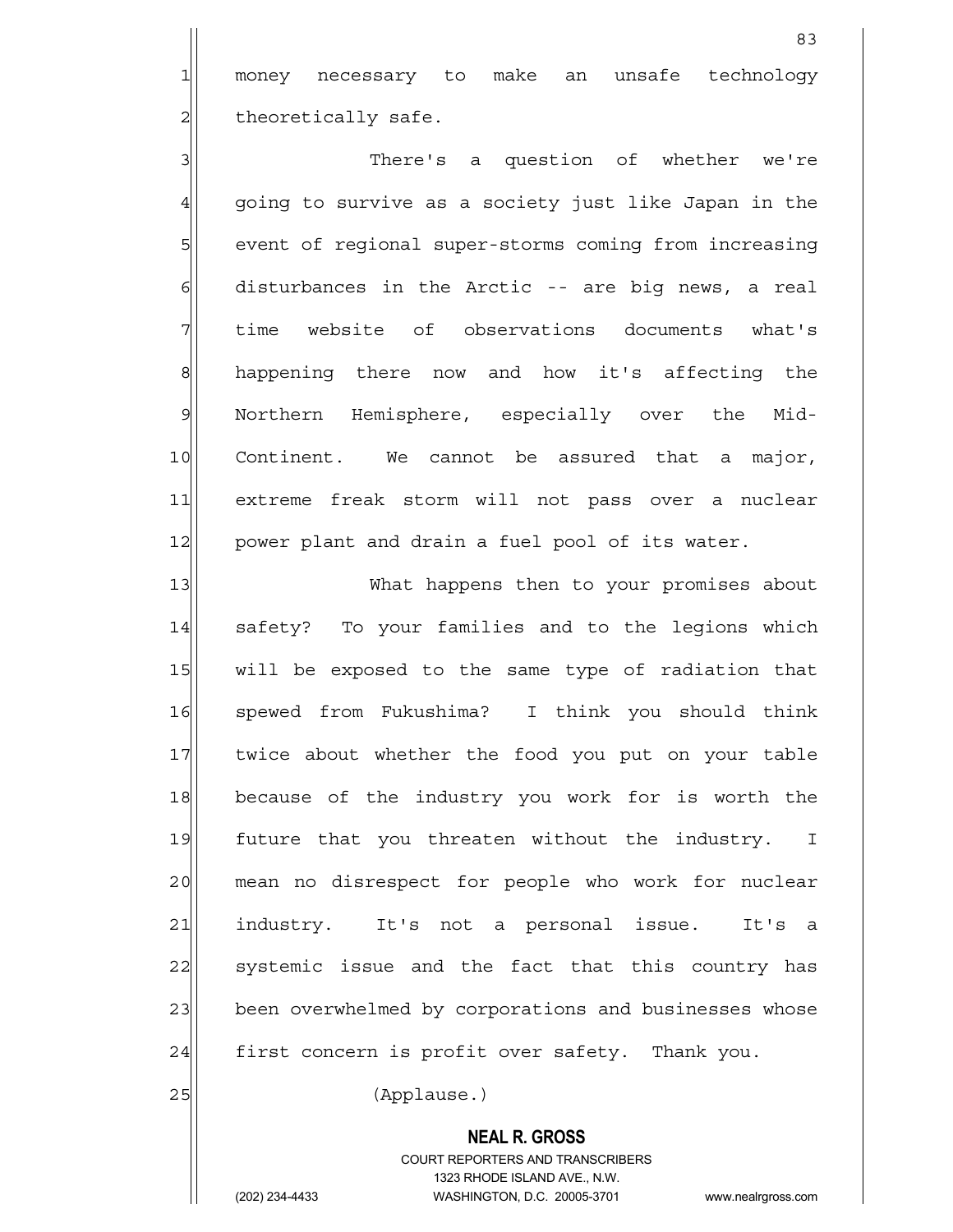4| We'll start promptly at ten minutes, so if you can 5 Some back a couple of minutes sooner that will be 6 great.

84

7 (Short recess.)

8 MS. JUCKETT: Let's go ahead and go to 9 Ashley Kovacs. And after Ashley, we'll go to Douglas 10 Ower, and Christopher Rosso.

11 MS. KOVACS: Good evening. My name is 12 Ashley Kovacs. I'm an engineer for nuclear fuels 13 department at Exelon. I'm responsible for managing 14 and designing the fuel reloads -- sorry. We are all 15 here to comment on the Proposed Waste Confidence Rule 16 and the draft Environmental Impact Statement. The 17 Rule discusses the long-term storage of spent nuclear 18 fuel. I'd like to give some insights on why I 19 support the Rule.

20 I have spent some time in my career 21 working at the nuclear station and I have first-hand 22 experience with spent fuel storage. I personally 23 walk down the dry cask storage area and work next to  $24$  a loaded dry cask, and I have spent considerable time 25 | working near spent fuel pools. Storing fuel in the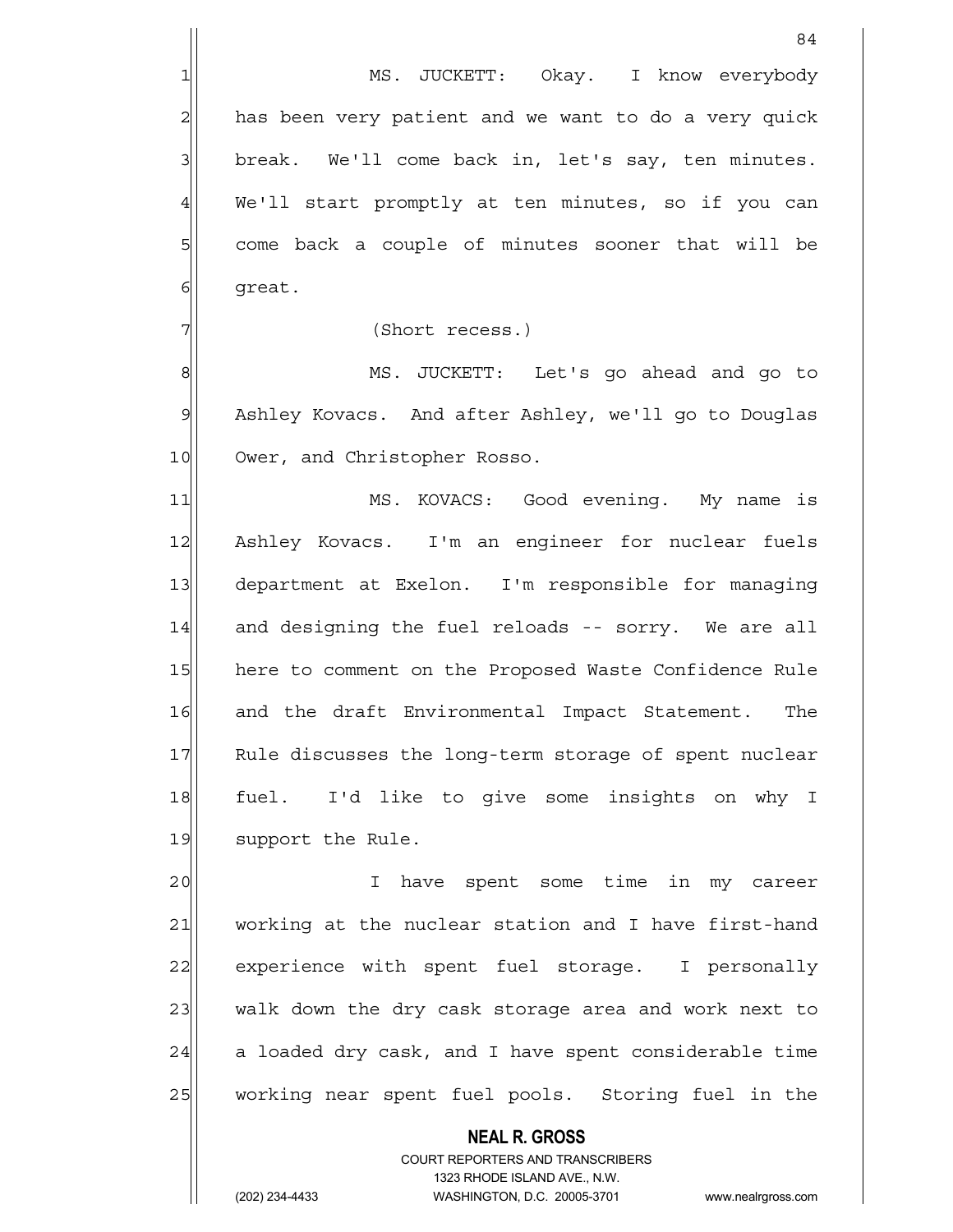1 spent fuel pool or in dry cask storage is very safe.

2 Pirst, I'd like to discuss the spent 3 | fuel pool and spent fuel storage, the dry cask 4 storage. I have spent many hours working near spent 5 | fuel pools, observing the fuel and the actions of  $6$  moving the fuel. This is a safe location designed to 7 | withstand severe natural accidents including floods, 8| tornadoes, and earthquakes. The safety of the spent 9 fuel pool is ensured by maintaining sufficient water 10 level above the fuel, even during -- This pool is 11 designed to be about 40 feet deep, and to maintain 12 about 20 feet of water above the fuel in an accident 13 condition.

14 Everyone involved with the spent fuel 15 | pool recognizes the importance of spent fuel pool. 16 And as an employee, I can tell you we consider safety 17 in every decision that we make.

18 Next, I would like to discuss dry cask 19 storage. Dry cask storage is proven safe technology 20 that is designed for long-term isolation of spent 21 | nuclear fuel. The casks themselves are robust 22 concrete in steel structures with no moving parts. 23 These casks are engineered to monitor and protect 10 24 tons of spent fuel per cask. Over the last 30 years, 25 the nuclear industry has over 1,700 dry cask storage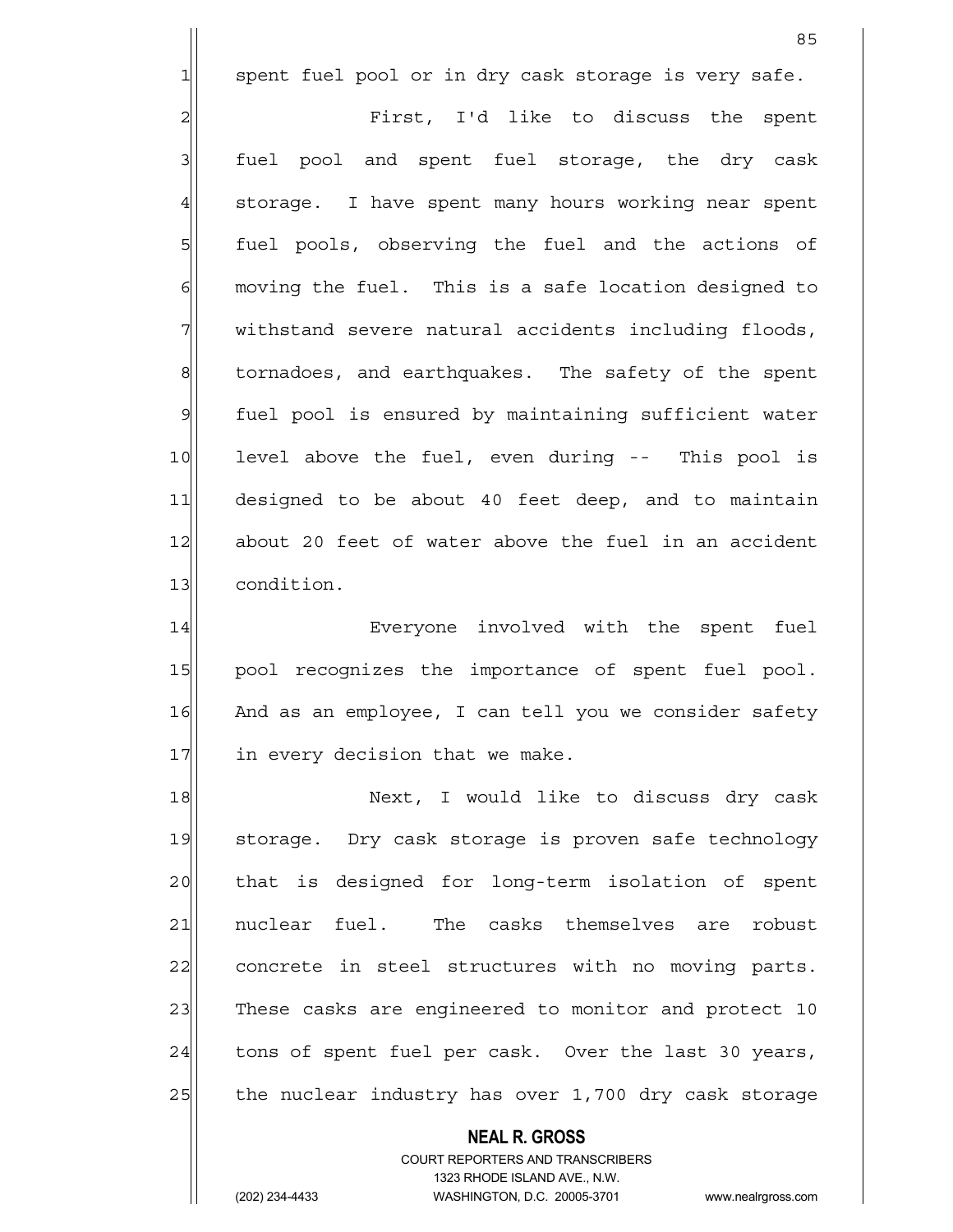**NEAL R. GROSS** COURT REPORTERS AND TRANSCRIBERS 1323 RHODE ISLAND AVE., N.W. <u>86 and 2001 and 2002 and 2003 and 2003 and 2003 and 2003 and 2003 and 2003 and 2003 and 2003 and 2003 and 200</u> 1 systems. All these systems are still in service and  $2$  have had zero release of their radioactive contents. 3| I personally have worked near dry casks and I feel  $4$  confident in their design and safety. 5 SM Shroughout my career, I have learned  $6$  that Exelon Nuclear values the health and safety of 7 The public above all else. Safety is infused in  $8$  everything that we do. I would like to end on a more 9 | personal note. 10 I have been an Illinois resident my 11 entire life. Everyone I know and love, including all 12 of my family and my friends, live here in the 13 Chicagoland area. My husband and I live near these  $14$  plants and this is where we plan to raise our family. 15 If this technology was not safe, I would not be here. 16 That is all. Thank you very much. 17 (Applause.) 18 MS. JUCKETT: Next we'll go to Douglas 19 Ower. 20 | MR. OWER: Good evening. My name is 21 Douglas Ower and I'm a resident of Zion, Illinois. 22 | MS. JUCKETT: Talk into it. 23 | MR. OWER: I'm a resident of Zion, 24 Illinois and it was mentioned earlier that Zion 25 | Nuclear Plant is permitting the decommission and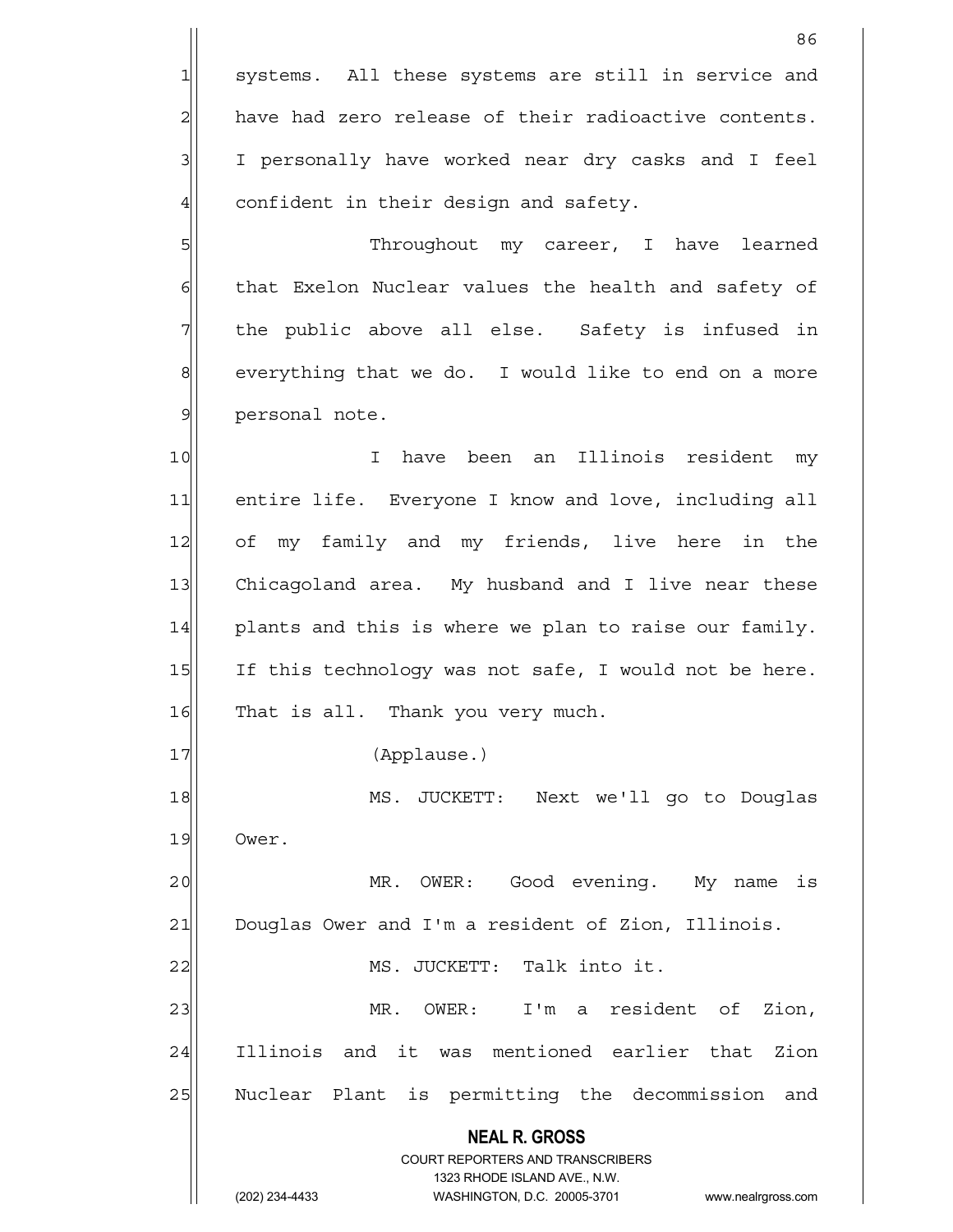1 actually fuel transfer should be starting at any time. So, Zion is going to have 65 casks of high- level waste sitting there for a total amount of at least a minimum 35 years. That's if they can open a 5 storage facility now, it would be 35 years from now for that fuel to be moved out of Zion. So, that's the best-case scenario.

87

8 8 8 It just to me makes no sense to continue 9 producing more waste when we don't have storage 10 facilities. So, I don't think there should be any 11 licenses or license renewals until a permanent 12 repository is established. This GEIS has one 13 scenario where there is no repository at all becoming 14 available. Again, why do we generate more waste when 15 we're not going to have storage facility as one 16 possibility? And changing out these casks every 17 hundred years, I mean a thousand years from now, what 18 kind of shape are these casks going to be in if we 19 have to change them all, you know, every hundred 20 years? Thank you. 21 (Applause.) 22 | MS. JUCKETT: Thank you.

23 MR. ROSSO: Hi, my name is Chris Rosso. 24 I'm a construction engineer out of Iowa State and I 25 work at the Braidwood Station Nuclear Power Plant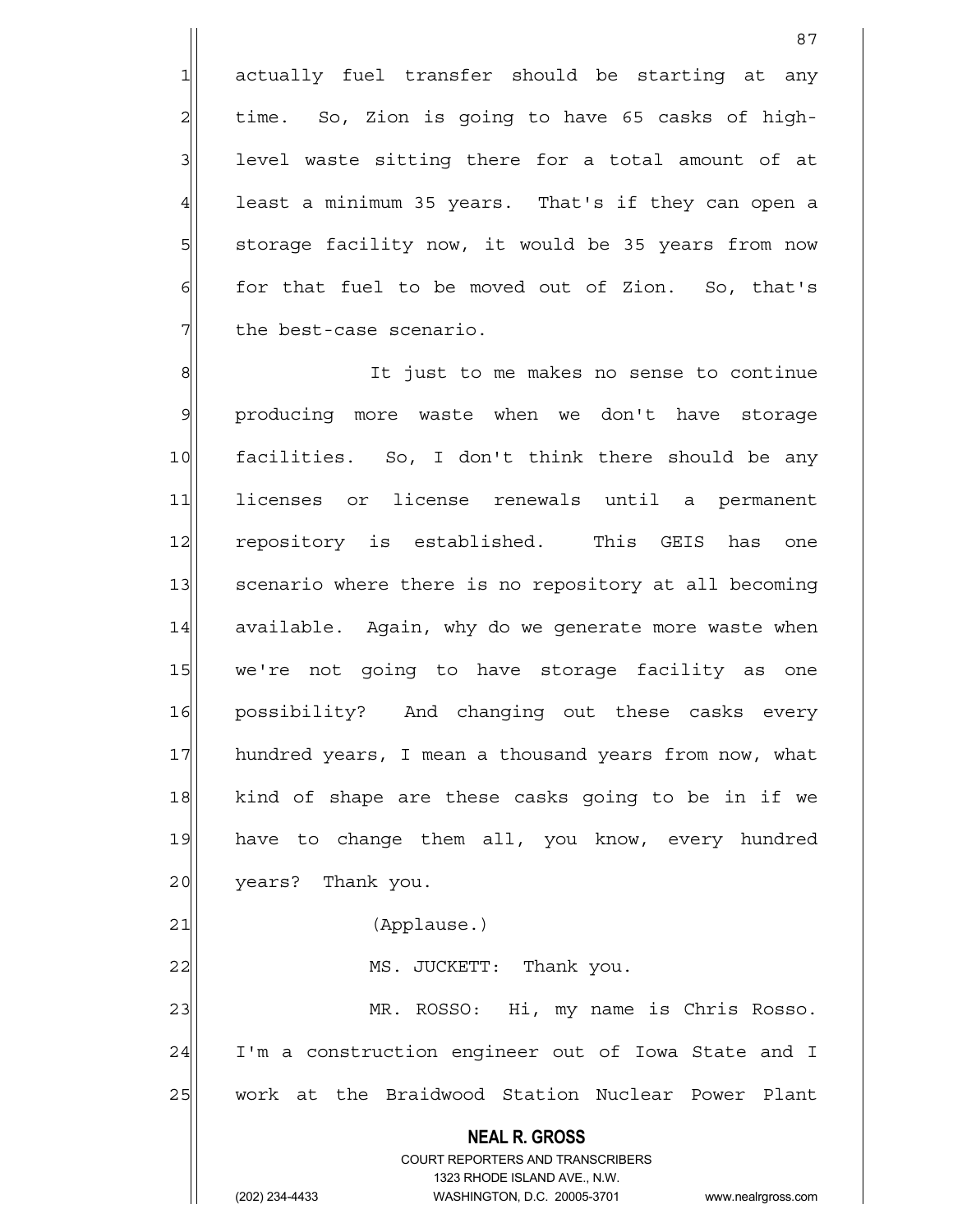1 down southwest of Illinois. The comments that I want 2 to bring forth here are just based on my experience  $3$  with the safety culture at nuclear power. I know a  $4$  lot of the criticism we've had has been based on 5 some, to put it pointedly, lack of morality of some  $6$  of the people in the nuclear industry. And I just  $7$  really don't think that's true.

8 8 Again, a lot of the folks sitting here 9 can call us young and naive but I do represent part 10 of the young generation in nuclear and actually NAYGN 11 is exactly what it means, the North American Young 12 Generation in Nuclear. And really, my perspective is 13 just a shocking safety culture, especially 14 considering what industry I was planning on going 15 15 into, which was in construction industry.

16 I understand that all the talk here is, 17 in part, borne from the events in the past, but again 18 I'd like to talk about the recent performance based 19 on my experience of the nuclear industry. And I 20 believe that it's safe to say that thinking that 21 workers would value their own personal safety is 22 really indicative of workers who also value safety 23 culture and their perspective of the effect that it 24 | normally has on themselves while they're working, but 25 the public when they meet that work environment.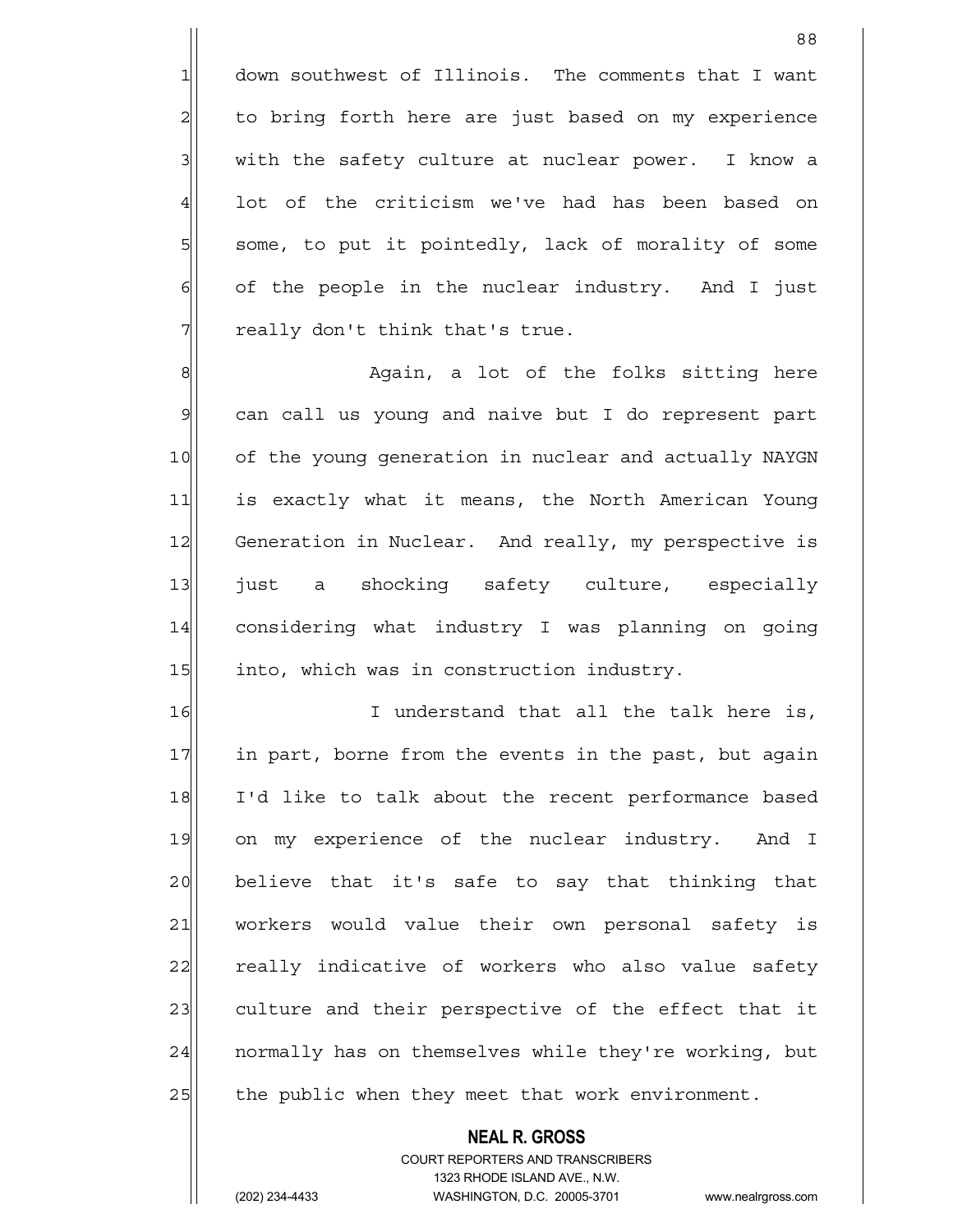1 So, something I haven't heard a lot of  $2$  is to throw out some actual facts and statistics.  $3$  So, I'll try to give a little bit of that right now.  $4$  So, earlier this year, I gave a speech to some high 5 | school kids who are looking at going into trades.  $6$  And one of the things I tried to advertise to them 7 When they were looking at what trades they wanted to 8 pursue is to look into the nuclear industry because 9 really what they want to do is contribute to 10 longevity and in order to do that you want to work in 11 a safe environment.

12 So, just pulling straight from the 13 Bureau of Labor Statistics, looking at injuries per 14 100 full-time workers, the nuclear industry is, it's 15 actually pretty shocking how much better we are as 16 far as just personnel safety. Per 100 full-time 17 workers, we get 0.3 injuries. To compare that to 18 other generation really don't, the only next closest 19 generation activity you can compare that to is fossil 20 fuel and that's 2.1 injuries per 100 full-time 21 | workers. So, several times higher.

22|| The industry that I thought I was going  $23$  to into, construction, 3.7, so even higher. And 24 stepping up to another industry which is the 25 | industrial sector, manufacturing, at 4.3 injuries per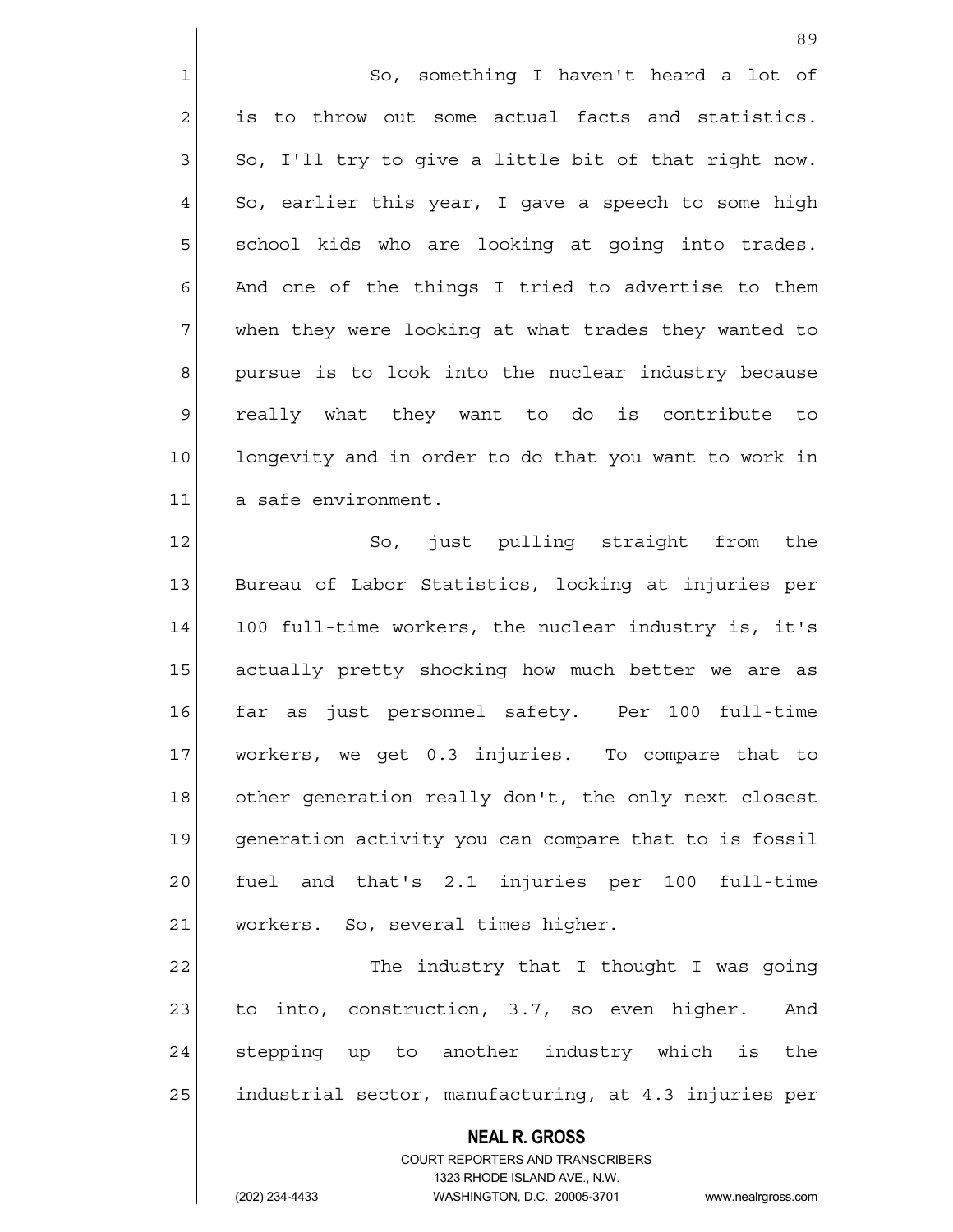1 100 full-time workers. So, I really think anybody 2 | that, I really think that people who would value 3 | their own personal safety, it's just a cultural norm  $4$  that they're going to also value the safety of the 5 | public.

90

6 | So, one thing I did want to respond to  $7$  that I saw and I heard mentioned a couple of times 8 was in response to criticisms of casks falling 9 through to the bottom of the spent fuel pool. That's 10 a great challenge. So, the question is why the heck 11 would we lift these heavy structures over a spent 12 fuel pool, and the answer is we don't. They're 13 designed so that we don't lift heavy structures near 14 these safety critical systems. And I've actually 15 went over that several times when development plans 16 because we have to keep these, anything over 2,000 17 pounds, you know, a set distance away from safety 18 critical things such as spent fuel pools. So, again 19 get educated and find some facts before you jump up 20 here and thank you.

21 (Applause.)

22 MS. JUCKETT: Our next speakers are 23 Marilyn Shineflug, Gail Snyder, and Tracy Fox.

24 MS. SHINEFLUG: Is this okay? Louder? 25 Is this okay? Okay. My name is Marilyn Shineflug

> **NEAL R. GROSS** COURT REPORTERS AND TRANSCRIBERS

 1323 RHODE ISLAND AVE., N.W. (202) 234-4433 WASHINGTON, D.C. 20005-3701 www.nealrgross.com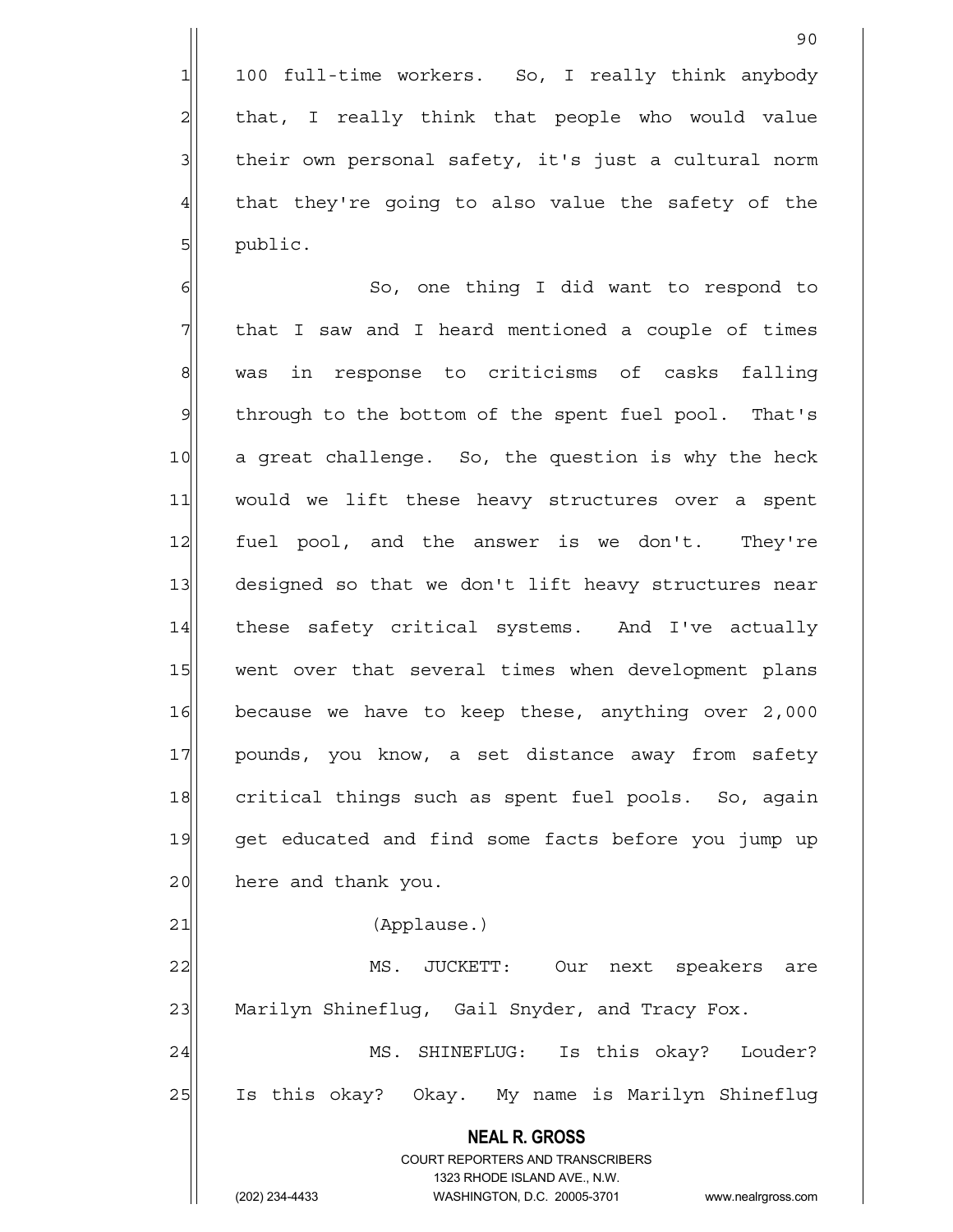1 and I'm a former mayor of a small town in Northern 2 Illinois. And I'm also one of the original 3 3 interveners when the Byron Plant was built in the

4 1970s. So, I've been concerned about nuclear issues 5 5 for many years.

6 Briefly, I'll respond very specifically 7 The issues tonight. It's not that I'm in favor of 8 | Bothese things but I'm supportive of these  $\mathfrak{A}$  alternatives. The first one is to implement dry 10 spent fuel storage in hardened onsite casks, which 11 was mentioned earlier. Immediate efforts should be 12 made to transfer spent fuel sufficiently cooled from 13 wet pool storage to onsite at-reactor dry storage and 14 so-called hardened casks. This approach would avoid 15 the need to have additional away-from-reactor interim 16 spent fuel installations.

17 and as recommended by Dr. Arjun 18 Makhijani, the Federal government should purchase 19 land adjacent to reactor sites to accommodate this 20 process. Currently, the Federal government is paying 21 very large fines to utilities because of its failure 22 to accept spent fuel for long-term storage by 1988. 23 In other words, because Yucca Mountain was not  $24$  finished, the Federal government is, they have to pay 25 | fines. Once spent fuel comes under Federal control,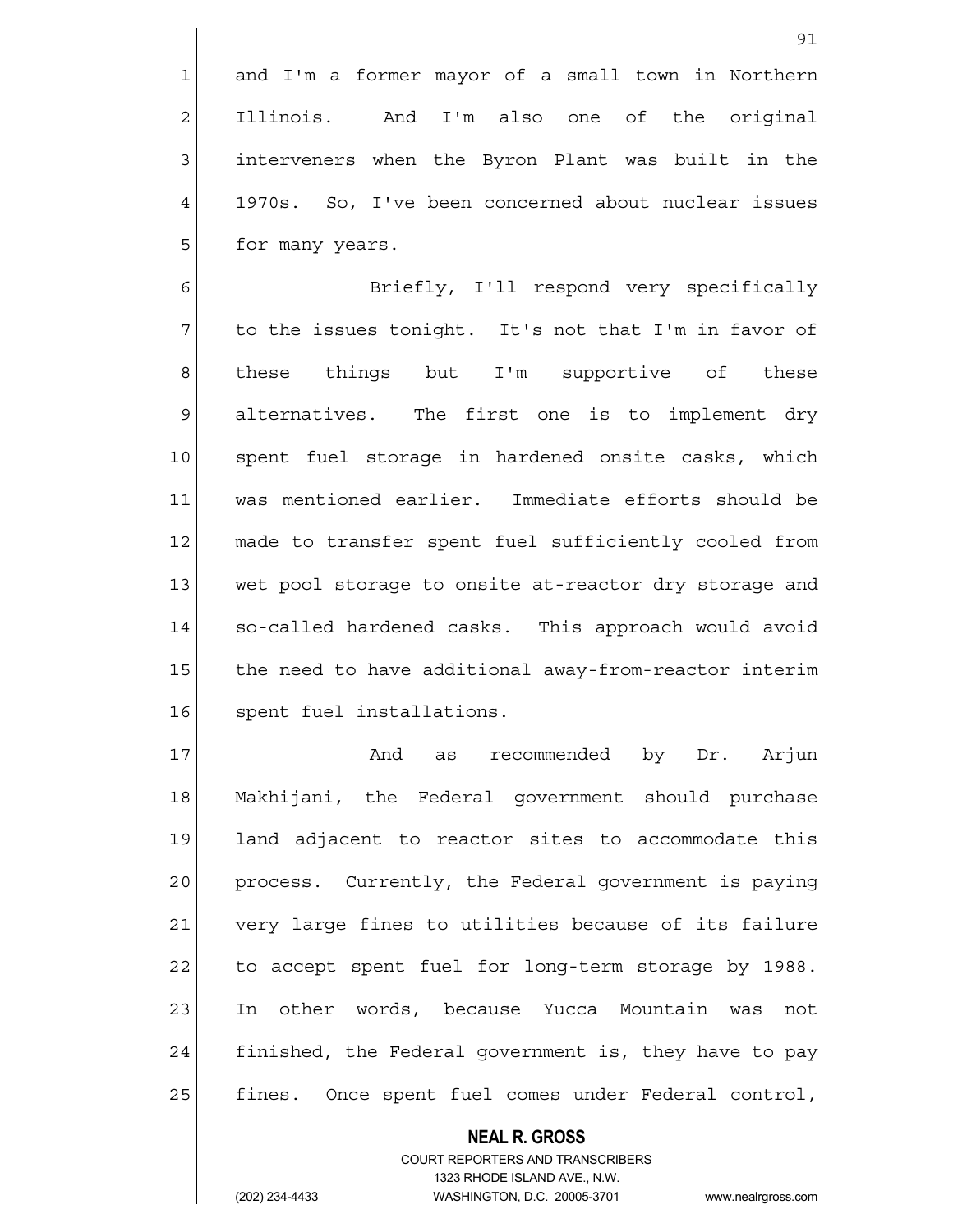1 the government no longer will be required to pay  $2$  these fines.

3 || Second thing is limit spent fuel 4 transportation. Onsite storage also would save 5 5 5 5 b unnecessary transportation costs and reduce radiation 6 6 6 exposure risk to the general population during 7 highway road and barge transit. These risks could be 8 significant because even undamaged transport casks do  $9$  not have enough shielding to prevent gamma and X-ray 10 radiation from escaping through the vault. Thus,... 11 I'll skip some of it.

12 The third thing is reduce Illinois' 13 chances of becoming the nation's dump. Illinois 14 already is home to over 9,000 metric tons of used 15 | nuclear fuel, more than in any other state. The 16 previous two alternatives would work to minimize 17 Illinois' chances of receiving an even greater 18 proportion of the nation's spent fuel.

19 according to an Oak Ridge National 20 Laboratory report, as a totally separate analysis, a 21 consolidated independent storage site in Illinois is 22 the single optimized site for an independent spent 23 fuel installation and only SNF reactors is considered  $24$  relative to siting itself. In other words, it's a 25 lot of tech speak in that particular paragraph but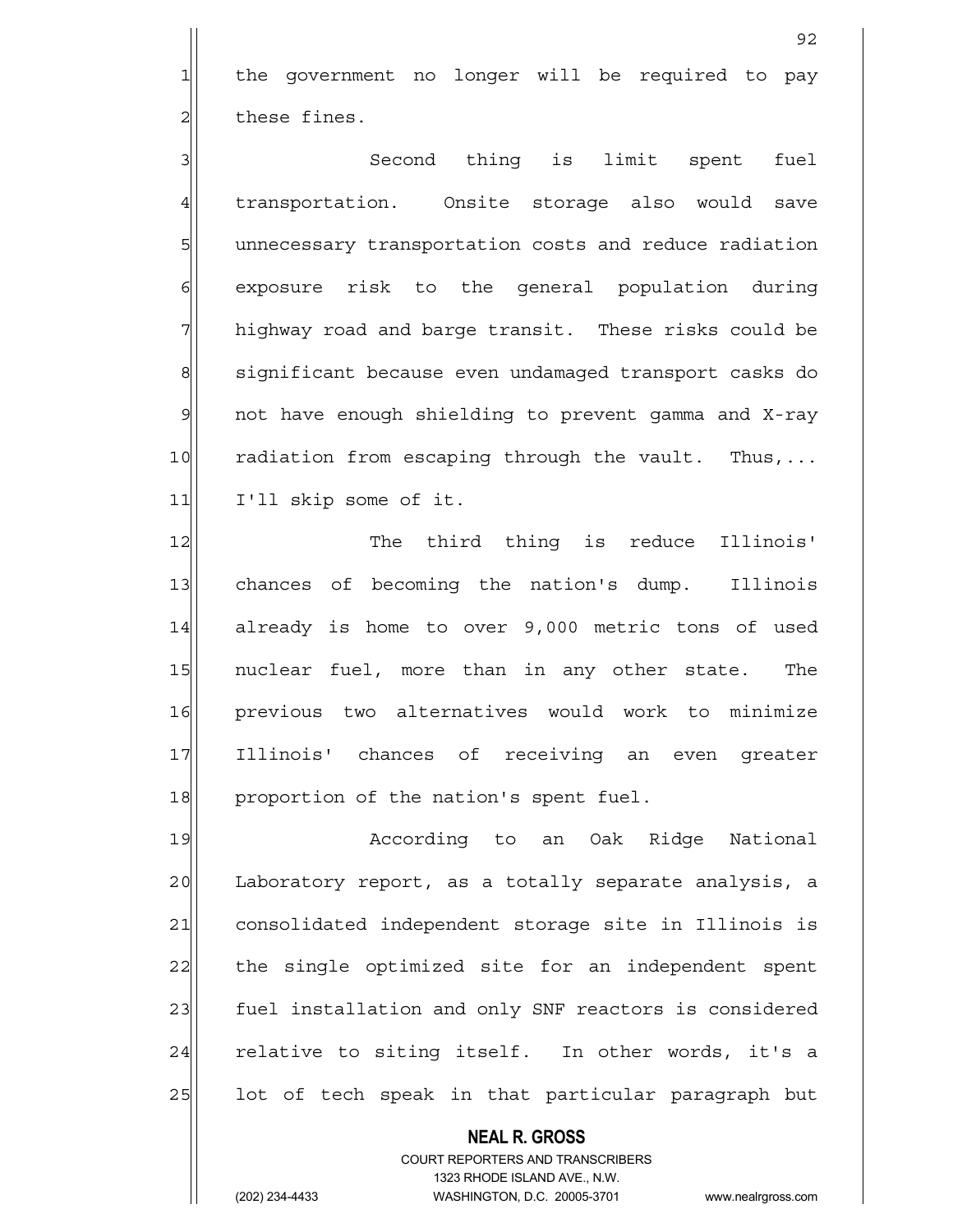1 what it's saying is that Illinois is in a position to 2 become the site of one of these independent spent 3 3 fuel storage facilities. And, of course, we have a 4 nuclear plant already, a nuclear spent fuel facility 5 at Morris, Illinois.

6 Me should locate a geological spent fuel 7 storage repository based on rigid scientific 8 criteria. Maximum efforts should be made to 9 thoroughly investigate the least-damaging location 10 for a permanent repository, and preferably one that 11| allows for retrievable storage. The Blue Ribbon 12 Commission proposed heavy reliance on a consent-based 13 approach, but that reliance may not lead to the 14 safest long-term solution. While local consent is 15 important, that consent should be based on scientific 16 knowledge rather than on improperly perceived 17 opportunity to obtain money, jobs, and other items.

18 In a nutshell, I'll finish up, the Waste 19 Confidence Proposed Rule here tonight lacks any 20 sufficiently thorough scientific analysis with many 21 options, especially considering spent fuel pool and 22 cask fires, leaks, and waste storage. How can long-23 term, let alone indefinite, waste storage even be 24 considered credible? How disintegrated will spent 25 | fuel rods be, particularly those with high-product

> COURT REPORTERS AND TRANSCRIBERS 1323 RHODE ISLAND AVE., N.W. (202) 234-4433 WASHINGTON, D.C. 20005-3701 www.nealrgross.com

 **NEAL R. GROSS**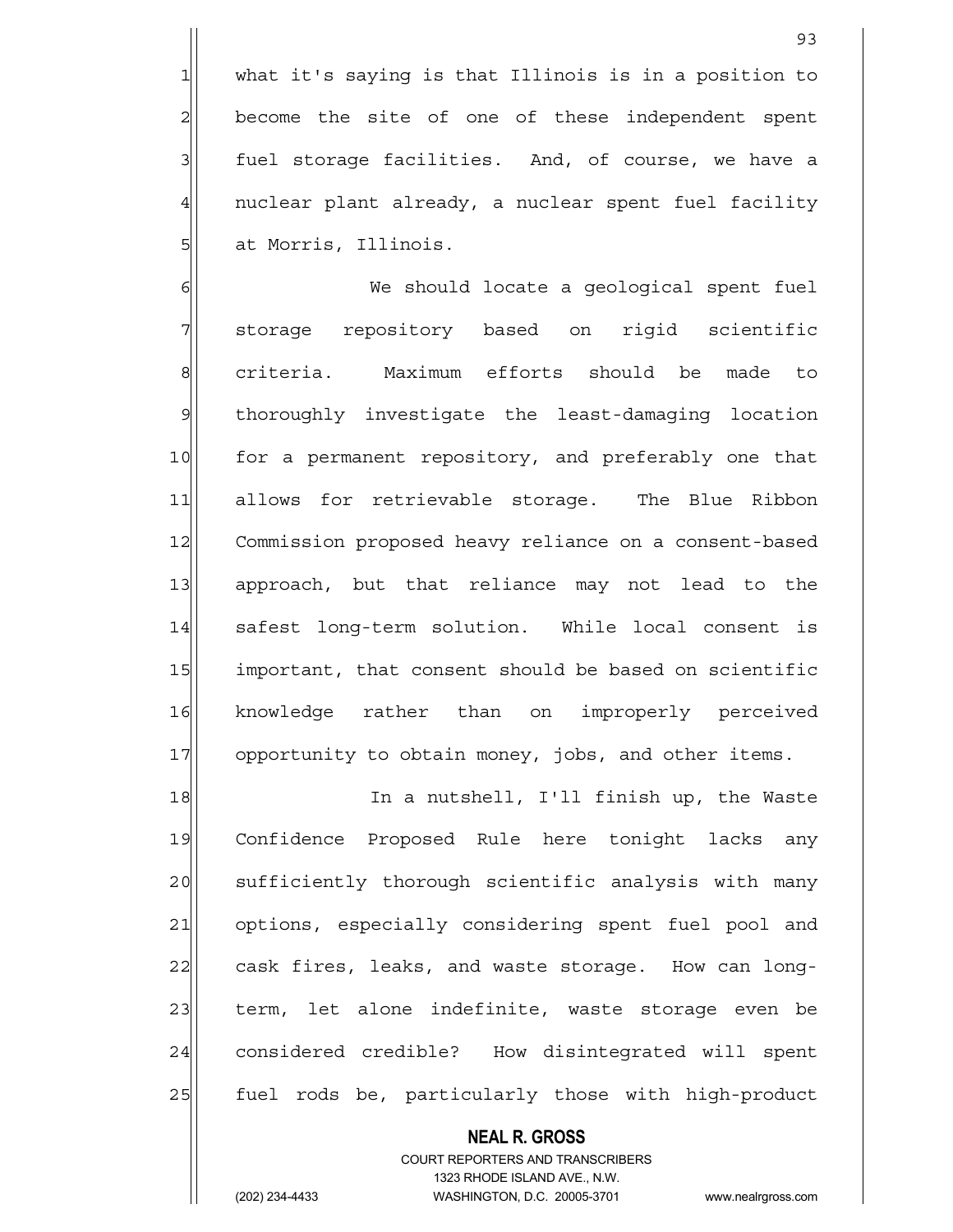**NEAL R. GROSS** COURT REPORTERS AND TRANSCRIBERS 94  $1$  fuel when the need for transfer to new casks arises 2 every many years or so? One last sentence. 3 Lack of assurance exists that 4 institutional controls will be in place 240,000 years 5| or more in the future, the half life of plutonium is  $6$  only 40,000 years, to oversee continued safe storage. 7 Nuclear power needs to be phased out. Thank you. 8 (Applause.) 9 MS. JUCKETT: Thank you. Next, we're 10 going to go to Gail Snyder followed by Tracy Fox. 11 MS. SNYDER: Good evening. Can you hear 12 me back there? My name is Gail Snyder and I'm on the 13 board of Nuclear Energy and Information Service. And 14 I'm a resident of Illinois living in the southwest 15 suburbs of Chicago. I'm circled by nuclear 16 facilities in Illinois all the way to Michigan. 17 The residents of Illinois do not agree 18 to become the nation's nuclear waste dump. But 19 slowly and ever so quietly over time, the residents 20 of Illinois have come to live with the largest amount 21 of high-level radioactive nuclear energy waste of any 22 state in the country. If the NRC's draft Generic 23 | Environmental Impact Statement and Rule are adopted, 24 all nuclear facilities will officially become 25 permanent nuclear waste dumps.

1323 RHODE ISLAND AVE., N.W.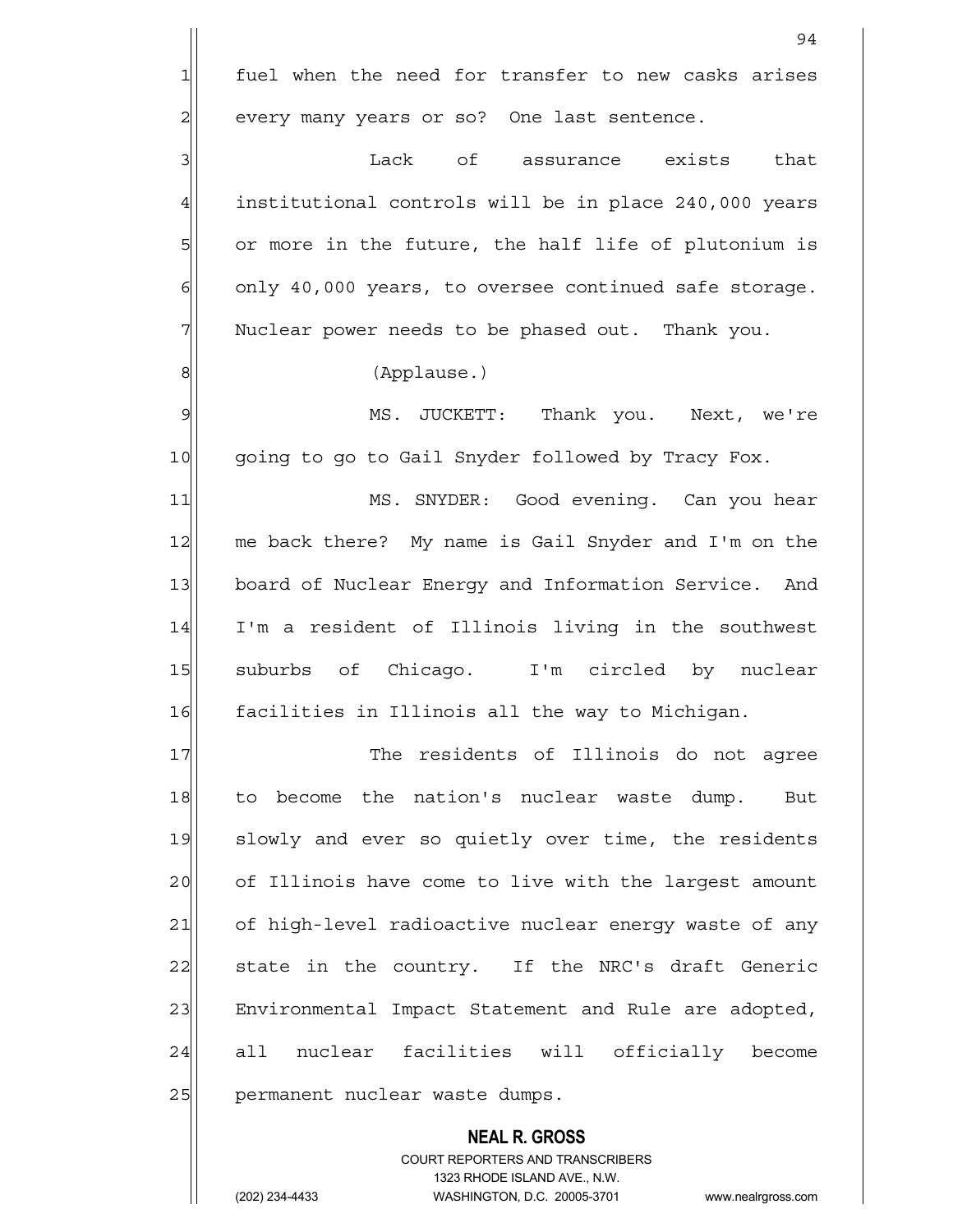1 1 Discovering that no real individual 2 environmental impact study has been done as to how 30 3 | plus years of nuclear waste will impact an area makes  $4$  the current situation even more unacceptable. Even 5 | more shocking is the government and nuclear 6 6 industry's current plan to plan that the waste may 7 and up staying onsite forever. I, of course, realize 8 NRC's - and I would add DOE's - unrealistic handling 9 of the nation's nuclear energy waste and are forcing 10 | them to face reality which unfortunately is not 11 accomplished in the NRC's draft GEIS and Rule.

<u>95 and 2001 and 2001 and 2001 and 2001 and 2001 and 2001 and 2001 and 2001 and 2001 and 2001 and 2001 and 200</u>

12 In the movie Pandora's Promise, what I 13 believe to be the most important statement in the 14 movie is made by pro-nuclear Mark Lynas, while 15 turning to the nuclear disaster in the area of 16 Fukushima, Japan, he says, "this was not supposed to 17 happen to a reactor." All the things that are not 18 supposed to happen are exactly the problems with 19 storing nuclear waste. In fact, this is something 20 at that nuclear industry operators, investors, 21 governments, and their agencies that facilitate 22 | nuclear energy as well as companies that build 23 | nuclear reactors are concerned about. They know 24 | things that aren't supposed to happen do happen.  $25$  They also know this risk creates a great liability.

# COURT REPORTERS AND TRANSCRIBERS 1323 RHODE ISLAND AVE., N.W. (202) 234-4433 WASHINGTON, D.C. 20005-3701 www.nealrgross.com

 **NEAL R. GROSS**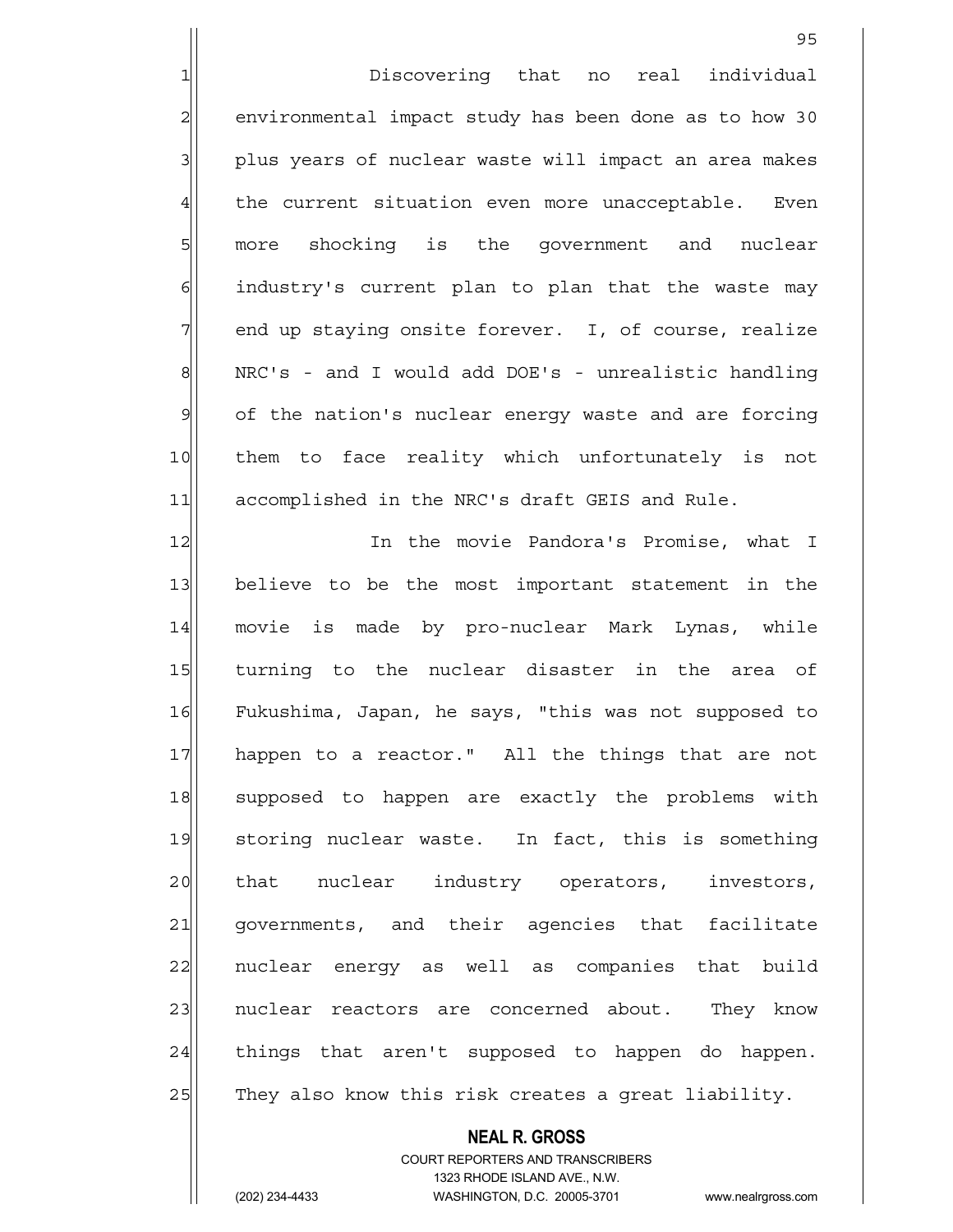1 So, just like stockpiling the nuclear 2 energy waste so quietly, stockpiling risk and 3 3 liability has happened equally as quietly, and has  $4$  put upon the public unbeknownst to them a burden. 5 The public is carrying a portion of the liability and  $6$  risk for the nuclear industry. This is happening on  $7$  a global scale.

8| Bet Week, the U.S. Department of Energy 9 Secretary Munoz went to Japan to offer to Fukushima -10 - as long as Japan signs on to the convention of 11 supplementary compensation for nuclear energy - -12 removing the liability for nuclear construction 13 companies and other nuclear vendors from nuclear 14 accidents. If you think the same will not apply here 15 in the U.S., think again.

16 As all those involved in facilitating 17 | nuclear power seek to extend the time that nuclear 18 waste stays in our communities, they also seek to 19 reduce their own liability and responsibility to the 20 | public. Worse yet is they seek to silence us by 21 including this Generic Environmental Impact Statement 22 into the reactor licensing and effectively preventing 23 the public from raising concern and being able to 24 question the storage of nuclear waste forever onsite 25 at individual nuclear reactor facilities in our home

### **NEAL R. GROSS**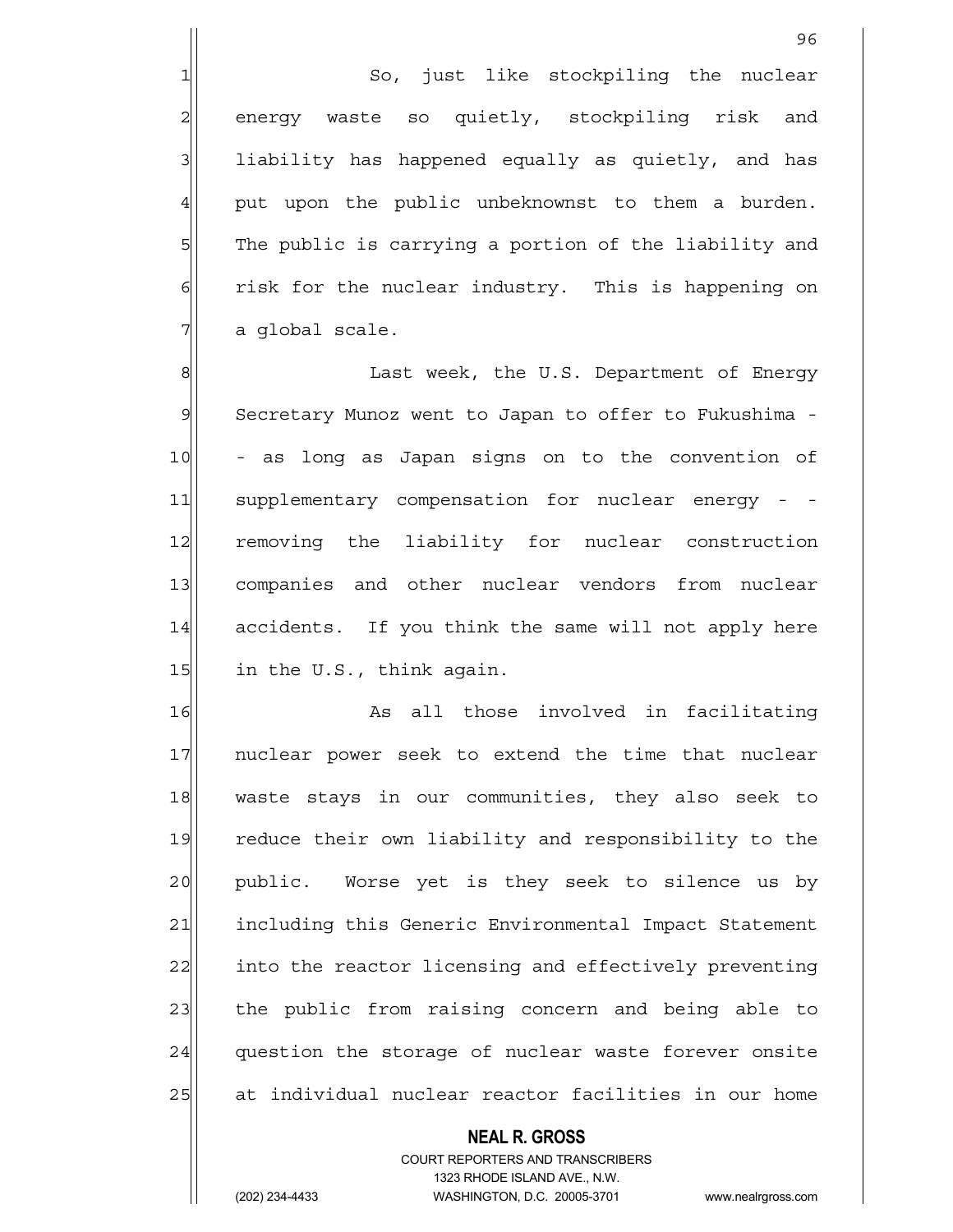1| communities. Thank you.

2 (Applause.)

3 MS. JUCKETT: Thank you. Next we'll go 4 to Tracy Fox followed by Rod McCullum, Kathleen Rude 5 5 5 and Samantha Schussele. I apologize if I'm 6 mispronouncing it.

7 MS. FOX: My name is Tracy Fox, I work 8 as a volunteer with Peoria Families Against Toxic 9 Waste. We normally work with hazardous waste on 10 heavy metals and PCBs and other things that stick 11 around for a long time, but, boy, all of that pales 12 in comparison with nuclear. When I reviewed the 13 draft EIS, the first thing that I was taken aback by 14 was the fact that it was a generic EIS and at some 15 point we authorized that we can have one EIS that 16 would cover what really is a relatively small number 17 of nuclear plants, a discrete hundred or so.

18 and so, I thought, all right, I'll give 19 you the benefit of the doubt and I opened up the big 20 document and started to page through it. And I 21 expected to see tables and charts that might tell me 22 here is where we're at as far as filling up these 23 | spent fuel pools, here is where we are using dry 24 casks, and here are some quidelines for best 25 | practices. And I didn't find any of that. I found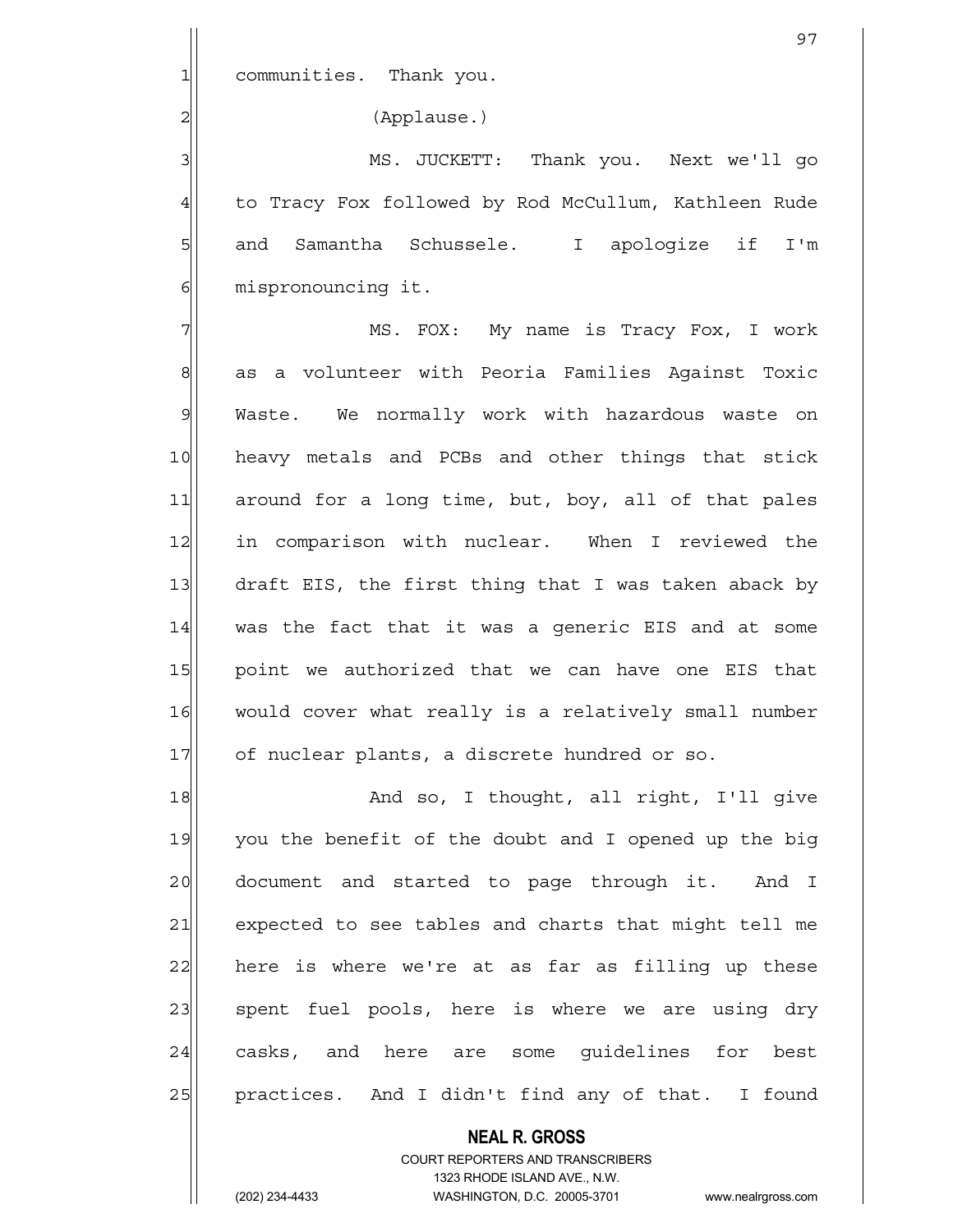1 that kind of quirky.

2 and then I thought, well, we're going to 3 have certainly some best practices and some 4 quidelines that are going to underlie these 5 | assumptions. But I didn't find any of that. I had 6 6 been to some information sessions by NEIS and I 7 learned about hardened onsite storage and I expected  $8$  that would be included in the document, but again, I 9 didn't find any of that.

10 Instead, I just got some things that are 11 echoed in the executive summary tonight categorizing 12 everything as small risk, small risk, small risk. 13 And I've done quite a bit of technical writing in my 14 life and I was a little bit concerned as to how is 15 | that risk laid out and how are they analyzing it? 16 And I didn't really find any metrics they gave me to 17 my confidence. I didn't see that they had looked 18 beyond just stating, hmm, infinitesimal possibility 19 of this happening, therefore, we should dismiss it.

20 To me, when we're looking at risk, we 21 | need to look at what's the probability that it's 22 going to occur, how severe will it be if it occurs, 23 and how likely is it that we can detect it early and  $24$  put a stop to it? But I didn't see any of that kind 25 of analysis done at all. And that's the kind of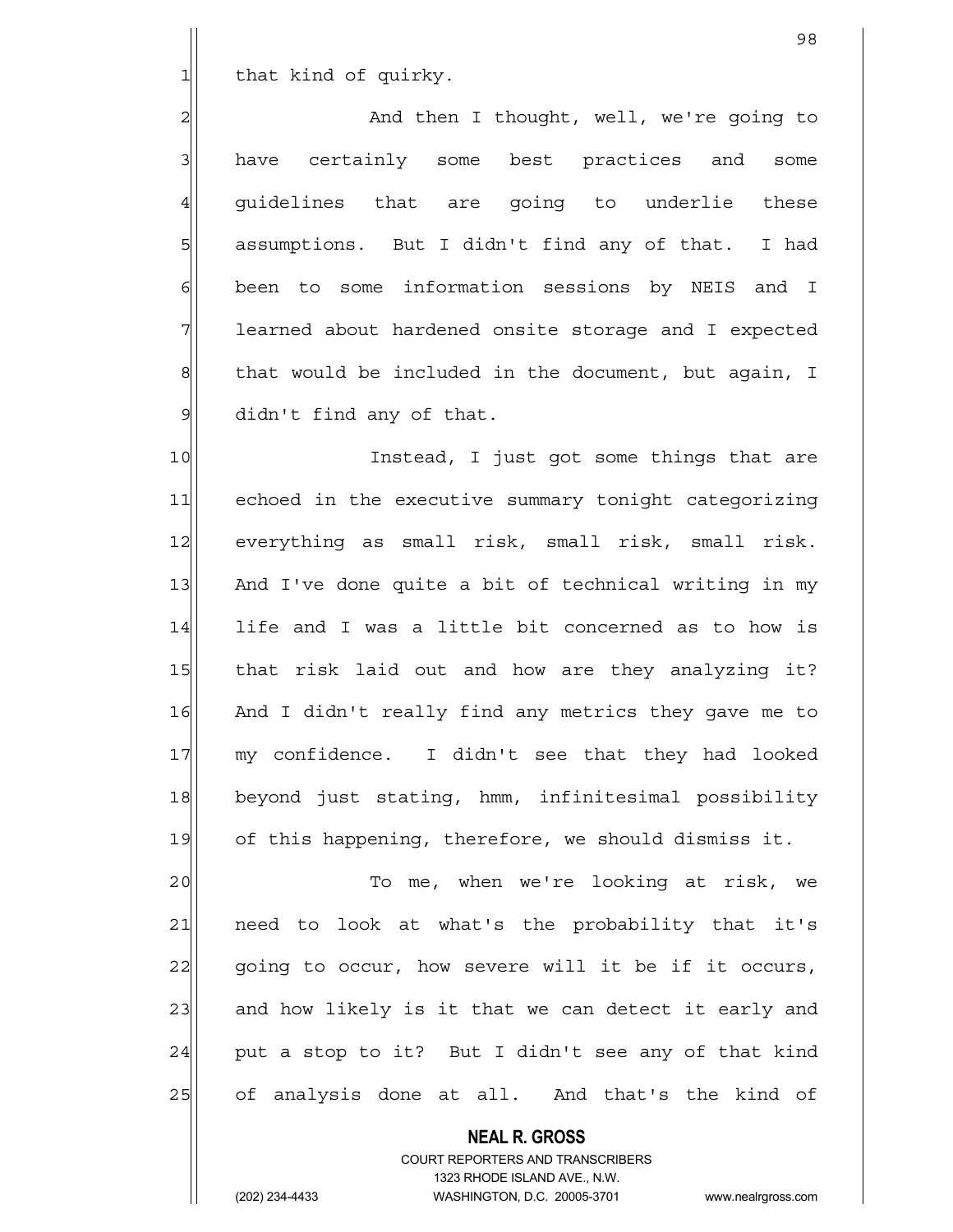1 analysis that should underlie engineering. And it 2 | was painfully absent.

3 I'm also interested in the issue of  $4$  climate change and I looked in a little bit more  $5$  detail as to what they did in that section. And I  $6$  saw that they had forecasted temperature range of 7 about 5.5 degrees Celsius, and they were considering  $8$  all up to that. So, I expected to see, okay, I've 9 read the book Six Deqrees and I know that when you 10 get up to six degrees it gets pretty gripping.

11 But I didn't see any analysis of water 12 usage. I didn't see anything about the increasing 13 water temperatures and how those would affect 14 cooling. I didn't see anything about the push 15 between climate change and water availability. 16 Again, all of that seemed to underline the fact that 17 I don't believe there was any scientific basis 18 whatsoever for the risk analysis in this document.

19 and to me, in order to have any kind of 20 waste confidence, confidence in any kind of 21 exclusion, you have to have an underlying risk-22 management system that makes sense. This doesn't  $23$  seem to have a system at all. Instead, I think they  $24$  want to conflate waste confidence with, as my husband 25 terms it, waste arrogance, and that's really all this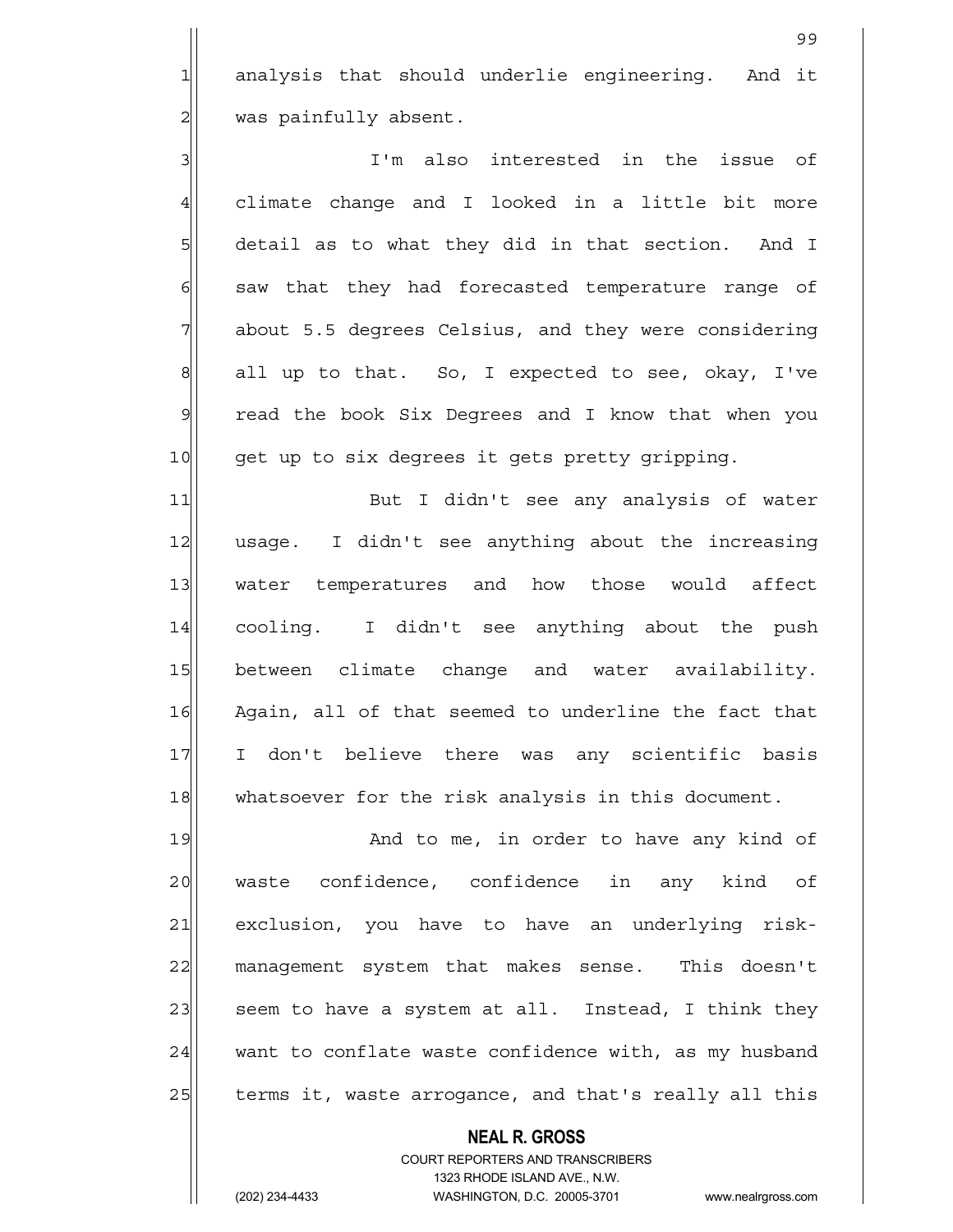**NEAL R. GROSS** COURT REPORTERS AND TRANSCRIBERS 1323 RHODE ISLAND AVE., N.W. 100  $1$  is, the belief that we can just say, whoosh, we've  $2$  got a solution, we will continue doing as we are and 3 it will work great and everyone will be happy. 4 and Instead, I think about the very real 5 | engineering nitpicky details, things like fatigues,  $6$  stresses on metals that begin to fail, the impacts of 7 7 corrosion. When things are designed for a 30-year- $8$  life or even a 60-year-life, they do not last for 100 9 years. Otherwise, then they are over-designed and 10 that doesn't serve shareholders so it never, ever 11 happens. 12 I believe that we are making a lot of 13 choices here that are not only endangering us but 14 also putting off better choices that we could be 15 making. For every dollar that a taxpayer has to sink 16 into nuclear power in dealing with its waste and 17 dealing with its risks is a dollar that we can be 18 spending on renewables and things that will really 19 move us forward. 20 (Applause.) 21 MS. JUCKETT: Next we'll go to Kathleen  $22$  Rude. 23 MS. RUDE: Good evening. I'm Kathleen  $24$  Rude and I'm here speaking on behalf of my nieces and 25 | nephews and for future generation in all walks of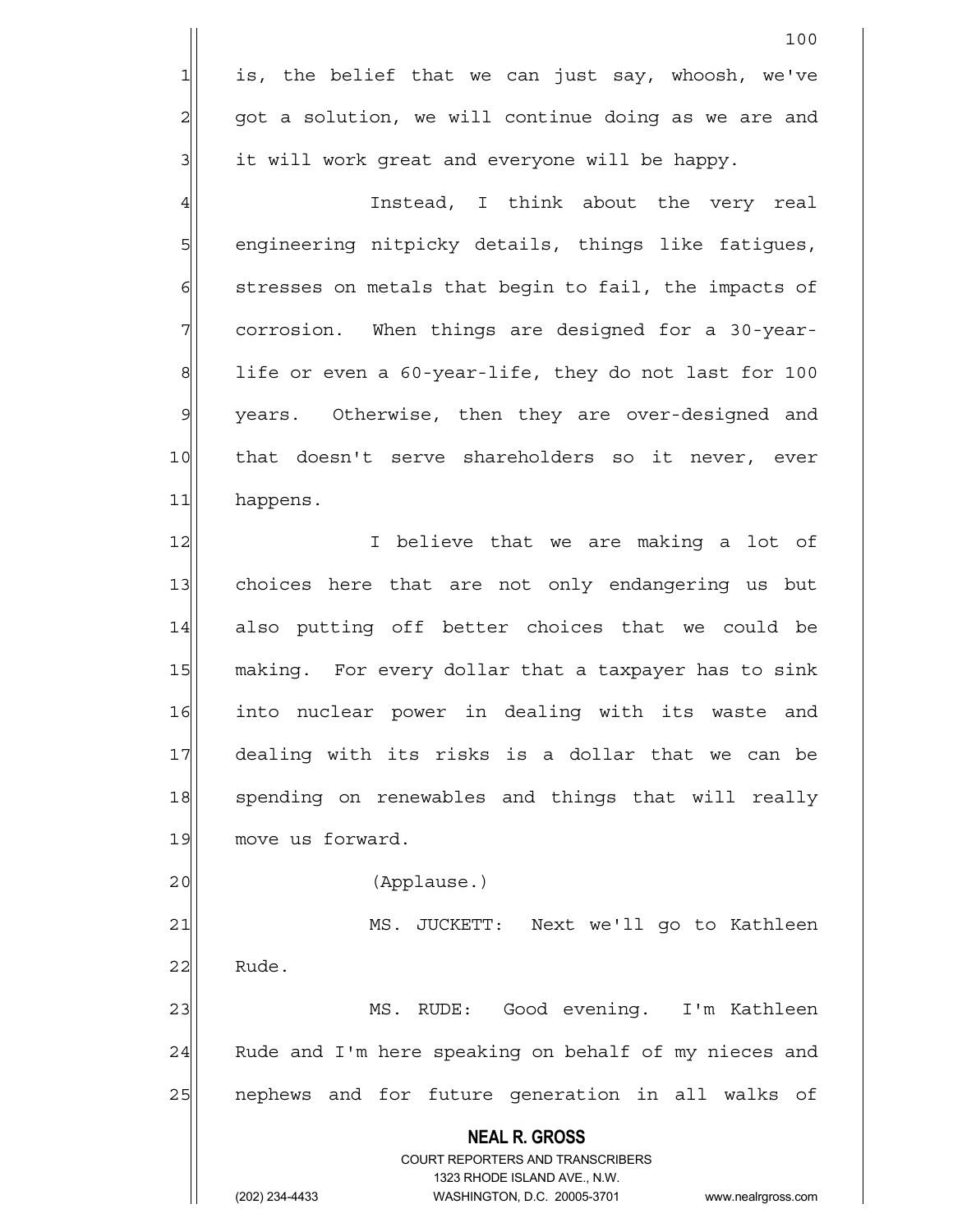$1$  life. As I was thinking about what I wanted to say  $2$  here in response to this hearing tonight, I was  $3$  reminded of a story of a young person with clothes. 4 It's a story of a vain emperor who cares about 5 5 5 5 nothing except wearing and displaying clothes. He  $6$  hires two swindlers who promised some of the finest 7 best clothes with a fabric invisible to anyone who is 8 8 and it for his position or hopelessly stupid. The 9 emperor's ministers could not see the clothing 10 themselves but they pretend that they can for fear of 11 appearing unfit for their positions, and the emperor 12 does the same.

101

13 **Finally,** the swindlers report that the 14 suit is finished and they mime dressing the emperor 15 and he marches in procession before his subjects. 16 And the townsfolk played along with the pretense not 17 wanting to appear unfit for their positions or 18 stupid. But then there's a child in the crowd and 19 he's too young to understand the desirability of 20 keeping up this pretense and he blurts out that the 21 emperor is wearing nothing at all. And he frees 22 everyone else in the crowd who start realizing that  $23$  the emperor is naked.

 $24$  This is a fable that is an apt 25 description of the nuclear industry and the issue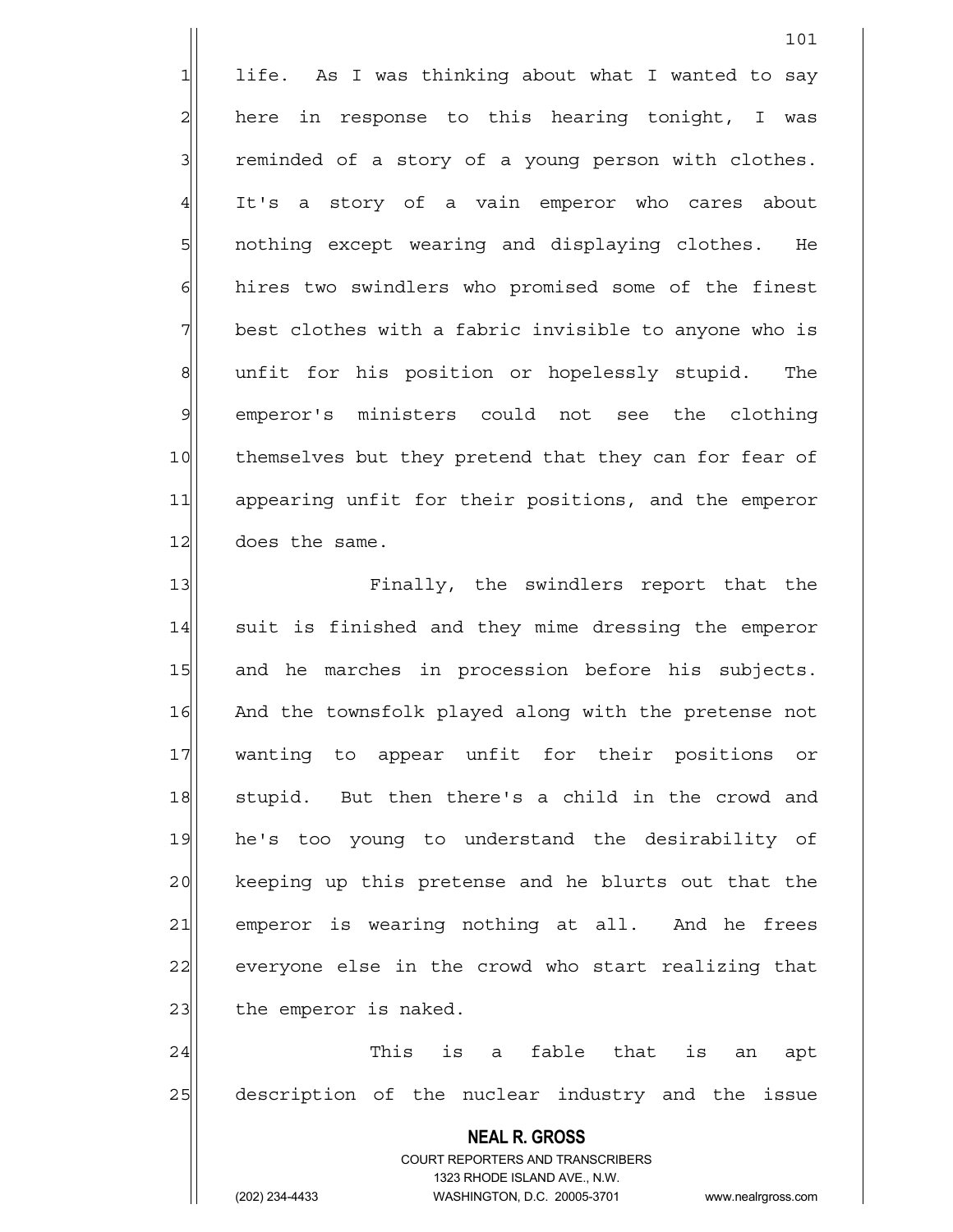1 before us tonight. It's the feasibility of safely 2 storing nuclear waste. The nuclear industry has 3 3 dressed this operation in a sham of safety, claiming  $4$  that nuclear power is safe, and spent fuel rods can  $5$  be contained, and so posing no threat to life on the 6 blanet.

7 But that simply isn't true. The emperor 8 has no clothes. Nuclear power plants produce the 9 most deadly waste imaginable. We have already 10 created enough radioactive waste to destroy life on 11 Earth. And the hard truth is we don't know what to  $12$  do about it.

13 | Fukushima is not hypothetical. It is 14 not theoretical. It is not science fiction or a 15 made-up story. It's real. And it is proof of the 16 fallibility of nuclear power and protection of spent 17 fuel rods. The experts don't know how to keep us 18 safe from it. And yet the NRC and the nuclear 19 industry is acting as if we do. We're looking at the 20 | naked emperor and praising his imaginary outfit.

21 Why? I believe it's because when we  $22$  look at the truth, the real truth of what we've 23 created, we are terrified. Terrified of the 24 magnitude of dumping radioactive waste that we have 25 created and are continuing to create. We are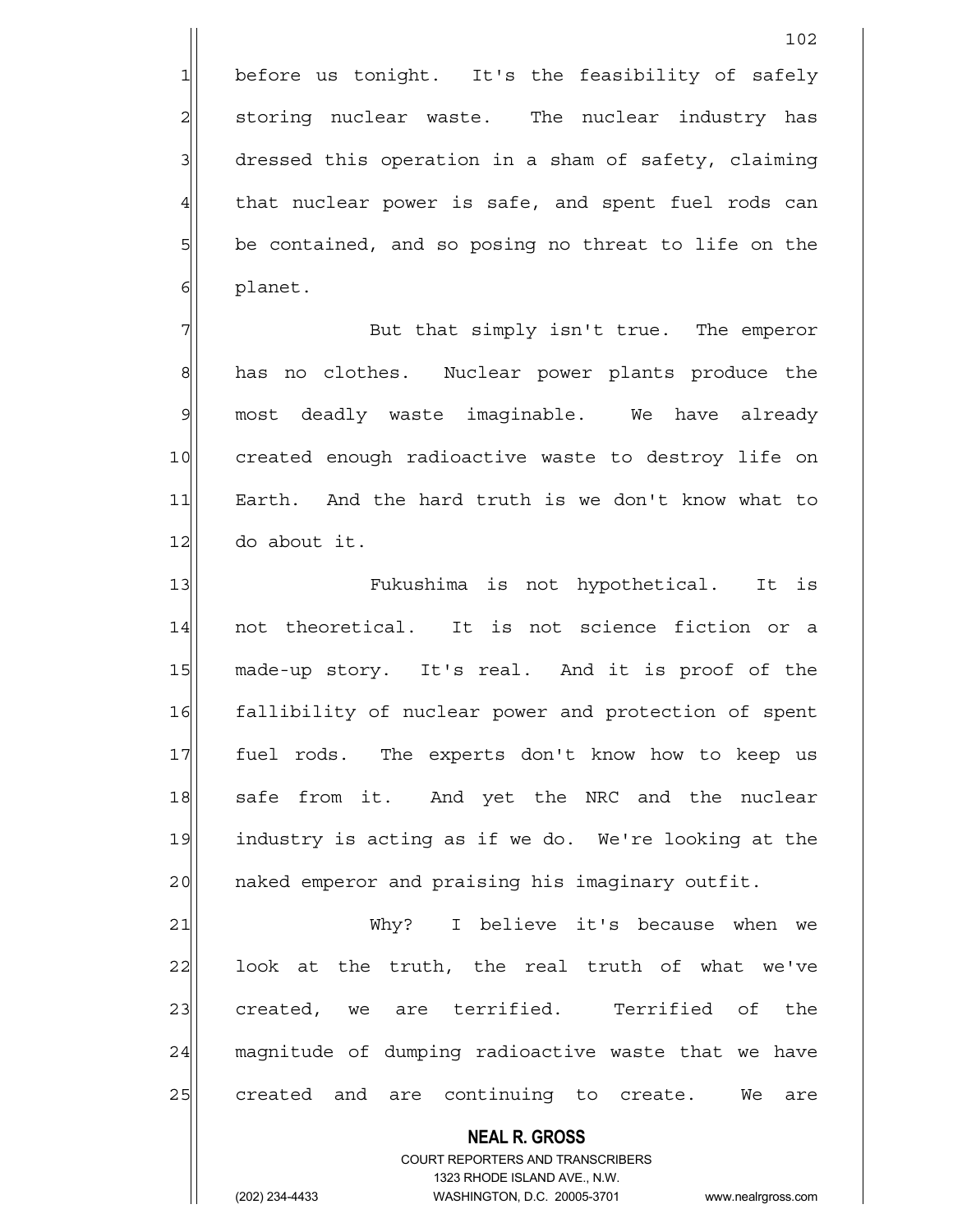1 terrified of the certainty of contamination that's 2 already happening and the destruction of life. The 3 USGS is already finding polar bears and seals with  $4$  skin rashes and diseases and open sores. Our fish 5 5 5 5 5 are contaminated with nuclear radiation from 6 Fukushima.

7 and so, we need to face the scary and 8 embrace it, because then you can take off the  $9$  blinders that are keeping us in denial of the truth. 10 We need to pay attention to the boy in the stable. 11| He speaks the truth we are afraid to see. The 12 emperor has no clothes. We do not know how to 13 protect ourselves from radioactive waste. We need to 14 stop making it now.

15 Germany has already done this two years 16 ago. They are now supporting energy generated from 17 solar power and other sources. So, we need to stop 18 pretending that this is safe and that we know what we 19 are doing. Knowing when we embrace this difficult 20 truth we can really start to have an honest 21 discussion that will find some solutions. The 22 emperor has no clothes. Thank you. 23 | (Applause.)

24 MS. SCHUSSELE: Good evening, everyone. 25 My name is Samantha Schussele. I am in the reactor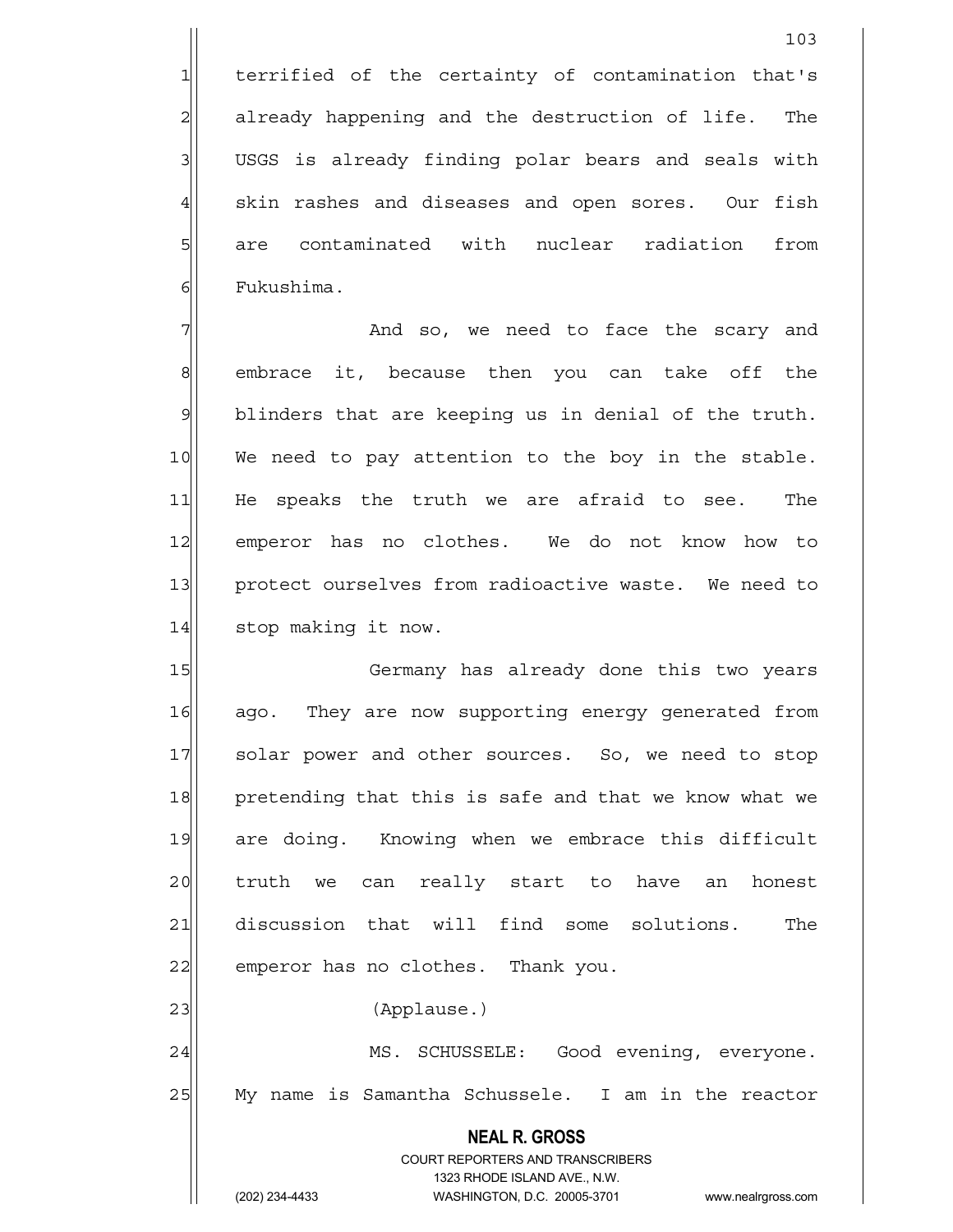1 engineering department at LaSalle Station. And I am 2 responsible for providing technical guidance for a 3 3 3 nuclear power reactor and also managing and tracking  $4$  fuel and all the other nuclear waste and the nuclear 5 material that's onsite.

6 6 And as a fairly new face to the nuclear 7 power industry, I would just like to take a moment to 8 speak the issue of culture shock that I had when I 9 arrived. A shock at, you know, the seriousness that 10 we take with every decision that we make, and at the 11 attention that we continuously give to safety. The 12 safety culture that's established at our plant and 13 all the Exelon plants and all of the nuclear plants,  $14$  at least in the U.S. and across the world, it's held 15 to the highest standard. So, it is always on top of 16 our mind in every decision we make and I never ever 17 question my personal safety when I'm at work.

18 This safety one hundred percent 19 translates to our nuclear waste program. I 20 personally work with the dry cask storage campaign at 21 LaSalle and I can testify that those casks are far 22 | more robust than you can imagine. Over a hundred 23 | tons of steel and concrete form a precisely 24 engineered structure to protect the fuel that we 25 | place inside. And I have walked past those loaded

 **NEAL R. GROSS**

#### COURT REPORTERS AND TRANSCRIBERS 1323 RHODE ISLAND AVE., N.W.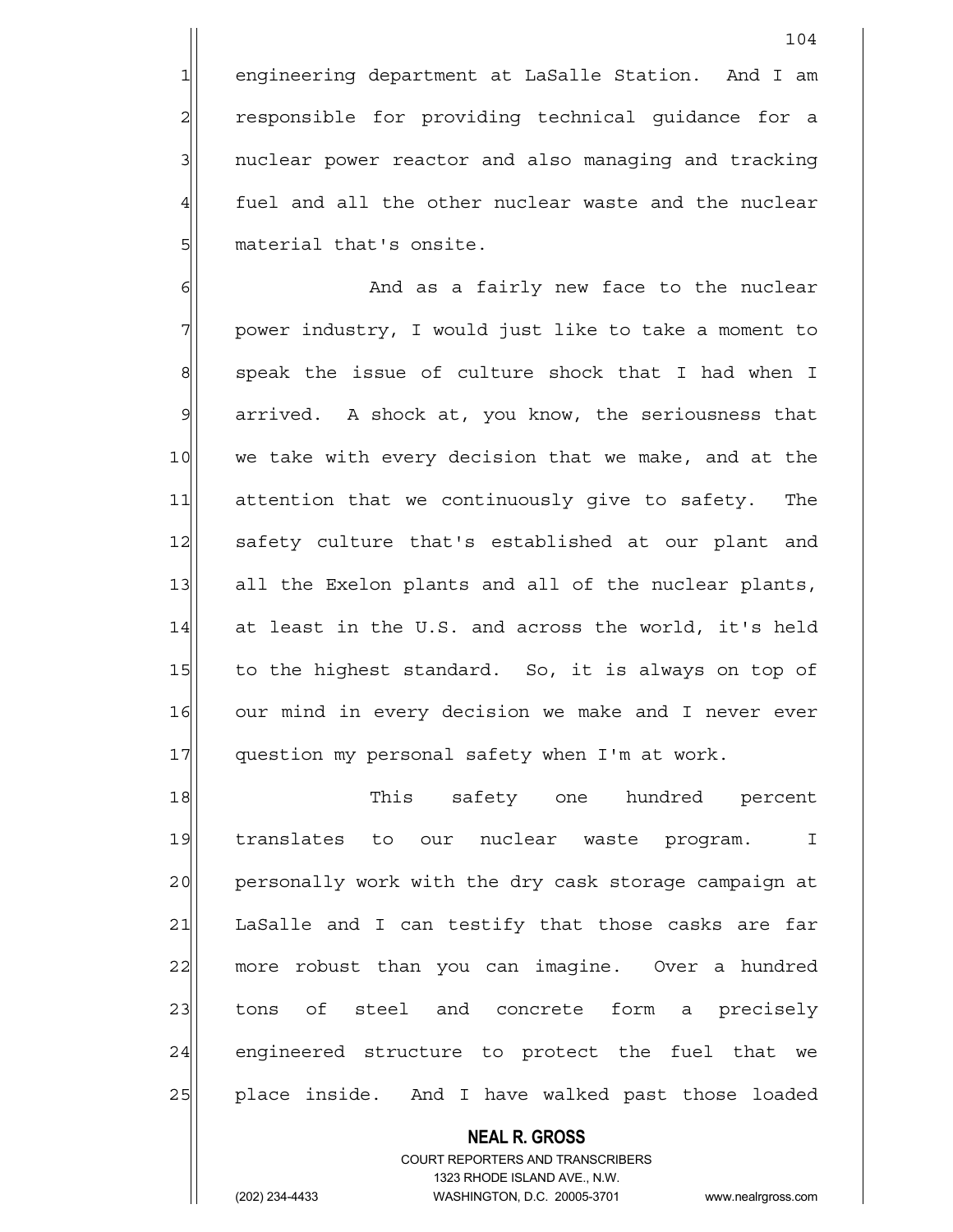1 casks many times, and I assure you that I get way 2 more radiation from the sun that's shining down on me 3 | than from those casks.

4 They've been proven to survive severe 5| hurricanes and earthquakes, aircraft crashes. They 6 have flown planes into those concrete cask storage 7 and the plane was disintegrated with the cask 8 remaining intact. And we've also tested missiles 30 9 times more powerful than a typical antitank weapon. 10 And all this has been done to keep the casks intact.

11 1 I currently live within 50 miles of 12 three nuclear power plants as I'm sure many of you 13 do. I plan on remaining there. I plan to get 14 married there. I plan to raise my family there. And 15 I have the utmost confidence that my future family 16 and I will live in a safe and happy community even 17 | with these nuclear power plants, enhanced by these 18 nuclear power plants.

19 I have confidence in the draft GEIS and 20 I would urge the NRC to adopt the Rule. Thank you  $21$  all for your time.

22 | (Applause.)

23 MS. JUCKETT: Thank you. Next is Rod 24 McCullum, and after Rod, we'll go to Tina Seastrom.

25 MR. McCULLUM: My name is Rod McCullum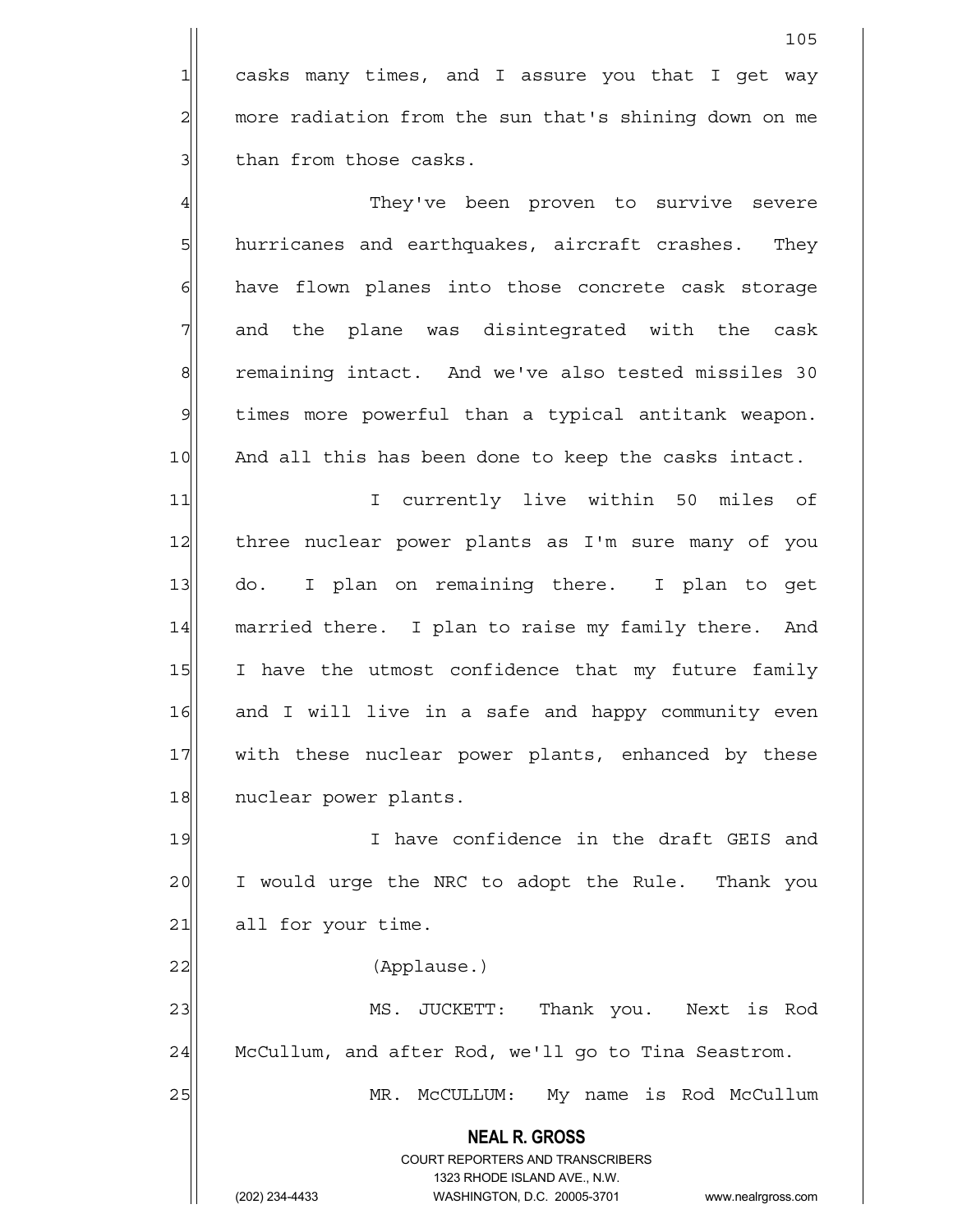1 and I work at the Nuclear Energy Institute, the 2 | industry--

106

3 AUDIENCE MEMBER: Can't hear you.

4 MR. McCULLUM: My name is Rod McCullum 5  $\vert$  and I work at the Nuclear Energy Institute based out  $6$  of Washington, D.C. where I have spent the last 15 7 7 years of my career working on these issues including 8 6 8 the Yucca Mountain, and more specifically the Yucca 9 Mountain repository.

10 But today I can say it's good to be back 11 in Chicago, because before I went to Washington to 12 work on this issue, because I believe it's important, 13 I spent a good portion of my life in this area 14 working in Argonne National Laboratory, working at 15 the Department of Energy, working at a couple of 16 Exelon's nuclear plants. I'm very familiar with what 17 Illinois is capable of in the area of nuclear spent 18 fuel management. I'm very familiar with the world-19 class expertise that exists in this area.

20 **Illinois** has 50 years of experience 21 managing spent nuclear fuel and has done so safely. 22 And I believe that's only going to get better. 23 Illinois has loaded 120 casks, safely stored in pools 24 for 50 years including the only independent spent 25 fuel storage installation - that is the Morris

> **NEAL R. GROSS** COURT REPORTERS AND TRANSCRIBERS 1323 RHODE ISLAND AVE., N.W.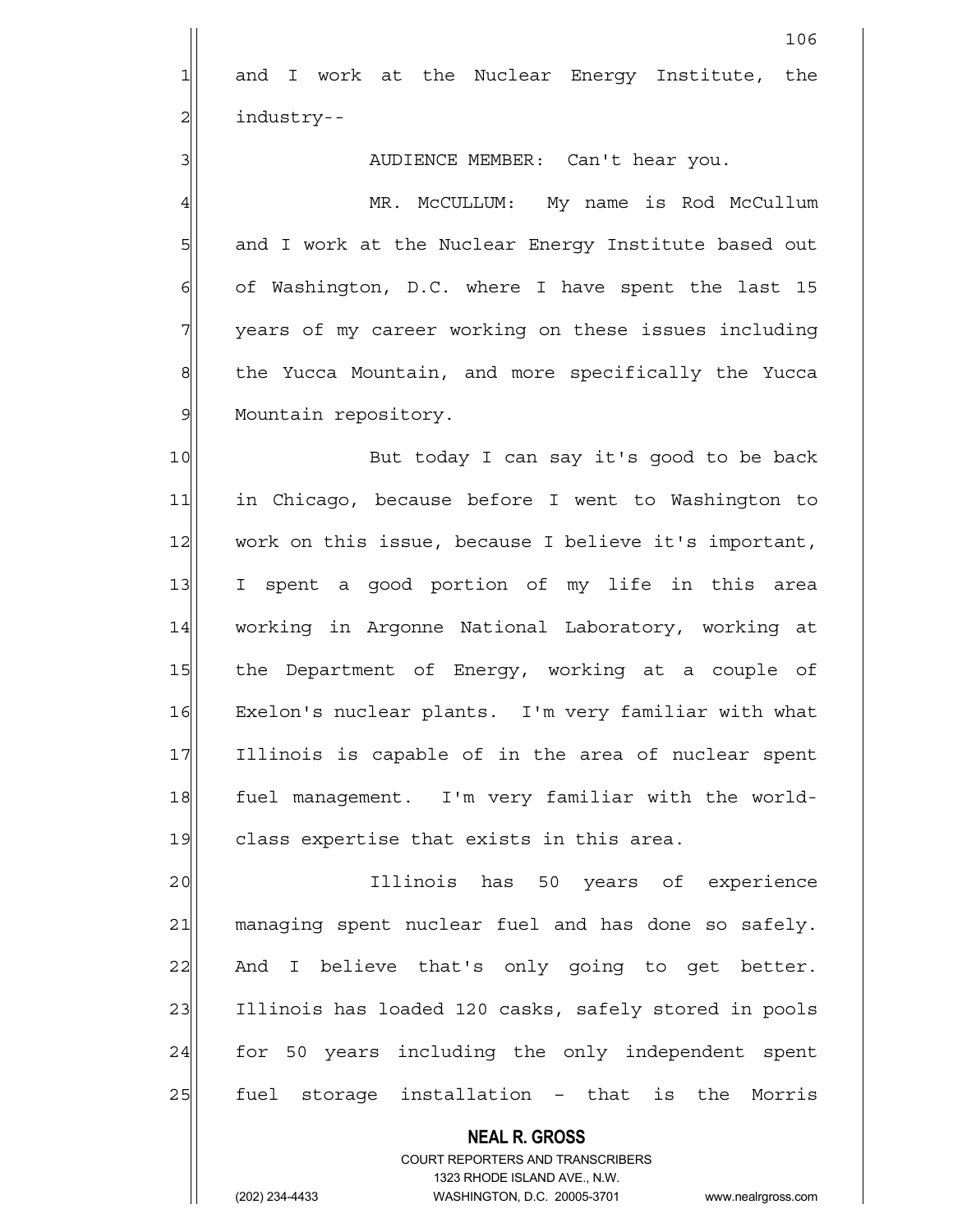1 facility - which was recently relicensed, a very 2 tough, highly specific process like all NRC process  $3$  just to use an example.

4 Illinois leads the nation and has a 5 Sol chance to lead the world in reaping the benefits of 6 6 this experience. 50 percent of your electricity,  $7$   $5,000$  jobs, \$400 million in annual payroll, and \$170 8 million in taxes. Most importantly though, the 9| nitrogen oxide pollutions that are avoided by using 10 all this nuclear energy is the equivalent of 4.3 11 million cars. A lot has been said here tonight, a 12 lot of speculation, a lot of them are flat out 13 untrue. But 4.3 million tons of nitrogen oxide in 14 the air, we know what that does. A very real health 15 situation about air pollution.

16 about to talk about two things 17 specifically that's been mentioned a lot, the safety 18 culture and climate change. I see these things 19 becoming intertwined. Safety culture is not about 20 rhetoric. It's not about anecdotes. It's not about 21 speculation.

22 It's about facts. It's about analysis. 23 It's about questioning the facts and doing more 24 analysis. This is what nuclear engineers do. This 25 is why the young people who got up here are so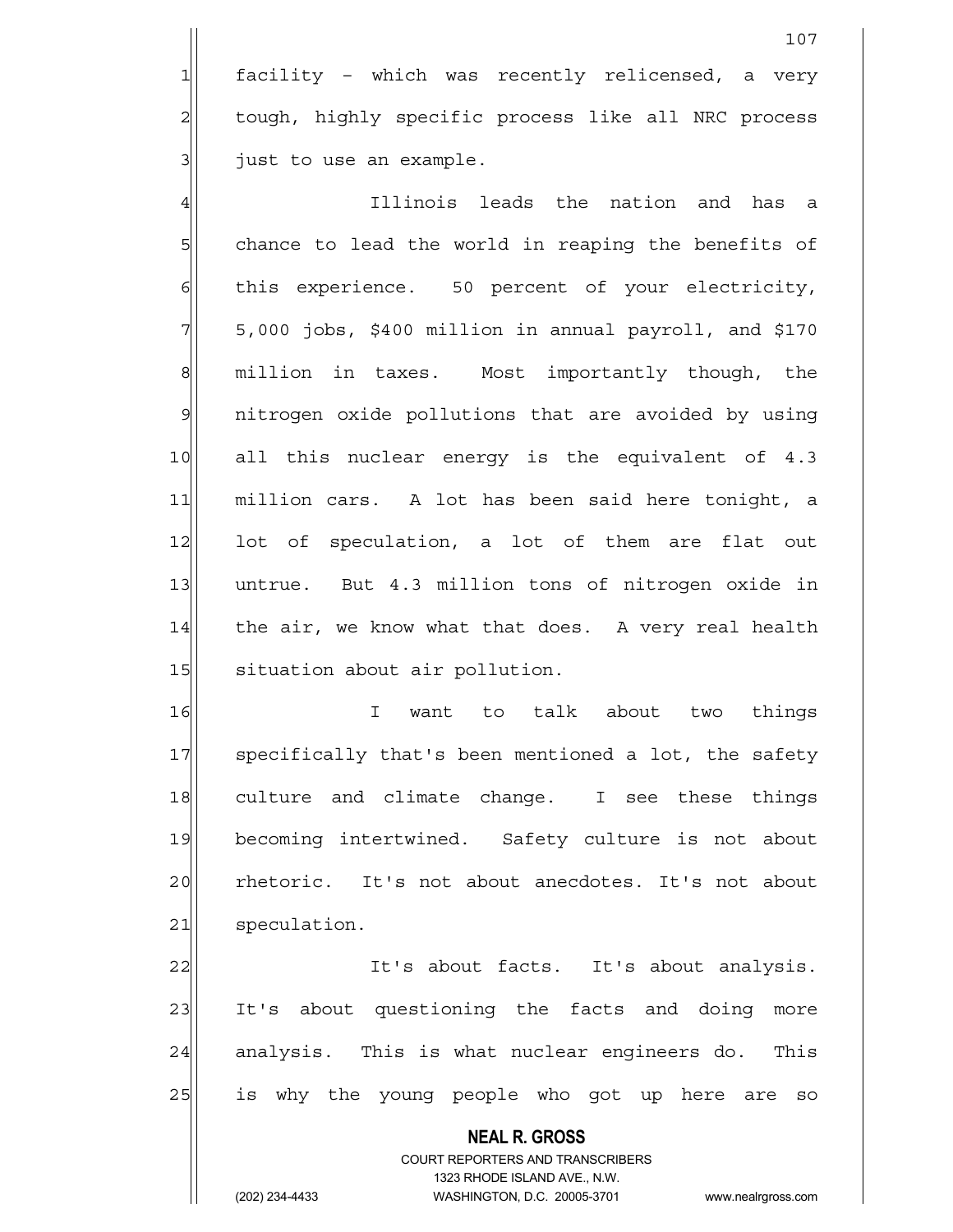1 confident. This is why we have achieved the safety  $2$  record we have.

3 A lot of young people today are looking  $4$  into facts about climate change. They are asking the 5 hard questions. They're deciding to become nuclear 6 6 6 engineers. If we were to turn our backs on nuclear 7 | energy, it is the best weapon we have against climate 8 change. Yes, solar should play a role. Yes --9 should play a role -- based on large-scale 10 electricity generation.

11 1 If we were to turn our backs on our 12 biggest weapon against climate change, I would 13 question the safety culture of our nation. But I  $14$  know we won't do that. I'm heartened to see, when I 15 come to Illinois, so many young people getting into 16 this business and letting their safety culture drive 17 our nation in the right direction.

18 | Now, I could get up here and tell you 19 how Chernobyl or even Fukushima could happen in this 20 country, but I won't do that because safety culture,  $21$  my safety culture won't let it.

22 | Tor all we have achieved, for all the 23 record of safety, I believe it's going to get better. 24 I believe young people are going to be better. \$26 25 billion on the nuclear waste fund, the courts have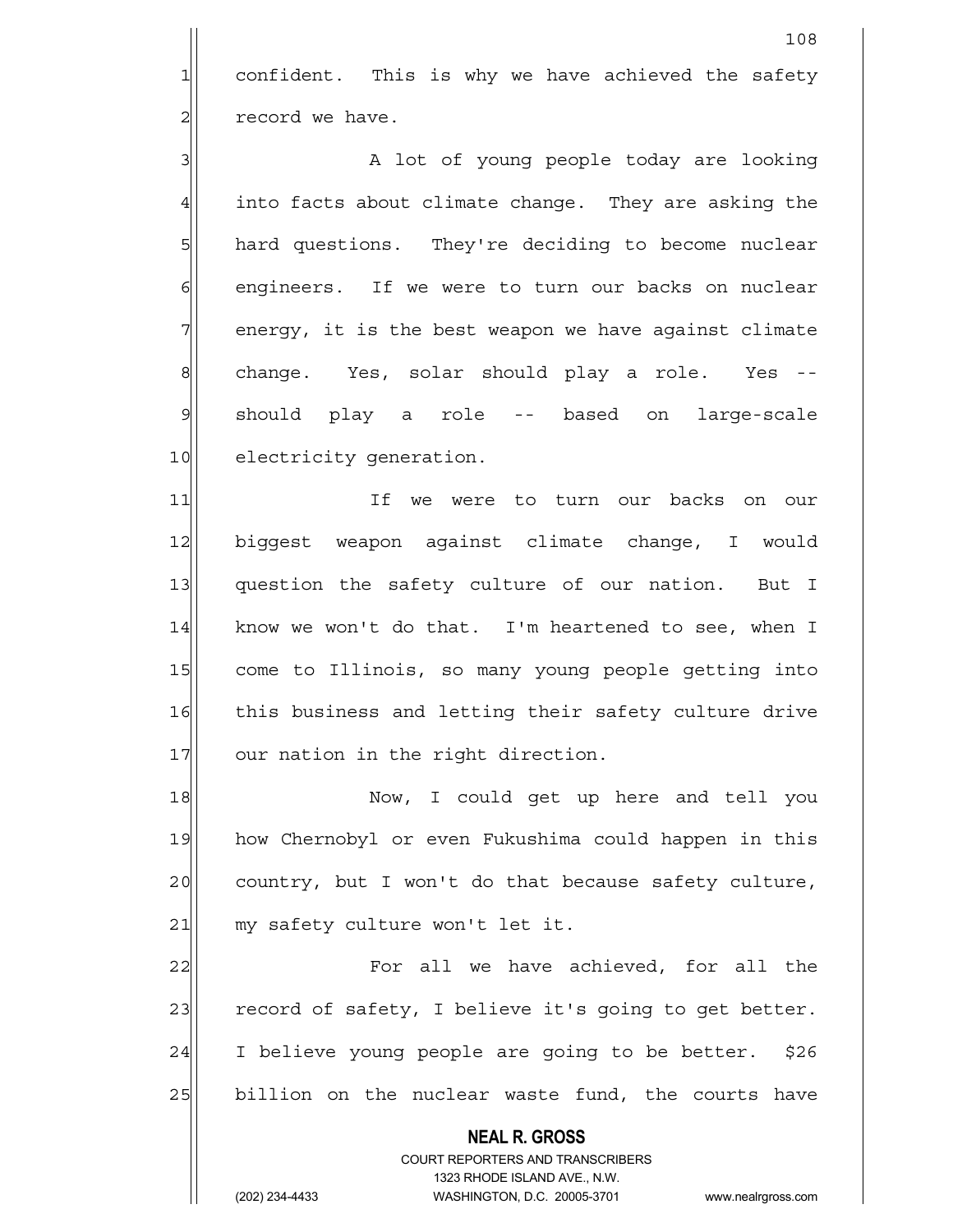$1$  asked NRC to do this. I would also ask the NRC to 2 restart the Yucca Mountain licensing process. And 3 | they're also looking at what the Department of Energy  $4$  is doing with that money.

5 Our government works and I really am 6 gratified not by just hearing my friends and 7 | supporters out here, but all the commentary, all the 8 discussion. This is our process at work. This is us 9 asking questions. I'm confident NRC will come up 10 | with the answers. I look forward and I support this 11 process. Thank you.

12|| MS. JUCKETT: Thank you, Rod.

13 (Applause.)

14 MS. JUCKETT: Next we'll go to Tina. 15 And after Tina, we'll go to Shari Katz.

16 MS. SEASTROM: I'm Tina Seastrom, I'm 17 | here representing myself and -- Nuclear Energy 18 Information Service. We know that you represent the 19 industry and not the consumer or the people of the 20 Earth. We feel -- don't need or want to be at great 21 risk due to the ways of the Nuclear Regulatory 22 Commission. Please change your ways. Nuclear is not 23 the way to go while we have geothermal, solar, and  $24$  wind, and who knows what else? Waste confidence, I 25 have no waste confidence.

#### **NEAL R. GROSS**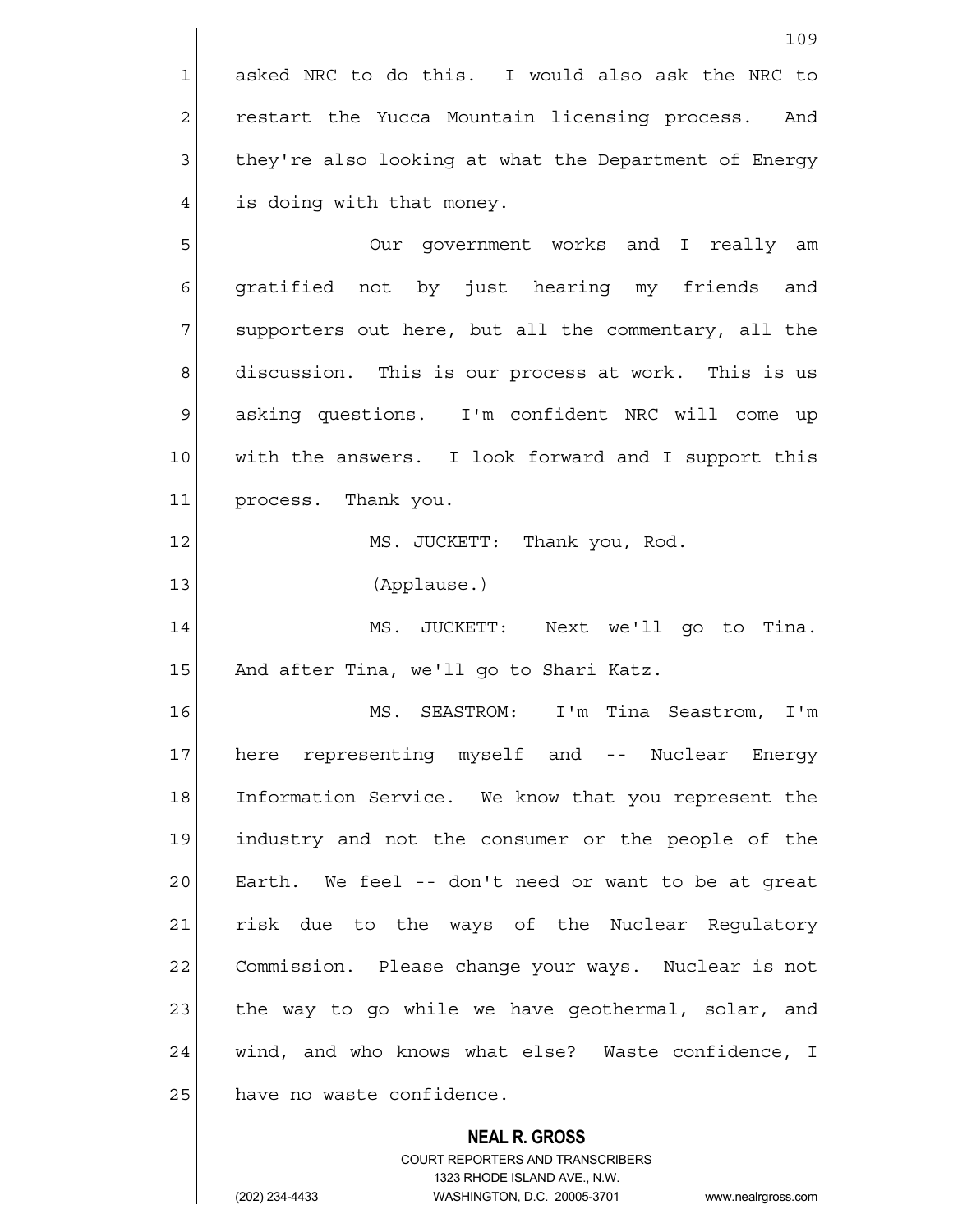|                 | 110                                                                     |
|-----------------|-------------------------------------------------------------------------|
| 1               | MS. JUCKETT: Thank you.                                                 |
| $\overline{c}$  | (Applause.)                                                             |
| 3               | MS. JUCKETT: Is Sheri Katz here?                                        |
| $\overline{4}$  | Sheri? She had to leave, thanks. I just want to                         |
| $5\overline{a}$ | remind you all that you can still submit comments                       |
| $\epsilon$      | online. I know we're having to cut them short, I'm                      |
| 7               | very sorry we have to do that to get through                            |
| $\,8\,$         | everybody, but you can still submit comments online                     |
| $\mathcal{G}$   | or by e-mail or in writing. There's many other ways                     |
| 10              | to comment. And also, if everyone could, please                         |
| 11              | check your cell phones real quick and make sure that                    |
| 12              | they're off?                                                            |
| 13              | AUDIENCE MEMBER: How many more?                                         |
| 14              | MS. JUCKETT: 15 left. For our next                                      |
| 15              | speakers, let's go to Liane Casten, Stephenie                           |
| 16              | Bilenko, and Lisa Donovan. I'm sorry.<br>This is                        |
| 17              | Liane.                                                                  |
| 18              | MS. CASTEN: Can you hear me? Yes. My                                    |
| 19              | name is Liane Casten. I am a journalist and author.                     |
| 20              | I'm going to tell you for a second about my breast                      |
| 21              | cancer book. Two elements - nuclear and treating                        |
| 22              | breast cancer. I won't go into the first, the second                    |
| 23              | is nuclear radiation.                                                   |
| 24              | I can only quickly tell you that after                                  |
| 25              | ten years, the women in Nagasaki developed a mass of                    |
|                 | <b>NEAL R. GROSS</b>                                                    |
|                 | <b>COURT REPORTERS AND TRANSCRIBERS</b><br>1323 RHODE ISLAND AVE., N.W. |
|                 | (202) 234-4433<br>WASHINGTON, D.C. 20005-3701<br>www.nealrgross.com     |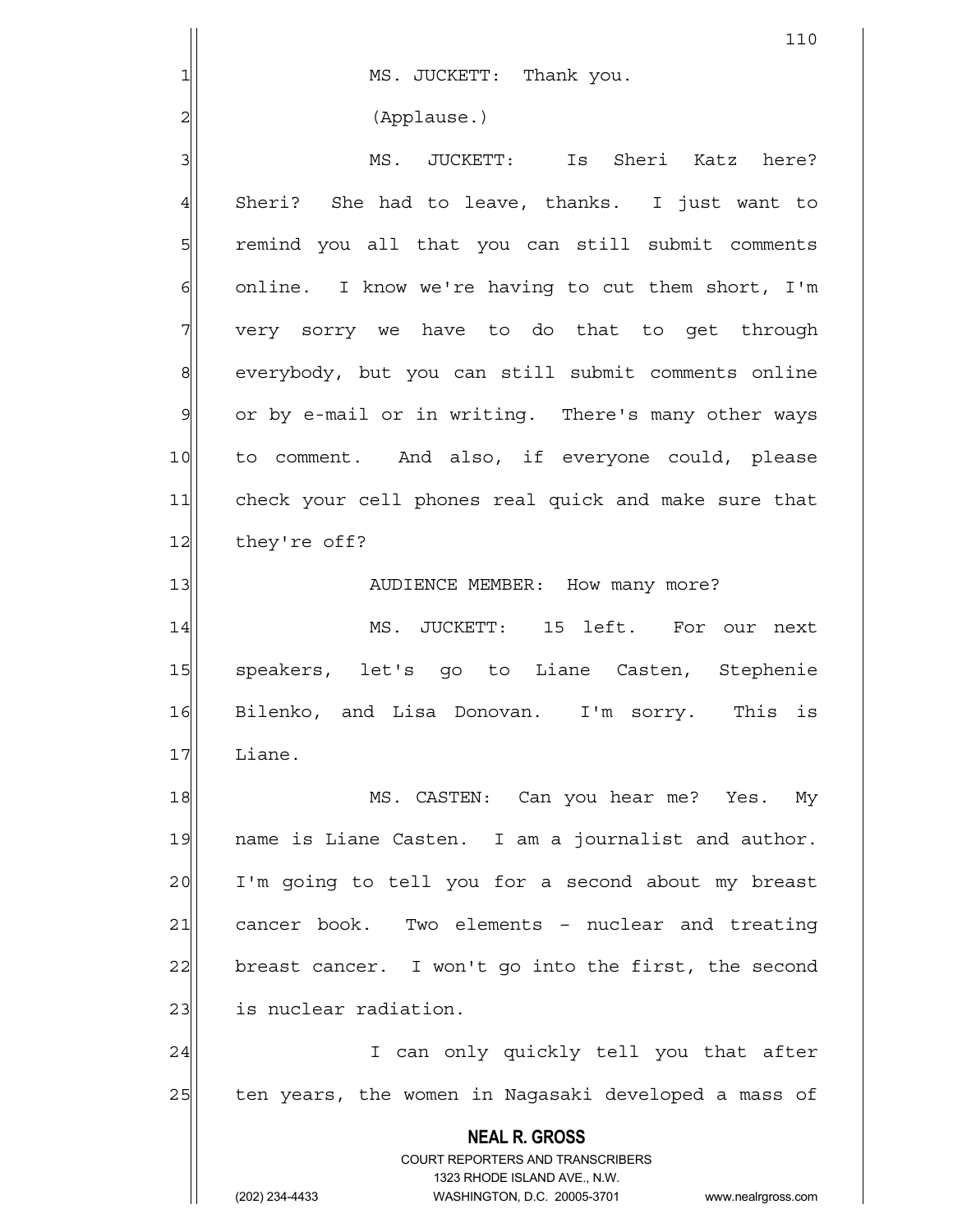1 breast cancer. It's a long-term effect. It doesn't 2 | immediately pop up. You will see it eventually if  $3$  you have been exposed over a period of time.  $4$  Therefore, I'm going to start out by telling you this 5| is an issue of madness dealing with a dangerous  $6$  technology, dangerous, notwithstanding the word safe,  $7$  it isn't.

8 8 B It's a dangerous technology that costs  $9$  way too much; that threatens the lives of thousands 10 of people; that generates poisons even in low-level 11 | emissions; that generates lies and false statements 12 to lull the public into their sense of safety, as a 13 clean technology and nuclear power is not; that we 14 lull ourselves into denial to justify our cool homes, 15 while corporate executives take home their salaries, 16 and while millions and millions of dollars are 17 invested in this technology, while PR firms promote 18 this technology and frankly it's become a mad world. 19 Any time we think it's okay to allow some exposure to 20 radiation through accidents, which are many, or any 21 releases, and any time someone is harmed, that's  $22$  evil.

23 | Let's deal with facts. After Chernobyl, 24 I heard the Russian equivalent of the EPA come to 25 America to warn us about the dangers of nuclear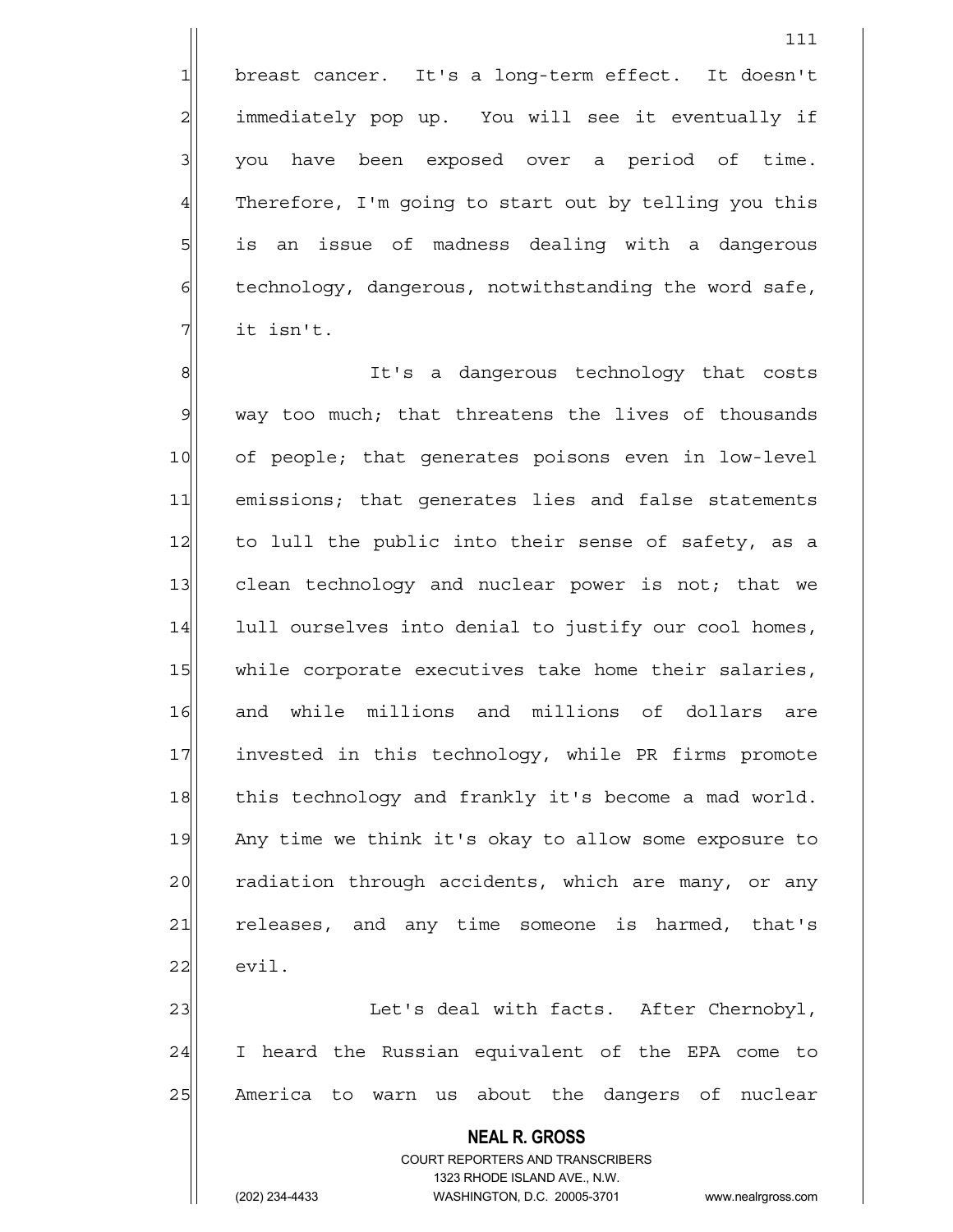1 radiation. He talked about the thousands of people  $2$  who were harmed and died, thousands. He finally  $3$  actually admitted that there were millions, and he  $4$  also admitted the Russian government lied. They 5 didn't want to admit this, they were avoiding it, and 6 6 6 he died two years later. He was involved with the 7 | cleanup.

8 || 8|| No human life is expendable or 9| collateral damage. No one. Accidents will happen. 10 No one must deny this. How can anyone justify 11 harming just one human being when less toxic and more 12 sustainable technology is available?

13 This whole mindset is morally 14 indefensible. If I take a gun and randomly shoot 15 bullets into a crowd, I'd be called insane, criminal, 16 and evil. This technology is no less. Let's just 17 stop making the waste.

18 (Applause.)

19 MS. JUCKETT: Thank you. Next we'll go 20 to Stephanie Bilenko.

21 MS. BILENKO: My name is Stephanie 22 Bilenko. And I am part of the Near West Citizens for 23 Peace and Justice. That group is part of a larger 24 group of the Illinois Coalition of Peace, Justice, 25 and Environment.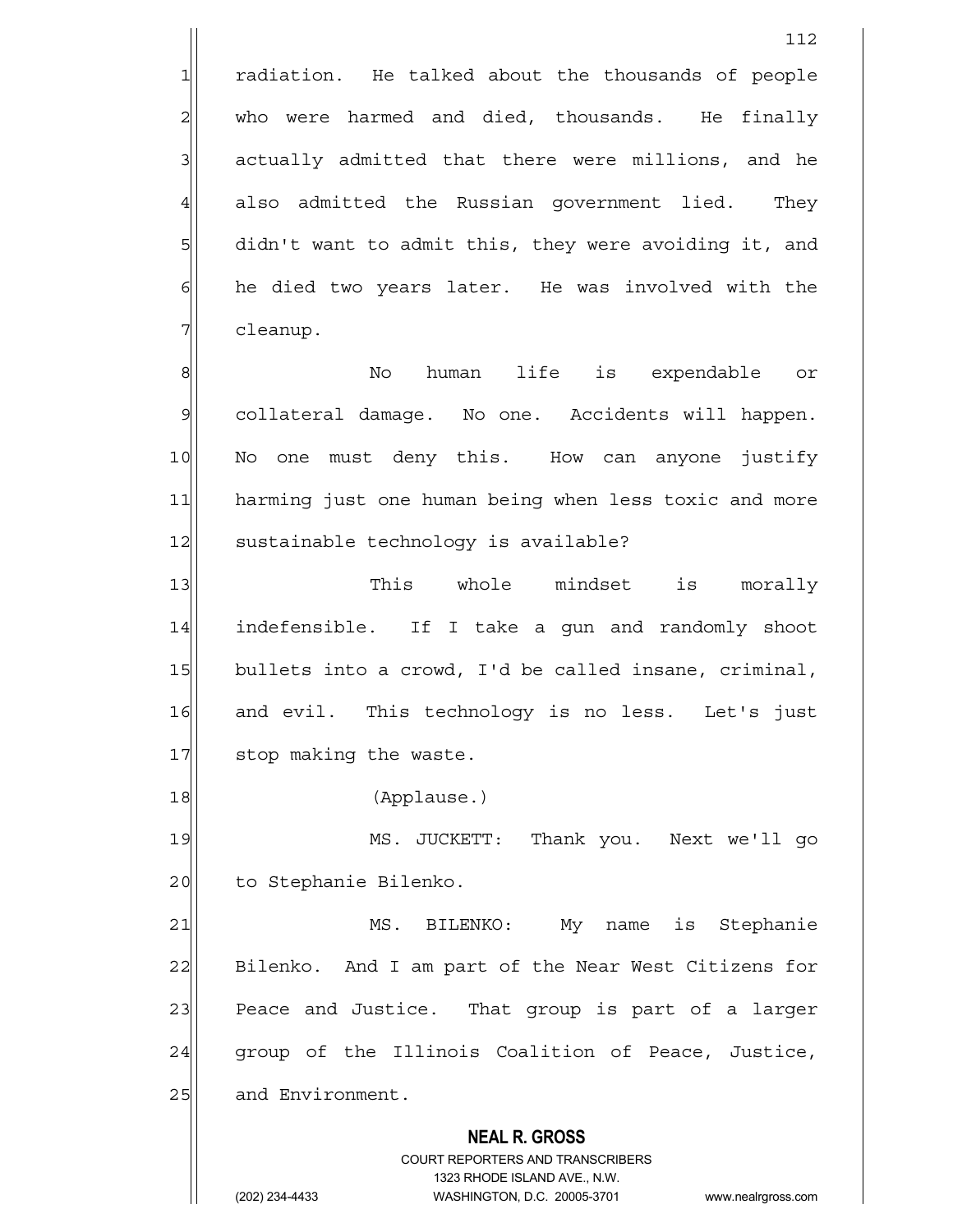1| Illinois is not a waste dump. We don't 2 want any more high-level radioactive waste coming to, 3 or through, Illinois. Nuclear waste is still a 4 problem without a solution. No technology has been 5 proven capable of containing radioactive waste for 6 6 6 6 6 thousands of years necessary to 7 | protect the environment. Debates continue over 8 whether it is even possible to do so. And 9| unfortunately, the United States has failed even to 10 identify the vital site for nuclear waste repository 11 despite millions of dollars and the Federal mandate  $12$  to do so.

13 Mass transportation of nuclear waste is 14 insane. The sheer volume of nuclear waste will 15 require thousands of shipments on our roads, rails, 16 and waterways. Nationwide, there is well over 80,000 17 tons of spent nuclear fuel, with plutonium that will 18 remain toxic for 240,000 years. Other elements in 19 the radiated fuel will be dangerously radioactive for 20 even longer. No storage facility has been designed 21 | that can contain radioactive waste for such periods 22 since spent nuclear fuel contains large quantities of 23 fissile fuel or -- material that can be used to make 24 | nuclear weapons. So, they also must be safeguarded  $25$  to prevent theft.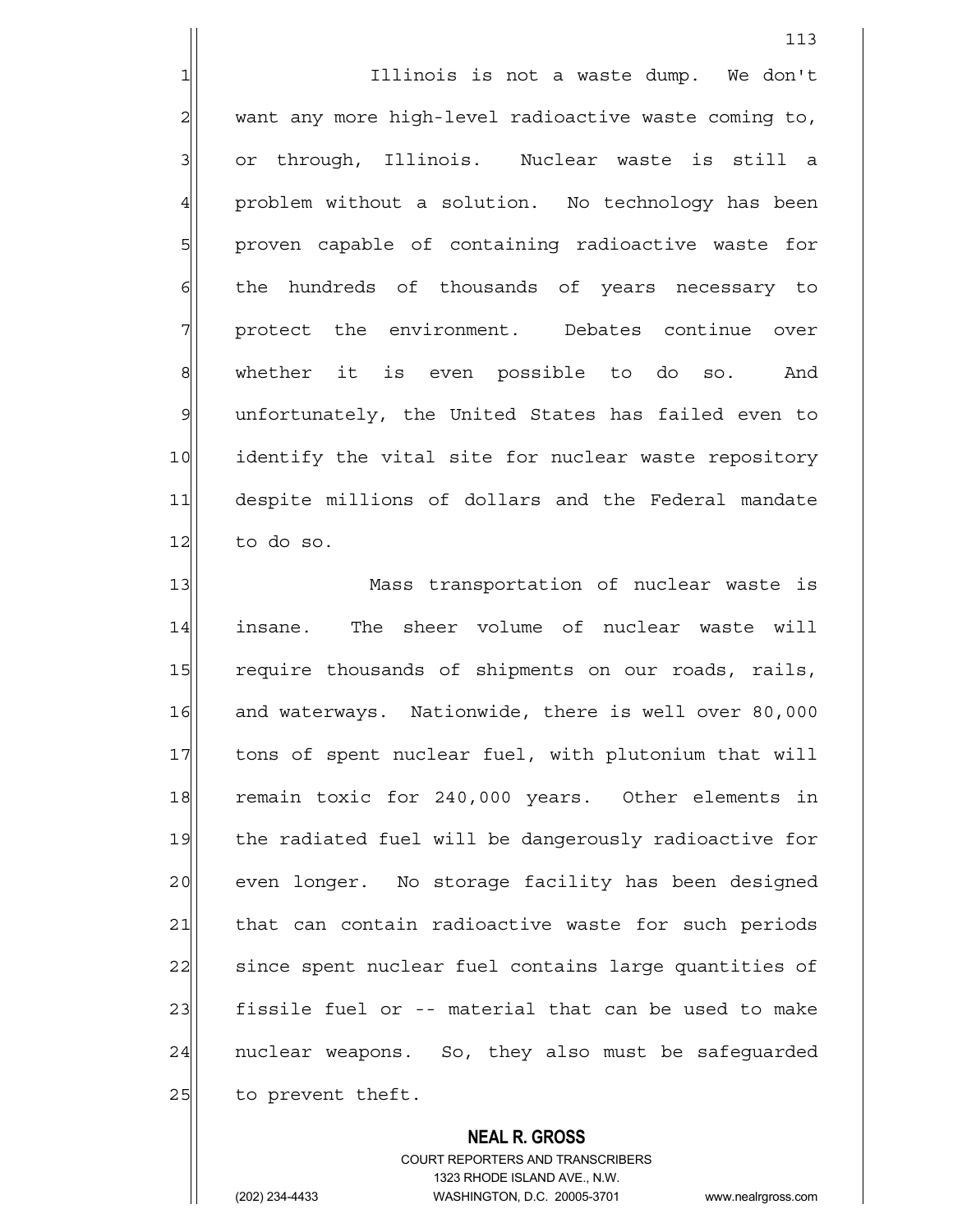1 Proponents of nuclear power treat the  $2$  radioactive waste as a minor matter. It is not. A 3 3 1 nuclear fusion reactor produces waste so lethal that 4 it has to be isolated from the rest of existence for 5 | 5| a quarter of a million years. In theory, containing 6 | high-level waste is possible. In practice, Murphy's  $7$  Law is the safer god. In the real world, it is  $8$  certain that sooner or later things go wrong. By 9 accident or passiveness of nature, that waste is 10 going to leak into the biosphere. And once that 11 happens, anyone and anything that comes into contact 12 with even a few milligrams of it will suffer a 13 | miserable death.

114

14 The more nuclear power we generate now, 15 the more of this ghastly 'gift' will be stockpiling 16 for the people of the far future. A basic concept of 17 morality is that each of us ought to leave the world 18 a better place for those who come after us. If we 19 know better, we ought to do that. One of the 20 essential boundaries of appropriate tech is the 21 boundary between the kinds of matter you can change  $22$  with tools you have on hand and the kinds you can't. 23 And if you can't change it into something safe, it's  $24$  a bad idea to produce it in the first place.

25 | It really is that simple. If you can't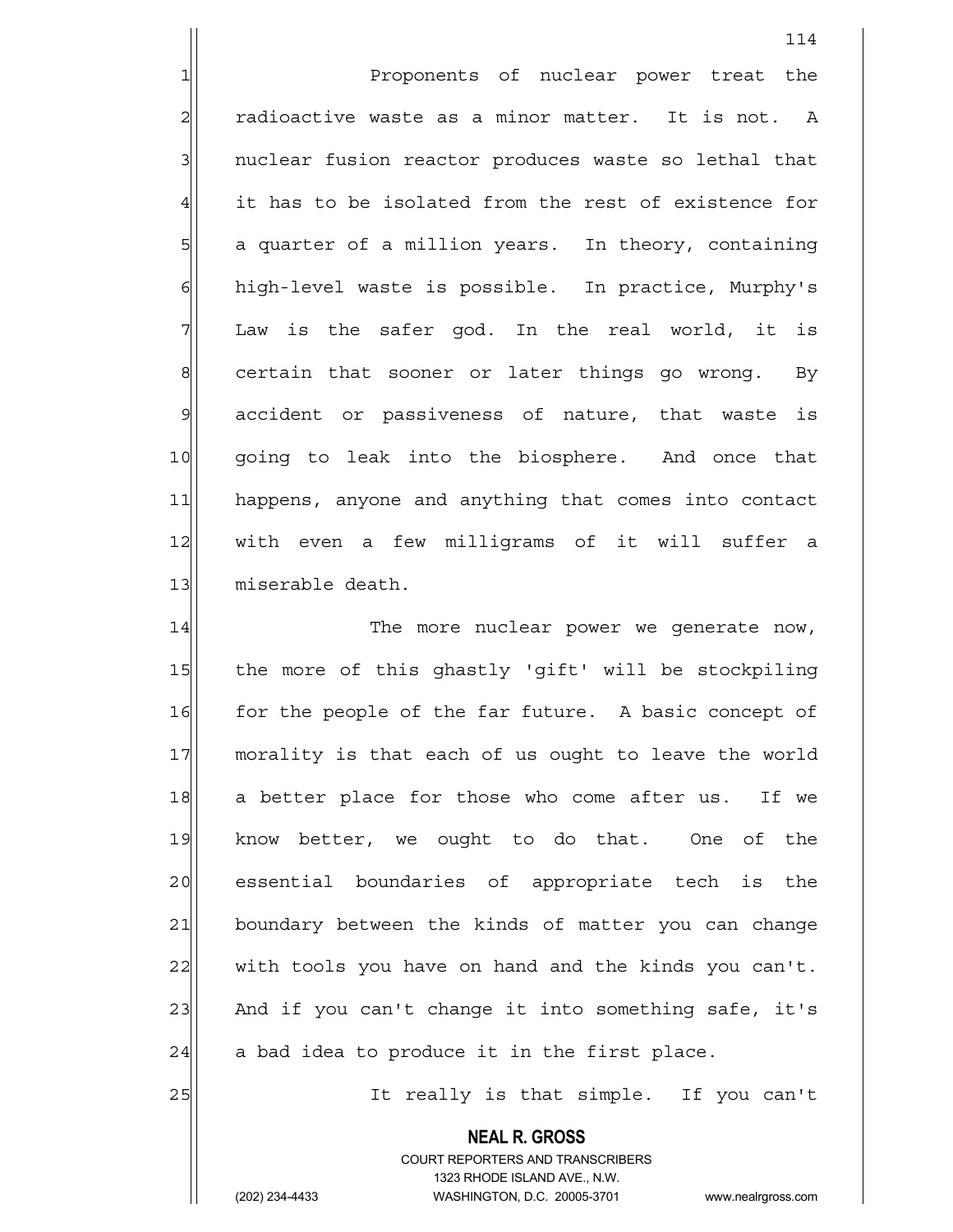**NEAL R. GROSS** COURT REPORTERS AND TRANSCRIBERS 1323 RHODE ISLAND AVE., N.W. 115 1 transform it, don't produce it. Radioactivity from 2| atomic power will pose a threat to life on the Earth  $3$  for the next million years. We are confident that 4 NRC and the waste generators can never contain this 5 | waste for as long as it poses a hazard. But to  $6$  continue making more of it is not just insane, it is 7 | irresponsible and should be illegal. NRC must 8 abandon its waste confidence policy and stop using it 9 to license nuclear power plants. There is no safe 10 dose of radiation and to pursue licensing it on the 11 basis of waste confidence is immoral. 12 And now, I'm speaking as a citizen now. 13 For my children's future, no more nuclear power. 14 These are my grandchildren. Thank you. 15 (Applause.) 16 MS. JUCKETT: Thank you. Our next 17 | speakers, we'll go to Joyce Good, Clare Tobin, and 18 Robert Schwartz. Is Joyce still here? 19 MS. GOOD: Yes, I'm still -- can you 20 hear me? Okay, hi, everybody. Thank you so much for 21 coming, everyone. And I thank you so much for your 22 talking. 23 and 1 I just want to clarify a few things that  $24$  came up about safety concerns and the facts. Well, 25 one of the facts that are to safety concerns is Three

(202) 234-4433 WASHINGTON, D.C. 20005-3701 www.nealrgross.com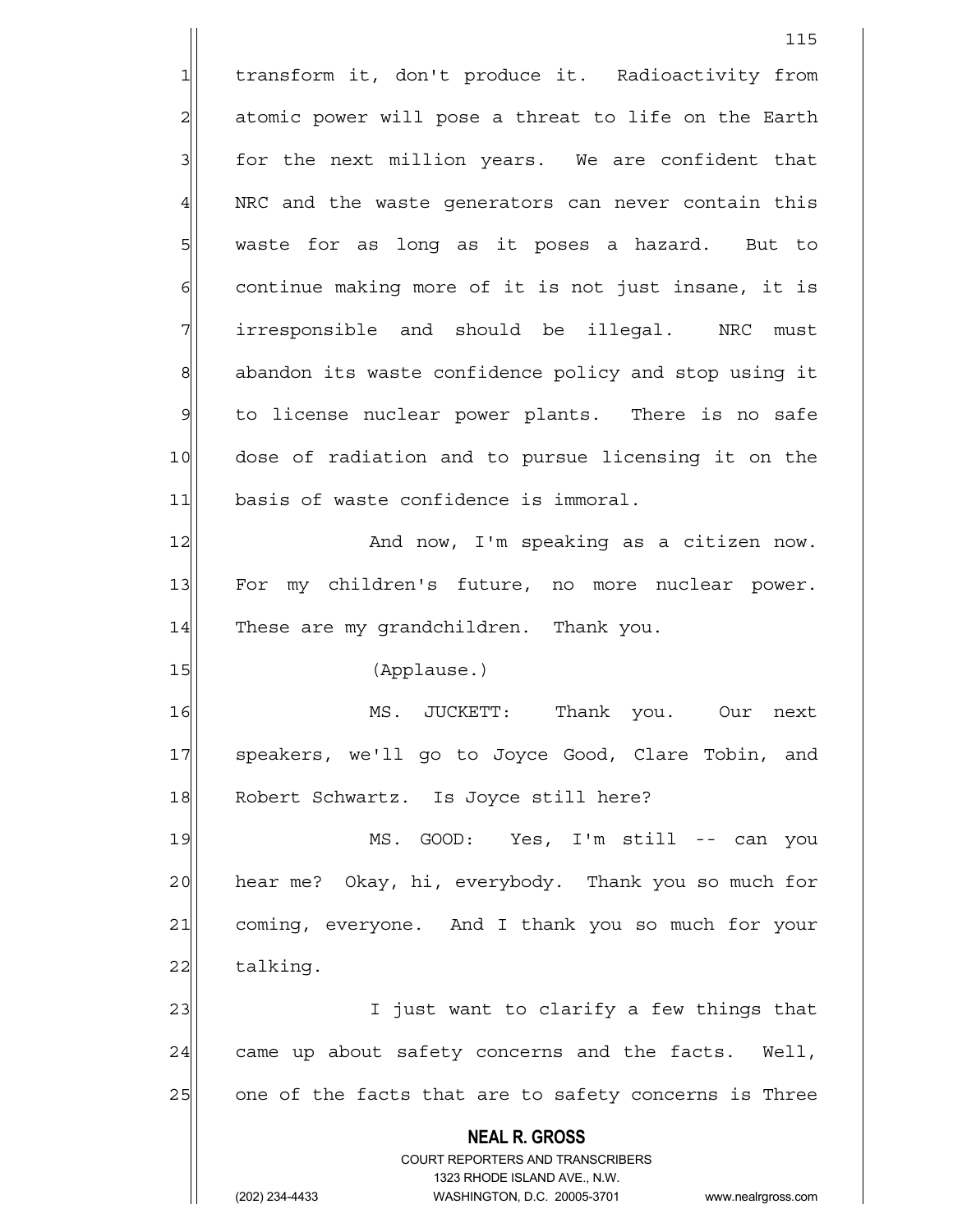1 Mile Island. And I have a very conservative  $2$  accountant who in every way is very conservative. 3 But when it comes to Three Mile Island, he shakes his 4| head and he hates nuclear. Why? Because his 5 5 5 5 relatives are there and they're dying. That is a  $6$  fact. That is not safety concern, that's fact.  $7$  Please say it as it is. My next-door neighbor, 8 who gets sick constantly, a beautiful young man and  $9$  at most he's in his early 30's, he was a victim of 10 Chernobyl. He lived in Poland. He constantly gets 11 ill. He does not know how to solve it. That is not 12 a safety feature. That's a fact, and that's a fact  $13$  we have to look at and we have to look now.

14 Now, the young lady who came up from 15 Exelon, all the people from Exelon, thank you. 16 You're very nice. I like you. I'm sorry you work 17 for Exelon and I'm glad your organization and company 18 provides you with experiences that you feel make 19 things safe. Exelon gets cited many times for doing 20 wrong things. So, don't forget that. But they have 21 never put you in a situation with a tornado or a 22 typhoon or an earthquake. How about that for pools 23 of radioactive waste? You've never experienced that.  $24$  So, you really can't stand up and say confidently  $25$  they have done everything and I do feel safe.

> COURT REPORTERS AND TRANSCRIBERS 1323 RHODE ISLAND AVE., N.W. (202) 234-4433 WASHINGTON, D.C. 20005-3701 www.nealrgross.com

 **NEAL R. GROSS**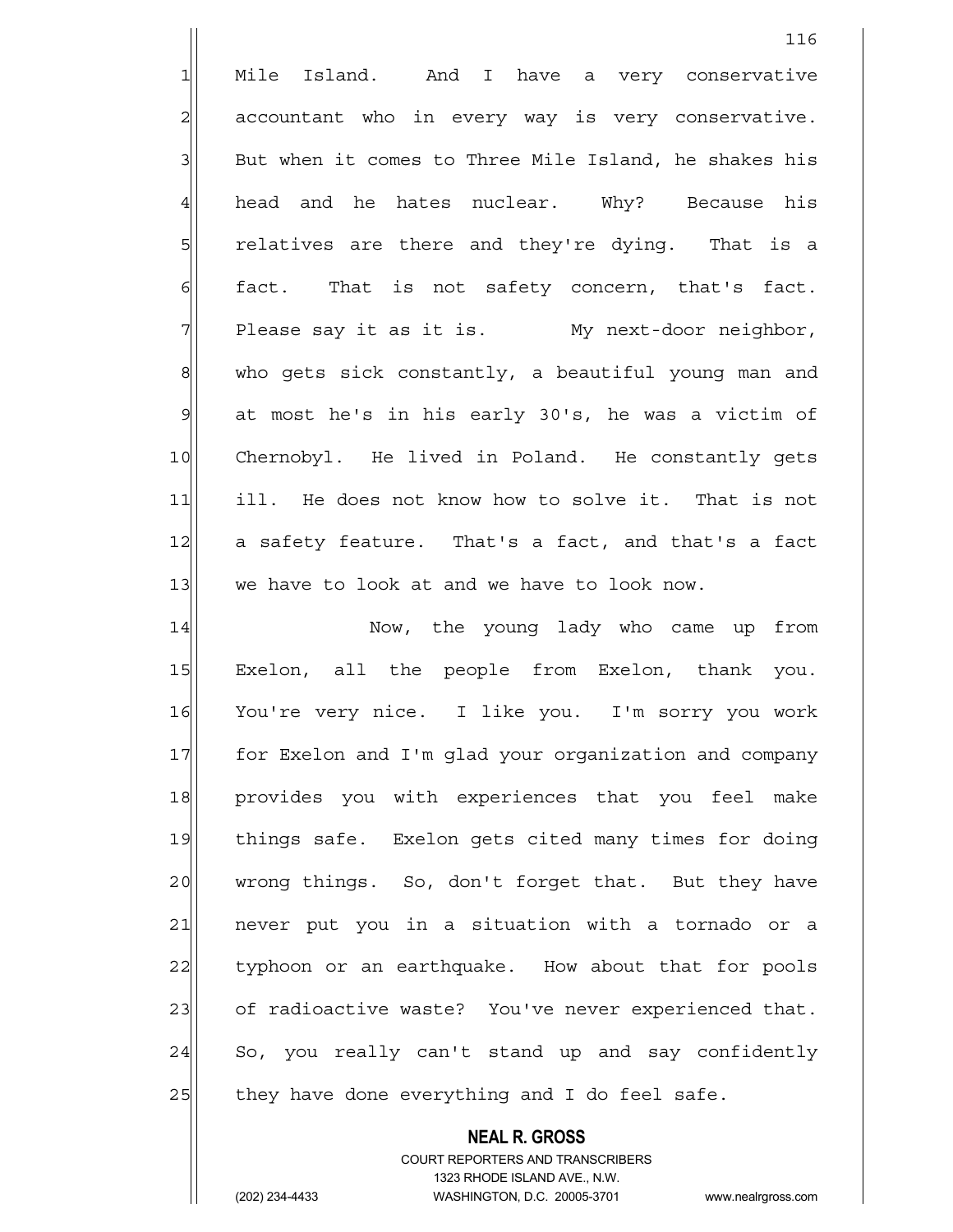1 and lastly, I'd like to say 60 years 2 from now we're going to have a repository? That is 3 3 | totally irresponsible. A repository should be now.  $4$  And the other part that should be now, to reiterate 5 | what my good friends have said, is to stop producing  $6$  this highly dangerous waste. We are people, we want  $7$  to live, give us a chance! Thank you.

8 (Applause.)

9 MS. JUCKETT: Thank you. Next we'll go 10 to Clare Tobin.

11 MS. TOBIN: Hi, I'm Clare Tobin. And 12 I'm here as a mother and a grandmother, and someone 13 who is really very concerned about the actions that 14 are taken by our government. We want to believe that 15 you all represent us and represent our interests, but 16 the history of the nuclear age is not like that. It 17 started off with a bomb, and that was more than 60 18 years ago. And then it was sold as a peaceful way of 19 getting, you know, nuclear energy, that it was a 20 peaceful thing.

21 Well, it's still a horrible, toxic, 22 dangerous process. And if we haven't found a 23 solution to the waste out of 60 years, what  $24$  confidence do you have that we would have the notion 25 to solve it now. No, we don't. It's just like the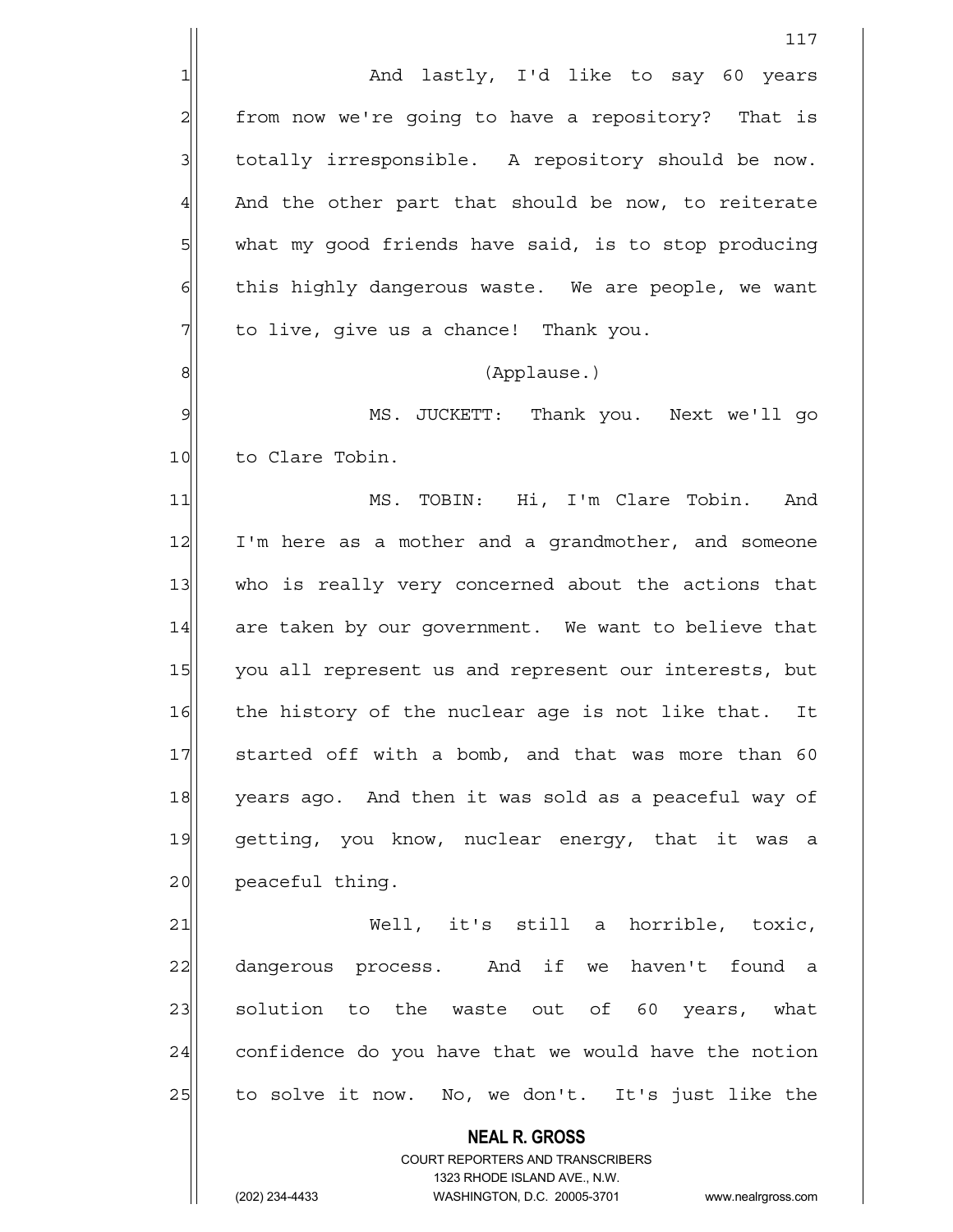1 government, once it starts on one direction, it's so 2 difficult to change it. And all the subsidies that  $3$  you're getting for it, why can't we put those 4 subsidies into good, renewable energy? All that 5 money, we could be free and we could be healthy and  $6$  we could be safe, and so would our children.

7 and for you young people there working, 8 I would implore you to read this book, "Full Body 9 Burden" by Kristen Iversen who worked in the 60s and 10 70s in Rocky Mountain Flats or whatever you call that 11 dump. And the number of commissions and the secrecy 12 and the illnesses and the coverup, and all of the 13 hearings that were heard and that went nowhere, and 14 her life is a testimony. And all the people who are 15 sick and who got ill, you've got to wake up and read 16 those.

17 and let us be courageous and do what we 18 need to do, and it's move away from nuclear forever.  $19$  It's dead.

20 (Applause.)

21 MS. JUCKETT: Thank you, Clare. Next 22 speaker is Robert Schwartz followed by Fran Celle, I 23 apologize if I mispronounced that. I'm having a hard 24 time reading some of the writing. And also Bridget 25 Rorem.

 **NEAL R. GROSS**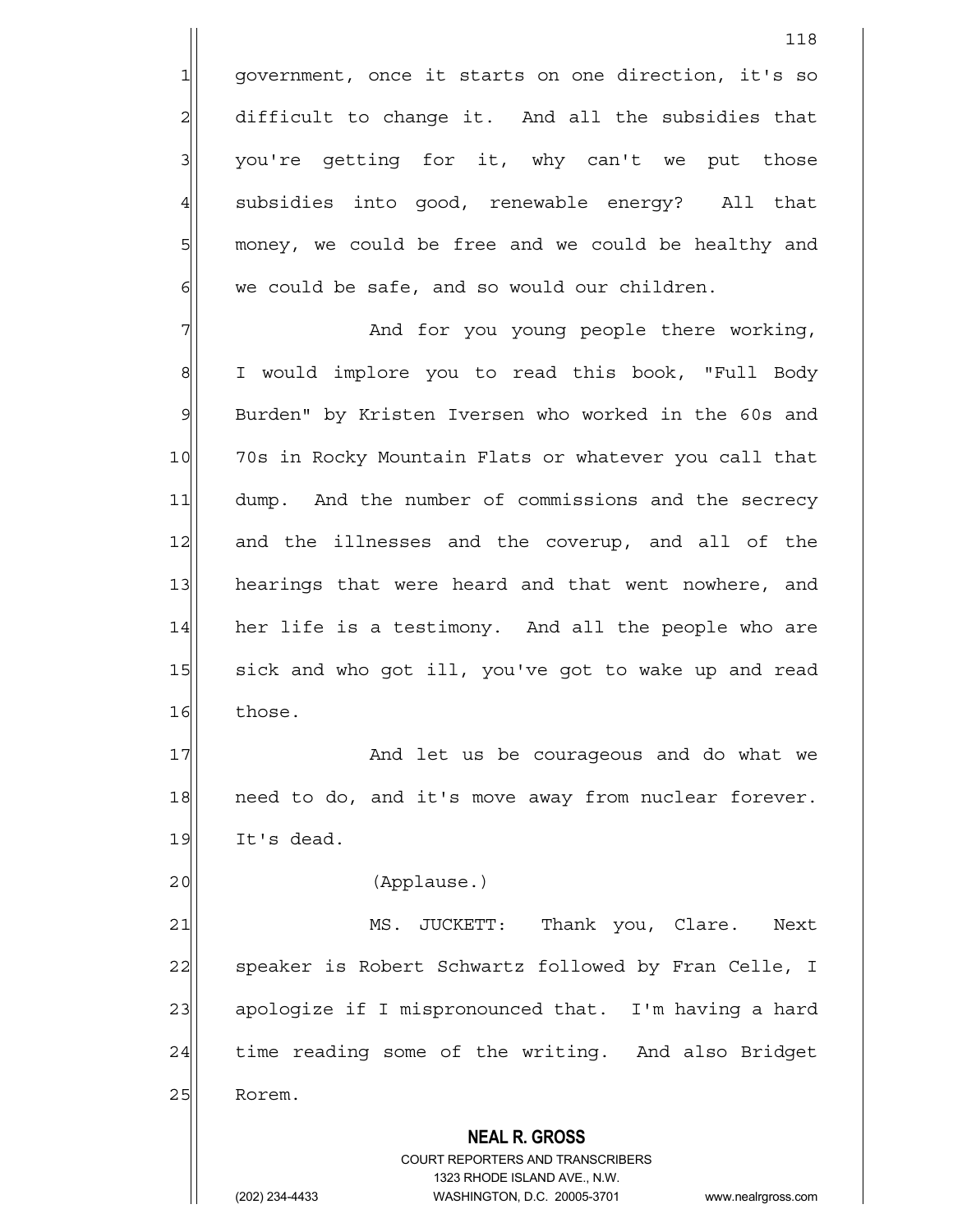119 1 MR. SCHWARTZ: I'm Robert Schwartz. And 2 I do have confidence in the NRC's rulemaking and 3 | policies and procedures. I reside at, well, with 4 this crowd, I don't think I'm going to tell you where  $5$  I reside it. But, as the crow flies, I live eight 6 miles downwind of Dresden Nuclear Power Plant. And 7 There are nuclear spent fuel storage casks there that  $8$  have been there for years. And my  $-$  isn't wired  $9$  shut and I haven't lost any teeth either. 10 I feel safe that the fuel is stored 11 safely and not a threat to my safety or my family's. 12 And I live downwind of the casks. And I represent 13 one of the neighbors and we know the casks. 14 I have witnessed the fuel being put into 15 the casks. I have witnessed the welding of the 16 casks. And I have witnessed the inner cask being put 17 in the outer cask, and I have witnessed the two feet 18 of concrete, the new product concrete poured around 19 the inner casks and the outer lid welded on. I have 20 all the confidence that the NRC's design and 21 engineering will keep the fuel safely stored with all 22 the criteria and the most stringent standards. Each 23 inch is reviewed. The casks are made of neutron 24 material. 25 I have confidence in the NRC's expertise

> COURT REPORTERS AND TRANSCRIBERS 1323 RHODE ISLAND AVE., N.W. (202) 234-4433 WASHINGTON, D.C. 20005-3701 www.nealrgross.com

 **NEAL R. GROSS**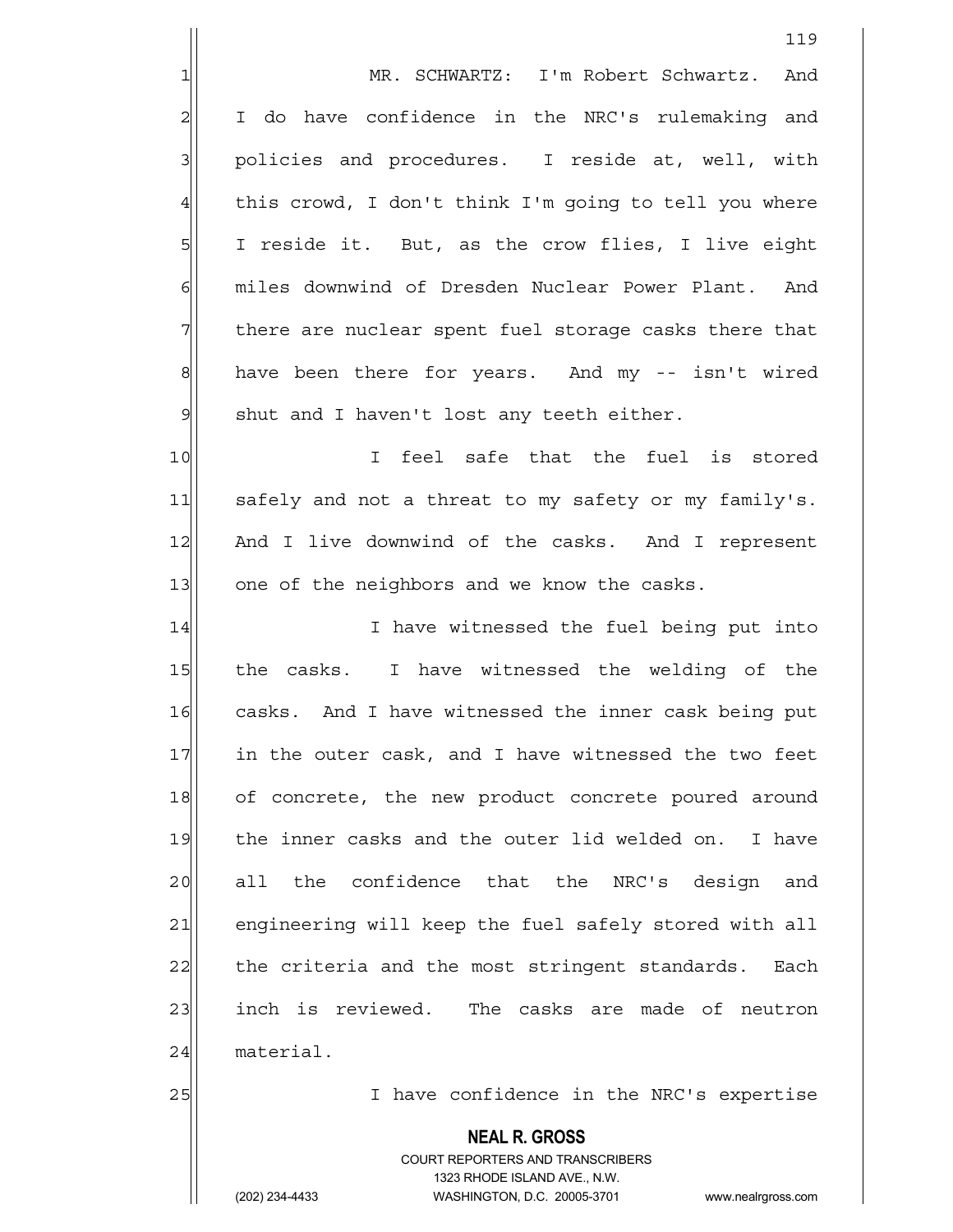1 in continuing to develop policies and procedures to  $2$  protect us as they have done in the past. And I'm 3 3 3 and T challenge the previous speaker who  $4$  contested the safety of the casks and the building of  $5$  the casks in the parking lot after this meeting. 6 Thank you.

7 (Applause.)

8 MS. JUCKETT: Next we'll go to Fran.

9 MS. CELLA: I'm Dr. Francine Cella, and 10 I'm a member of the League of Women Voters of the 11| Elgin area, and I'm also the issue specialist on 12 fracking for the League of Women Voters of Illinois. 13 The League, although the League opposes increasing 14 reliance on nuclear fission, it recognizes its place 15 in the nation's energy.

16 and the speech that I came here to give 17 I'm not going to give, partly because a lot of the 18 points have already been covered, but also because 19 I'm realizing that really the issue here is that what 20 we're looking at is confidence in the NRC. And 21 regardless of that, I am so happy to hear about the 22 culture of safety that is in place in the existing 23 plants, but regardless of what efforts are being made  $24$  within the plants by all you people who are working  $25$  there and doing such a fine job, and I trust that you

# **NEAL R. GROSS**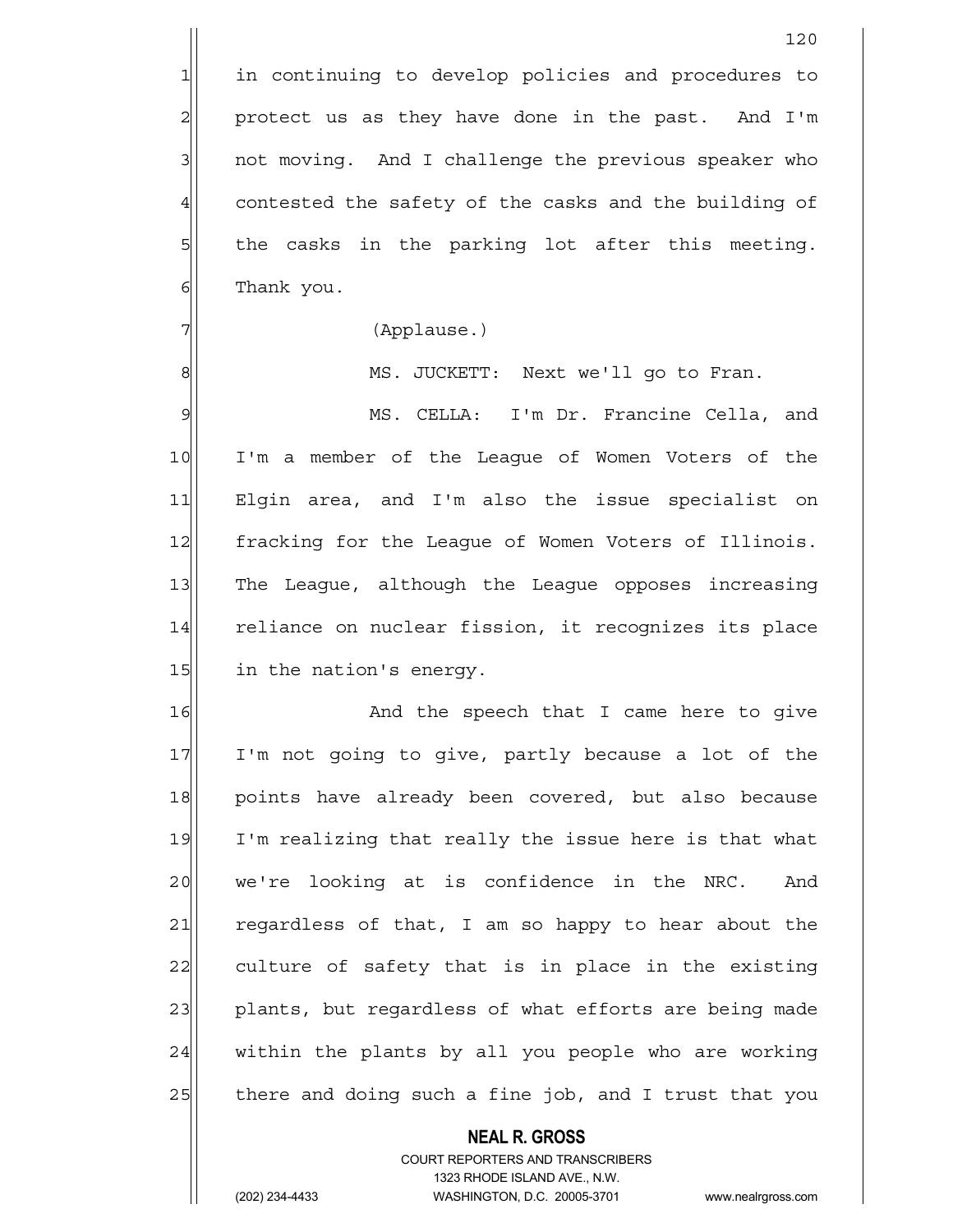1 are all very capable, if the structural integrity of the plant is not sound and the only ones that can solve that are NRC. They are the agency that is responsible for addressing safety problems,

5 So, global and safety -- identify 6 6 6 problems, but the NRC is basically designated by the 7 Tederal government as the responsible agent for 8 8 8 correcting the problems or seeing the problems are 9 corrected. And there has been some history that they 10 have always done that.

11 Several decades ago, the government 12 determined that nuclear plants in seismic zones 13 presented specific increased risks. So, in 1996, the 14 | NRC required that new reactors built in seismic areas 15 be designed with protections against earthquakes. It 16 took almost nine years, however, for the NRC to begin 17 assessing the potential risk and existing reactors 18 that were already operating in seismic areas. In 19 2005, NRC identified its 27 most vulnerable reactors, 20 two of these are in Illinois, the two Dresden units, 21 and eight years later there still has not been any 22 corrective action on those.

23 You know, in this world where, you know  $24$  what, and I don't think anybody in the world 25 disagrees that there is a high risk of nuclear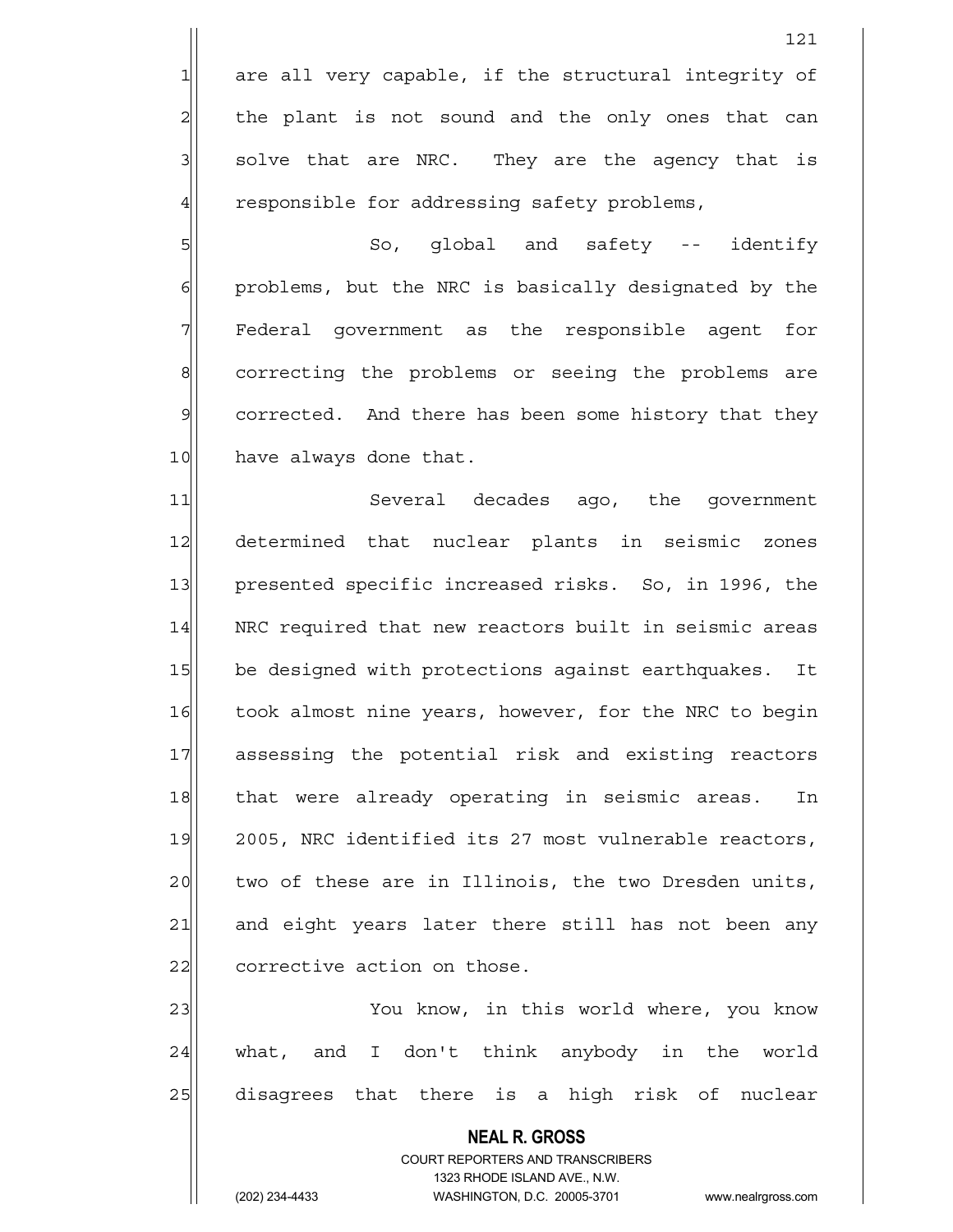1 fission. It's like every conceivable effort has to  $2$  be made to ensure that absolutely nothing goes wrong. 3 The Feds have designated the authority for the safety 4 of our nation's nuclear plants exclusively to the 5| NRC. There are some questions about their track 6 6 6 record with that.

122

7 The So, regardless of how hard you're 8 working in these plants, there's questions, there are 9 serious questions. So, the League does not have 10 confidence in the NRC's waste confidence and draft 11 Generic Environmental Impact Statement, and the 12 document should be thoroughly revised on the basis of 13 objective or review of scientific data which includes 14 NRC's own performance data. And I have been 15 observing, and differentially are kind of - - - - I 16 know we're at the end of the evening now.

17 (Applause.)

18 MS. JUCKETT: Our next speaker is 19 Bridget Rorem followed by William Jones.

20 MS. ROREM: Hi, I'm Bridget Rorem. The 21 nuclear industry and the Nuclear Regulatory 22 Commission, formerly the Atomic Energy Commission, 23 have had nearly 60 years to come up with a permanent 24 solution for nuclear waste, especially spent nuclear 25 | fuel generated by nuclear power plants. I've been

 **NEAL R. GROSS**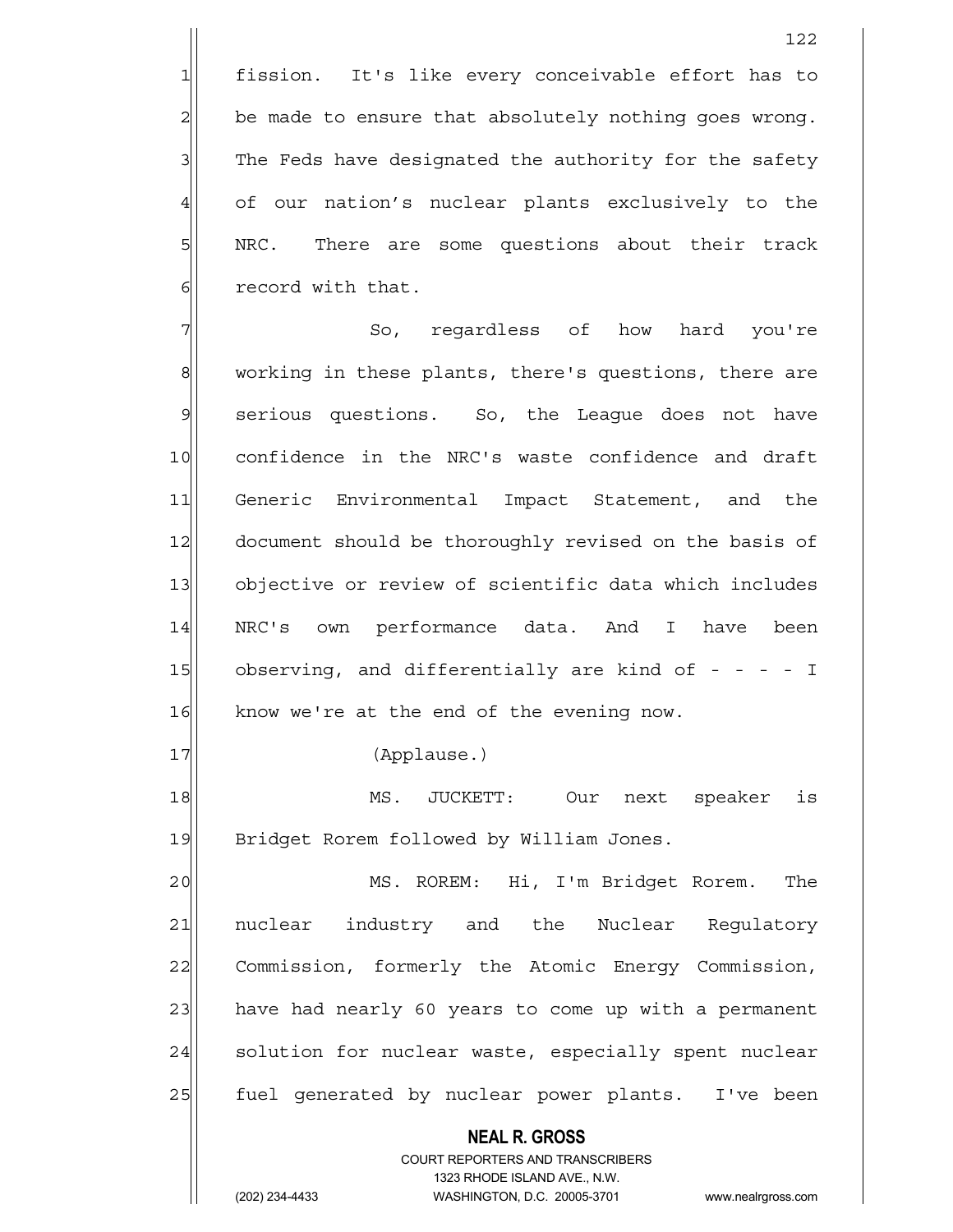1 involved in nuclear issues to a greater or lesser  $2$  extent for more than half that time.

3 Some 34 or 35 years ago, I was in a  $4$  meeting similar to this one. But whether it was 5 | called by Commonwealth Edison or an agency set up to  $6$  oversee and requlate it, I cannot remember. One 7 person commented, made mention of all the methods he 8 knew under consideration for long-term disposal of 9 high-level nuclear waste: shoot it into space, bury 10 it in salt mines, et cetera. Someone from either the 11 | NRC or ComEd responded that we have high hopes 12 currently for the VDH concept.

13 | A year or so later, I received from the 14 NRC a large book addressing the concerns about high-15 level nuclear waste. This was in the wake of the 16 accident at Three Mile Island, and I assume that 17 every citizen intervening in a licensing procedure or 18 otherwise involved in the nuclear issue received such 19 a copy. Therein I discovered exactly what VDH meant,  $20$  a very deep hole.

21 The industry and its watchdog have tried 22 to convince the public for half a century that a 23 solution is on the horizon. They have used jargon 24 and acronyms to sound more authoritative and 25 | knowledgeable on the subject than they really are.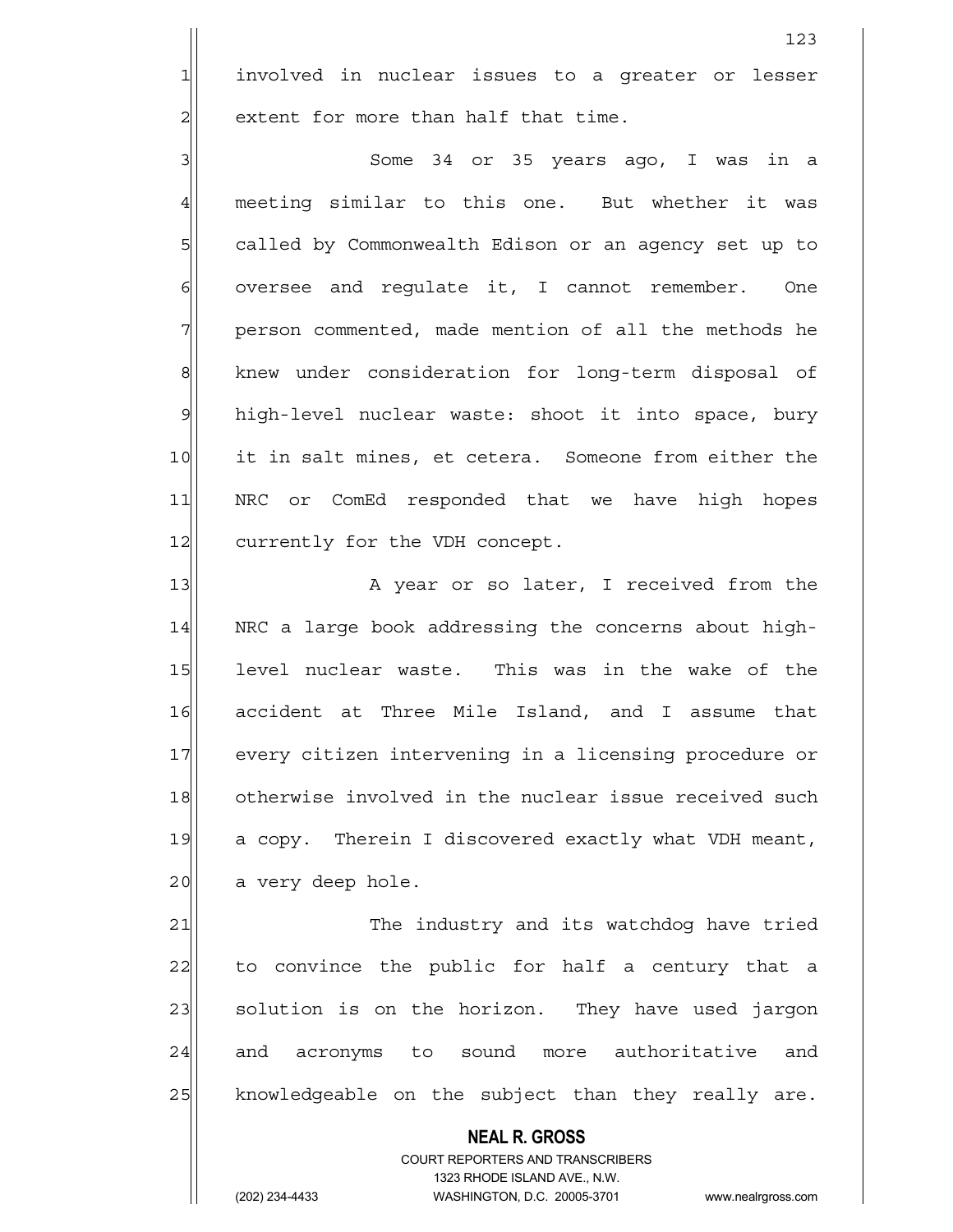1 And nuclear waste continues building up, so nuclear 2 spent fuel is now stored in dry casks at nuclear 3 | plants while they work on the problem.

4 and the state of the simple as this. Everything 5 | leaks eventually. Everything leaks. And nuclear  $6$  matter, when it leaks, contaminates that which 7 7 contains it and everything far, far beyond. Leakage 8 cannot be controlled or contained. Enough! Stop 9 making nuclear waste! There are better, safer, 10 cheaper ways to supply our energy needs. How much 11 | will it cost to contain, watch over, move, clean up 12 leakage for hundreds of thousands of years? Enough! 13 Everything, everything leaks.

14 (Applause.)

15 MS. JUCKETT: Thank you. William Jones? 16 | AUDIENCE MEMBER: No, he went home.

17 | MS. JUCKETT: Let's next go to Debra 18 Michaud, followed by Jeffrey Schramek and Terry 19 Gallagher.

20 MS. MICHAUD: My name is Debra Michaud. 21 I'm a citizen and a business owner. And thank you 22 for this opportunity to speak, yet for the record I 23 want to mention that the only way I found about this 24 meeting was just I have friends who are in 25 environmental organizations. So, I don't believe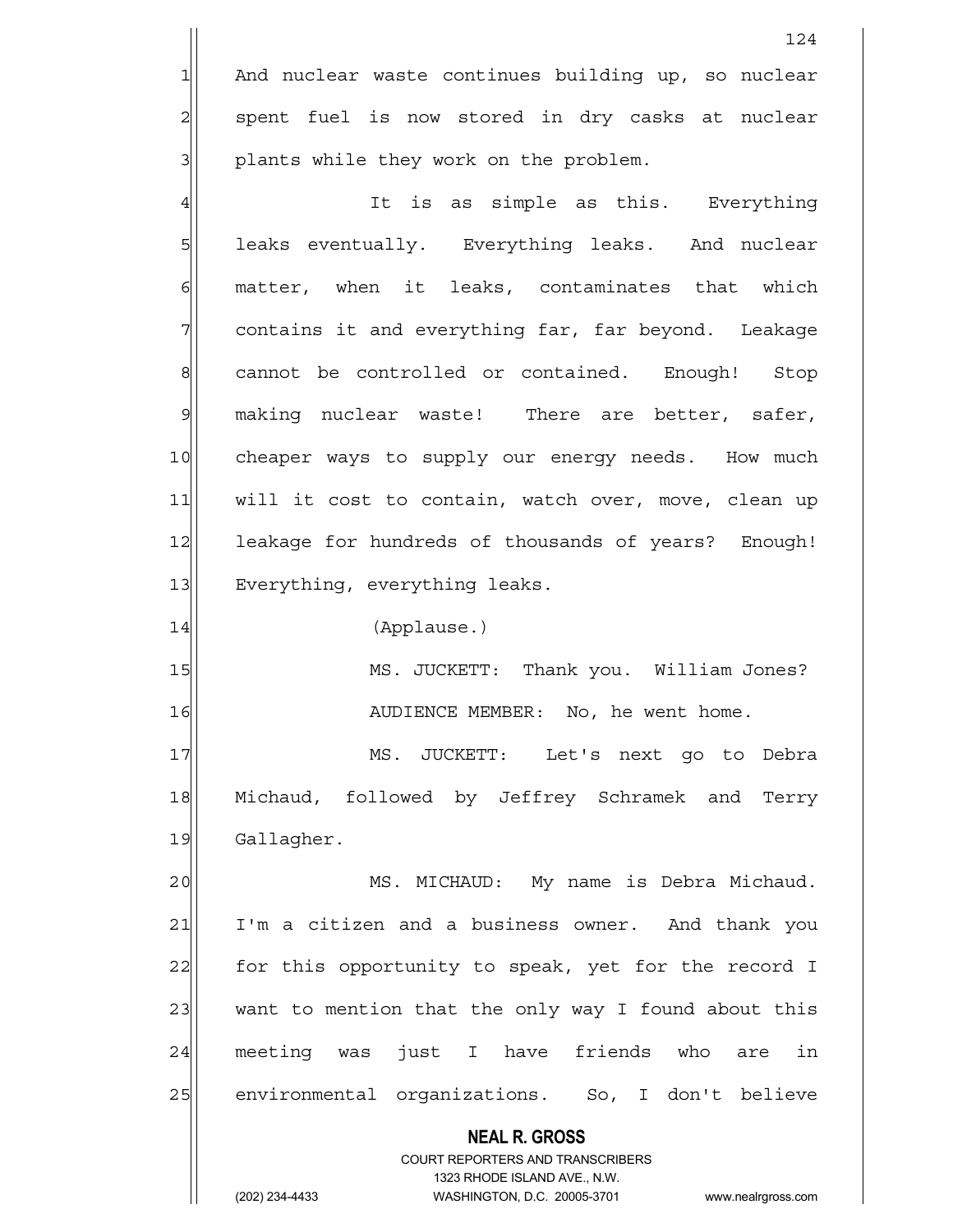1 that this was widely announced. And the fact that 2 there is no mainstream media here is evidence of  $3$  that.

 $\frac{4}{1}$  at this time, there are no facilities 5 for permanent storage of high-level radioactive  $6$  waste. Since the only way radioactive wastes finally 7 become harmless is through decay, which for some 8 isotopes containing high-level waste can take 9 hundreds and thousands of years. The waste must be 10 stored when we have adequate protection for various 11 point in times, but at this time there are no 12 facilities for permanent storage. That actually 13 comes from the NRC website.

14 So, the industry folks and the 15 politicians who spoke tonight and who stand to 16 personally gain from nuclear power through their 17 paychecks and other issues are talking about the next 18 50 to 100 years. And even that they cannot predict  $19$  what is the future as Fukushima has taught us.

20 | So, my question, based on the NRC's own 21 figure, I have a bunch of them actually, does the NRC 22 have a plan for the next 250,000 years of nuclear 23 waste storage and disaster response? Does the NRC 24 have a financial plan to manage nuclear waste for 25 250,000 years? Is the NRC prepared to consider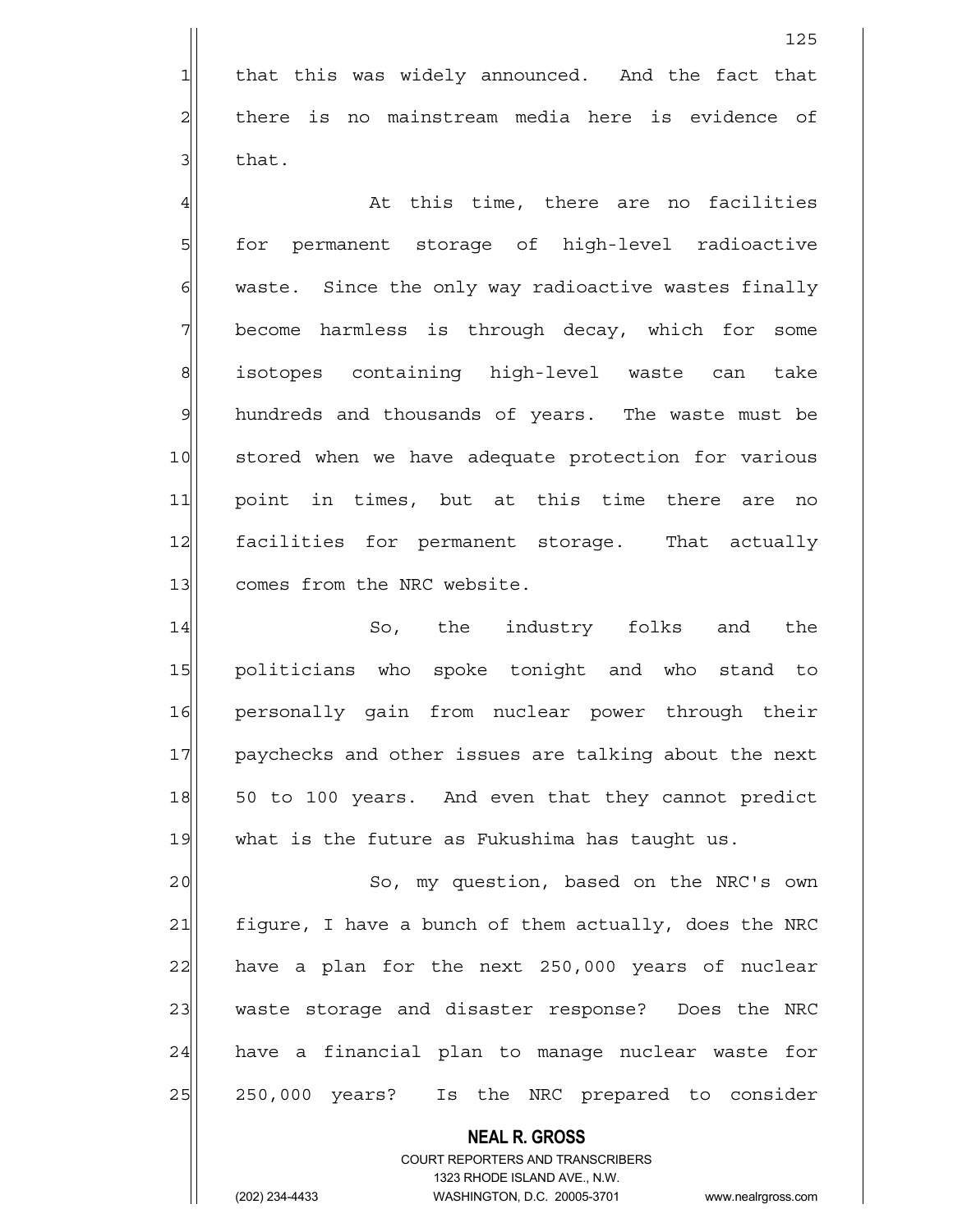1 potential disasters for the next 250,000 years? Does 2 all the NRC feel confident that factors of climate 3 3 change, change into its 250,000-year plan which would  $4$  include predicting water shortages, super storms, 5 5 5 increased flooding and droughts? Has the NRC planned 6 6 for the likely population explosion over the next few 7 hundred years?

8 8 Considering how fracking has been proven 9 by the USGS to produce earthquakes in previously 10 inactive faults, has the NRC figured a way to predict 11 that future generations won't be fracking within a 12 region of nuclear waste storage? Can the NRC prove 13 that humans will be in existence in 50,000, 100,000,  $14$  200,000 years to manage this waste?

15 | The problem with nuclear," says Hubert 16 Reeves, an astrophysicist, "is that it mortgages the 17 | future." Between the time you launch a reactor and 18 the time you dismantle it, more than a century can go 19 by. As a political -- more than a century, there are 20 very few of them in history. We can't talk about 21 political stability on the scale of a thousand years. 22 Imagine the Egyptians had stored nuclear waste, who 23 would manage it today? It's outrageous to think we  $24$  can manage the future at such times as these. When 25 we look at the history of mankind and all its in our

### **NEAL R. GROSS** COURT REPORTERS AND TRANSCRIBERS 1323 RHODE ISLAND AVE., N.W.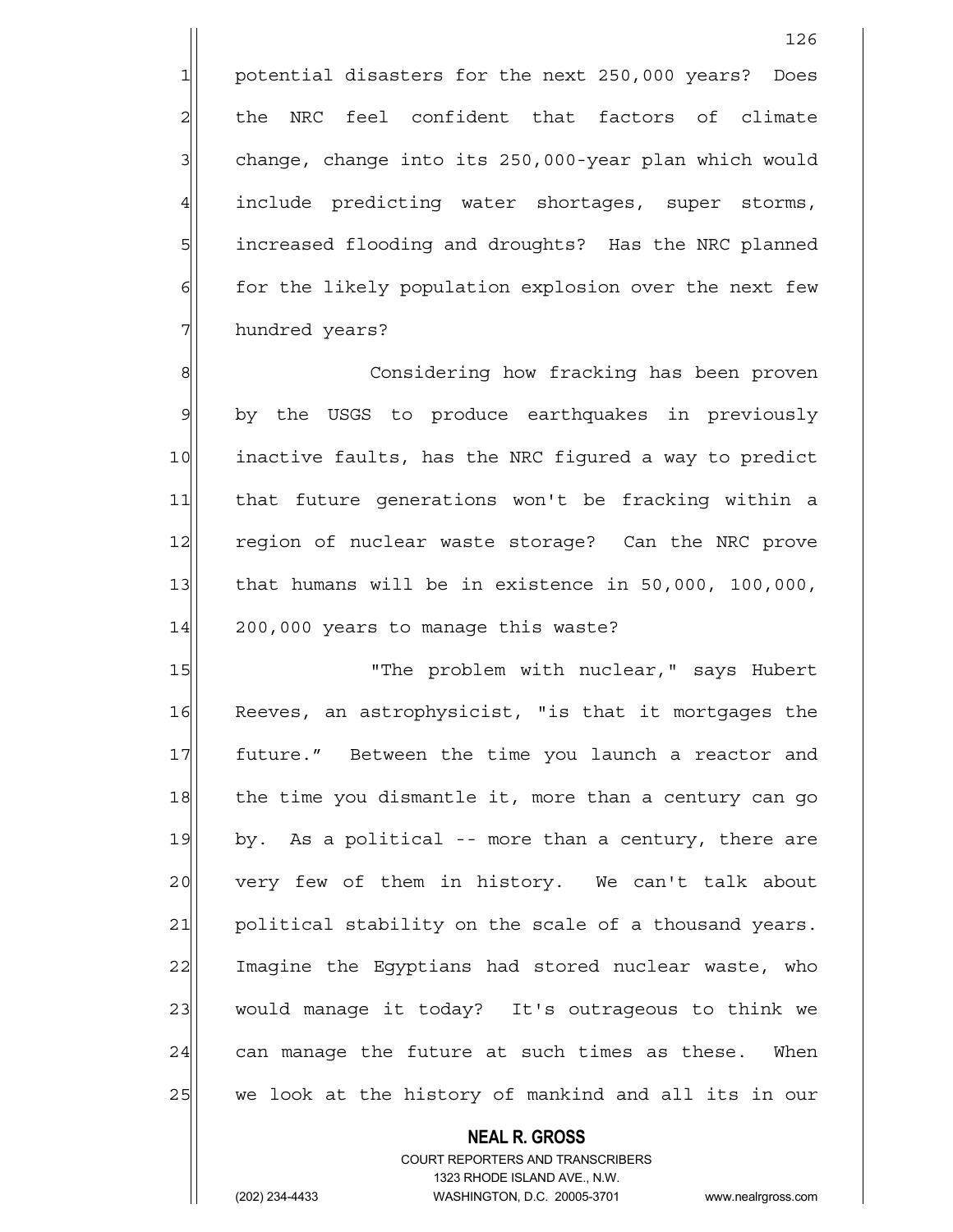$1$  peoples, it's totally outrageous.

2 | Can the NRC morally defend its position 3 3 of bequeathing the problem of radioactive waste for  $4$  thousands of years? The hubris we have as humans, to 5 | leave this legacy of waste for 6,000 human  $6$  generations for a single generation's comfort, it is 7 | immoral and arrogant. And I have no confidence that 8 the NRC represents the interests of the future and  $9$  life on this planet. Thank you.

10|| (Applause.)

11 MS. JUCKETT: Thank you. Next we'll go 12 to Jeffrey Schramek. Is Jeffrey here? We'll go to 13 Terry Gallagher.

14 REV. GALLAGHER: Good evening. I'm 15 Reverend Dr. Terry Gallagher, I'm a public theologian 16 with a Ministry for a Sustainable Earth. And first 17 of all, I want to express my gratitude that you all 18 stuck through this this long, to have this kind of 19 conversation to kind of explore where we're at and 20 where we're going. I appreciate the NRC offering and 21 inviting us to discuss.

22 As a theologian, I often remark it's 23 interesting that every major world religion has some 24 form of the golden rule. Every single major world 25 group has some form of "don't do unto others that you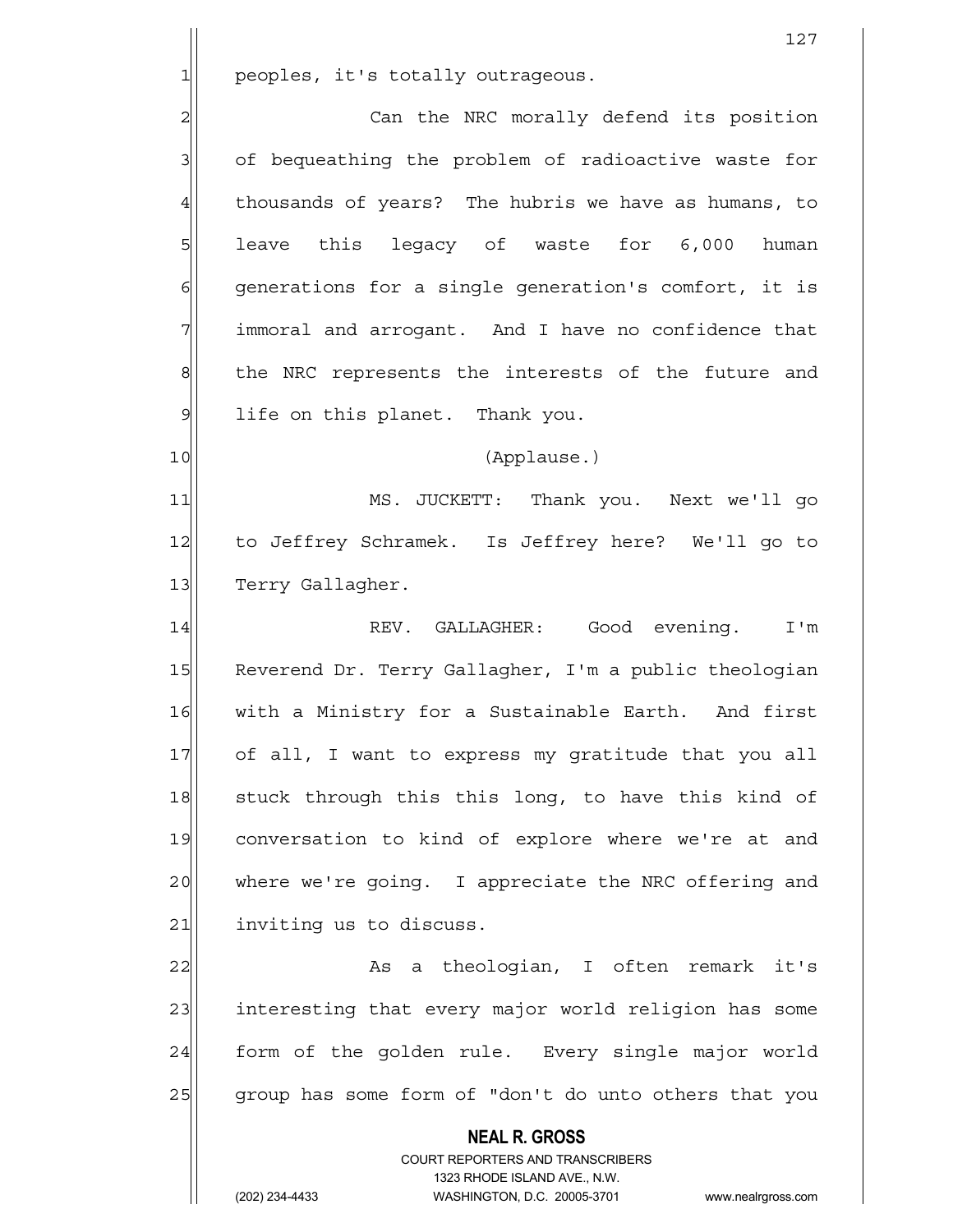1 wouldn't want done unto you." There is something  $2$  about that that just resonates with our humanity. 3 That we're called to care for others. That we're 4 called to care beyond short-term economics. That 5 we're called to care for our future.

6| So, I'm here to speak for our future. 7 And I'm here to tell you it's unethical to require 8 8 future generations to handle the waste that we're 9 | generating. It's unethical to put this burden on the 10 future generations. We wouldn't have wanted it done 11 to us. Where do we get off thinking that we have the 12 right to do it to others?

13 So, the short-term approach to handling 14 | nuclear waste is unethical. If we're going to have 15 | nuclear power, then we need to be honest and face it 16 and handle it within our generation. The answer is 17 we haven't found a way to do that here. So, until we 18 do, we need to stop. It's unethical to put our 19 generation to the future generation. It's in our 20 humanity.

21 We're addicted to cheap fossil fuel and 22 cheap power. We need to look beyond short-term 23 economics. We need to think about what is truly  $24$  human and what we would want future generations to 25 have to bear because we wanted the lights on.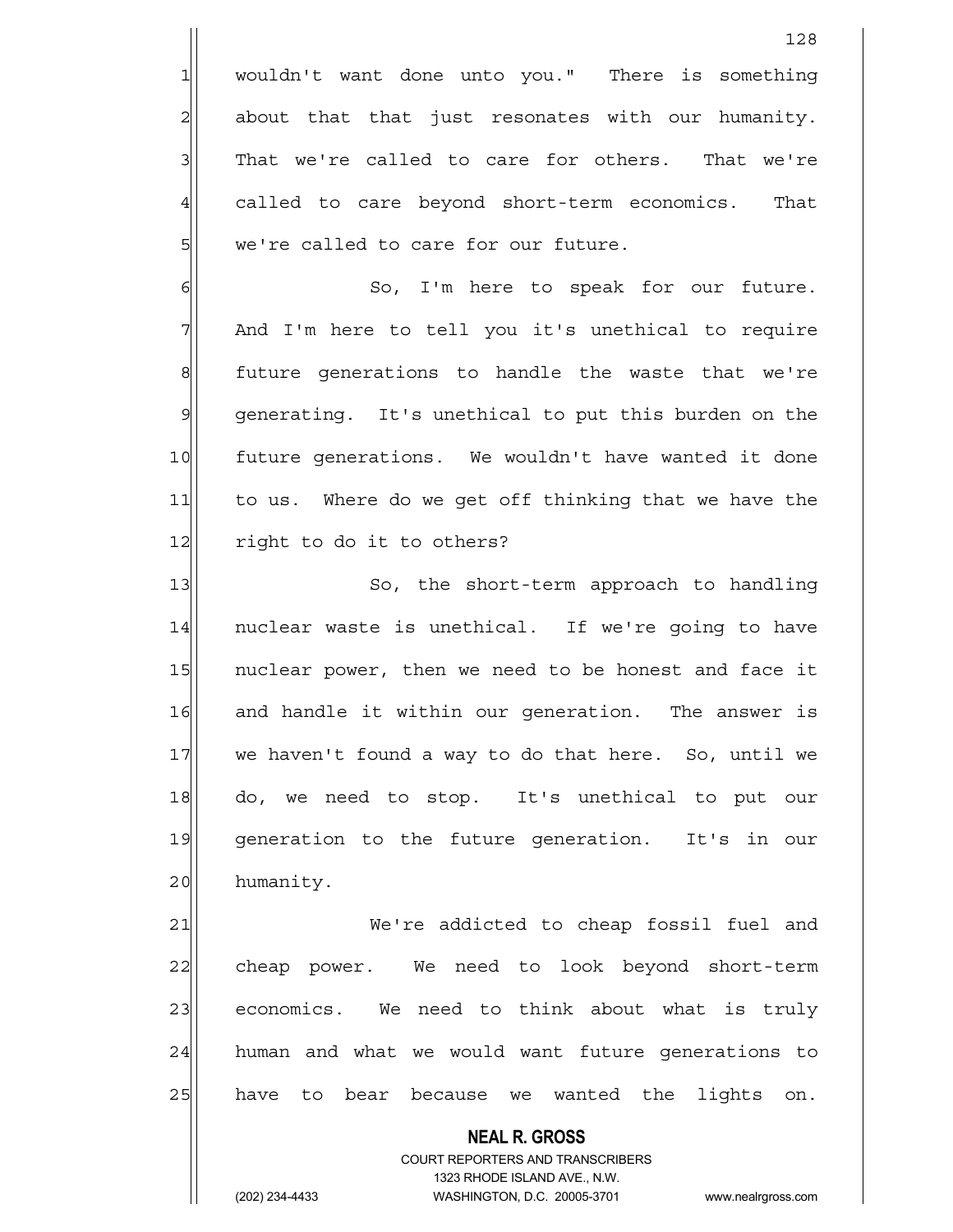**NEAL R. GROSS** COURT REPORTERS AND TRANSCRIBERS 1323 RHODE ISLAND AVE., N.W. (202) 234-4433 WASHINGTON, D.C. 20005-3701 www.nealrgross.com 129  $1$  There's other ways. Thanks for having me. 2 (Applause.) 3 MS. JUCKETT: Thank you. Next we have  $4$  Margaret Aquilar to be followed by Evan Craig. 5 MS. AGUILAR: Some people have not been  $6$  able to channel their inner Tina Turner here but I'm 7 || going to give it a shot. My name is Margaret 8 Aguilar. I've been in Chicago since 1981. I come  $9$  from Denver where we had gone and dealt with  $-$ -10 plants, or didn't deal with it. 11 And I just want to give some numbers and 12 some people did give already, and one is the 240,000 13 years that we're talking about when plutonium 14 generates to the point that it doesn't pose a 15 significant threat. And the other is how old is the 16 homo sapiens as a species. And that's probably --17 that was jacked up from 150 million to about 200 18 million. And it may go a little higher, but in fact 19 this stuff is going to be around and be very 20 dangerous longer than we've been a species on this 21 Earth. 22 The second number I would like to tell 23 you is the sample size. The engineer that was here  $24$  that said that she was a sample of one and she had 25 | three daughters, that makes it a sample of four.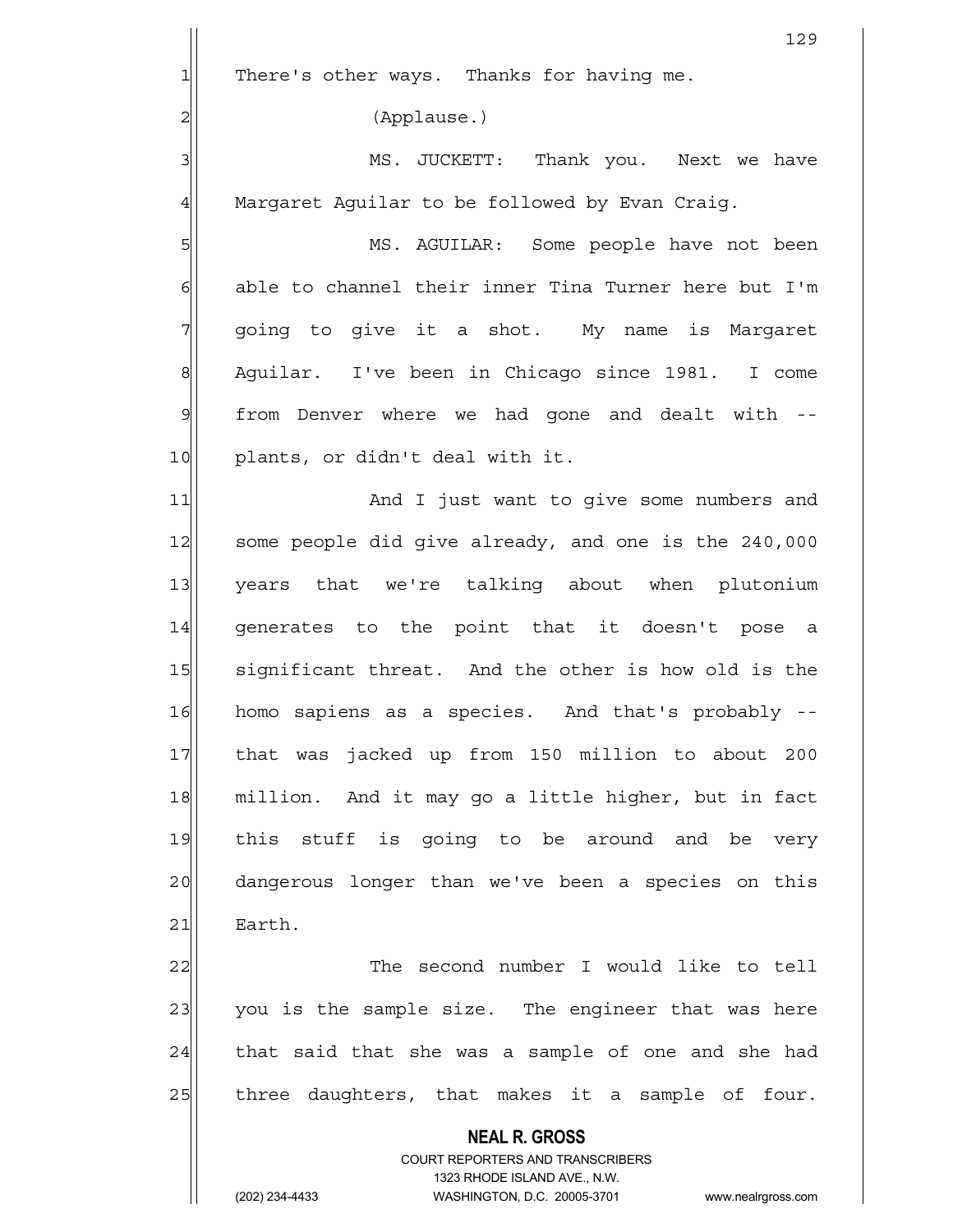1 That's not considered scientific evidence to any real  $2$  scientist who is doing any real research on the 3 | effects of nuclear energy.

4 All and the opple have put in pieces and bits and 5 | kind of thrown away things like Yucca Mountain. I 6 6 suspect many people here realize that Yucca Mountain 7 | was chosen for political rather than scientific 8 8 reasons. The site has been subject to two 9 earthquakes in the last 15 years, one of which 10 partially destroyed the building that was built on 11 | there. So, it's really not a seismically stable area 12 to be a real resource to store or be a real storage 13 thing.

14 I Guess I'm obviously demonstrating the 15 fact that I have no confidence in the waste 16 confidence, and that as a person who has lived in 17 this kind of nuclear necklace of 11 nuclear power 18 plant sites, I am feeling, I really feel trapped by 19 the planned releases of nuclear gases, by the 20 | millions of gallons of tritium-contaminated water 21 that was released to the Kankakee River and then to 22 groundwater on Kankakee from the Braidwood Plant, and 23 for all of the other kinds of oopsies that were not 24 acknowledged by the plants, by Exelon, and by other 25 companies that run nuclear power plants. And the NRC

#### **NEAL R. GROSS**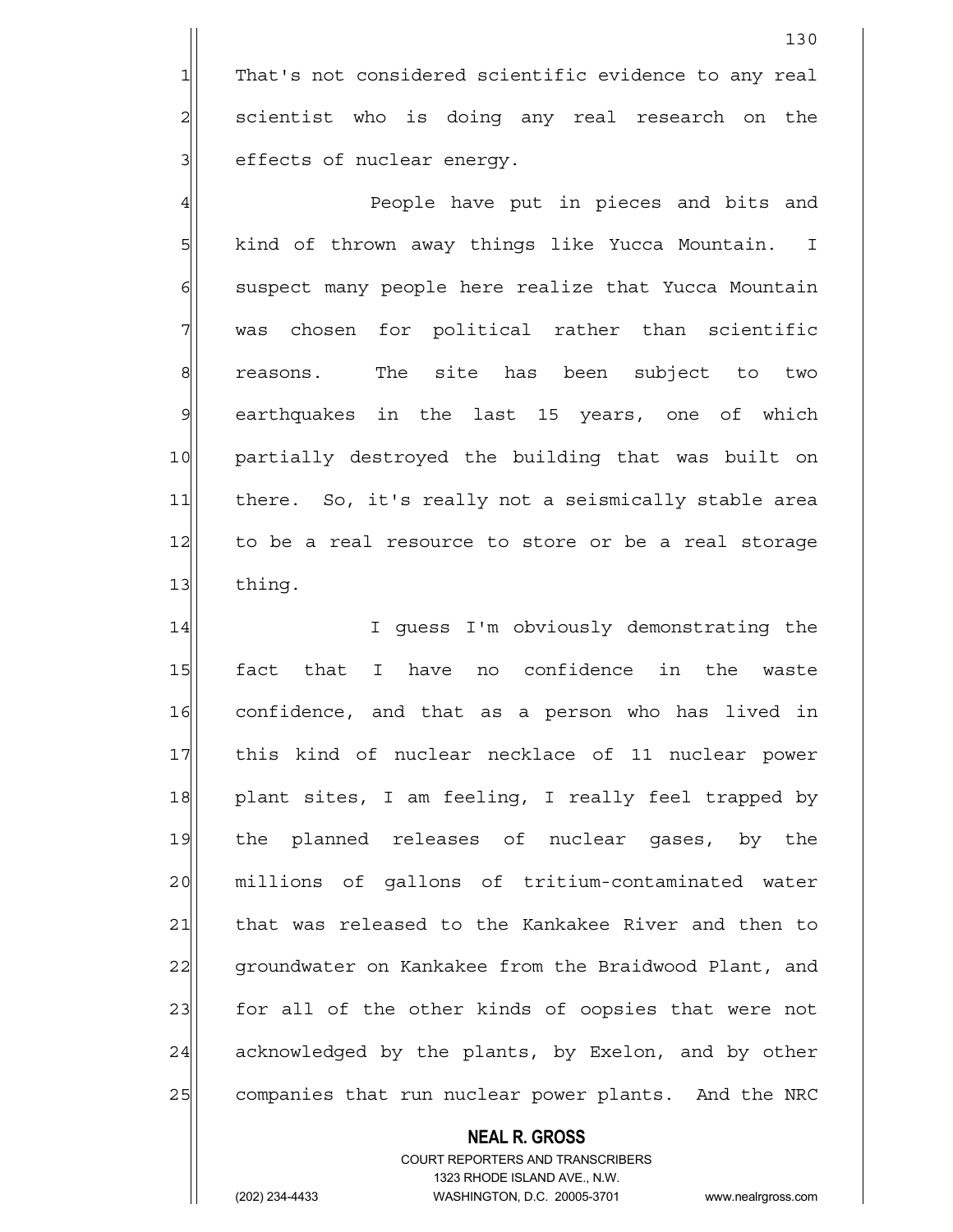**NEAL R. GROSS** COURT REPORTERS AND TRANSCRIBERS 1323 RHODE ISLAND AVE., N.W. 131 1 hasn't seemed to have done a real good job of 2 | protecting us from this. 3 And so, as a mom and a potential grandma  $4$  and a person who lives here and pays taxes and just 5 5 5 5 5 retired working as a nurse for 40 years, you know, I 6 object. 7 (Applause.) 8 MS. JUCKETT: Thank you. We'll go to 9 Evan Craig. 10 MR. CRAIG: I thought I had plenty of 11 time to draft my comments. So, my name is Evan 12 Craig. I'm an engineer and a volunteer with the 13 Sierra Club. 14 I remember adults telling me in 4th 15 Grade that I should hide under my desk and to protect 16 myself from nuclear fallout. In 8th Grade, I didn't 17 understand yet and I built a model of a nuclear 18 reactor as a science fair project. It wasn't until I 19 started to build a working model that the dangers of 20 | nuclear energy became clear to me. 21 | While earning my engineering degree, I 22 worked at no accelerated test without data from a 23 | non-accelerated test. I'm concerned that life test 24 data for existing plants in Illinois is not 25 available, and that this data is only now being

(202) 234-4433 WASHINGTON, D.C. 20005-3701 www.nealrgross.com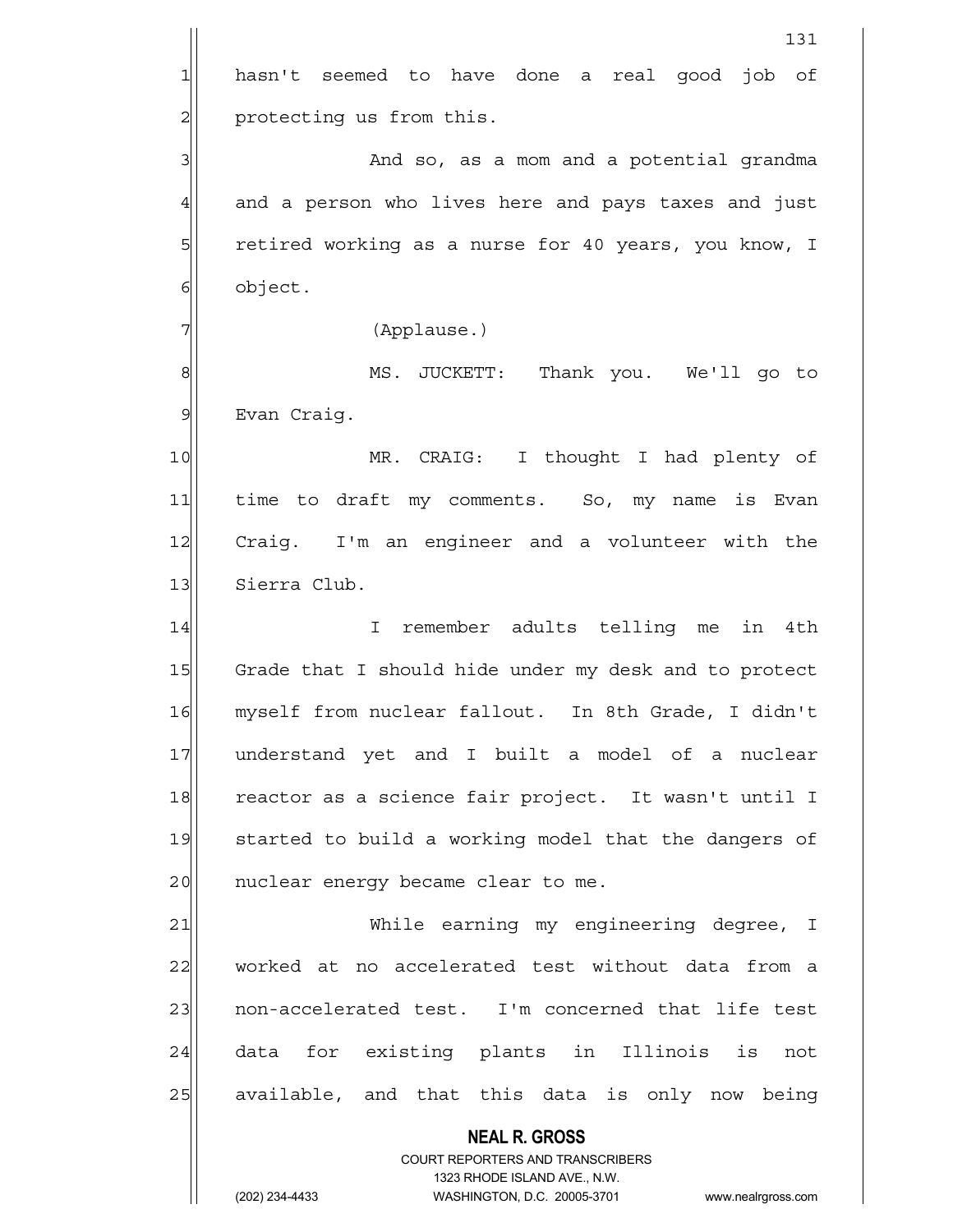1 qenerated as the licenses for these plants are 2 | extended. Without it, we're guessing.

3 3 3 In the late 80s, I worked for a company 4 that designed control valves. The valves designed by 5 5 my older colleagues for the nuclear industry were 6 6 6 6 already antiquated. And the redundancy in the 7 designs struck me as Rube Goldberg embarrassments to 8 satisfy bureaucratic requirements to make a 9 fundamentally dangerous process appear safe.

10 Perhaps the most alarming evidence I 11 have seen convincing me to oppose this GEIS is the 12 excessive confidence demonstrated by the comments of 13 some of the enthusiastic employees here tonight. 14 'None have broken yet' is an unsafe approach to 15 terrestrial nuclear power and it ignores basic 16 engineering discipline. I'd be less concerned if 17 more had a healthy fear.

18 I I find the term "generic environmental" 19 an oxymoron. Environment is the essence of site 20 variability. So, I find the proposition absurd and 21 reject any GEIS for nuclear waste. Without a waste 22 solution, like everybody else has said, I oppose the 23 creation of more nuclear waste.

24 I see few in this room who will be  $25$  around to fulfill the promises to replace casks in

> COURT REPORTERS AND TRANSCRIBERS 1323 RHODE ISLAND AVE., N.W. (202) 234-4433 WASHINGTON, D.C. 20005-3701 www.nealrgross.com

 **NEAL R. GROSS**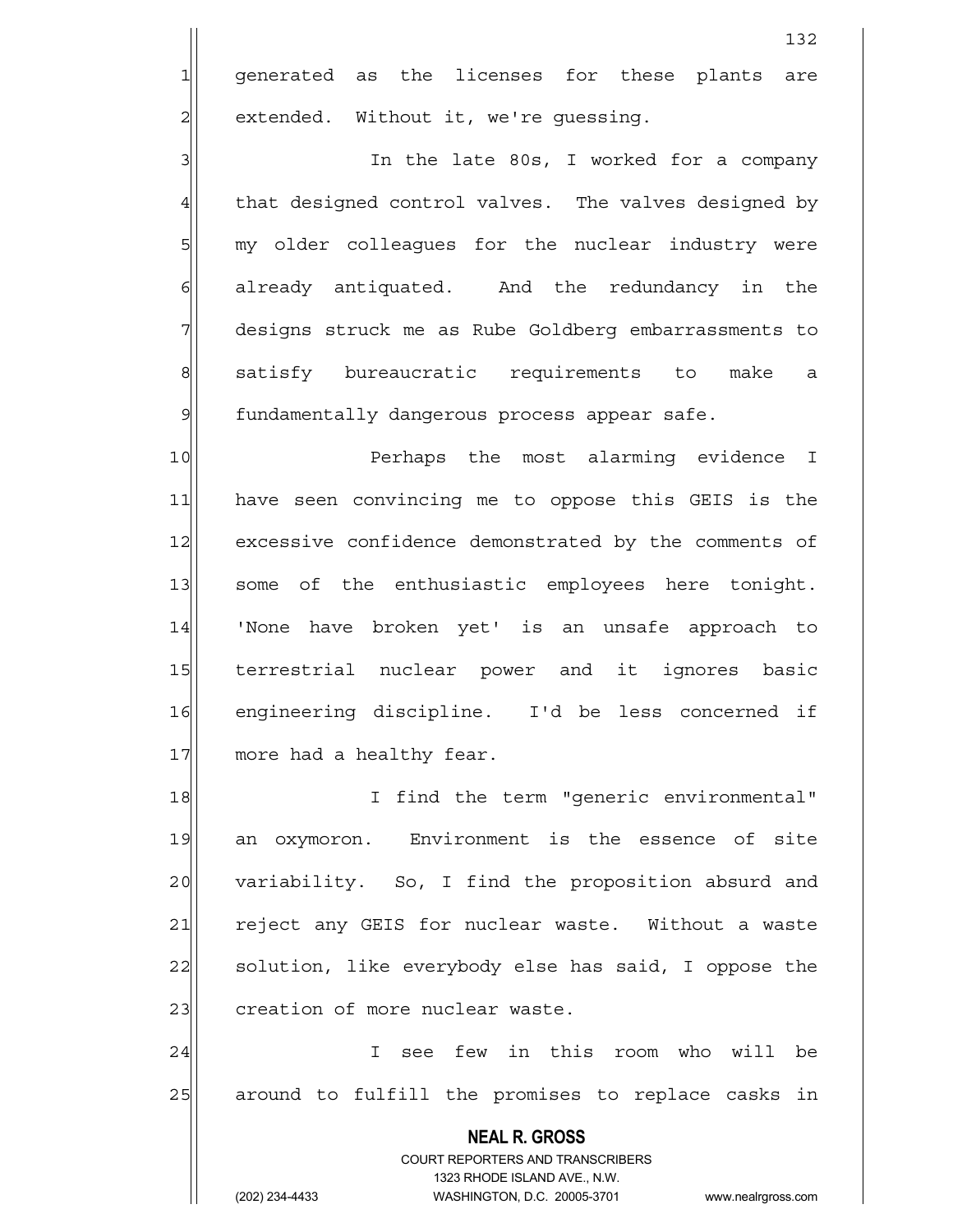**NEAL R. GROSS** COURT REPORTERS AND TRANSCRIBERS 1323 RHODE ISLAND AVE., N.W. (202) 234-4433 WASHINGTON, D.C. 20005-3701 www.nealrgross.com 133  $1$  the 60 or 100 years, let alone 250,000 years. I've 2 seen promises to protect the public abandoned in the 3 face of extreme events, like the increasingly extreme  $4$  weather events we can expect or more frequently --5 | gives me pause. NRC should stop jeopardizing future 6 6 6 citizens without their consent and should not be 7 allowed to issue new licenses or extensions. Thank 8 | you. 9 (Applause.) 10 MS. JUCKETT: Thank you. Next we'll go 11 to Carol Stark, Karli Grace, and Saman Shafaie. 12 AUDIENCE MEMBER: Carol Stark had to 13 leave. 14 MS. JUCKETT: Okay, thank you. So, 15 Karli Grace? 16 MS. GRACE: I'm Karli Grace and I live 17 in Tinley Park but I'm a citizen of this planet. And 18 there has been a lot said and the longer I listen the 19 more absurd all of it sounds. I can't believe that 20| we even have this discussion. 21 Why are we even having this discussion? 22 I invite everyone that works at Exelon and any other 23 | nuclear regulation commission to go off, plop 24 themselves down right now in Fukushima. I want you 25 to be first responders there right now. I want your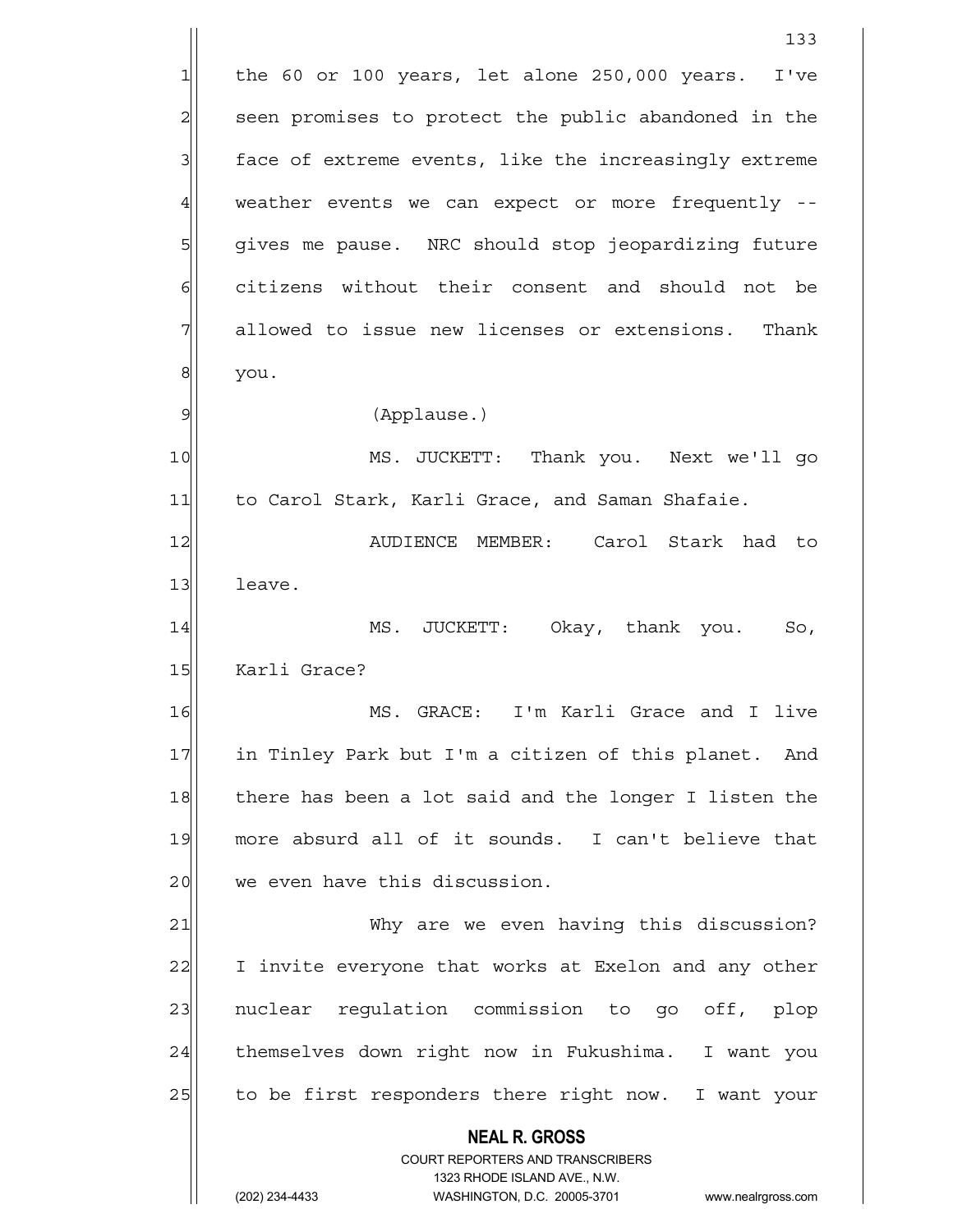1 bill to be paid off so that you can live there. I 2 want your wives who are pregnant to be brought back  $3$  there so that they can have a free house. I want you 4 all to have a Geiger counter and have all your 5 | processed. I want you to start eating the tuna off  $6$  the West Coast that is now highly radioactive.

7 | T want you to be involved because what 8 | you do, you do with great care. You take safety to 9 the fact that you've got like plaques into your 10 buildings because what you have, I don't care what 11 the cask looks like, how well it's built, within it 12 is death!

13 Chicago originated this and in 70 years 14 they haven't been able to figure out how to 15 | neutralize or put this back into the bottle. I don't 16 need this about facts. I don't need to hear either 17 side's facts. It's true that it's death. And I 18 don't care if someone said, well, people are going to 19 have to do without their TVs. You're darn right we 20 may have to do without some stuff. It's either that  $21$  or the planet.

22 I don't know about you, I don't have 23 kids. You have kids, you have grandchildren. I have  $24$  me and I've lived a good life and I'm grateful for 25 | that. But we are depriving the future. When the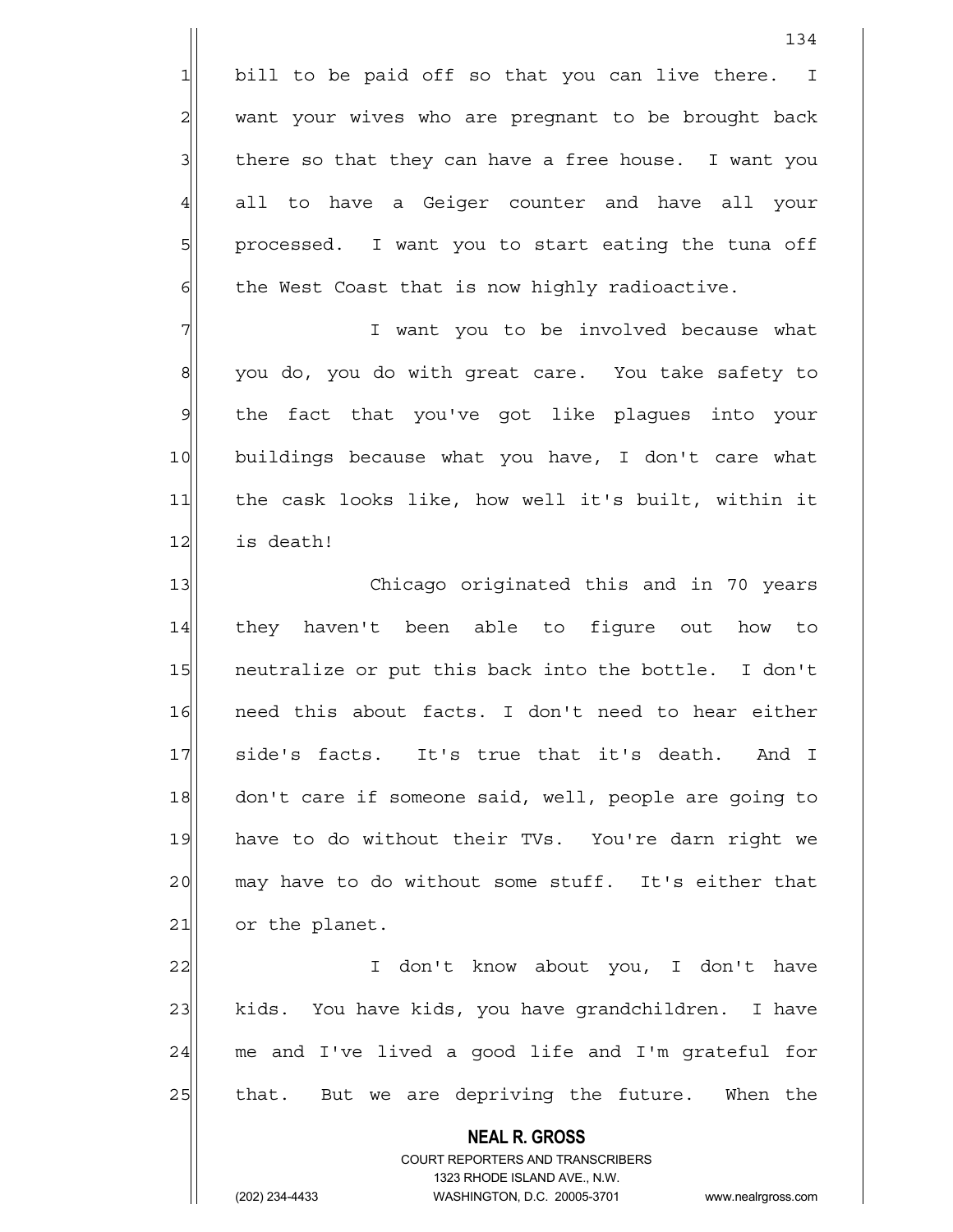135  $1$  Pacific is already trashed, it's not a bathtub. Who 2| is going to be drinking that water? Who is going to  $3$  surf in it? Who is going to fish in it? 4 all the safety to go right to the 5 heart of it. Go back and live in Chernobyl. Go back  $6$  in Three Mile Island and see that damage. There is 7 moral integrity that is missing and there shouldn't

 $9$  have to be on the forum for a discussion.

8 even be a conversation because this shouldn't even

10 The water resources that are going to be 11 so very terribly at risk that it takes to keep 12 anything cool, all right, is it going to be let's 13 cool the plant or let's have some water to drink? 14 All you have to do is, look at what happens in the 15 Philippines when you have people without water. And 16 you can be smug and laugh, then I want you to sign up 17 right now and go to Fukushima.

18 Those of you who have been sitting here 19 laughing and just chortling at this need to be doing 20 some soul-searching while you still have a soul left, 21 while there is a planet for us to inhabit. There 22 isn't a plan B, and you can only go underground for 23 so many years if you think you've got that kind of 24 Self-repository built with food. You come up and  $25$  there won't be anything.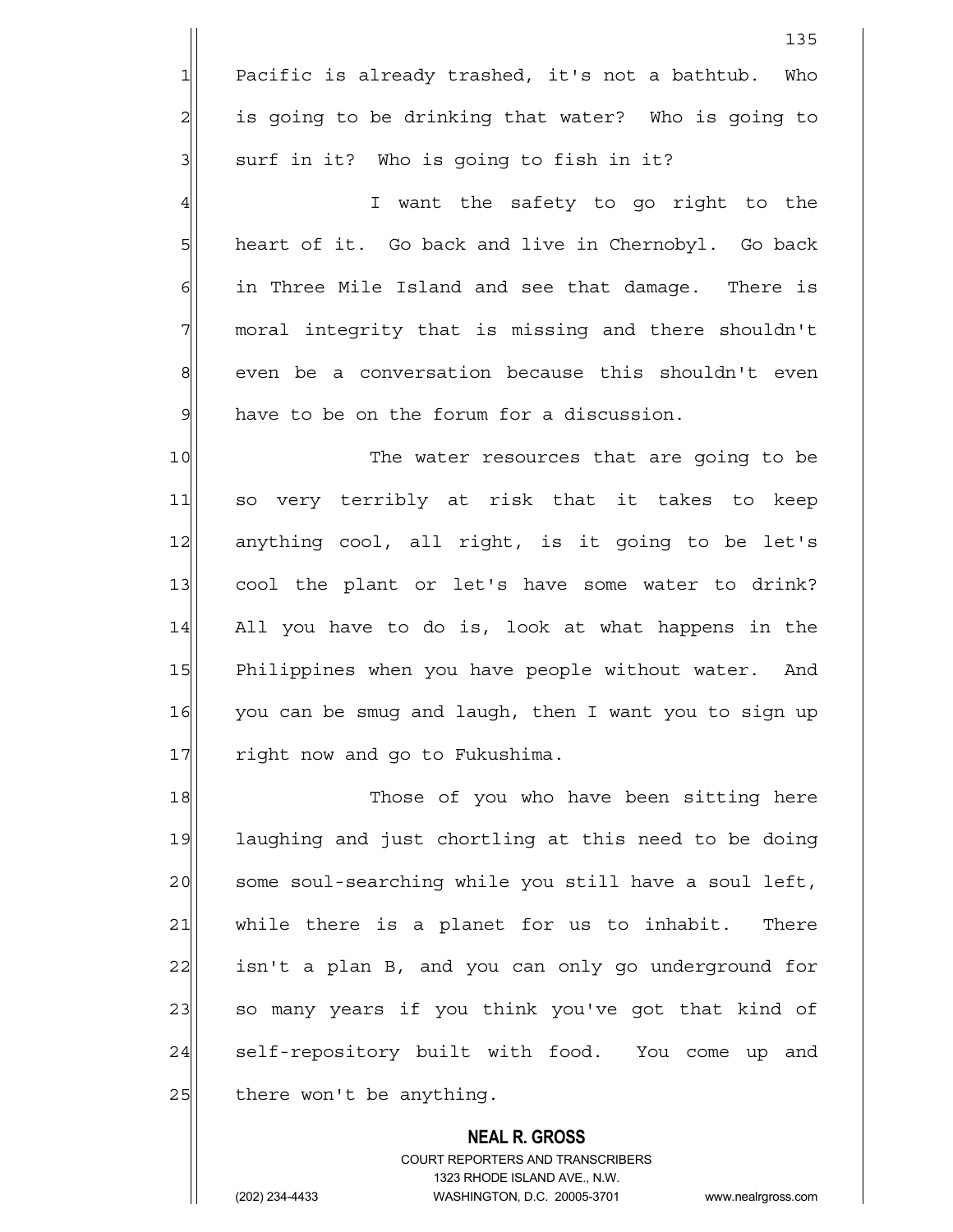136 1 1 I do not support and have absolutely no 2 2 confidence, and when there was a slight mishap here, 3 I got involved because I called the governors, I 4 called the senators. They didn't know what had 5 | happened. I called and they said talk to the DOE. 6 DOE said you got to talk to Emergency Management. 7 They have no clue. I did not like have people, like 8 | Tim and I were some stupid idiot. I am not and 9 9 neither is the rest of this planet. 10 MS. JUCKETT: Thank you. 11|| (Applause.) 12 MS. JUCKETT: Is Saman Shafaie here? 13 Beverly Walter? 14 MS. WALTER: Well, I'm Beverly Walter 15 and I'm a member of groups, some of you are in the 16 Same groups I am in, NEIS, Kapow, and West Suburban 17 Coalition for Peace and Justice. All of you, I want 18 to thank for your comments. I hope they are heard, 19 not just pushed aside. I don't want this to be a 20 show. And all of you lovely people who work for the 21 industry, I did appreciate that you would support the 22 industry. But I think it is a statement of where we 23 are at that almost everyone except me, one person, 24 who has testified on behalf of this and on behalf of  $25$  the NRC are with the industry.

> COURT REPORTERS AND TRANSCRIBERS 1323 RHODE ISLAND AVE., N.W. (202) 234-4433 WASHINGTON, D.C. 20005-3701 www.nealrgross.com

 **NEAL R. GROSS**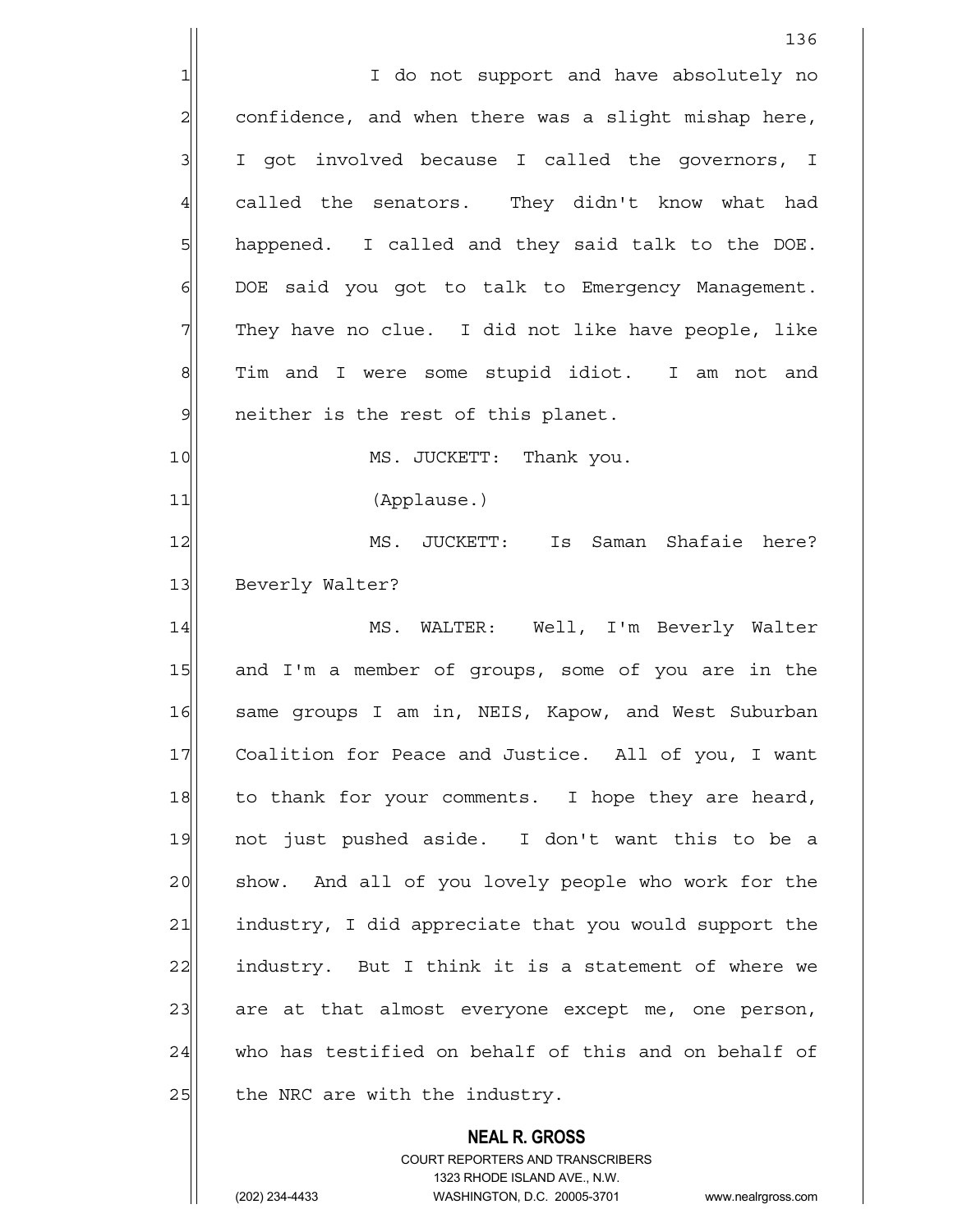1 1 Now, that should tell us something. 2 That should tell us that they are not speaking for  $3$  the public, and that those people who are here who 4 have spoken before me who are incredibly 5 5 5 knowledgeable are the ones that are speaking in 6 6 facts, not claims but facts. And I think that's what 7 we should listen to.

8 8 And I want to quote, although there is a  $9$  lot that could be said, a lot of it has already been 10 said, what it needs to be is taken to heart. And I 11 | urge those members of the NRC to remind themselves 12 that they also are people and that their mission is 13 to serve the people of this country and beyond that 14 of the planet and not the business. Let's repeat 15 that, they are there to serve the people. Let us 16 remind them of that. And if they do not serve the 17 people, they are betraying their job, they are 18 betraying their country, and they are betraying their 19 planet. And let us remind ourselves that this 20 technology, which is being so touted by some of the 21 members and so say as demonstrably and too that some 22 say, and in addition to that it's old technology, 23| isn't it? Isn't it time we really look and say, hey, 24 let's move into the 21st century. Let's decrease our 25 consumption. Let's not be pigs about how much energy

### **NEAL R. GROSS** COURT REPORTERS AND TRANSCRIBERS 1323 RHODE ISLAND AVE., N.W.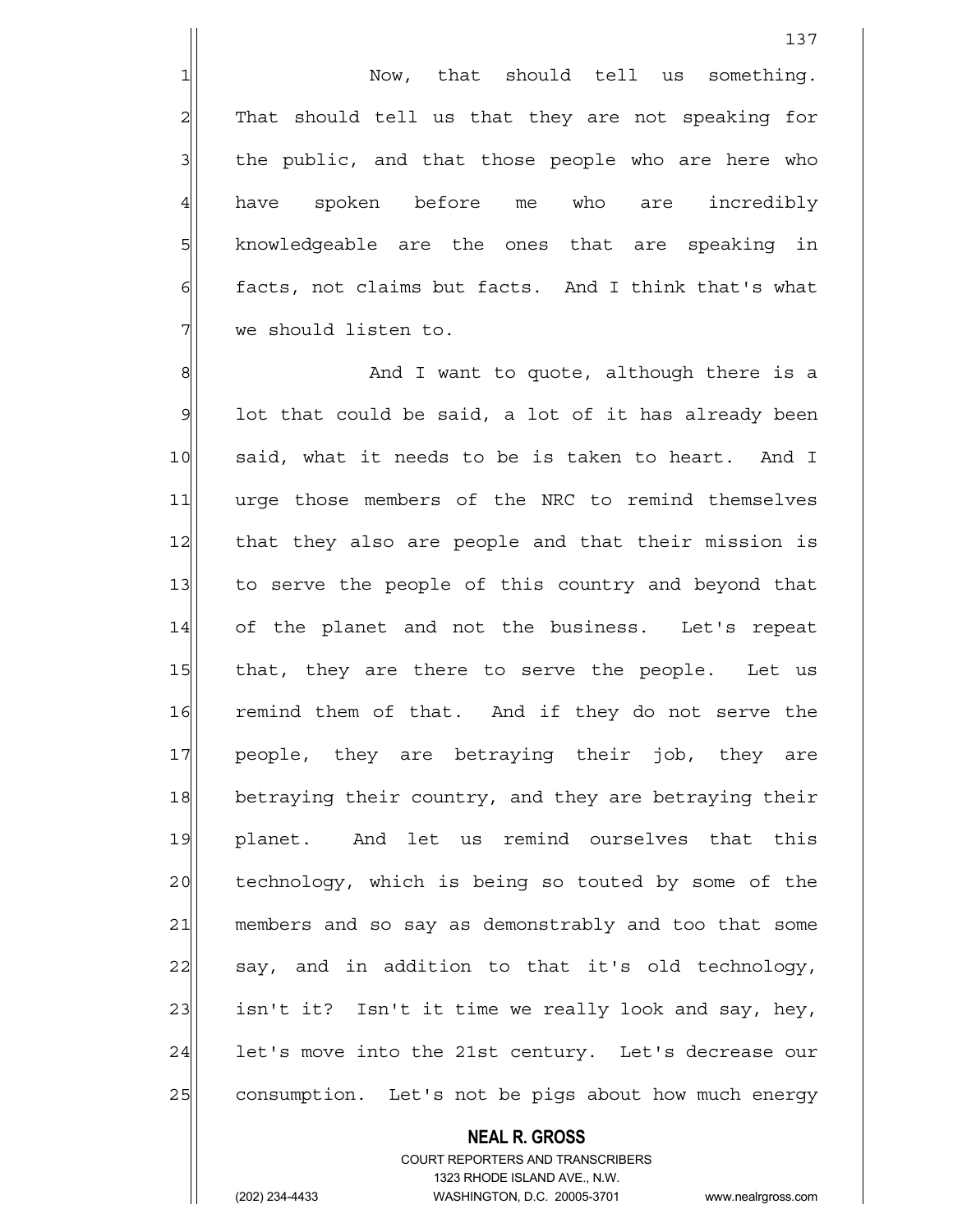$1$  we use or waste. Let's turn to renewables because we  $2$  can. And all of the engineers and all of the safety 3 | people, you can have a marvelous career, a green  $4$  career in solar and geothermal and all the kinds of 5 5 5 cold fusion, all these kind of incredible discoveries  $6$  that have been suppressed. 7 We have a future to look for. Let's

8 turn our back on technology that is dangerous and is 9 poisoning people and the planet. And let's move to 10 the future. And nuclear industry has got millions, 11 billions of dollars from the U.S. taxpayers. Let's 12 put that into renewables. Let's look to the future. 13 Thank you.

14 (Applause.)

15 MS. JUCKETT: Thank you, Beverly. Next 16 we'll go to Jill Paulus.

17 MS. PAULUS: I thank everybody who spoke 18 tonight. It's been a long night. I would rather not 19 be here myself. Can you hear me? No. Can you hear 20 me now?

21 Okay. You know, I'd rather be home 22 doing other things, enjoying my family. I feel for  $23$  the last year I have been in places where I didn't  $24$  want to be. I'm involved with -- Green I'd rather 25 | not be dealing with energy issues. I guess it would

 **NEAL R. GROSS**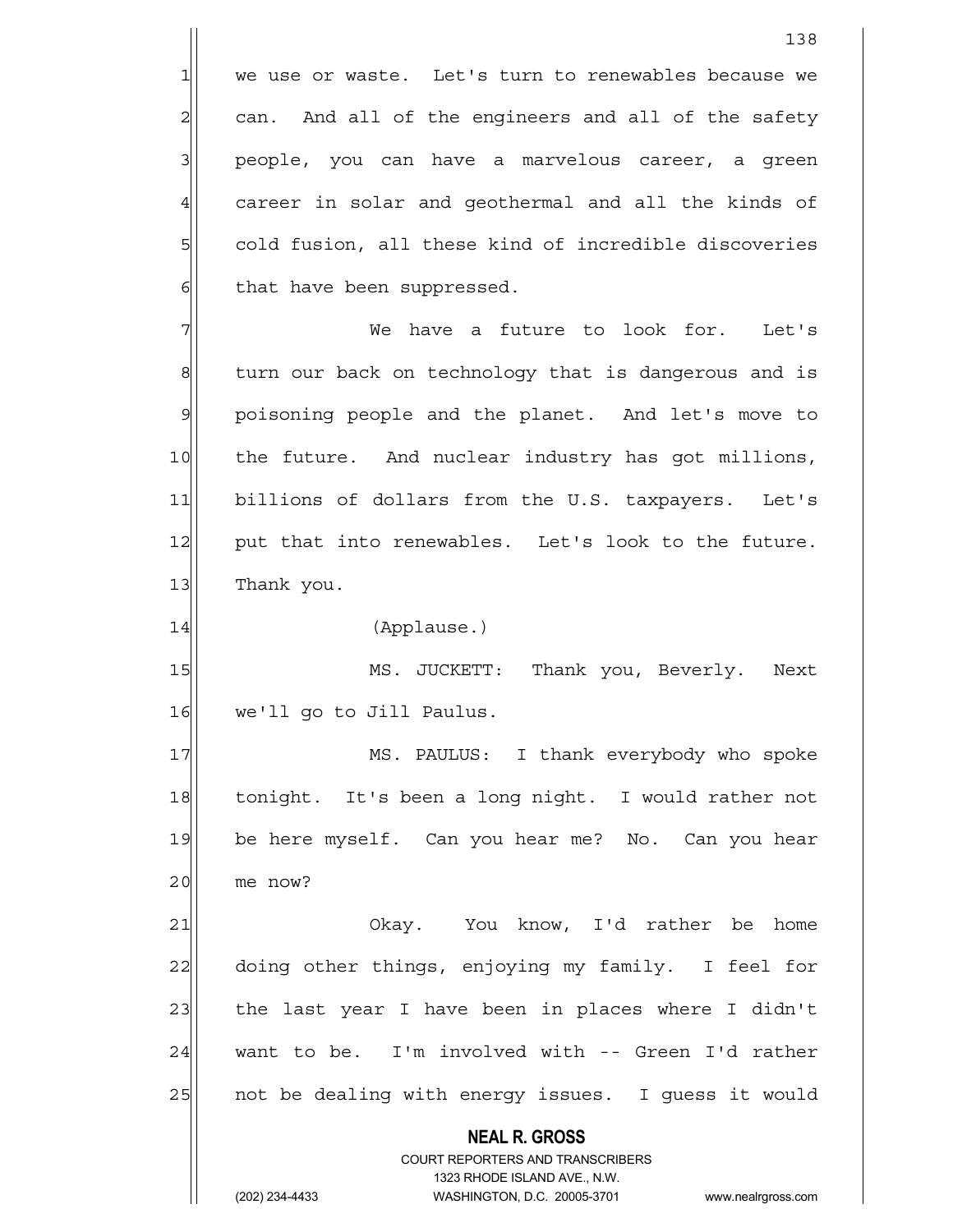be a fairy tale to me if we would proceed with clean 2 green energy, I'm talking about wind, solar, geothermal. For my children, I would be out there every day working for free.

5 S  $6$  stepping stone, that was from Jeff Dunlap, a stepping 7 stone is fair. We wouldn't have a plan or proposal 8 except for college. Well, that's the same thing with 9 fracking. It's a stepping stone and it's 10 politics, we would have better regulations.

11 Let's talk about regulation. Jerry Peck 12 said, he's from the Illinois Manufacturers 13 Association, and considered the impact of regulations 14 on the economy. Well, I don't know that much about 15 | this except it's poison. That's what I know and 16 that's why I'm here tonight.

17 We have very weak requlations for 18 fracking, that I do know. And we call them the best 19 in the country. Well, this is the same. We might 20 have the best in the world but it's still poison. 21 We're dealing with a toxic waste that has to be 22 carefully dealt with. And Mr. Gallagher is right, 23 | we're giving it to children. I don't have 24 grandchildren and I may never, I don't really want  $25$  them. I don't tell my daughters that I don't.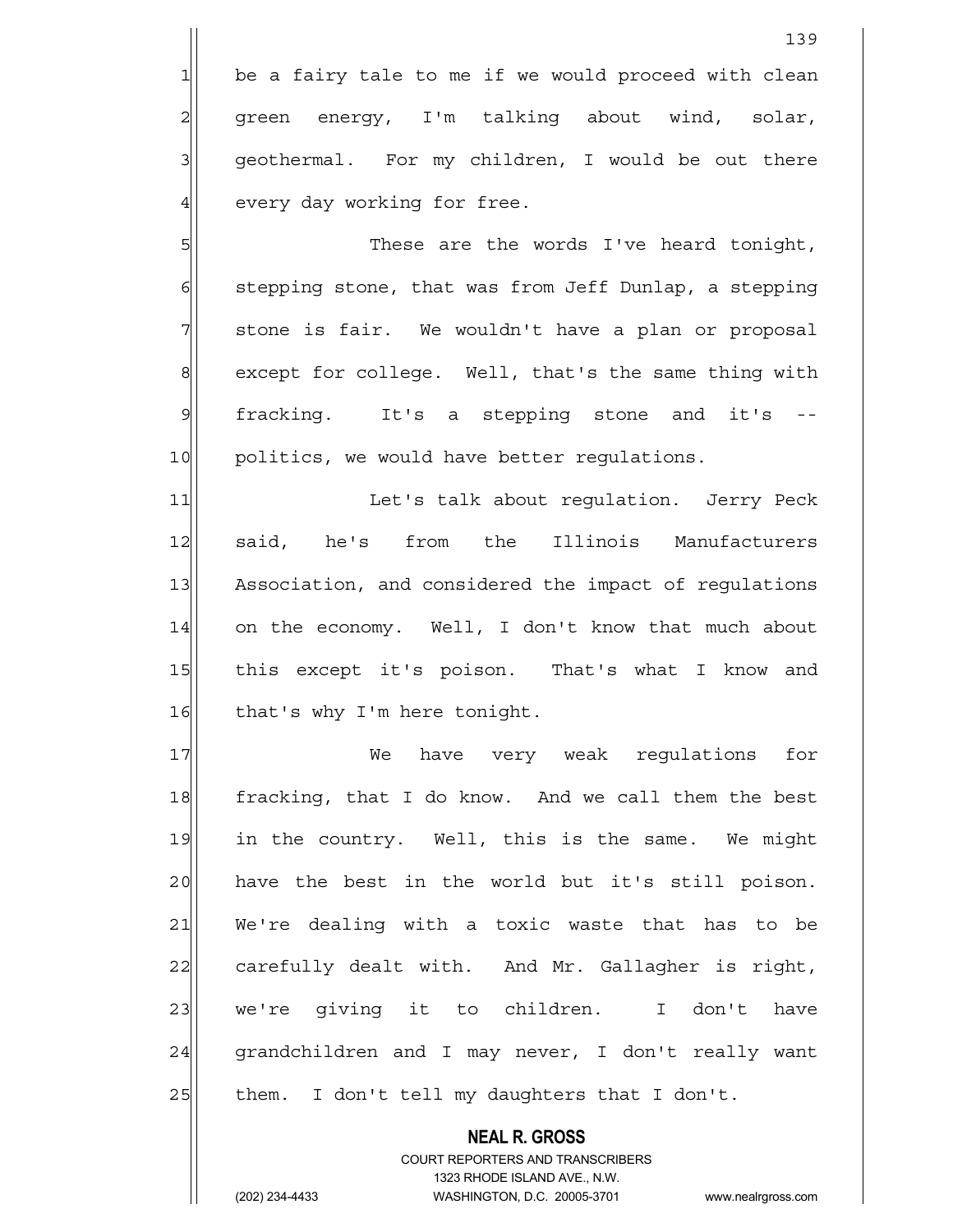**NEAL R. GROSS** COURT REPORTERS AND TRANSCRIBERS 1323 RHODE ISLAND AVE., N.W. 140 1 1 The last thing I want to say is Tom Wolf 2 said nuclear gives us a quality of life and economic  $3$  well-being. I would like to think that the quality 4 of my life was not hurting other people, not causing 5 5 5 climate change, and that my economic well-being was  $6$  just part of a world where I live in and we're nice 7 people and we're not at each other's, you know,  $8$  throats. I mean we're -- we don't need to do this. 9 We just don't. And it's all the same, the same 10 things that we talk about, our food, our water, this 11 is all the same thing, and I'm very sorry for it. 12 (Applause.) 13 MS. JUCKETT: Thank you. Do we still 14 have Frank Costanza? Frank Costanza and then Hannah 15 Welsh. 16 MS. WELSH: I'm not signed up to speak. 17 MR. COSTANZA: I'm going to be very 18 brief. This is all kind of new to me. I've been 19 reading about energy and nuclear for a while but I'm 20 certainly no authority on it. But I can't give any 21 confidence on this idea NRC has, mainly for the 22 reason that even though people work really hard and 23 do a good job, human means aren't infallible. And it  $24$  doesn't seem like it's all up to us, we don't have 25 everything under control what we think we have under

(202) 234-4433 WASHINGTON, D.C. 20005-3701 www.nealrgross.com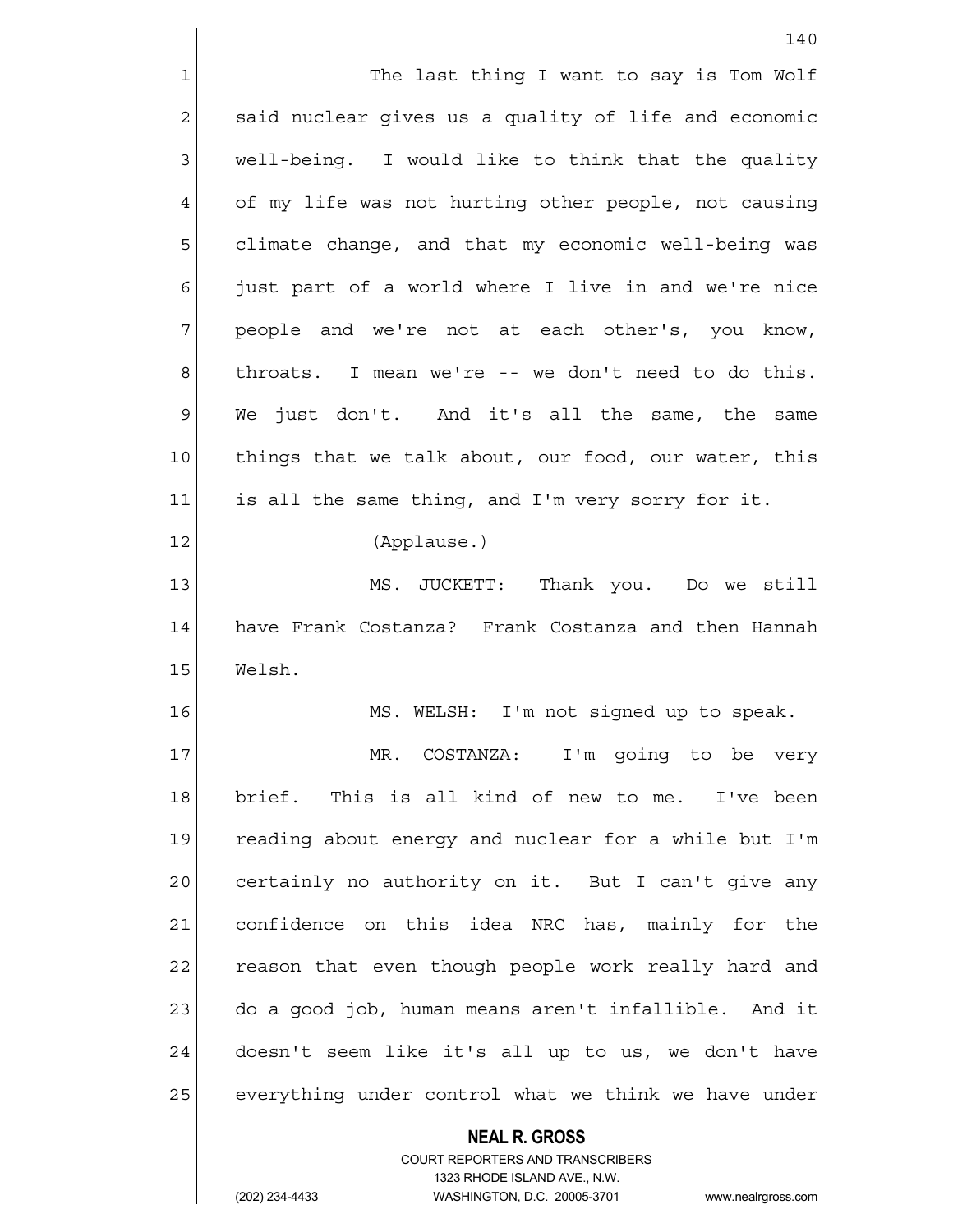1 control. And it's getting less likely to be able to  $2$  do that in the future.

3 | So, I think the only thing this would do 4 is perpetuate something that we can't live with 5 | anymore, never could live with it, but I don't want  $6$  the effects -- have on people who are relying on it  $7$  but I think there's no other choice. So, that's 8 | show pretty much all. I think we have to stop doing it  $9$  and I don't know of a solution to all that. The only 10 non-detrimental source of energy that we have, I 11 think, is photosynthesis and we seem to have moved 12 beyond that for some reason.

13 So, I don't think I should say anything 14 else because I'm tired and I think everyone else is. 15 Thank you.

16 (Applause.)

17 MS. JUCKETT: Thank you. Is Hannah 18 here? That concludes the list of people I had signed 19 up to speak. Is there anyone who didn't already get 20 a chance that wanted to come up and your name wasn't  $21$  on the list?

22 MS. BLUSTEIN: Hi, my name is Bonnie 23 Blustein and I hope I never get a call to respond to 24 a nuclear accident, a radiological incident. I hope 25 | that I will never have to go, I hope that I will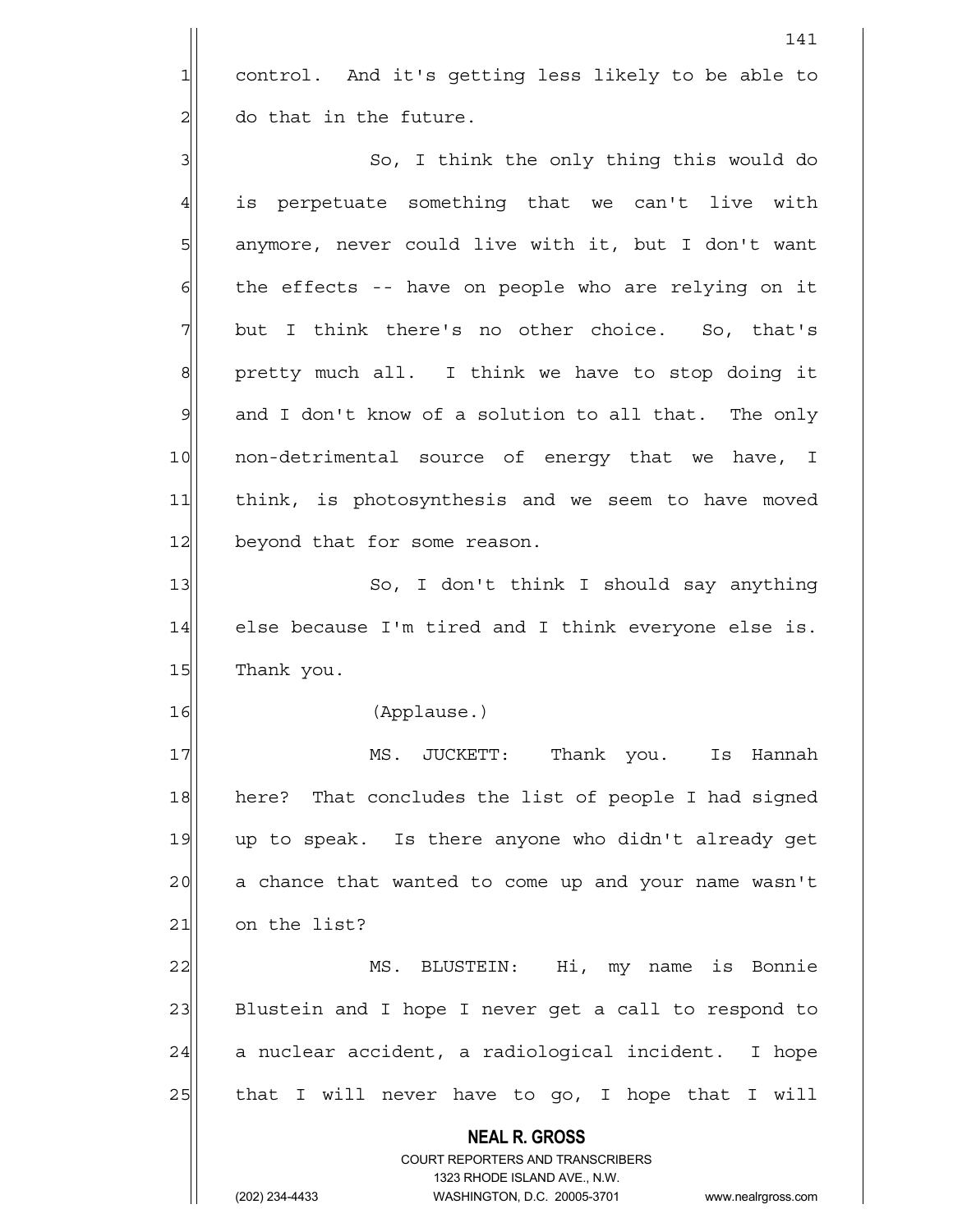1 never be woken or called at any time to go to talk to 2 people who have been through a disaster. I can only 3 3 imagine how horrible it is to the people that lived  $4$  through that experience in Fukushima.

5 My heart goes out to them. I wish there  $6$  was more I could do for the people living that  $7$  suffered. And I hope that there is never another 8 | show incident like this. But I know there is one if we 9 continue to develop this technology, it's going to be 10 a possibility.

11 We have to take responsibility for the 12 mess we already have. I'm sure there are many, many 13 jobs for all you bright young people who are working 14 in the industry to take care of what's already been 15 created. And I ask that we all put our heads 16 together to search for better solutions for the rest 17 of us, for all of us, and for all time. And I hope 18 that God helps us to solve the problems that we've 19 already created and I hope we find better solutions 20 while working together.

21 (Applause.)

22 MS. JUCKETT: Thank you. Anyone else? 23 | AUDIENCE MEMBER: I didn't use all my  $24$  time. Can I just make one more comment?

25 MS. JUCKETT: Unfortunately, we can't go

 **NEAL R. GROSS**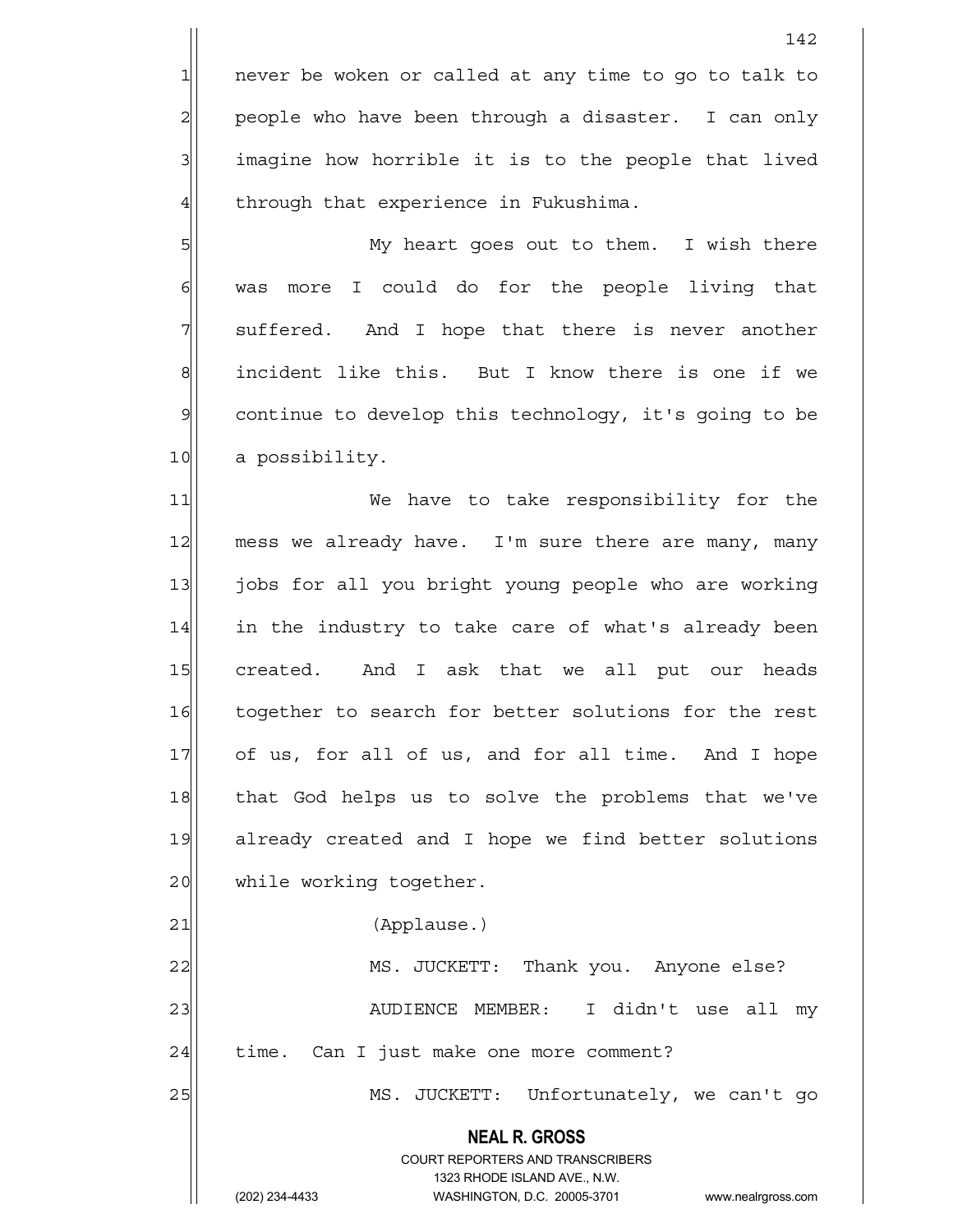1 to seconds, but thank you so much for coming, for 2 making your comments. And we want to go ahead and  $3$  close the meeting tonight after a brief statement by 4 Dr. Keith McConnell, the Director of the Directorate 5| -- oh, I'm so sorry, please do.

6| MR. KALAS: My name is Mike Kalas and 7 I'm with Chicago Independent Media. I just want to 8 address the fact that there is no mainstream media 9 reporters here covering the story. You would think 10 that this would be on the front page of every 11 | newspaper. We're talking about an issue that's going 12 to affect people for perhaps hundreds of thousands of 13 years, things that are happening right now with this 14 conference, and yet almost nobody has known about it.

15 And, on top of that, even though no one 16 is getting the word out, I think it's worth noting 17 | that there is an overwhelming majority of support 18 here from people who are against nuclear waste, 19 concerning this nuclear issue. The only people that 20 have really shown up here are representing the 21 and industry that they're in favor. They all have a bias 22 because they're getting paid. There's a profit 23 motive there. Pretty much unanimously, all the 24 people who are not getting any money are against this 25 | proposition, I think that should be stated for the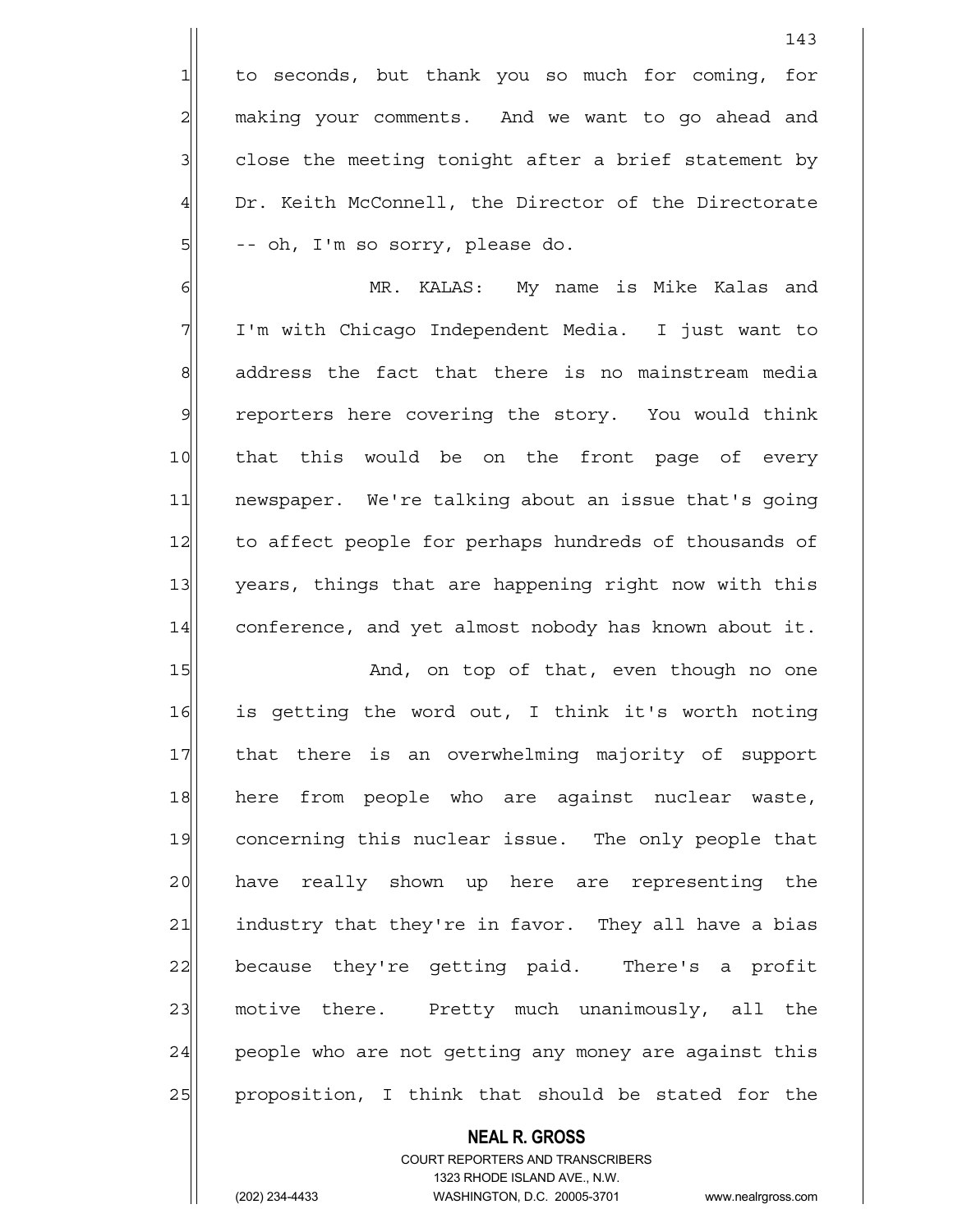1 record.

2 also personally think that the title  $3$  of this, Waste Confidence, is very misleading. 4 That's kind of an Orwellian title so that nobody 5 5 5 5 really can understand what's happening right here. 6 We're talking about nuclear waste dumping. If you're  $7$  not putting that in the terms of this, no one is 8 going to know what you're talking about and people  $9$  aren't going to come out and express themselves.

10 So, I think that just the title itself 11 shows a certain lack of transparency that we need to 12 look at. How can we have confidence in the system 13 when they keep using words like Waste Confidence? We 14 need to have a very descriptive title of what's going 15 on so people can have a real understanding, and then 16 we can have an honest debate.

17 Furthermore, I'd like to say that I 18 think it's a bad idea. We can't put this burden on 19 other generations. We can't put a burden for people 20 250,000 years down the line. That's just totally 21 | irresponsible, immoral, unethical, you know, for 22 people to sort of really believe that.

23 You know, for one generation's worth of 24 energy consumption, we're creating a life-long 25 | problem for hundreds of thousands of years. Human

> **NEAL R. GROSS** COURT REPORTERS AND TRANSCRIBERS 1323 RHODE ISLAND AVE., N.W. (202) 234-4433 WASHINGTON, D.C. 20005-3701 www.nealrgross.com